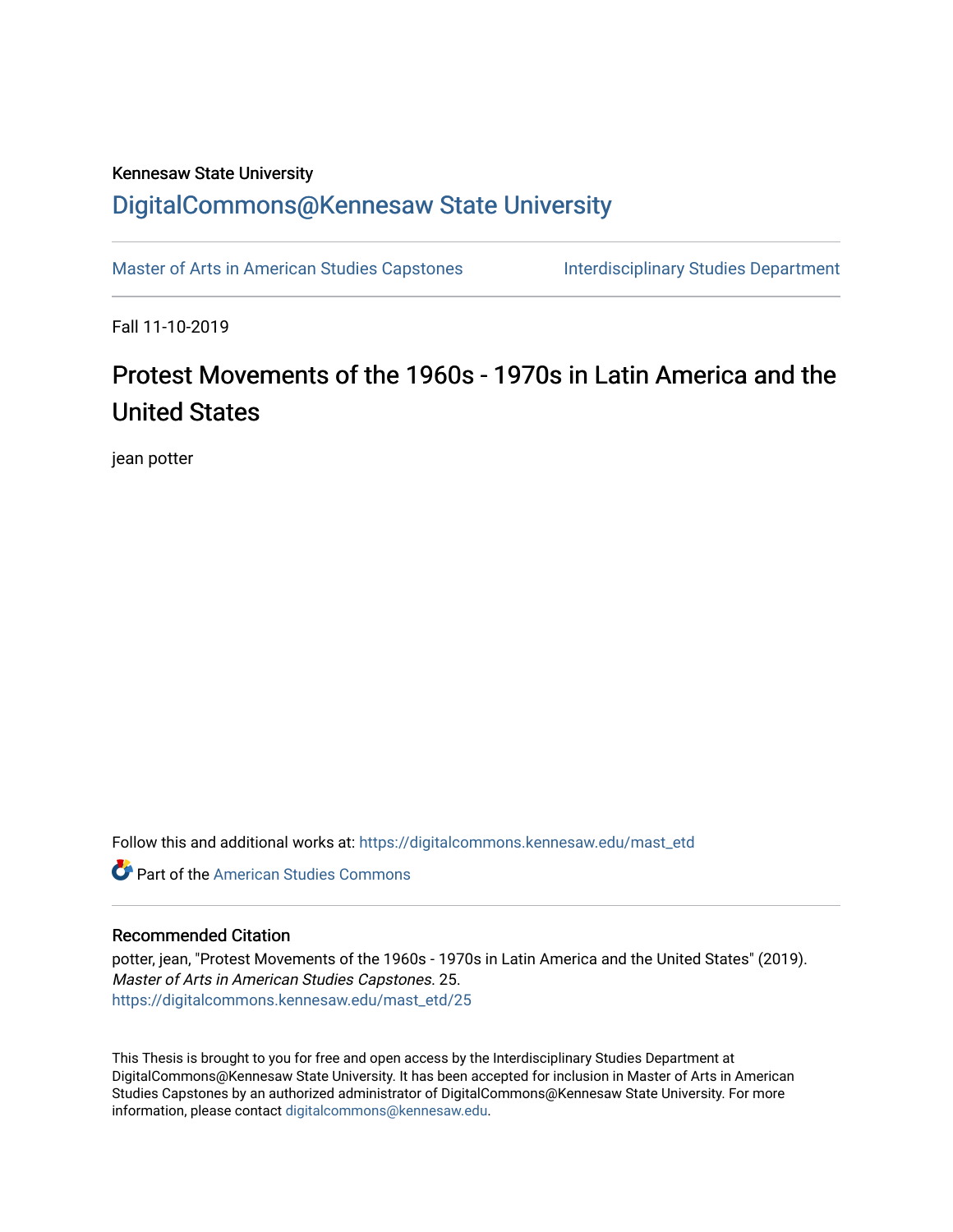

# PROTEST MOVEMENTS OF THE 1960S - 1970S IN LATIN AMERICA AND THE UNITED STATES

Exploring Transnational Connections



MAY 7, 2019 JEAN POTTER Dr. R. Lieberman & Dr. R. Aguilar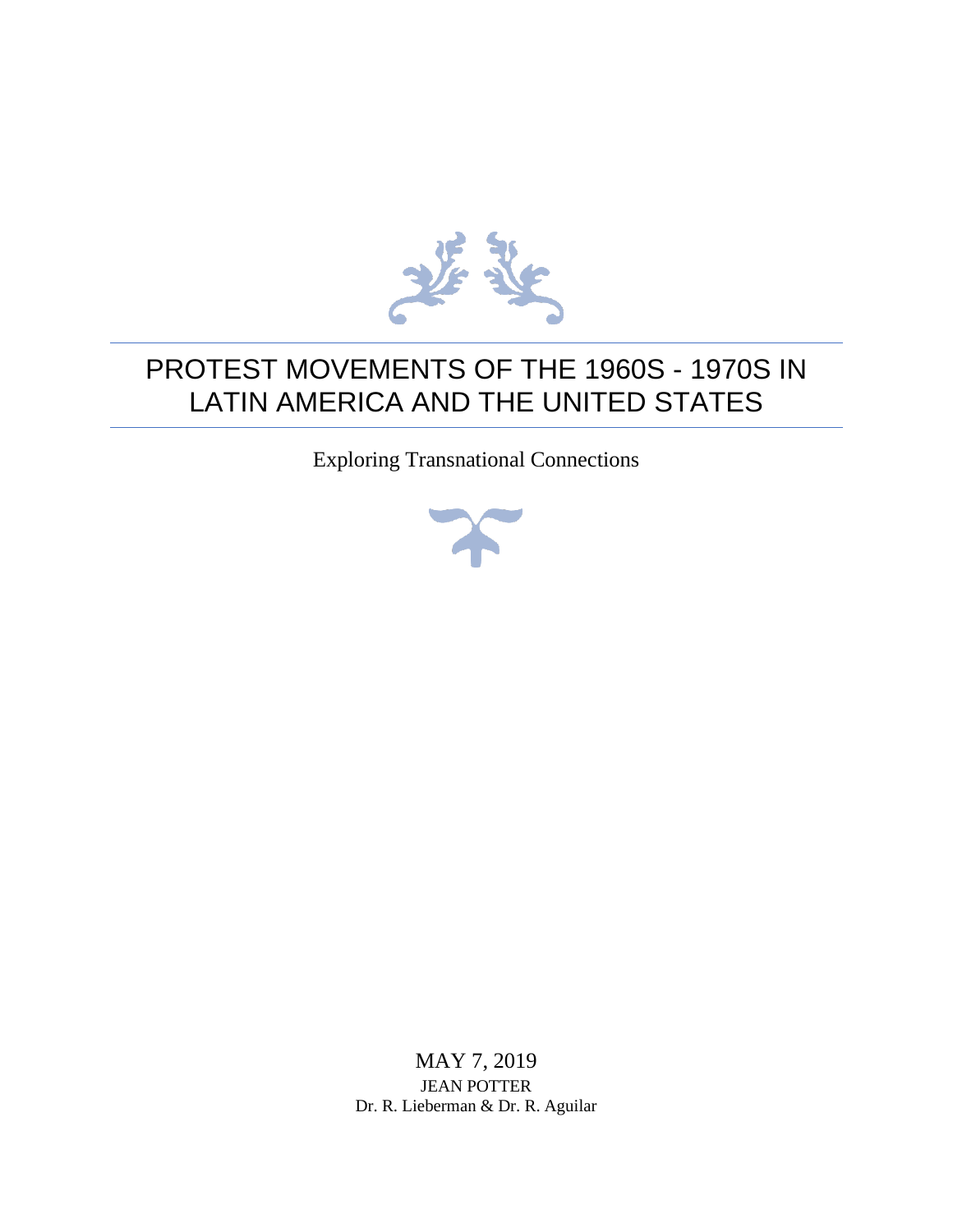# **Table of Contents**

| Appendices |  |
|------------|--|
|            |  |
|            |  |
|            |  |
|            |  |
|            |  |
|            |  |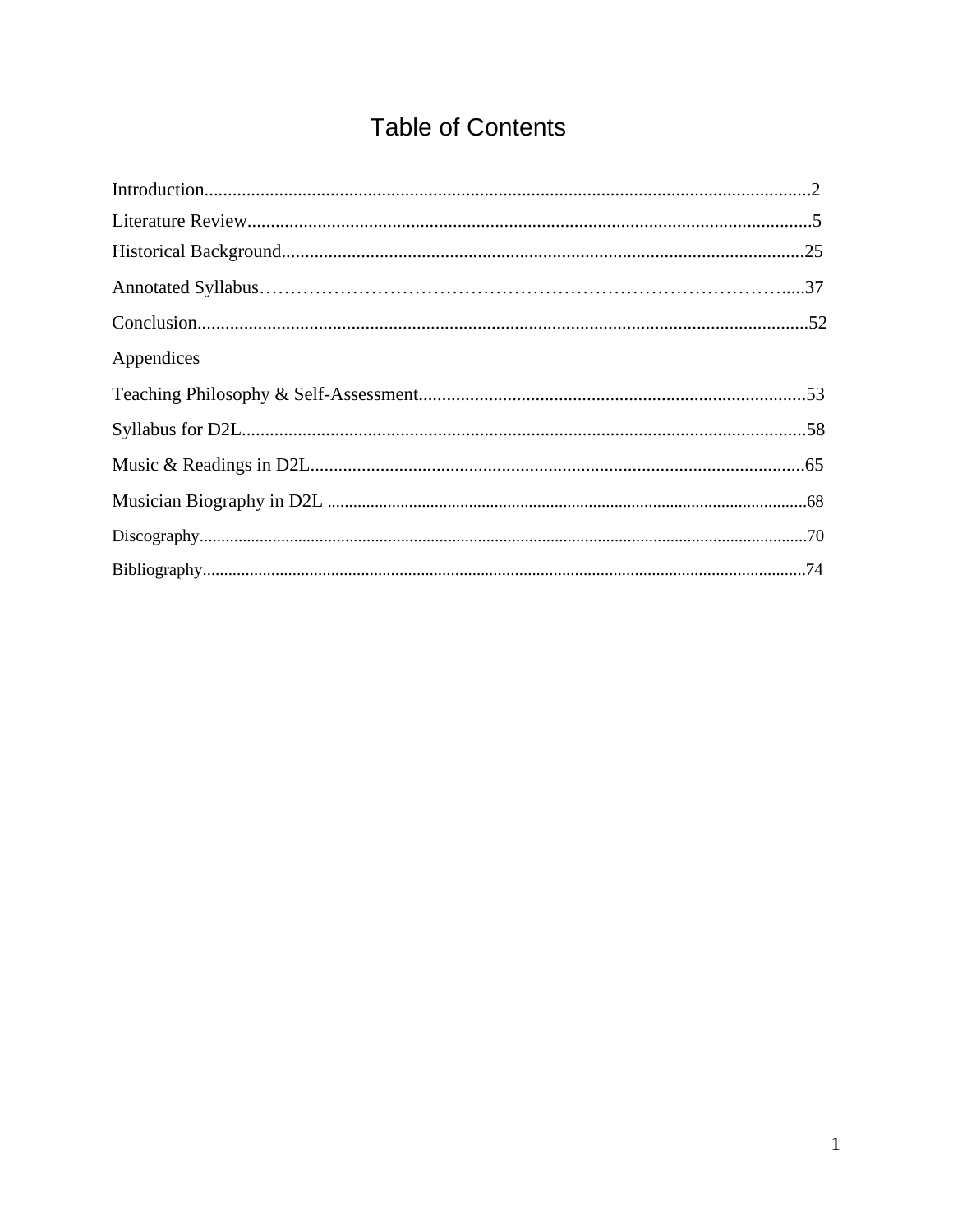"I think that music is probably the only medium that really does cross all boundaries, and all languages, and all countries," - Joan Baez  $<sup>1</sup>$ </sup>

#### Introduction

I am a non-traditional student who has traveled many paths to come to where I am today. My parents were children of immigrants who arrived in New York City in 1898. My father was the first to graduate college in his family. His left us with many lessons, one in particular, that the key to a full life is education, not just knowledge of the hard sciences, but also literature, music, and art. I was fortunate to grow up in NYC, in a working-class neighborhood surrounded by people from all over the world. My friends and their families opened my eyes to a myriad of cultural experiences I could never have experienced otherwise.

My family was involved in music and drama throughout my life. I learned to play the classical compositions of Bach and Beethoven on piano, performed ballet in "Swan Lake", and sang everything from "West Side Story" to Handel's "Messiah" in my high school chorus. My grandmother sang in the opera in NYC and my Uncle performed with a barbershop quartet. I can still hear them singing as they went about their daily lives. My parents sang and danced to Glenn Miller's orchestra, bought the first Beatles album, and taught us how to dance the Twist in our basement. The radio was a constant companion; listening to my tiny transistor radio at night to one of the 'clear channels' brought music from all over the world into my bedroom. My love of music continues to this day, it is etched in my memory and hardwired into my bones.

<sup>&</sup>lt;sup>1</sup> Gavish, E. (2009). "Music has always been a tuneful force for political change" NY DAILY NEWS. New York, NY: Tribune Publishing Company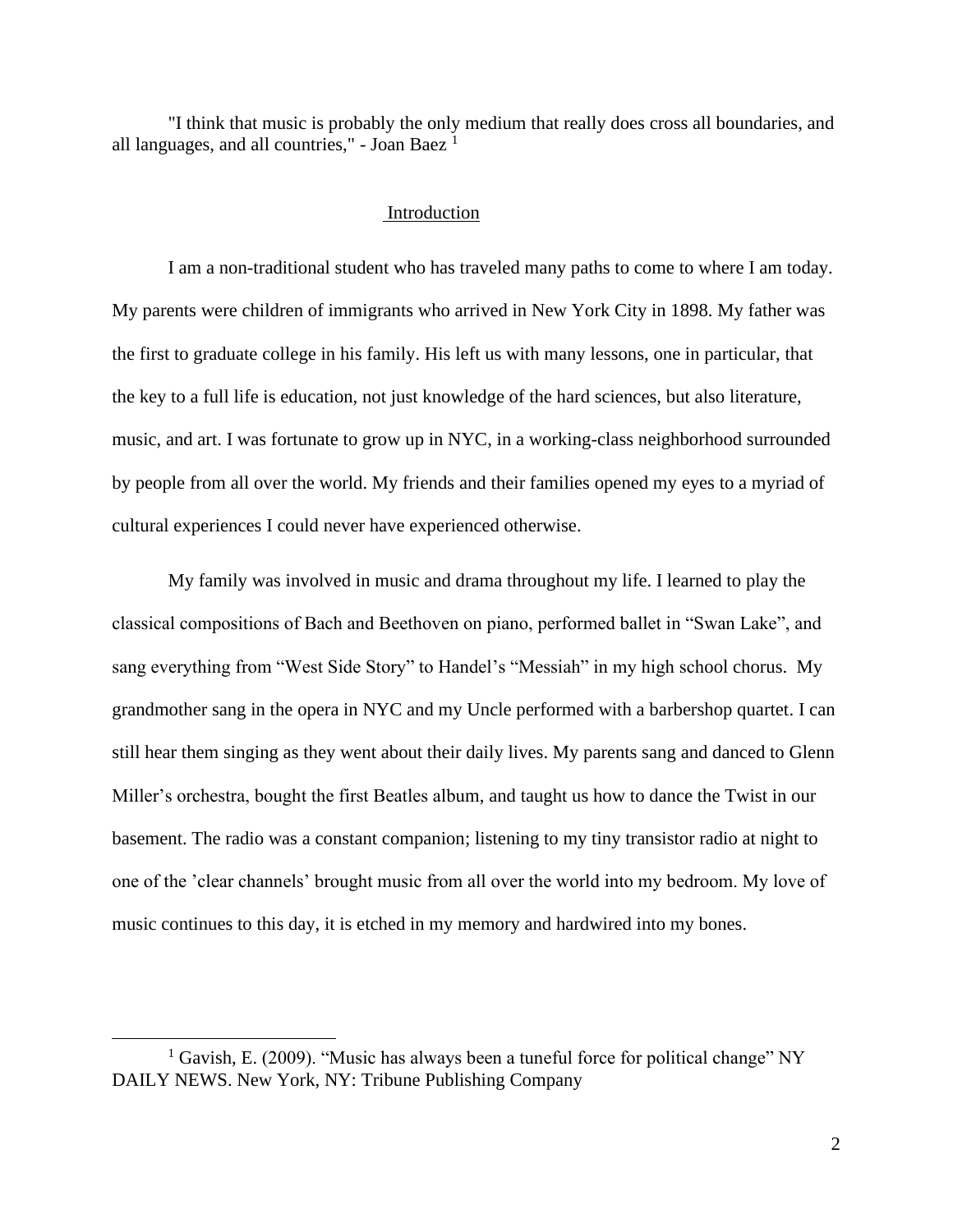I entered high-school in the era of Civil Rights and the Viet-Nam War, listening to Marvin Gaye's "What's Going On?" and John Fogerty's "Fortunate Son", questioning the status quo and wanting to make our world a better place for everyone. The music of this era inspired me to join with other young people to change the direction our society was headed in. We joined in demonstrations for civil rights, women's rights, the first Earth Day and the Anti-war movement and we did change our world. Each of these movements had soundtracks, songs that spoke to us and created in us a feeling of belonging to a larger human experience.

I picked up Neil Postman's book *Teaching as a Subversive Activity (*1969) in my junior year of high school. It advocated a radical approach to education. Postman argues for a change from teacher-centered learning to student-centered learning, leading students to learn by asking questions, not by teachers giving lectures. I decided that the best way for me to make a difference in our world was to become a teacher and my so journey began. Postman's book advocates that the purpose of schools is to "cultivate students that are discerning, can view problems from multiple perspectives, identify what's valid and not, and most importantly why it is so." <sup>2</sup> I propose that by using music to teach history and culture I can apply Postman's theory.

During my studies at Kennesaw State University, 2011- 2013, I became involved with OWL Radio and produced a Friday night World Music program entitled Exploradio. My undergraduate internship in 2013 at the Latin American Association was a summer enrichment program for rising Latino students at Senoia Middle School in Chamblee. I created diversified classroom content to strengthen the students' language and math skills utilizing music, architecture, and art. At this point in time, Arizona banned Mexican-American studies from its

<sup>2</sup> Postman, N. (1969), *Teaching As a Subversive Activity*, New York, NY: Dell Publishing. p. 81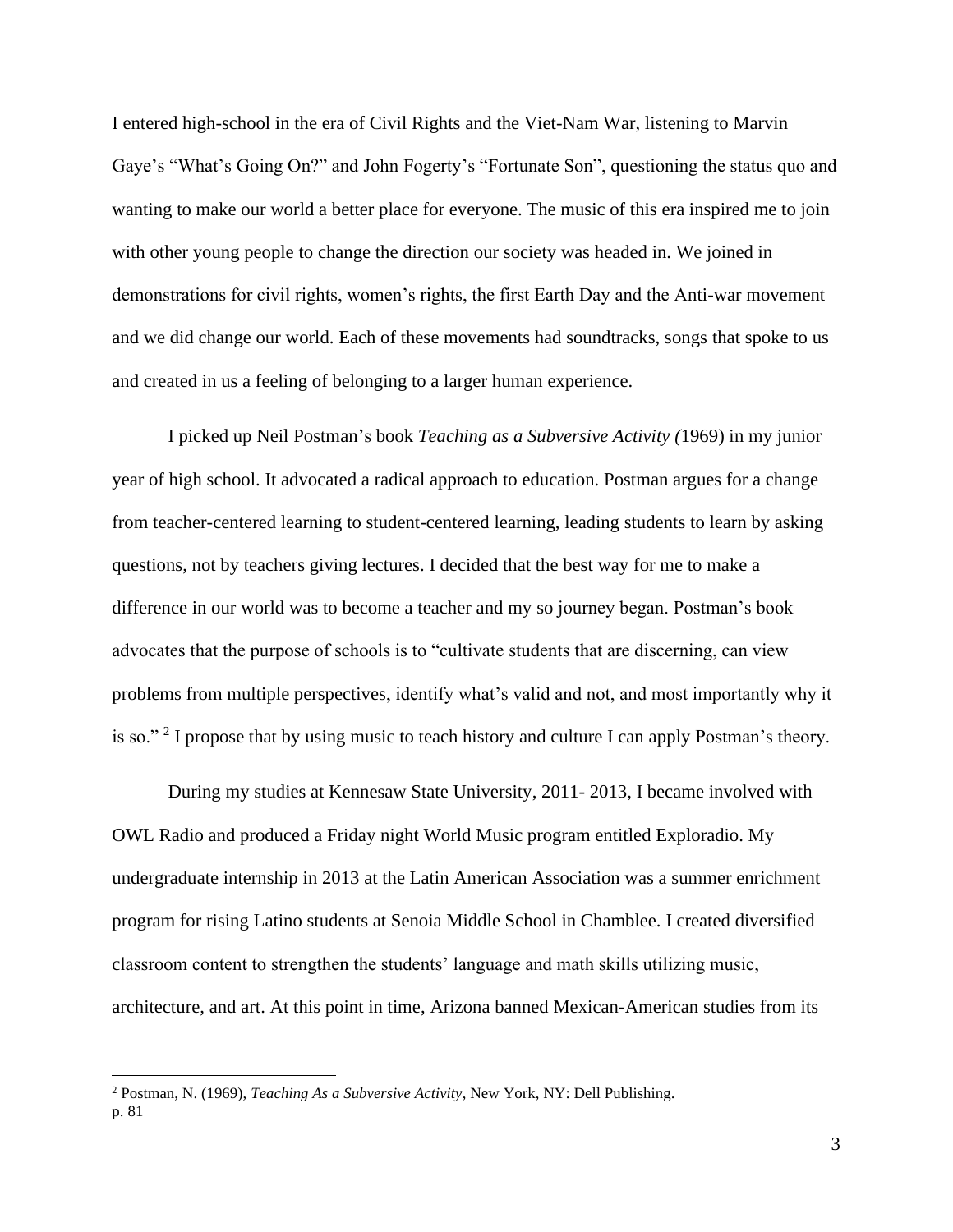public-school curriculum. This situation combined with my interest in music as an educational tool inspired me. I began researching the protest music of Latin America during this time, looking for music that could be used to teach history and culture in classroom settings.

I was introduced to an album by Ani Cordero, a singer-songwriter of Puerto Rican descent. The album was entitled *Recordar* (To Remember). Ani covered a mix of protest songs from Latin America, Mexico, and Puerto Rico and gave them a new twist. The original songs are part of the Nueva Canción, Nueva Trova and Tropicália movements. Nueva Canción is widely recognized to have played a powerful role in the social upheavals in Latin America during the 1960s and 1970s. Nueva Trova was a similar musical movement, influenced by Nueva Canción, which was popular in Cuba after Castro's rise to power. The Tropicália movement in Brazil, seen as an anarchistic, anti-authoritarian musical movement, made the Tropicálistas a target for censorship and repression by the dictatorship that ruled Brazil at the time. Each of these musical movements was an expression of resistance against the authoritarian governments that were supported by European colonial powers and the United States government. I began constructing a course outline investigating each of the songs, the artists, and the political issues presented in her album. I contacted Ms. Cordero and received permission to use her work. She graciously included the story of her family and their connection to the Puerto Rican Independence movement.

One of the artists highlighted on Ms. Cordero's album is Víctor Jara of Chile. Víctor has been likened to Bob Dylan, Pete Seeger, and Woody Guthrie. His legacy has been captured in the documentary "The Resurrection of Victor Jara" independently released in 2015. I will use Víctor Jara's music along with the music and stories of his contemporaries' to bring the history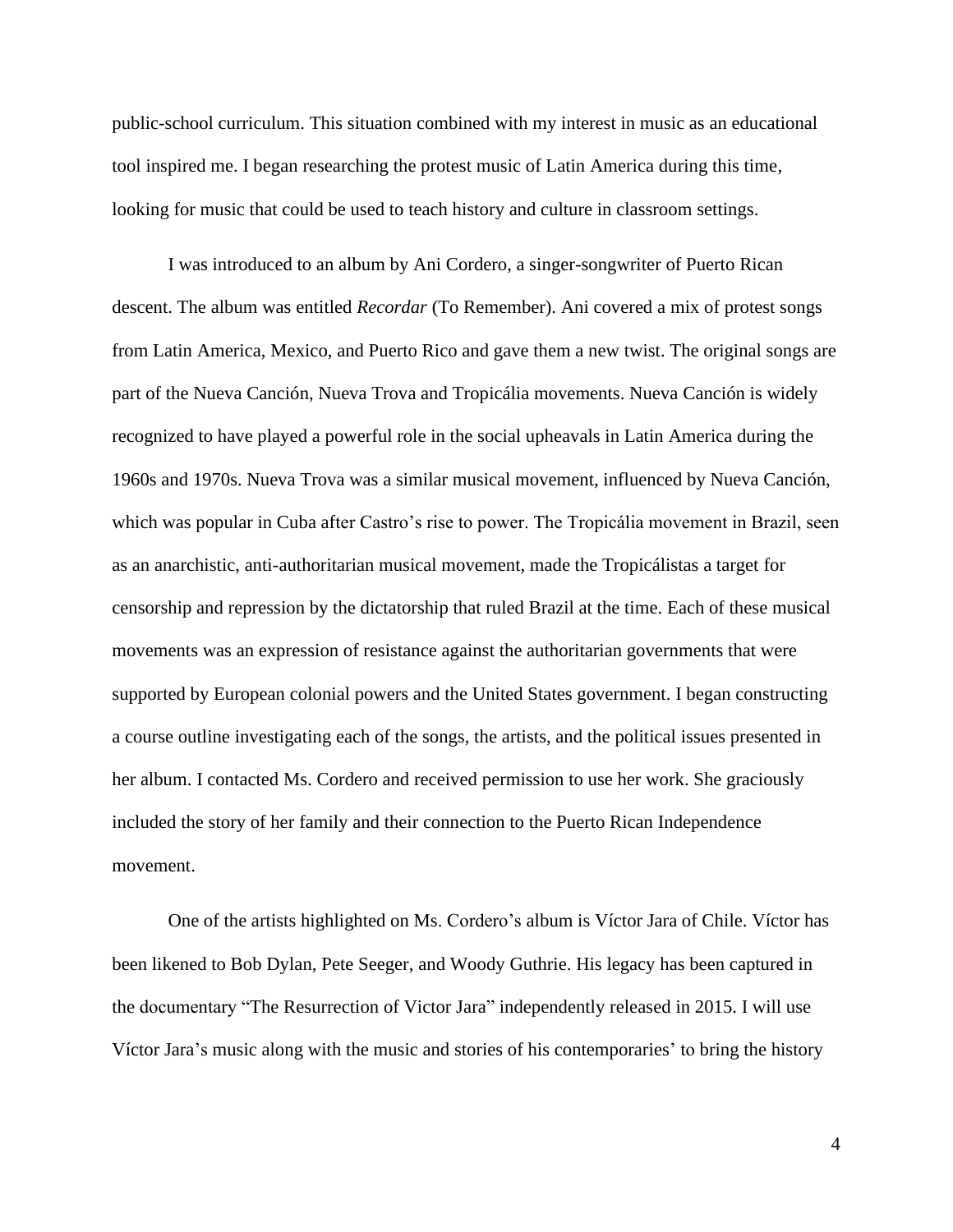of protest in Latin America to life and illustrate how these movements influenced and were influenced by the protest music movement in the United States.

The United States' shared history and demographics with Latin America contribute to an intricate blend of political, cultural and economic issues that are becoming more symbiotic and extensive every day. Despite Latin America's growing democratization, serious problems such as poverty, political violence and inequality still exist in the region. In order for tomorrow's leaders to develop innovative approaches and find solutions to these continuing political and social conflicts, a broad and deep knowledge of the entire Western hemisphere is required.

#### Literature Review

Music is an integral part of a complex transcultural and political connection that exists between Latin America and the United States. Exploring the transnational culture of music in the Americas, this literature review considers the historical and socio-political issues which contribute to this transcultural relationship. The long history of colonization and exploitation by Spain, Britain, and the United States has left an indelible mark on Latin American economic, social and cultural environments. Looking at the continuing effects of the Western Industrial revolution, including its effects on class struggle, national independence movements and cultural developments, this review begins by summarizing and engaging scholarship that establishes essential political theories and their requisite vocabularies. The second section highlights historical social and cultural narratives that explore the hidden contexts of colonization and exploitation in Latin America. The final section, ethnomusicological narratives, examines the international political and economic forces that influence the development of cultural identities in Latin America and the United States, analyzing how a quest to create a national musical identity contributes to political and cultural change.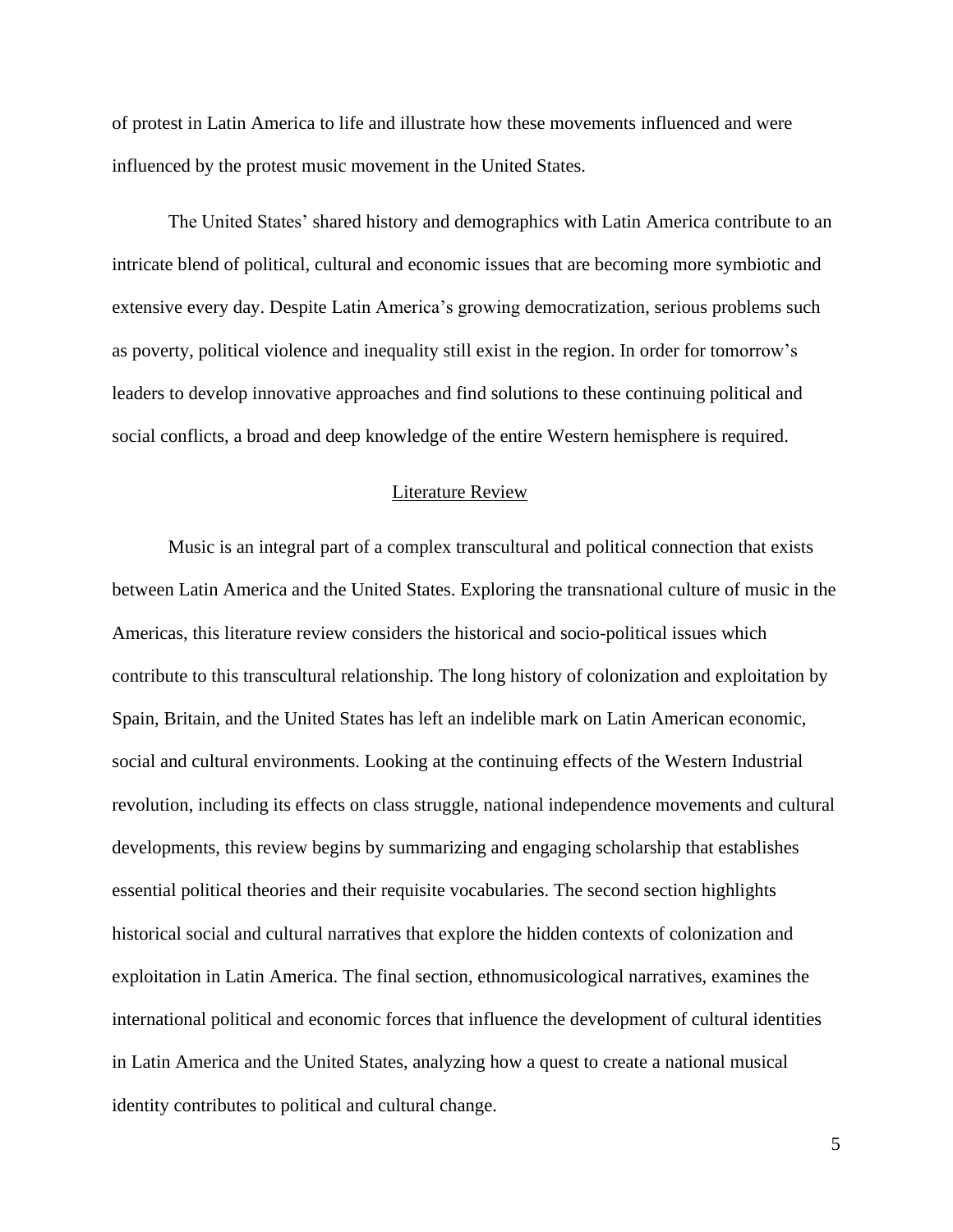The study of how music influences behavior, creating new daily practices and rituals, is essential to an investigation of how it contributes to the construction of personal and group identities and affects political and cultural change on the local, national and transnational levels.

I believe music is an international language, one which transcends time and space. I have developed this project to communicate the importance of music in our world, to demonstrate how it initiates social change while also creating unique identities and cultural relationships that reach across national borders.

#### Exploring Social and Cultural Theories

The works of E.P. Thompson, Stuart Hall, and David Harvey, discuss the political, economic, and social theories crucial to understanding the relationship between Western colonial powers and their influence on the creation of social and economic classes. Socialism and Marxism developed in response to the early political independence movements of nineteenthcentury Europe as a reaction against imperialism and class inequality.

E.P. Thompson's *The Making of the English Working Class* (1996) is a historical social narrative that chronicles the effects of industrialization on the political and cultural environment in England during the late eighteenth and early nineteenth centuries. Thompson explores popular culture, class, and subcultures through a sociological and historical point of inquiry. Citing archival materials, governmental, and legal sources, Thompson presents the historical legacy of the working class, uncovering workshop customs and rituals, popular songs, and the social community provided by union clubs. Demanding higher wages, better living conditions, and the ability to form trade unions, the working class shaped an alternative social and economic structure to capitalism and industrialization. This narrative runs counter to previous historical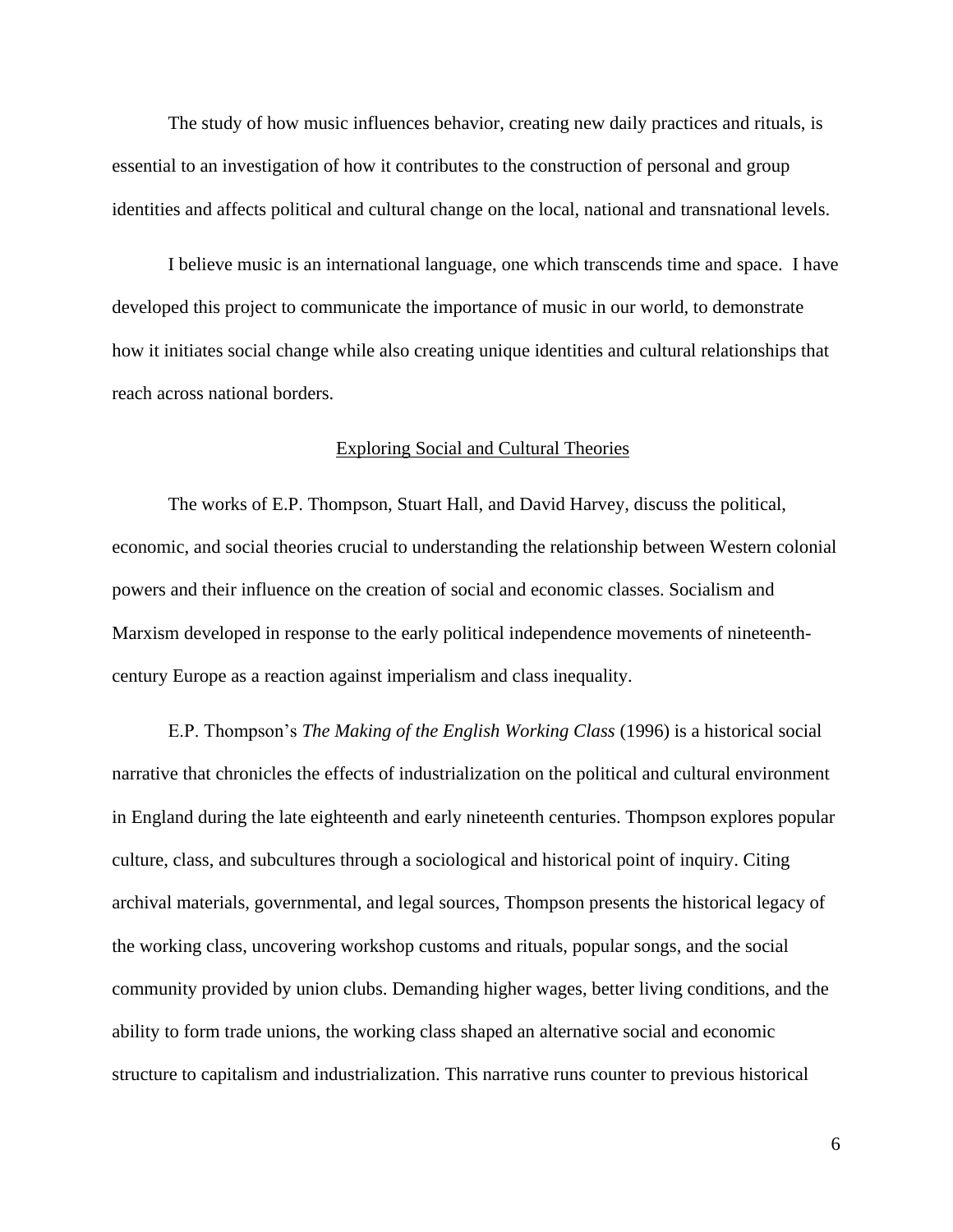accounts told from the perspective of the upper classes. Thompson offers a view from below, illustrating the dynamics of class formation and struggle in the name of progress. English workers created their own place in society and developed a shared identity in the process. He argues that the working class reacted to the industrial revolution with collaboration and political action and that these actions afforded them agency in the economic development of England. Thompson's working-class culture developed in response to the friction between competing interests, resulting in the creation of social classes in Britain.

Building on Thompson's argument of socially driven economic change, Stuart Hall asserts that ideologies are in a constant state of change as part of the struggle for mastery and establishing dominance in economic and social arenas. Hall defines ideology as the concepts and systems of representation which different classes and social groups utilize to make sense of how society works.<sup>3</sup> He asserts that the words used in any ideology are descriptive signposts that create meaning, but no one can control how people construct meaning from these words. He proposes that there is no one ruling class as the different social and economic classes are always in negotiation for power.

Reflecting Stuart Hall's argument that ideologies constantly change, David Harvey's *A Brief History of Neoliberalism* (2007) expands on the ideology of Marxism and defines the "neo-Marxist" view of the "neo-liberal" world. Harvey introduces the neoliberal theory and the economic practices that governments propose to improve the human condition through freemarket capitalism, the reduction of governmental constraints, and maximizing individual liberty. Harvey provides a historical overview of neoliberalism, its chief advocates, and the national

<sup>3</sup> Hall, S. (1996). *The problem of Ideology: Marxism without guarantees*. New York, NY: Routledge.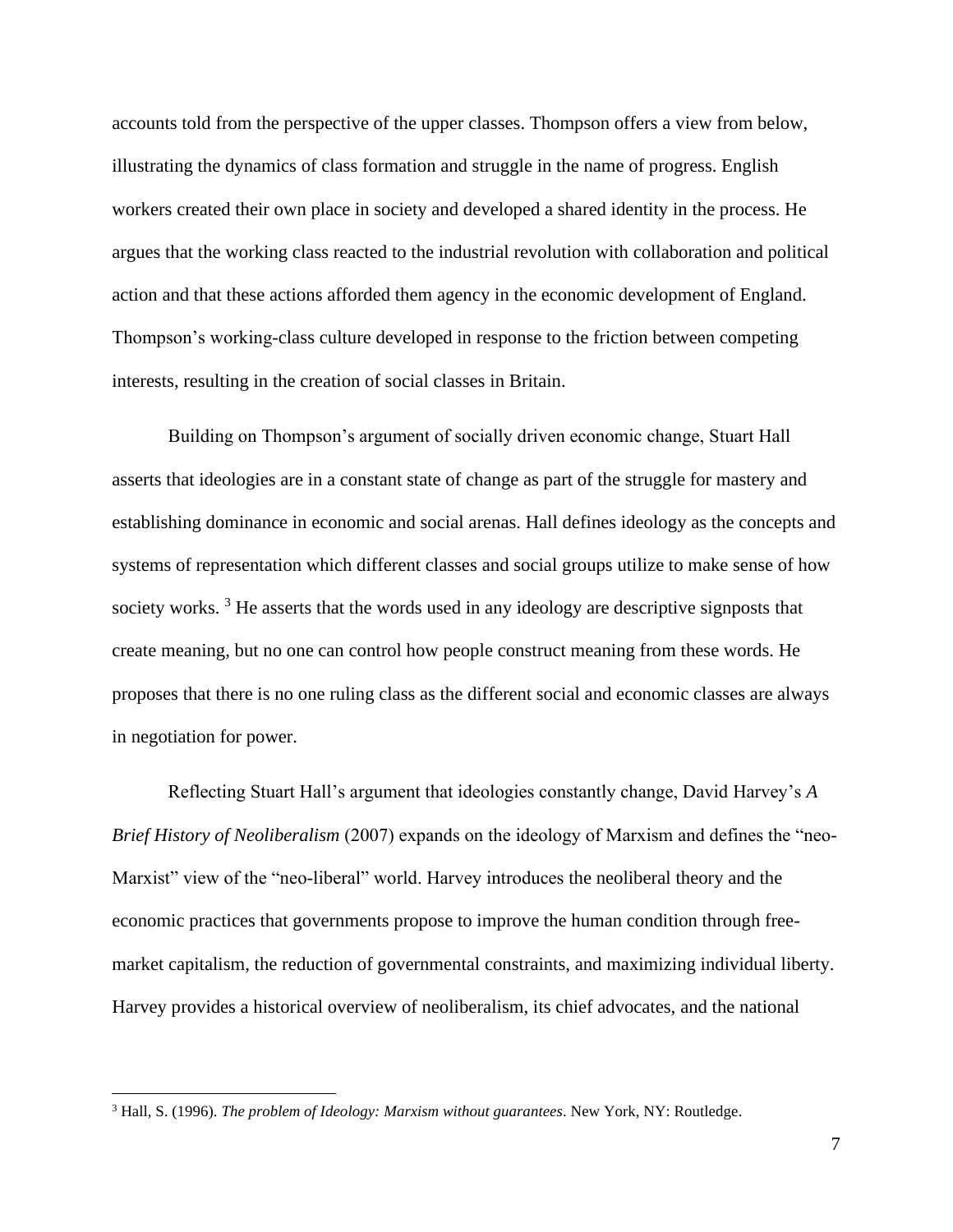institutions that sustain the dominance of capitalism in economic and political spheres. Harvey argues that neoliberalism has increased the economic powers of such countries like Great Britain and the United States through accumulation by dispossession, resulting in global social, economic and political inequality. Harvey asserts that neoliberalism will erode democratic political institutions worldwide when social movements, activists, and NGO's are incorporated into the neoliberal design as they move to fill the roles of vanishing social welfare programs. *A Brief History of Neoliberalism* offers a critique of the consequences of neoliberal rule and serves as a protest against the fallacies and false promises of this modern capitalistic system.

### Historical Narratives

The purpose of a historical narrative is to analyze a period of historical change, including the political and economic processes. Martí's *Nuestra América* (1891), Galeano's *Open Veins of Latin America* (1997), and Chasteen's *Born in Blood and Fire* (2011) all discuss major historical events which occurred during the colonization and development of Latin America. These works reveal the values and beliefs of the agencies involved and define the social and political interrelationships in a credible and intelligible manner.

José Martí's historical and social commentary, *Nuestra América,* (1891) argued for the unification of the Latin American working class in order to prevent what he believed to be the greatest threat to the Spanish American republics' cultural and political identity, U.S. expansionism. Martí provides a critical perspective of U.S. affairs, commenting on U.S. racism, imperialism, and capitalism. The essay warns Latin America of an impending U.S. geographical, cultural, and economic annexation and Martí argues for a regional Latin American identity separate from the United States. Martí's hemispheric vision of an independent and socially harmonious Latin America was based on his great respect for Simón Bolívar and his call to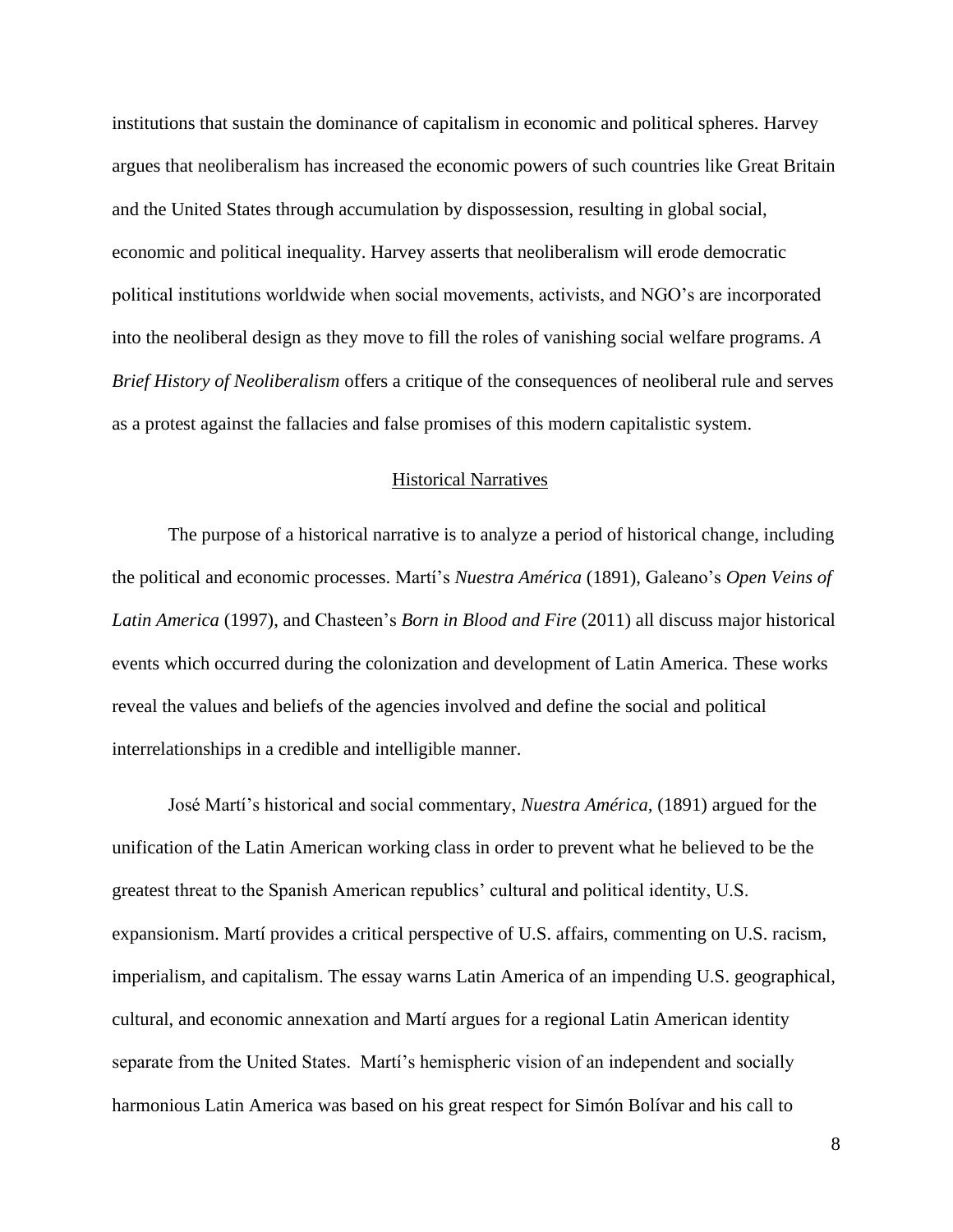create a Spanish American republic that unified the former Spanish colonies. Martí's call for the creation of a unique Latin American identity was rooted in his most radical concept that there were no races. This concept was very idealistic considering the long-established colonial system of Castas. Castas is a system of racial classification based on the European preference for light skin. Marti felt that his precept, combined with the teaching of Latin America's culture and history, would lead directly to the continental unity of the Latin American nations.

The historical narratives of Chasteen's *Born in Blood and Fire* (2011), and Galeano's *Open Veins of Latin America* (1997), focus on the major political and economic events that shaped the relationship between Latin America and the European colonial empires, including the United States. Chasteen provides an analysis of how liberalism, nationalism and the Western philosophy of progress developed in the post-colonial period. The author argues that Latin American identity is not a racial or ethnic construct but a cultural reaction to European and American economic dominance. His analysis agrees with Martí's premise that there is no race and includes Turino's assertion that Latin American national identities are a reaction to the effects of European colonialization. Chasteen approaches a massive amount of information in chronological order beginning with Latin America's indigenous population's first encounters with the European empires and the slave trade, and comprehensively covering the social and cultural consequences of European imperialism and economic dominance.

Chasteen identifies individual nation-building efforts, noting the nations' racial, ethnic, and religious ideologies. He includes the roles of key individuals and constructs a detailed historical account of Latin America's economic and cultural development. His conclusion puts into context the effects of economic neoliberalism, pointing to the continuing poverty and social exclusion of large sections of Latin America's population. In contrast to Galeano's *Open Veins*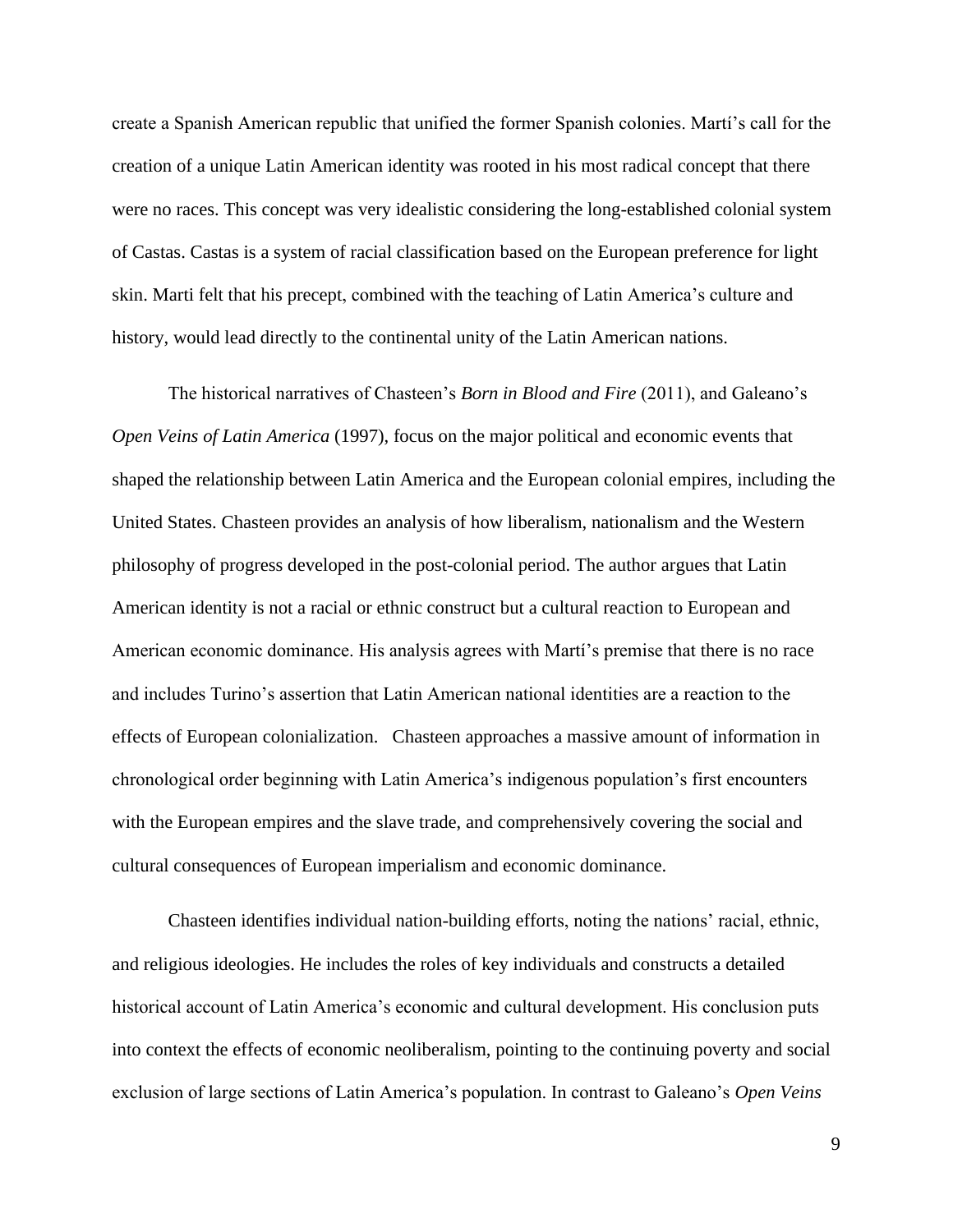*of Latin America* (1997), Chasteen's work *Born in Blood and Fire* (2011) provides insightful portraits of women such as Sister Sor Juana Inés de la Cruz, scholar-activist, and first published feminist of the new world along with Juana Azurduy de Padilla, leader of the Bolivian guerilla forces. Chasteen provides a welcome acknowledgment of the importance of women's involvement in the struggle for equality and freedom.

Galeano's *Open Veins of Latin America* (1997) focuses on the history of Latin America through an investigation of its structural and social development and provides a comprehensive view of Latin America's past and present-day position in a global environment. Galeano argues that Latin America's underdevelopment is a direct result of European colonization and exploitation of the continent, agreeing with Marti's opinion as put forward in his 1891 article *Nuestra America*. The author provides a historical narrative of European and North American economic dominance, sustained by access to Latin America's abundant natural resources and cheap labor.

Galeano presents a series of examples of Latin American countries that have suffered at the hands of their colonizers. He illustrates how this exploitation continues through the policies of free-trade, foreign aid, and international business agreements. Paralleling David Harvey's work on neoliberalism, Galeano details how the United States opened Latin American markets through financial arrangements that tied aid credits to purchasing American products, prohibited exports, and restricted trade with countries the United States viewed as in conflict with US national interests.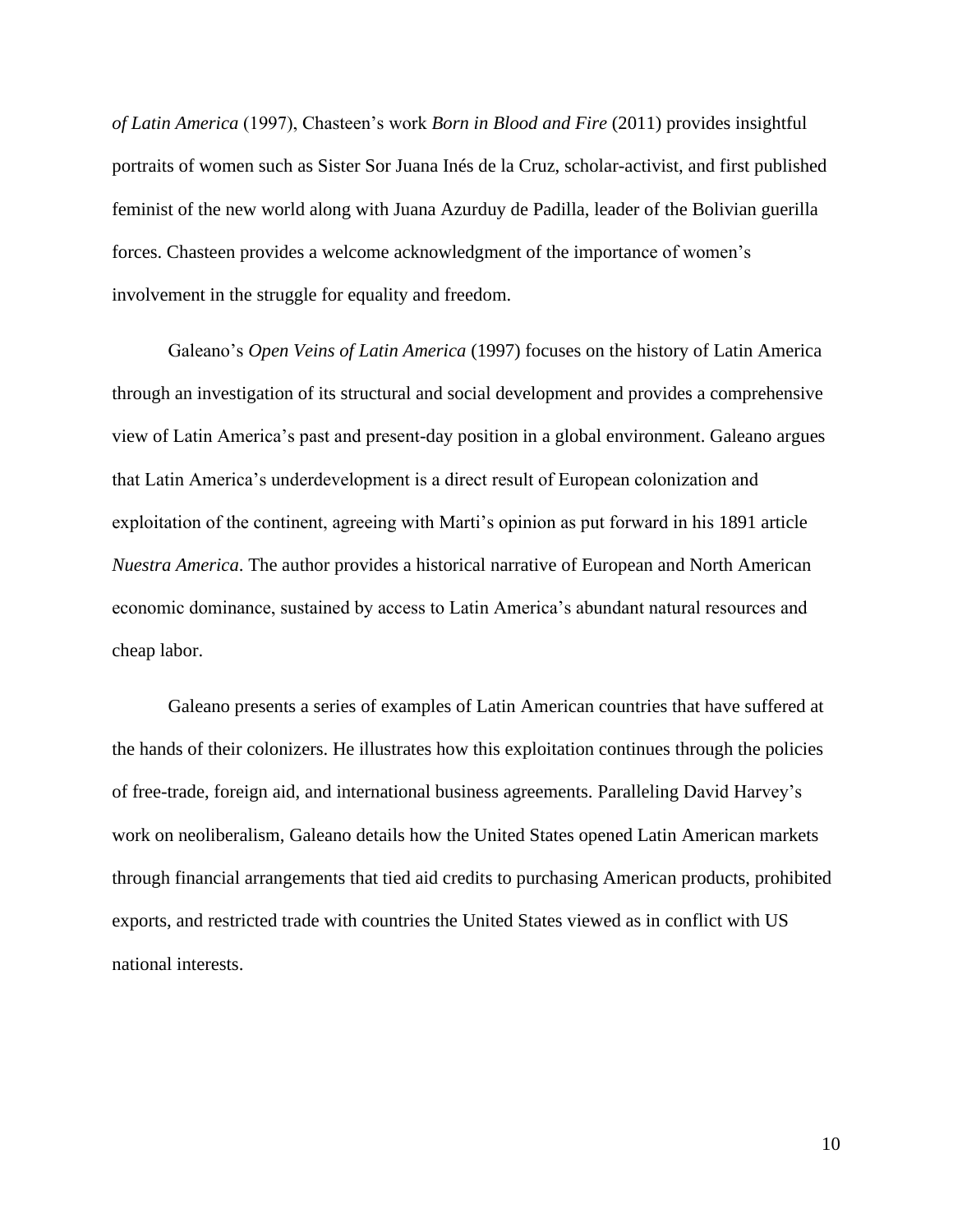Echoing José Martí's call for a broader Pan-Latino identity that encompasses both of the Americas, David Noble<sup>4</sup> advocates that American Studies scholars include the study of the western hemisphere as a whole, not restricting their studies to a North American centric point of inquiry. Both Noble and Martí advocate that not only geopolitical and economic influences be investigated but also the socio-cultural exchanges of language, cultural practices, and community identity. Music is a universal language that creates cultural and community identities that transcend the geographical borders of nations and are carried through time and space to inspire people across generations.

### The Politics of Music

The connection between music and politics, particularly political expression in song, is evident throughout the history and culture of the Western hemisphere. By referencing political context, politically inspired music enhances the understanding of the history and events that inspired the music.

Jacques Attali argues in "*Noise: The Political Economy of Music*" (1985) that a continuous struggle exists between any government's officially sanctioned styles of music and a subversive counter-culture's music created by the citizens who are excluded from power. Attali contends that music developed in early Renaissance Europe from a substitute of ritual music into a form of 'representation', official music performed by troubadours for their kings. Following this stage of development musicians became free, earning an income from the sale of printed music and concert tickets to the wealthy upper class. Attali terms his third phase of musical development as repetition. This stage involves the use of production techniques developed

<sup>4</sup> Noble, D. (2002). *Death of a Nation: American Culture and the End of Exceptionalism*. Minneapolis, MN: University of Minnesota Press.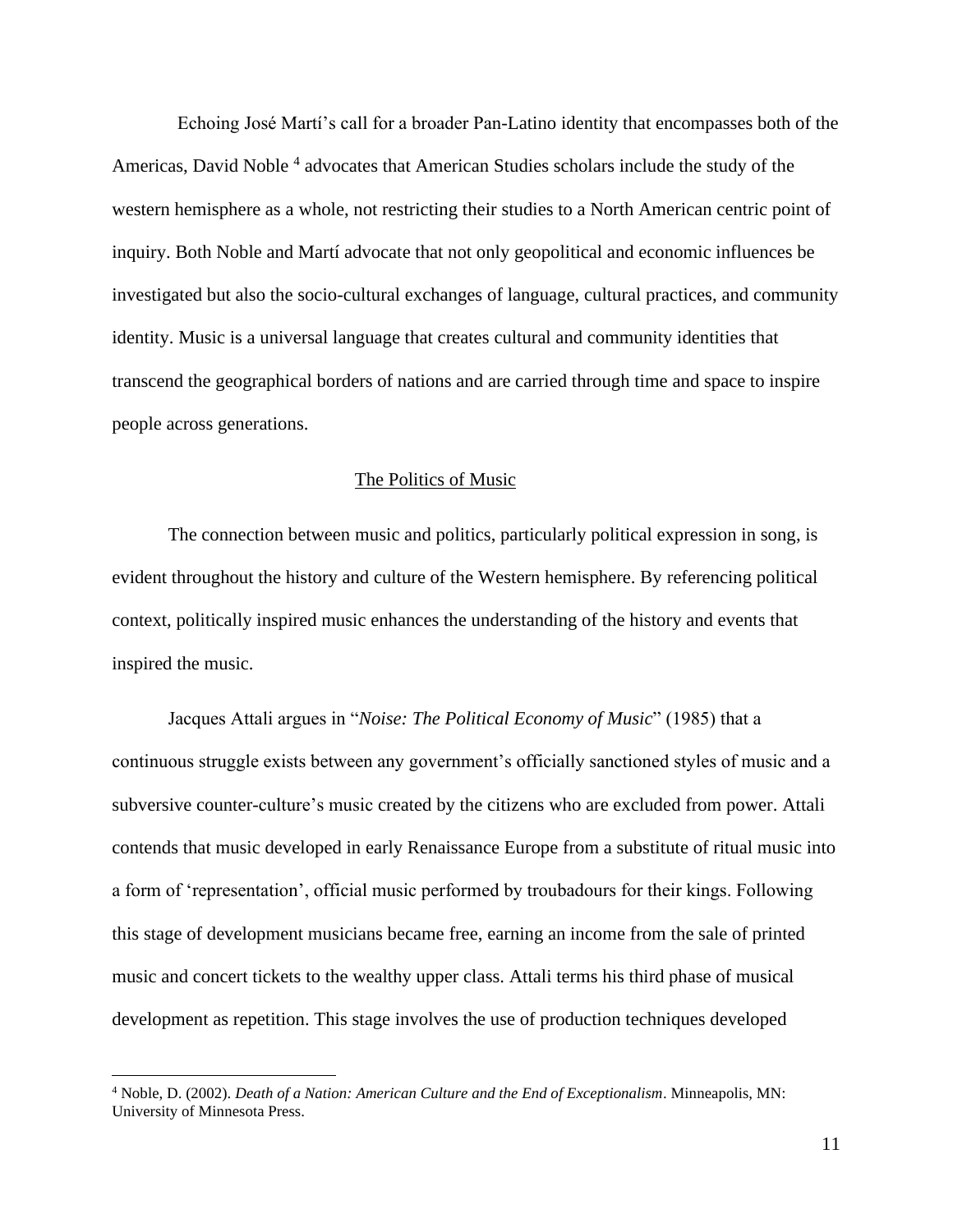during the industrial revolution that enabled musicians to mass-produce identical copies of their music, which was then purchased by individuals. In this phase of development, music became a middle-class commodity. This new market is controlled by corporate conglomerates/record companies, producing commercial or officially sanctioned, styles of music. As in Turino's hybrid style, this national musical identity is supported by the government and is a manifestation of political power.

Subversive, counter-culture artists include the musicians who have taken back control from the corporations by writing and producing their own music and distributing it through independent means. This is the continuous power struggle described by Attali, which is manifested in musical movements such as Chile's Nueva Canción, Cuba's Nueva Trova and the protest music of the U.S.

Paralleling Martí's and E.P. Thompson's historical narratives, Thomas Turino examines Latin American working-class subcultures, their construction, their relation to their parent and dominant cultures, and their histories of resistance and incorporation. Turino's work reflects Thompson's socio-political narrative and describes how the new politically independent Latin American nations created unique national identities by uniting their people through a common language, shared culture, religion, and history. Turino's "*Nationalism and Latin American Music: Selected Case Studies and Theoretical Considerations"* (2003) provides an outline of the development of musical nationalism from the experiences of the working classes in Latin America. Turino begins by clarifying the definition of a nation as occupying a physical space, having specific boundaries/borders, and as the identity of belonging to an ethnic group or class of people. Turino defines musical nationalism, as "the conscious use of any preexisting or newly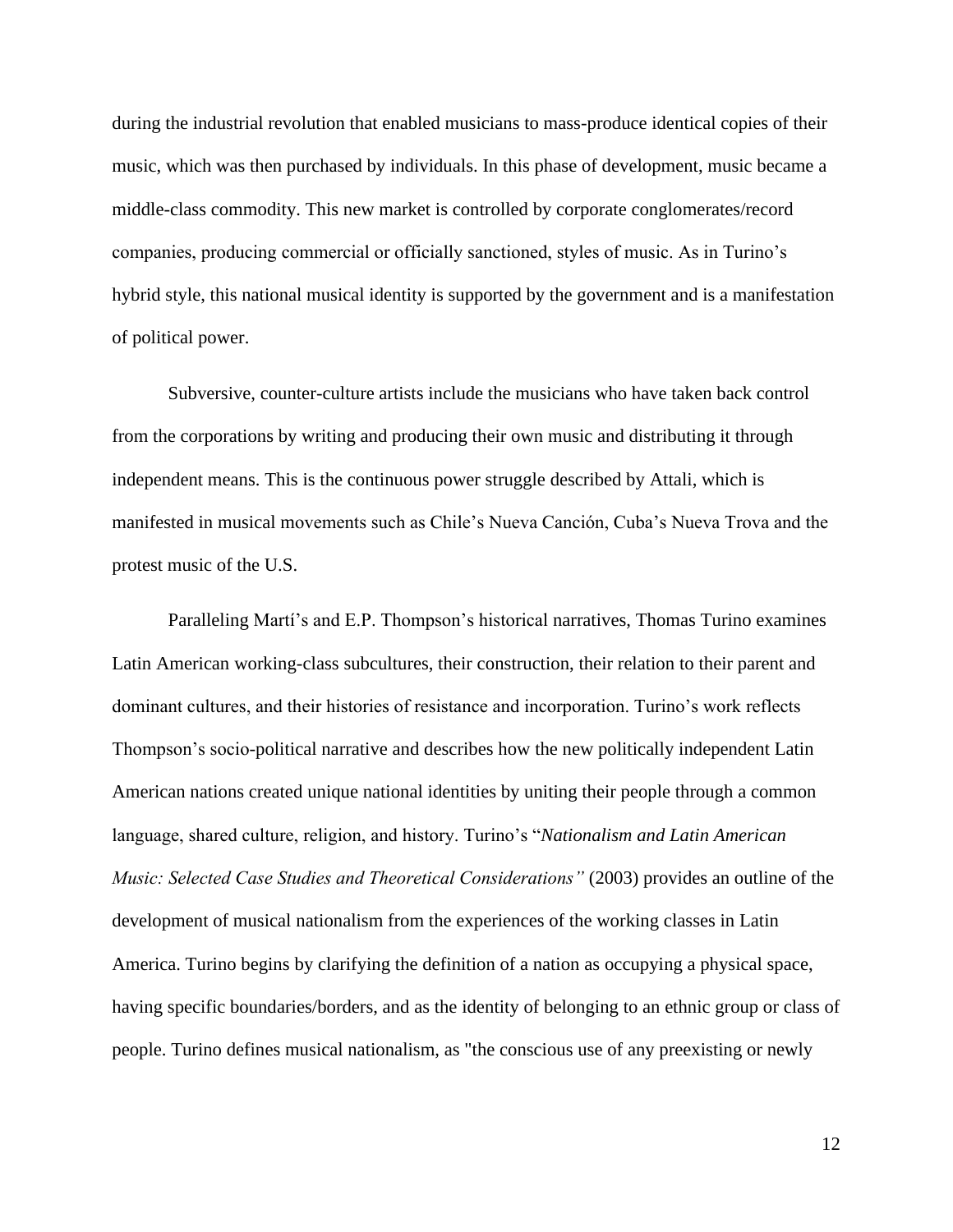created music in the service of a political nationalist movement." <sup>5</sup> Turino asserts that as Latin American nations embraced capitalism, they integrated their economic, political, and cultural arenas to support a new consumer market. He identifies the new musical identities as a blending of two musical spheres: patriotic songs and national anthems combined with indigenous and folkloric music to create a hybrid blend, a new musical tradition that the government then presents as a modern cosmopolitan musical composition. Using state supported recording studios, media outlets, and marketing campaigns these developing nations created a new market for governmentally approved nationalist music.

Supporting Turino's argument that new national musical styles are created by combining existing national styles with cosmopolitan foreign influences, David Stigberg asserts that international musical currents influenced popular culture and music in Mexico during the 1960s and 70s. He cites music market statistics of the best-selling records in Mexico listed in the American music-trade magazine *Billboard* from 1961, which reported that American music comprised 15% of Mexico's music production with an additional 20% coming from other foreign sources.<sup>6</sup>

Stigberg contends that the Mexican musical style of the Balada was influenced by the English language romantic ballad. Beginning with the collaboration between Julio Iglesias and Willy Nelson, Stigberg enumerates the many Mexican Balada singers who share a common musical and singing style with such American romantic ballad singers as Neil Diamond and Tom Jones. He asserts that the internationalism of the romantic ballad's musical style contributed to

<sup>5</sup> Turino, T. (2003, Sept.). "Nationalism and Latin American music: Selected case studies and theoretical considerations". *Latin American Music Review*, 24(2). Austin, TX: University of Texas.

<sup>6</sup> Stigberg, D. (1985). "Foreign currents during the 60s and 70s in Mexican popular music: Rock and Roll, the romantic ballad, and the Cumbia". *Studies in Latin American popular culture*. (4) (chart p. 176). Austin, TX: University of Texas Press.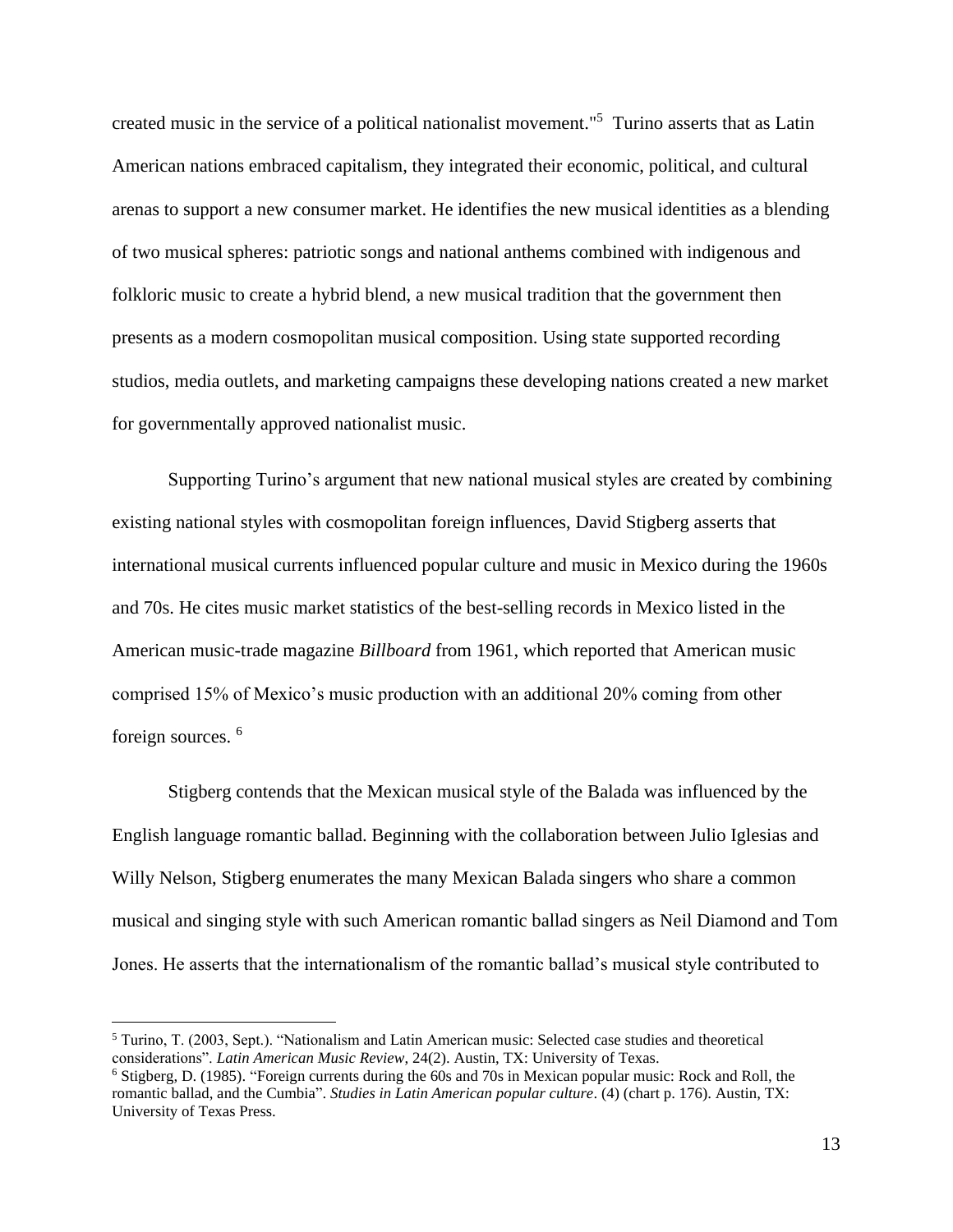the strong foreign influences in popular Mexican musical development. Stigberg points to the direct influence of the American rock and roll industry by citing the 1971 Avandaro music festival, produced in the style of Woodstock. This festival brought in a crowd of 150,000 young Mexicans. The American music corporations, CBS and Polydor Records, had established record producing facilities in Mexico, actively promoting Mexican rock bands who sang in English, some of which performed at this festival. Although the popularity of English language songs declined by 1975, the influence of American rock and roll endured.

Turino's cultural theories are also evident in Américo Paredes' and David Spener's works which examine the process of musical transformation through the deterritorialization of culture. The deterritorialization of culture is defined by Turino as cultural expressions that have been detached from their places of origin that are then made available to people in geographically distant locations. Paredes work, *With his Pistol in his Hand: A Border Ballad and its Hero* (1998)*,* details the transformation of the ballad "El Corrido de Gregorio Cortez" into a transnational Texas-Mexican American border musical identity. The corrido's transformation into a folkloric epic was a result of many performers, over many years, elaborating the original story and consequentially creating a new cultural identity. Paredes argues that the corrido of Gregorio Cortez provides a unique border identity through its tale of survival and persistence over overwhelming odds faced by the Mexican ranchers. Gregorio Cortez became an iconic symbol of Mexican resistance to the U.S. government's attempts to take over properties belonging to Mexican rancheros. Texas ranchers were expanding their landholdings at the expense of the established Mexican rancheros. In his work, *A Brief History of Neoliberalism*  (2007)*,* David Harvey defines this process of land appropriation as accumulation through dispossession. This conflict was inflamed by the cultural conflicts of lifestyle, the new Texan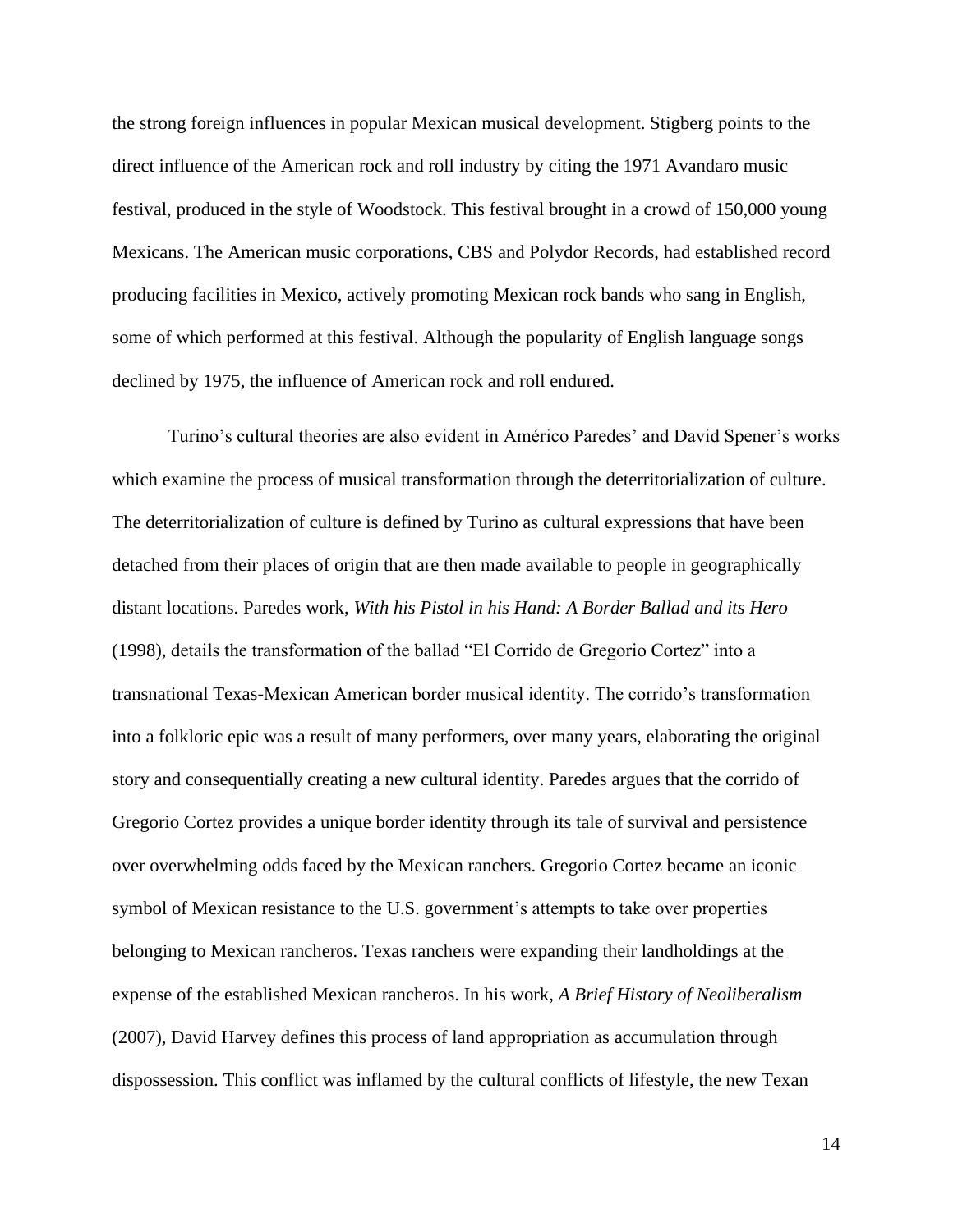settlers' ignorance of the Spanish language, and the historical abuse of the Texas Rangers against the Mexican rancheros.

Expanding on Paredes investigation of how "El Corrido de Gregorio Cortez" created a deterritorialized hybrid border identity, David Spener's historical musicology, *We shall not be moved/no nos moveran: Biography of a song of struggle* (2016), examines the process of transcultural deterritorialization of the Afro-American slave spiritual "We Shall Not Be Moved". Spener traces the song's transformation from West African singing traditions, into white evangelical traditions, to the labor movement, to become a standard of the protest movements in the United States, Chile, and Spain and back to the African American community as a civil rights song. Spener's work demonstrates the process of musical hybridity described by Turino. He demonstrates that this song, as a cultural object, contains transcultural memories of other people and other struggles that exist in a shared culture of resistance and resolve.

Continuing to explore the cultural influence of American music in Mexico, Eric Zolov's *Refried Elvis: The Rise of the Mexican Counterculture* (1999) examines how rock and rollshaped music in Mexico from the 1950s to 1990s. Zolov's work contributes to the international study of the worldwide countercultural experience during the Cold War and provides a critical analysis of popular culture and its influence in the process of constructing a national identity through popular music. Rock music was a powerful force in Mexico's quest for modernization, the development of transnational businesses, and the creation of a unified national identity. Rock music facilitated Mexico's participation in the growing global market of music and culture while at the same time the Mexican government criticized the music for being part of the United States cultural imperialism and transnational business expansion in Latin America.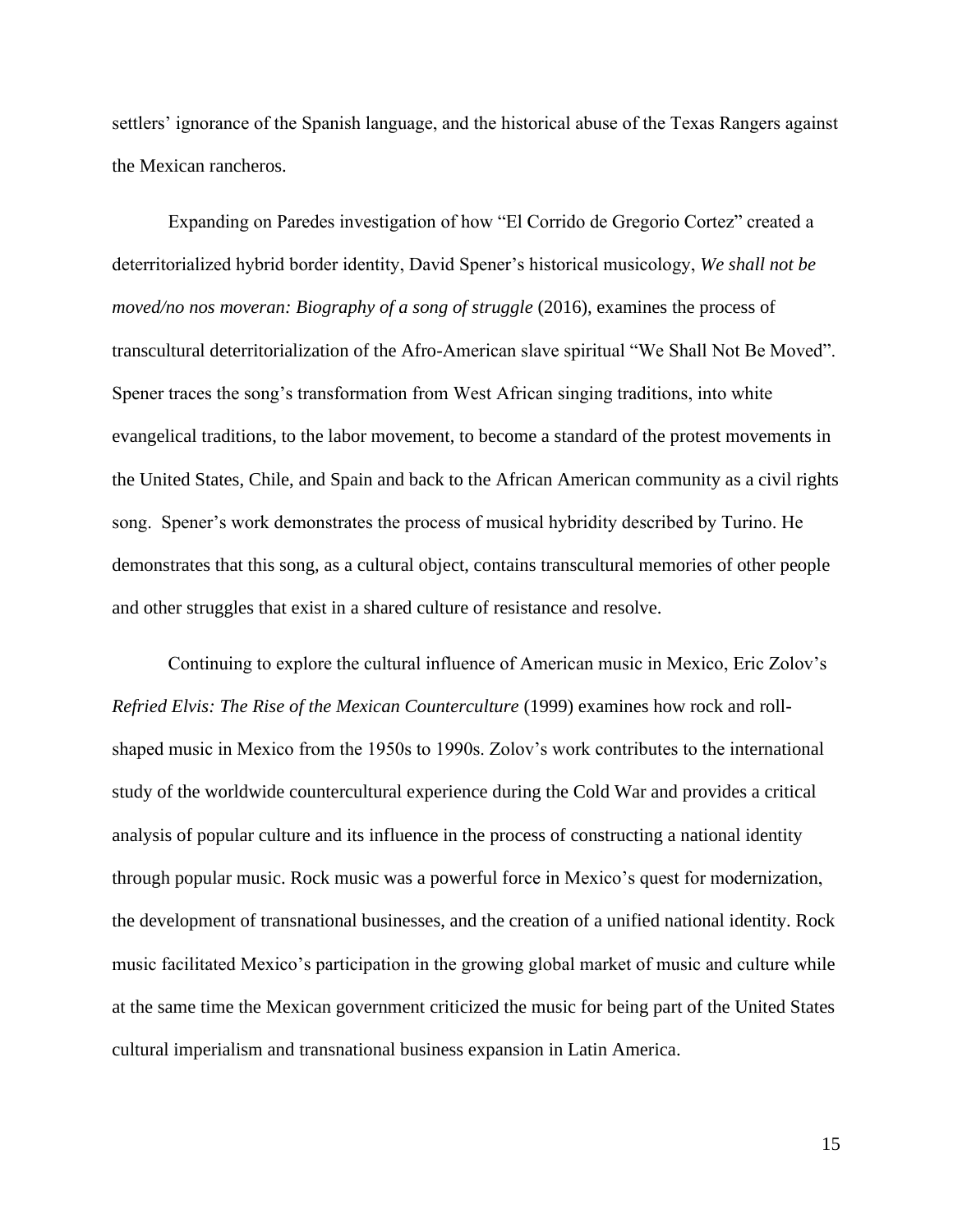A collection of essays investigating the issues facing Latin American rock music in the global marketplace, *Rockin' Las Americas: The Global Politics of Rock in Latino America*  (2004)*,* offers an in-depth analysis of Latin American rock music from a national and transnational perspective. Pacini-Hernandez's essay, "*Between a Rock and a Hard Place: Negotiating Rock in Revolutionary Cuba, 1960-1980*" (2004) considers the cultural negotiations that took place between rock fans and Castro's new Cuban government. Rock music was rejected by the new government, "as a symbol of U.S. cultural decadence and seemingly unlimited power of the United States to force its products on unwilling nations".<sup>7</sup>

The new Cuban government wished to establish its independence from U.S. cultural influences, including rock n' roll. Considering the close relationship that had existed before the Cuban revolution, this was a rather difficult task. Most Cubans were familiar with American popular culture through the media and the U.S. entertainment industry, which included hotels, casinos, and cabarets. Cuba was striving to develop a new national identity, incorporating indigenous cultural forms, especially Afro-Cuban styled music.

The Cuban government provided financial support and media access to approved national folkloric companies performing Afro-Cuban music and dance. Grupo Experimentación Sonora del ICAIC (GESI) was established to produce music with a message, a message intended to positively influence Cuban musical and theatrical culture. The GESI's members had connections to other socially progressive musicians from Latin America, such as the musicians of Chile's Nueva Canción movement, Isabel and Ángel Parra, who supported Castro's revolution. Castro personally invited other Chilean groups, Quilapayún, Inti-Illimani, and the revolutionary folk

<sup>7</sup> Pacini-Hernandez, D. (2004). "Between a rock and a hard place: negotiating rock in revolutionary Cuba, 1960- 1980". In D. Pacini-Hernandez & E. Zolov & H. Fernandez-L'Hoeste (Eds.), *Rockin las Americas: The global politics of rock in Latin/o America.* (pp.43-67). Pittsburgh, PA: University of Pittsburgh Press.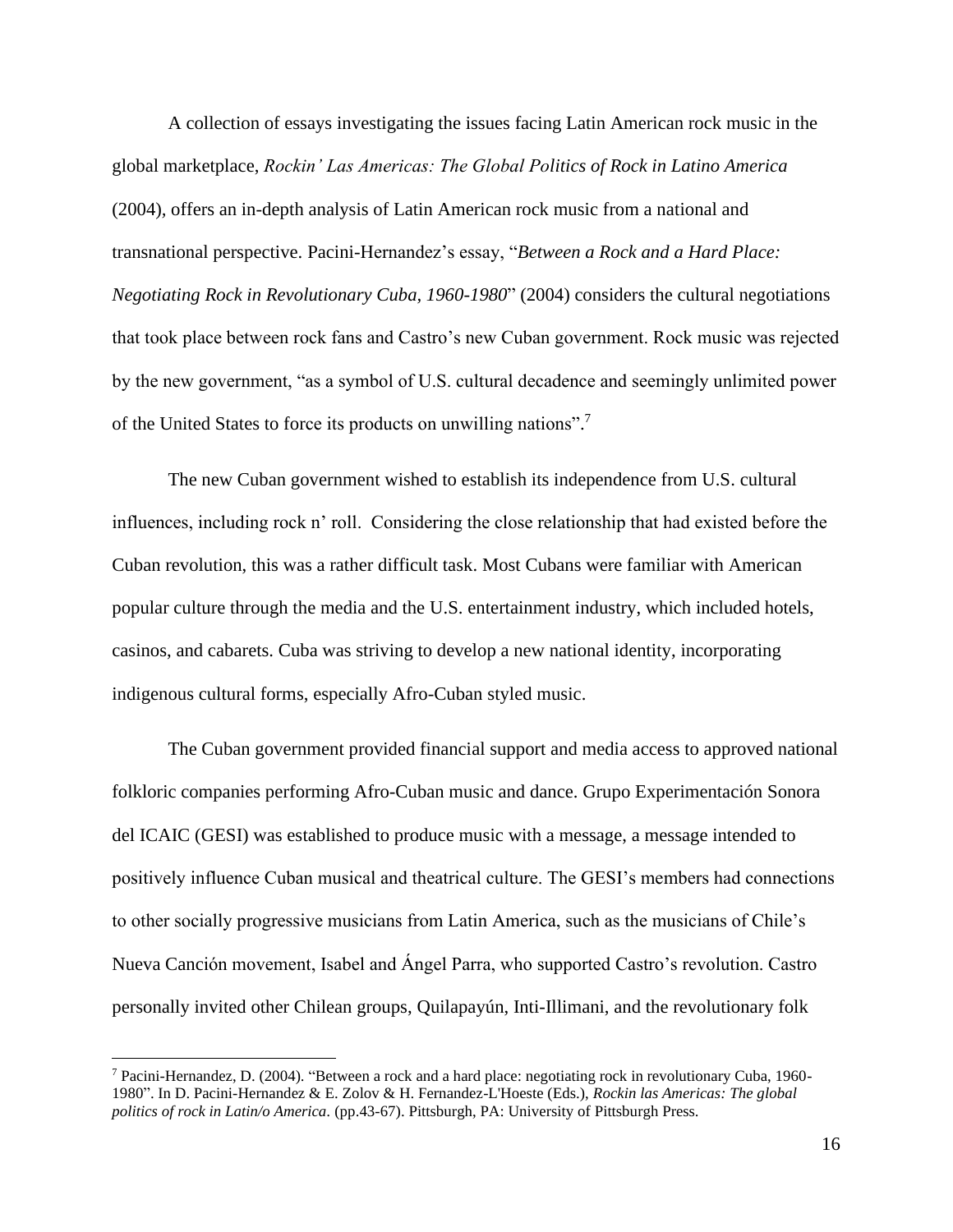singer, Víctor Jara, to participate in a musical exchange. After the Chilean coup in 1973, the musicians of La Nueva Canción movement were driven into exile in Europe, Canada, Mexico, and Cuba. The exiled musicians continued to tour and became the heart and soul of the solidarity movement that brought Nueva Canción into the mainstream musical culture. This was in large part thanks to the labor, socialist, and communist parties in Europe. Through these political and social connections, the GESI created multidirectional circuits of capital, culture, and music in the global marketplace.

One of the pre-Cuban-revolutionary nightclubs in Havana, the Buena Vista Social Club, is the focus of Katerí Hernández's 2002 article "*The Buena Vista Social Club: The Racial Politics of Nostalgia."* She argues that the film documentary and music collection, produced by American musician Ry Cooder, presumes that pre-revolutionary Cuba was more appreciative of its Black talent than socialist Cuba. The narrative of the Buena Vista Social Club focuses on the role of Ry Cooder, presenting himself as the discoverer of Afro-Cuban musicians who were under-appreciated. Contrary to Cooder's narrative, the Afro-Cuban bandleader Juan de Marcos González masterminded and facilitated the collaboration between Cooder and the Afro-Cuban musicians. Defacto segregation existed before the revolution and the Buena Vista Social Club was one of the few prerevolutionary Havana nightspots that allowed entrance to people of African descent. <sup>8</sup> Hernandez contends that the corporate U.S. media promotion of the Ry Cooder film sustains colonialism, orientalization, and the exploitation of the Afro-Cuban musicians of the Buena Vista Social Club.

<sup>&</sup>lt;sup>8</sup> Newshour with Jim Lehrer, 1999. [https://americanarchive.org/catalog/cpb-aacip\\_507-sf2m61cj4x](https://americanarchive.org/catalog/cpb-aacip_507-sf2m61cj4x)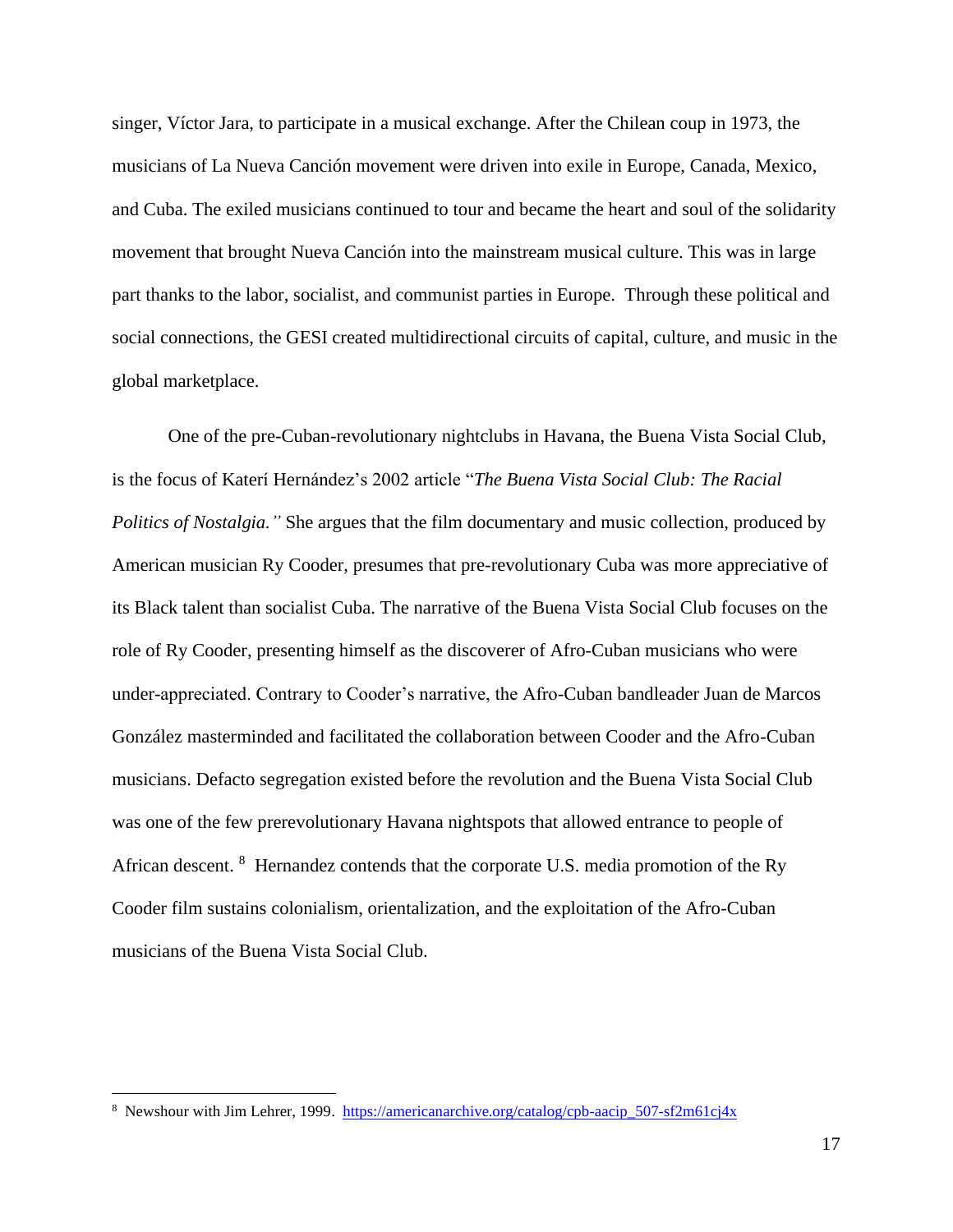Pacini-Hernández's 2010 book, *Oye Como Va! Hybridity and Identity in Latino Popular Music* analyzes the diverse paths taken by Latino musicians in the international world of musical performance and popular music marketing strategies. Exploring the relationship between hybridity, music, and identity Pacini-Hernandez builds on Turino's earlier work on the creation of new national musical identities. Referring to Lipsitz's work on the concept of bifocality or reciprocity of perspectives, Pacini-Hernandez demonstrates the intertextuality of skin color and ethnic identities that exist within Latino identities. Corporate media's desire to equate musical genre with skin color forces a white/black marketing strategy that does not fully represent the hybridity of Latino music's practices. Pacini-Hernandez gives a historical account of the whitening of Latino musical styles and how pigmentocracies perpetuate social, economic, and political hegemonies. By providing the history of mestizo, mulatto, and creole identities, the author highlights the suppression and exploitation of Latino musicians who do not fit into the binary black/white marketing classifications. *Oye Como Va!* tells the story of how improved telecommunications and a growing global economy have contributed to a complex hybridity of Latino identity and musical styles. Pacini-Hernandez hopes that this continued blending of Latino, African, and Latin American influences will lead to a better understanding of the diverse racial and cultural identities of Latinidad.

Addressing the complexity of popular musical styles, George Lipsitz presents an analysis of the evolution of popular music genres from blues to rock, jazz to hip-hop, and son to salsa in his book *Footsteps in the Dark, The Hidden Histories of Popular Music* (2007). Lipsitz discusses the effects of digital capitalism in the development of Afro-American popular music and how changing Mexican, Dominican, and Puerto Rican nationalism influenced Latino music scenes from the 1960s to the present. Revealing how race and racism, deindustrialization, and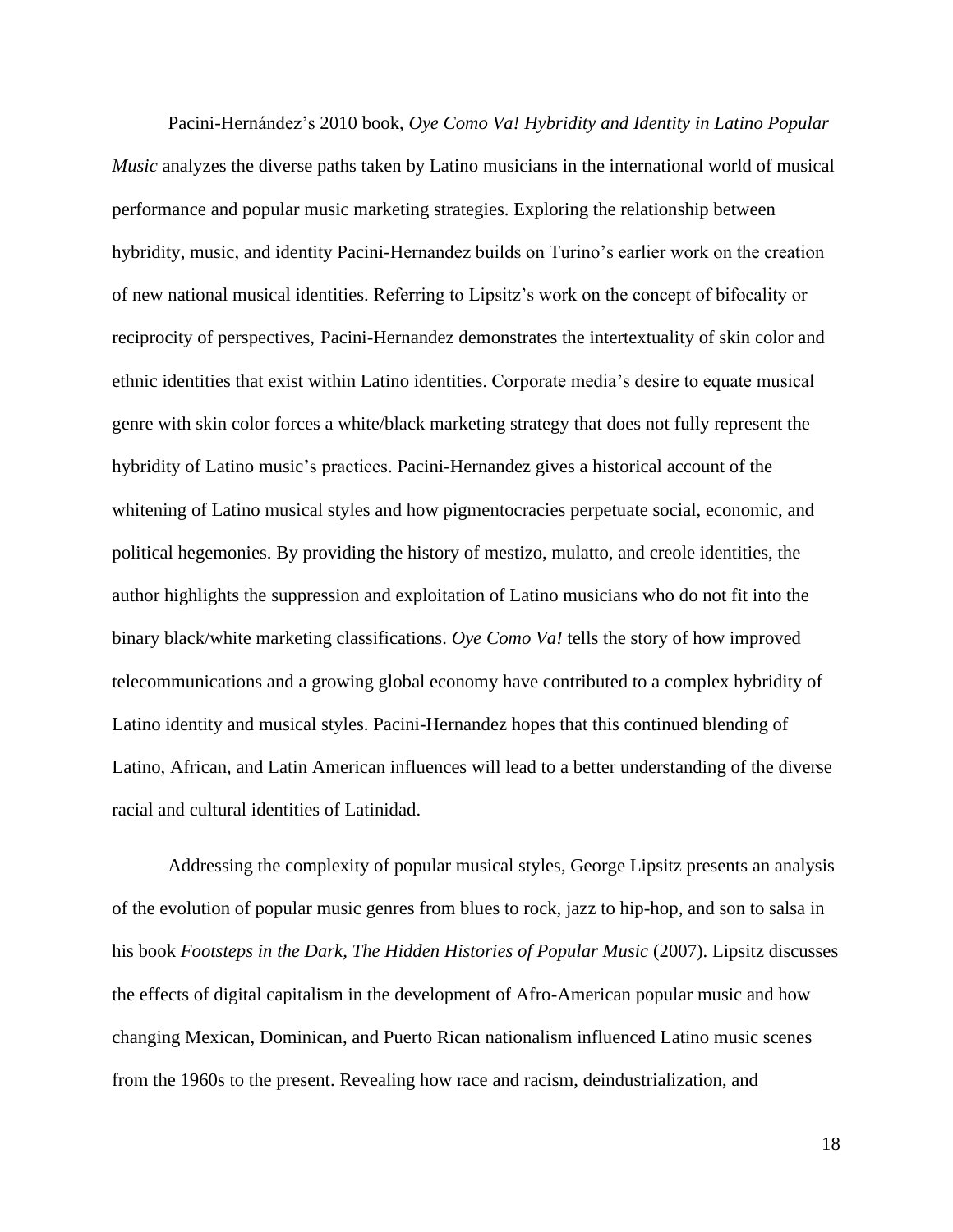immigration in America influenced popular music, the author argues that popular songs that resonate in the American music environment are a response to deeper cultural and historical changes, especially when these changes occur outside mainstream white culture. Citing R.F. Thompson in *Latin Jazz: The Perfect Combination,* Lipsitz asserts that "popular music serves as a repository for culture from other realms-both secular and sacred." <sup>9</sup> He proposes that the ethnoreligious combination of African, Cuban, and sacred Santeria drumming is medicine coded as music, offering a healing affirmation for hybrid ethnic identities.

Taking into consideration the pan-regional social, political, economic, and aesthetic contexts of Latin American music, Pacini-Hernandez offers another historical perspective in *Amalgamating Musics: Popular Music and Cultural Hybridity in the Americas* (2003). Pacini-Hernandez argues that the emergence of the world music genre has challenged the boundaries of musical categories established by global music corporations. Global capitalism has eliminated national boundaries resulting in the blurring of musical boundaries as well. The author concludes that the global corporations that market "world music" are not concerned with simple profit margins, but they also wish to initiate and mediate cultural interactions.

Supporting Turino's theory of hybrid musical culture, Jan Fairley's work demonstrates how the Nueva Canción movement created a new socially conscious musical audience and cultural identity across the Americas. *"There is No Revolution Without Song: New Song in Latin America*" (2011) describes how the Nueva Canción musicians became acquainted with each other by performing together at music festivals and international events. This emerging musical style of Nueva Canción was experimental guitar-based music combined with local and

<sup>9</sup> Lipsitz, G. (2007). *Footsteps in the dark: The hidden histories of popular music*. (p. XXIV) Minneapolis, MI: University of Minnesota Press.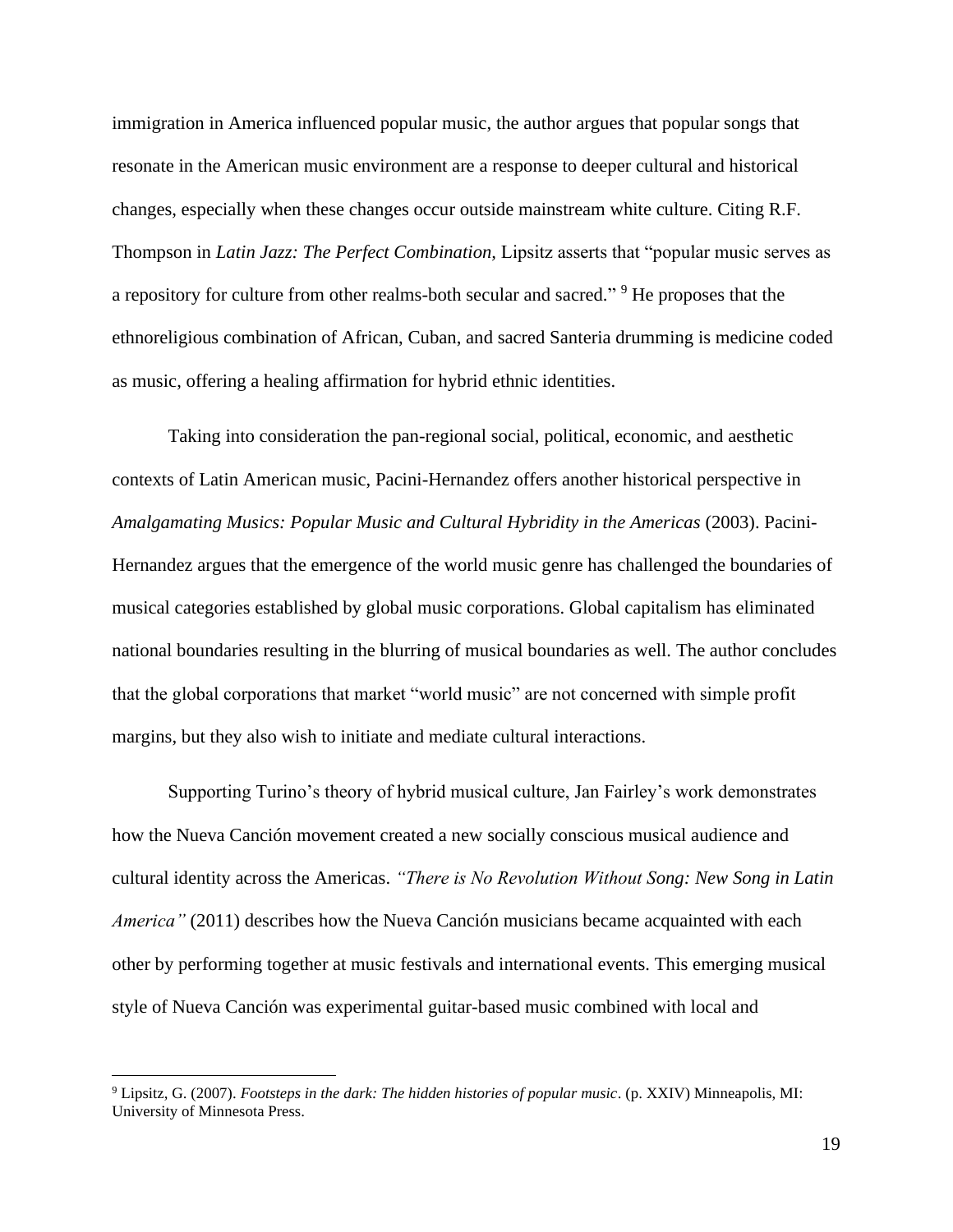international influences, mixing Cuban and Brazilian musical styles with British rock and Western pop.

Providing further insight into the historical and cultural roots of La Nueva Canción movement, J. Patrice McSherry's, *Chilean New Song, The Political Power of Music, 1960s-1973* (2015)*,* contains extensive personal interviews with the musicians, artists and cultural actors of the 60s and 70s. These interviews offer an extensive historical narrative and examination of the political atmosphere, providing insight into critical events leading up to the 1973 Chilean coup. In her analysis of La Nueva Canción, McSherry chronicles its origins in indigenous music, the political movement's evolution, and its growing national influence. Citing Antonio Gramsci's theory of counter-hegemonic movements, McSherry argues that the Chilean musicians acted as organic intellectuals initiating democratic change from the ground up. McSherry concludes that the La Nueva Canción movement challenged the political and economic systems in Chile through music, literature, and theatre. These changes influenced not only Latin America, but they also influenced pivotal shifts in the cultural and political landscape of the United States.

One of the defining historical narratives analyzing this era in America is Jeremi Suri's *The Global Revolutions of 1968* (2007). This book examines the common roots of the political protests and the paths by which cultural unrest became a global phenomenon. This work includes an in-depth discussion of how various countries reacted to the protests as well as an extensive collection of essential political documents. The 1960s were a golden period, a convergence of artistic, cultural, and political movements that expressed universal concerns in Latin America and the United States. The revolutions of 1968 represent the culmination of the 1960's protest movements across the globe. Marked by a global escalation of social conflicts,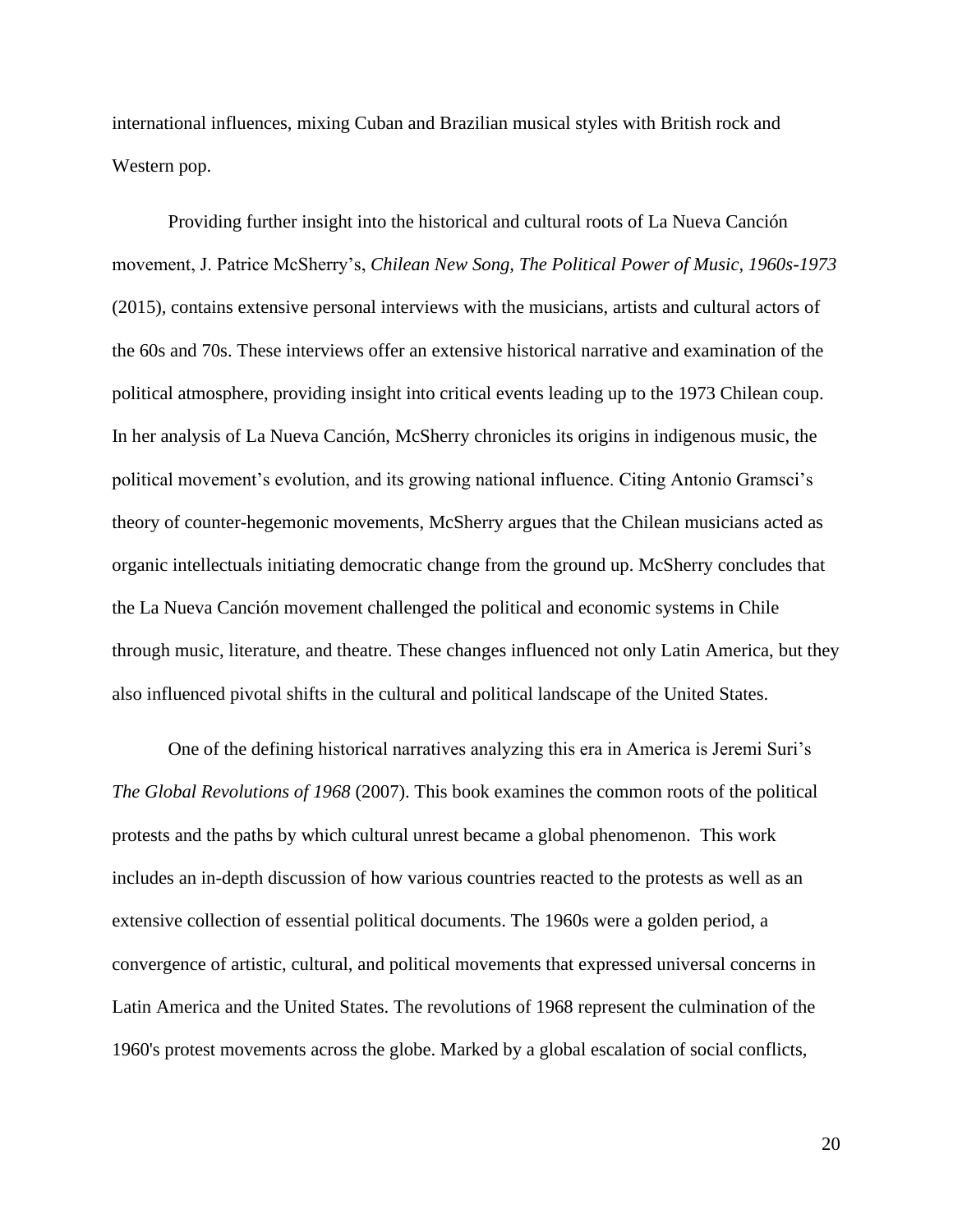there were rebellions throughout the Americas against the military and ruling political parties. Unfortunately, these rebellions were met with severe political and cultural repression.

Delivering an additional treatise on the political and personal effects of this turbulent time in America, Charles Kaiser's *1968 in America* (1997) brings to life such diverse public figures as Bob Dylan, Eugene McCarthy, Janis Joplin, and Lyndon Johnson. In a collection of Kaiser's unpublished interviews, the reader gains insight into the political impact of the Viet Nam war, the liberation of rock 'n roll, and the presidential campaign of Eugene McCarthy. As performers, Bob Dylan, Joan Baez, and Pete Seeger all believed in the power of music to transform people. Kaiser's interviewees affirm Turino's theory that hybrid musical forms contribute to creating new cultural identities and initiating political change.

The transcultural exchange of protest music between the United States and Latin America during the pivotal political turmoil of the 1960s and 70s demonstrates how musicians and their music are transcultural co-creators, creating political and economic change as Attali asserted in 1985. The musical culture of the 60s spawned the creation of independent record production companies which gave creative and economic control back to the musicians. Independent record companies were born in the basements and car trunks of local musicians who developed new audiences and marketing structures that directly rewarded the artist. These new audiences became educated about the multicultural musical influences that had been hidden in the homogenization of musical styles and the marketing of commercial music.

The reaction of conservative political interests indicates that this 'new wave' of music was indeed a threat to the established power structures. Lawrence Grossberg's 1992 book, *We Gotta Get Out of This Place: Popular Conservatism and Postmodern Culture,* investigates how our popular culture's love of rock music has created a new popular conservatism. Grossberg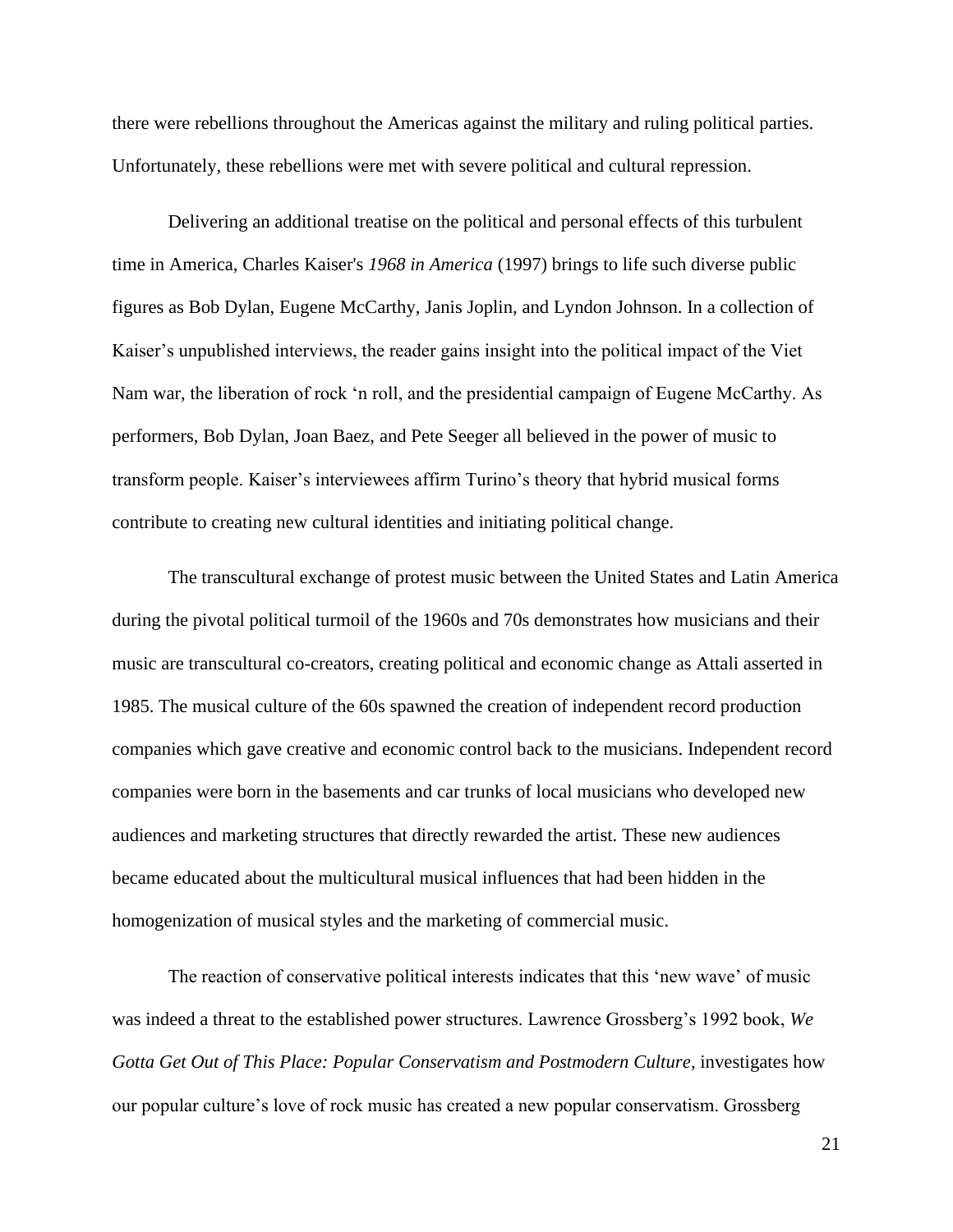explores four influencing factors: the changing role of rock music in everyday life, the evolution of popular conservatism and modern capitalism, and liberals' response to these changes. Grossberg's narrative illustrates the theory that Attali identified, that music plays a major role in politics and influences a continually changing popular culture.

As part of a multicultural, musical family growing up in NYC during the 60s and 70s, I saw how music could inspire people to not only change their lives but to be inspired to change the world and make it a better place. In my working-class neighborhood, you heard every style of music flowing out of the windows and into the streets on hot summer nights. People gathered in backyards to celebrate their families, their community and their shared humanity. Music has always served as a way for us to express our social identity. The changes brought about by the protest music movements of the 1960s and 1970s created new audiences who were receptive to the multicultural influences of a growing musical economy.

### Music, Society, and Memory

In his book, *Musicking: The Meanings of Performing and Listening,* Christopher Small defines 'musicking' as a creative action. Musicking establishes a set of relationships. These relationships are not just between the music that is being played and the audience but also the relationships "between the people who are taking part, in whatever capacity, in the performance; and they model, or stand as metaphor for, ideal relationships as the participants in the performance imagine them to be: relationships between person and person, between individual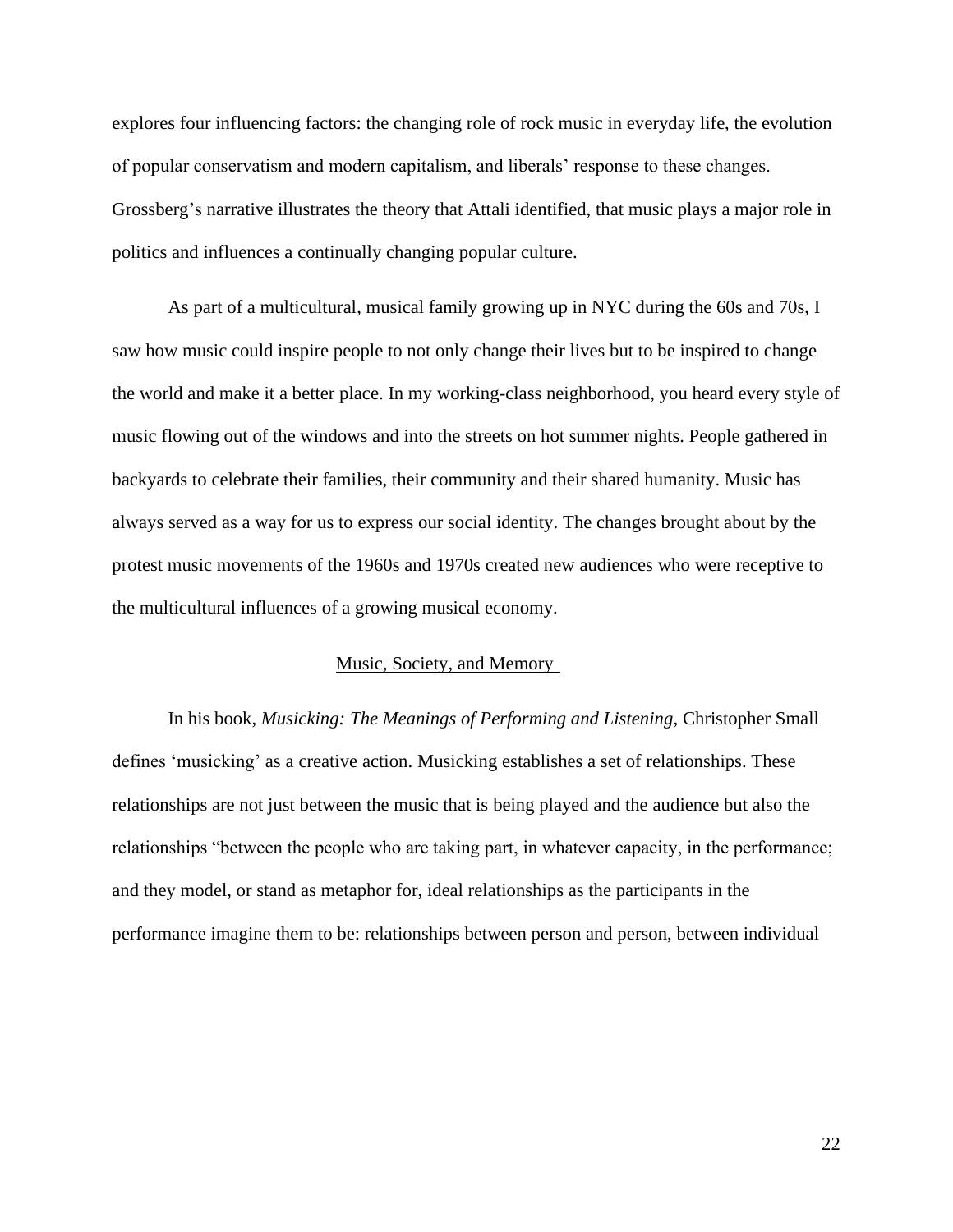and society, between humanity and the natural world and even perhaps the supernatural world."<sup>10</sup> Oliver Sacks described the power of music nearly half a century ago:

"Music can move us to the heights or depths of emotion. It can persuade us to buy something or remind us of our first date. It can lift us out of depression when nothing else can. It can get us dancing to its beat. But the power of music goes much, much further. Indeed, music occupies more areas of our brain than language does-humans are a musical species." <sup>11</sup>

Life is music. We are surrounded by music all day, every day. We listen to it in our cars while driving to work and doing our errands. The soundtrack of a movie or television program is used to create emotions, such as fear, sadness, love, and anticipation. Commercial advertising is ubiquitous, using music to catch our attention and persuade us to purchase the newest, the best, the most fashionable products. We are continually exposed to music in the grocery store, our public buildings, the gym, and in our schools. There are only a few places you might be able to escape it, but with the popular acceptance of earbuds and personalized music devices, we can listen to music in places that were once reserved for silence, our libraries, and museums. It has been embedded into our being since our birth and even before, as today expectant mothers wear prenatal music belts to serenade their unborn children. Positively, we know that music soothes, relaxes, and inspires, but it can also be used to control and manipulate.

In Jeremy Montagu's article, "How Music and Instruments Began: A Brief Overview of the Origin and Entire Development of Music, from Its Earliest Stages," the author argues that music has been part of human evolution going as far back as 35,000 years ago. <sup>12</sup> Simple musical practices, such as drumming, helped people to survive by its use as a means of communication, sending coded messages over large distances to alert their kinsfolk to danger. Early humans also

<sup>&</sup>lt;sup>10</sup> Small, C. (1998). *Musicking: The Meanings of Performing and Listening*. Hanover, NH: University Press of New England.

<sup>11</sup> Sacks, Oliver (1970). *Migraine*. New York, NY: Vintage Books.

<sup>&</sup>lt;sup>12</sup> Montagu, Jeremy. (2017). "How Music and Instruments Began: A Brief Overview of the Origin and Entire Development of Music, from Its Earliest Stages", *Frontiers in Sociology*. Oxford, UK: University of Oxford.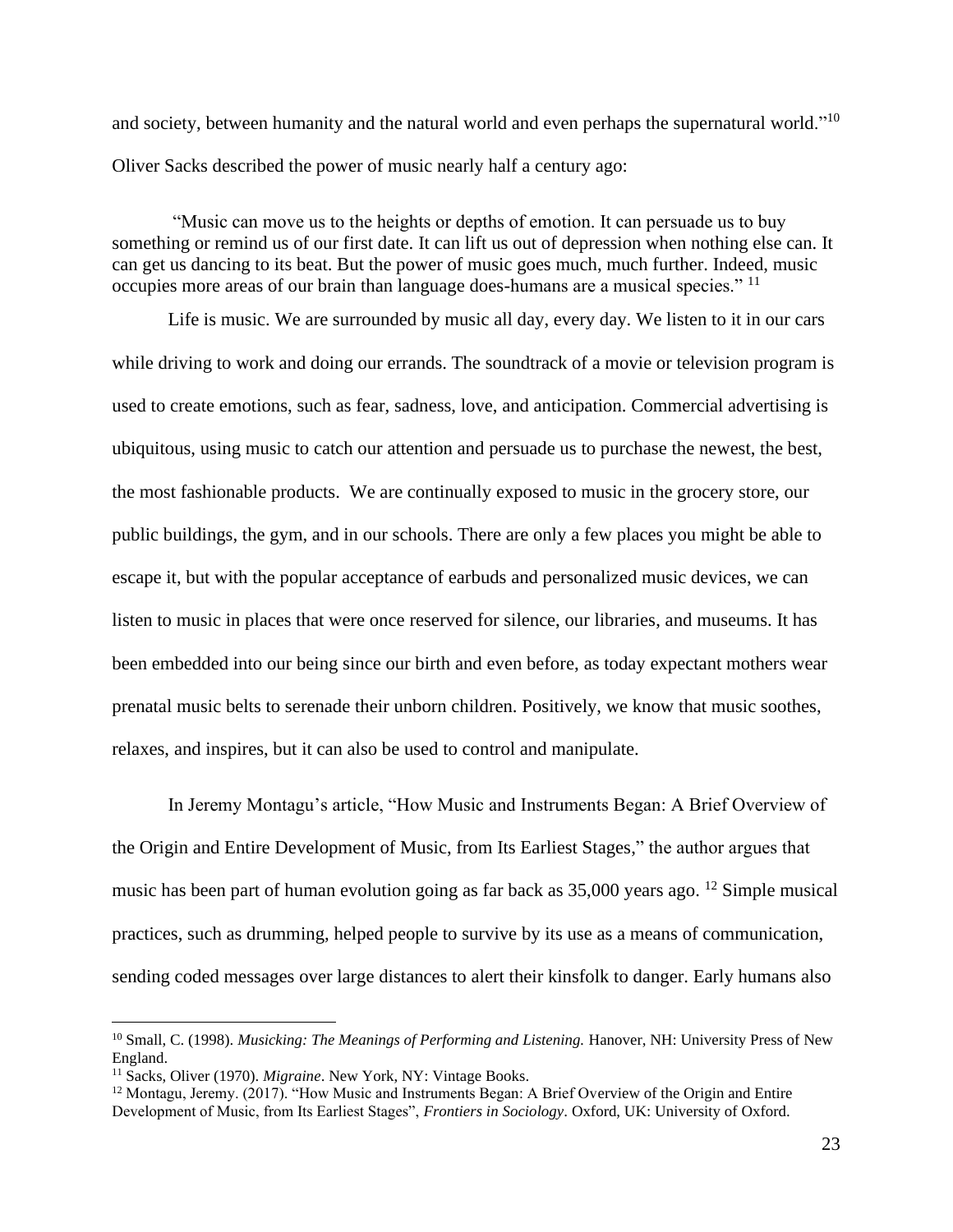played music at group gatherings to celebrate births and marriages, tribal initiations, and the completion of successful hunts. Montagu explains "Music leads to bonding, such as bonding between mother and child or bonding between groups. Music keeps workers happy when doing repetitive and otherwise boring work, and helps everyone to move together, increasing the force of their work. Dancing or singing together before a hunt or warfare binds participants into a cohesive group." He concludes: "It has even been suggested that music, in causing such bonding, created not only the family but society itself, bringing individuals together who might otherwise have led solitary lives."<sup>13</sup> Musicking also includes the relationships formed between all the participants of the performance, the performers as well as the audience. The participants learn about and experience the ways in which they relate and how they should relate to other human beings. These relationships are extremely complex and are integrated into the musical experience. This experience enables the participants to explore, affirm and celebrate their relationships, thus making musicking central in importance to our humanness.

Thomas Turino's works explore how Latin America's newly independent nations combined existing musical styles to create new national identities. This musical nationalism was developed by the elite ruling class in order to provide a unique sense of belonging among the working-class population. By holding musical competitions which included ethnic, folk, and indigenous styled music, the new ruling class was able to create a hybrid style of patriotic songs and national anthems to unite the populace and provide a new national identity in the wake of colonialism. These musical identities were central to the construction of the new national identity. The musical culture is redefined and becomes a source of collective identity.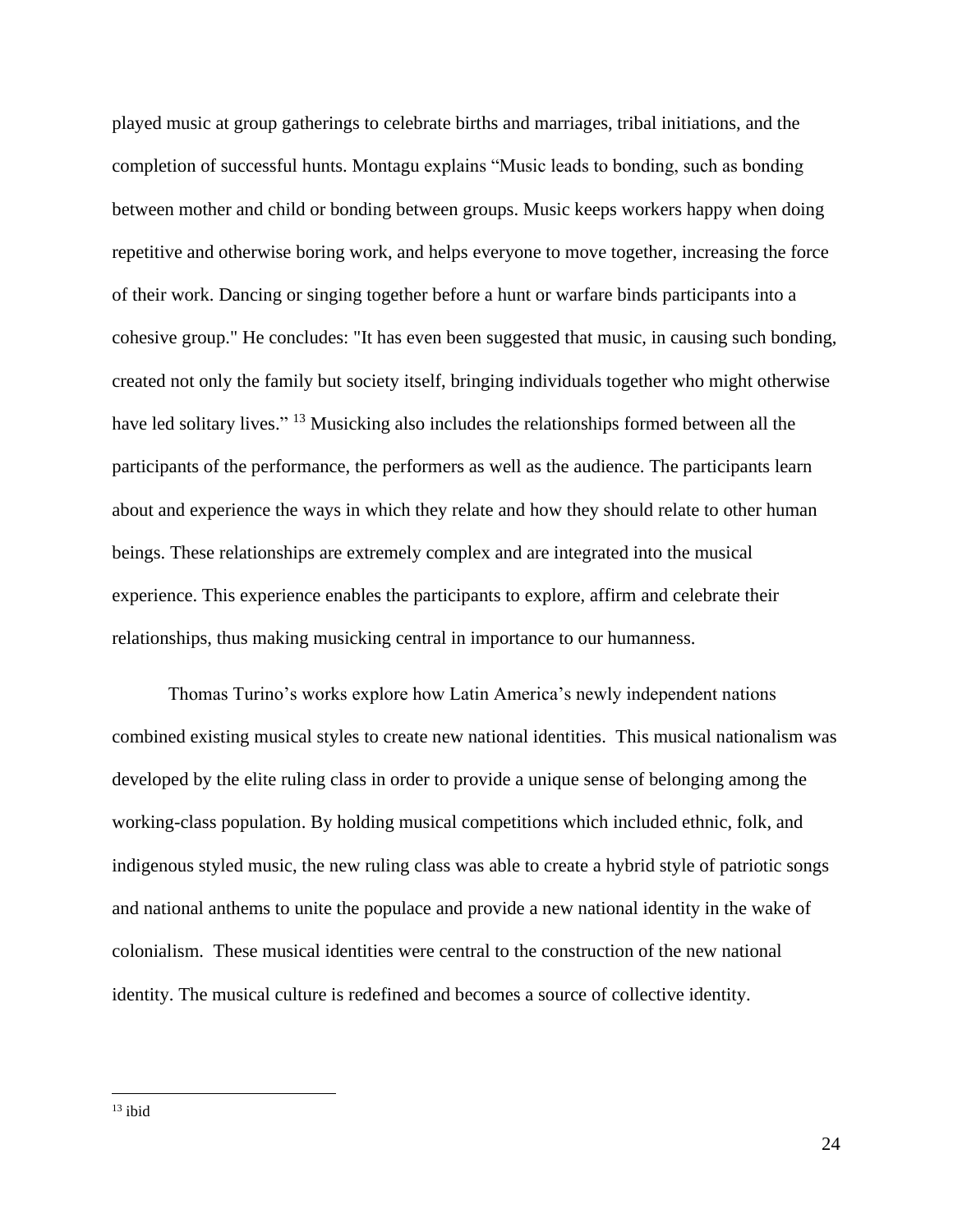"Here the role and place of music needs to be interpreted through a broader framework in which tradition and ritual are understood as processes of identity identification, as encoded and embodied forms of collective meaning and memory."<sup>14</sup>

The connection between music and memory was extensively investigated by Oliver Sacks in his book Musicophilia. Sacks did extensive research with patients suffering from dementia and Alzheimer's disease. He found that the memories that music creates somehow survive the ravages of cognitive disease. The memories created are deeply emotional and can transport a listener back to the exact moment in time when they first heard the musical piece. Music is not only a retrievable historical document, but it also remains in the memory even after other memories have dissolved. Music continues to trigger emotional memories of time and place even when the mind no longer functions.

#### Historical Background

Bruno Nettl states "One cannot really understand a culture without taking into account the almost inevitably great importance of its music." <sup>15</sup> Music is a critical cultural resource that provides a way to engage students with the history and cultural development of a nation's history. Investigating a nation's musical history provides an understanding of the past which can be applied to present-day issues. The examination of the political and cultural history of a nation's music also develops students analytic skills and promotes cross-cultural understanding. Musical selections should be treated like any other historical document: they are evidence of a specific time and place that can be used to illustrate political and cultural values of class, gender, economics, and community identity. Music grabs students attention, engaging their minds,

<sup>14</sup> Eyerman, R. & Jamison, A. (1998) *Music and Social Movements: Mobilizing Traditions in the Twentieth Century.* New York, NY: Cambridge University Press.

<sup>15</sup> Nettl, B. (1980). "Ethnomusicology: Definitions, Directions, Problems''. *Musics of Many Cultures*, ed. Elizabeth May. Oakland, CA. University of California Press.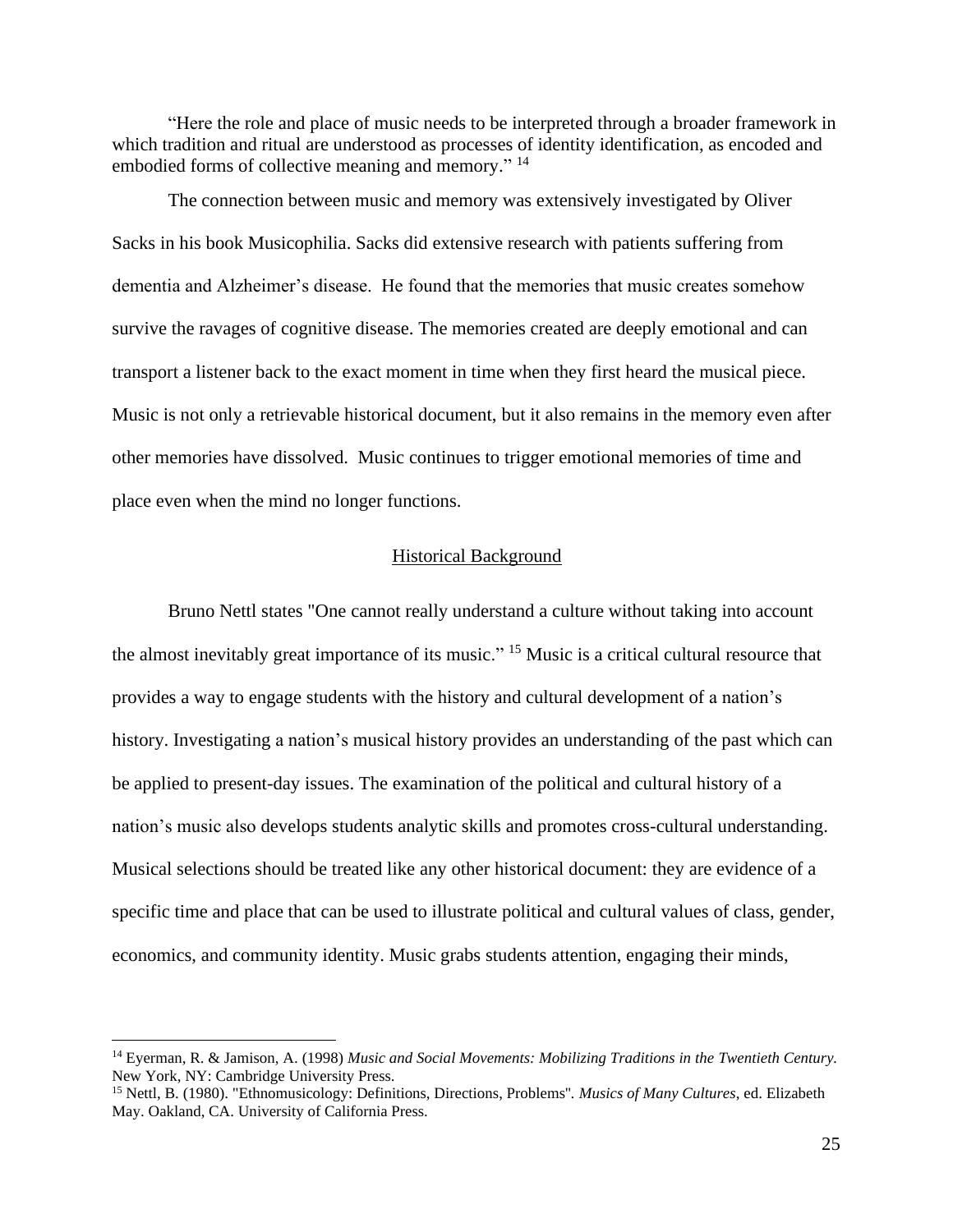making it a powerful tool to help them remember. Playing music in a classroom environment is an excellent way to spark their interest and to introduce historically important events in a memorable way. The students do not need to have a technical background in music to enjoy listening and thinking about music within a historical context. The life and work of a musical artist can be studied in a variety of ways and approached along many different avenues. Examining a musician's work within the context of history illustrates not only the musician's place in that history but how their work impacted their culture as well. Analyzing a musician's work during a specific historical point in time not only reveals the values and beliefs of the musician but also illuminates their social and political interrelationships.

The United States has a long and rich tradition of protest music. Protest songs rose from the deep vein of African American slave spirituals and work songs. Spirituals encouraged resistance, bolstered morale and gave slaves the strength to persevere. Spirituals looked upward, to heaven and freedom from this hard world. Work songs were sung to help withstand hardship, express anger, and frustration. They were a covert, vocal form of rebellion and resistance. The Blues came out of the bitter hardships following the Civil War and the realization that although slaves were emancipated, their equality was not guaranteed. The Blues expressed anger and frustration, rebellion and resistance while giving hope for freedom and the strength to persevere. They combined the melody and hope of spirituals with the rhythms and resistance of work songs. Blues and American folk music appear to be two distinct styles of music, but they have much in common. Folk music and the Blues were influenced by poverty, politics and the changing cultural forces in America.

The protest music movement of the 1960s and 1970s combined these historical musical styles with lyrics inspired by the political, social and cultural issues of this era. Examining the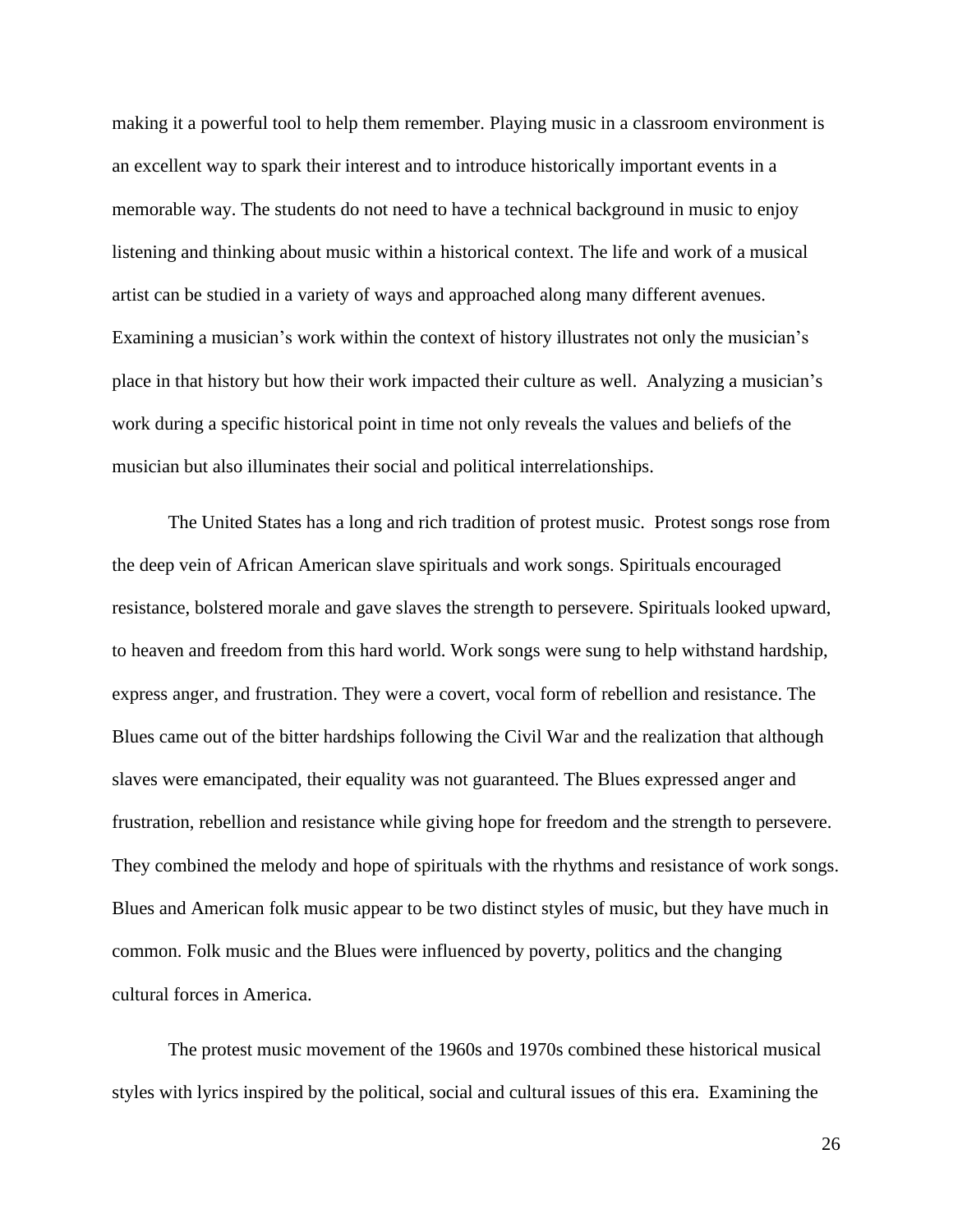lives and music of the individual musicians who were part of this movement illustrates the evolution of this music that was created to influence social and cultural change. In the United States, Pete Seeger was a social activist and one of the founding interpreters of folk music. Seeger and the members of his group were blacklisted during the McCarthy era (1950-1954), accused of being Communist sympathizers. Argentina's grandfather of Latin American protest music, Atahualpa Yupanqui also suffered as a result of his support for the Communist Party. <sup>16</sup> In the 1960s, Seeger's music was influential in the support of international disarmament, civil rights, labor, and environmental causes. Seeger had a great friendship with another folk icon, Woody Guthrie, who wrote one of the United States' most famous folk songs "This Land Is Your Land" as an alternative to the popular standard "God Bless America." Woody's son Arlo Guthrie followed in his father's footsteps, becoming a well-known protest singer/songwriter during the 1960s. Greatly affected by the assassination of Víctor Jara in the Chilean coup of 1973, Arlo included a biographical song entitled "Víctor Jara" on his 1976 album "Amigo". Pete Seeger and Woody Guthrie were strong supporters of the growing immigrant labor movement in the United States. Woody Guthrie's 1948 poem "Deportee," written after a deadly airplane crash in California carrying twenty-three undocumented Mexican farmworkers back to Mexico, gave symbolic names to the braceros who had lost their lives that day.  $17$  Pete Seeger popularized this musical plea for justice and over the years, many other musicians have performed this song. Among them are Joan Baez, Arlo Guthrie, Roy Brown Ramirez, and Tao Rodriguez-Seeger.

Joan Baez, the daughter of a Mexican immigrant, recorded the spiritual song "We Shall Not Be Moved" translated into Spanish as "No Nos Moverán" on her 1974 album entitled,

<sup>16</sup> Exarheas, A. (2010). "Profile of Atahualpa Yupanqui – Pioneer of South American Indigenous Music". *Sounds and Colours-Argentina,* ed. Russell Slater. London, UK.: Sounds and Colours.

<sup>17</sup> Martin, C. (2008). "60th anniversary of "Plane Wreck at Los Gatos (Deportee)". *This Month in Labor History. Unite Here. Midwest Region*.<https://www.indybay.org/newsitems/2008/01/30/18475895.php>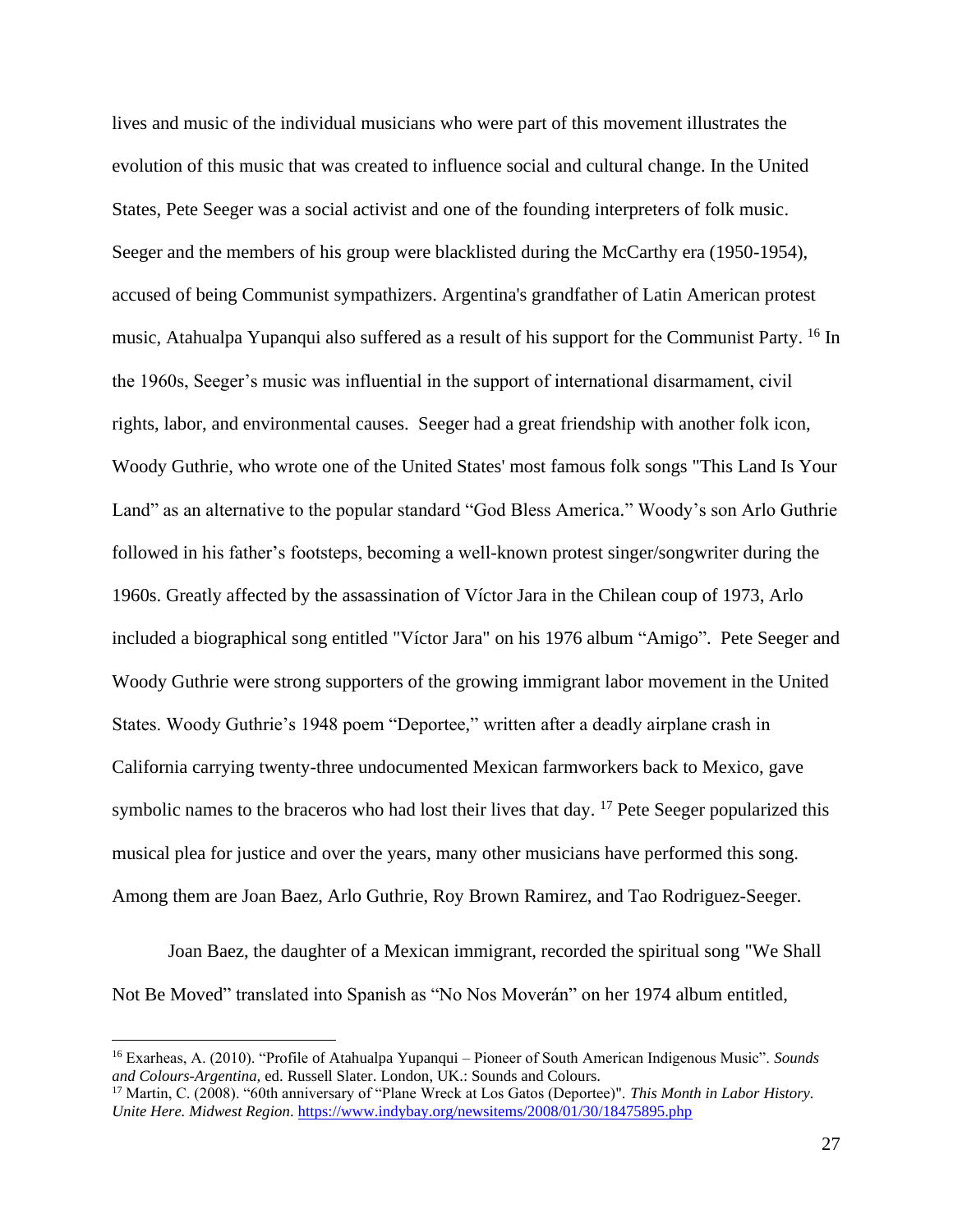"Gracias a la Vida". "No Nos Moverán" was a standard in the UFW's labor songbook, sung by Mexican migrant workers on the picket lines in 1965 during the Delano grape strikes. <sup>18</sup> Baez stated at the time that she released the album as a "message of hope to the Chileans suffering under Augusto Pinochet." 19

In Latin America, as a result of social conflicts and the political mobilization of the Latin American population, the folk song movement La Nueva Canción began rediscovering traditional music forms. The Encuentro de la Canción Protesta (Gathering of the Protest Song) took place in Cuba in 1967, where the term La Nueva Canción was first used to promote this musical event. The founding musicians of La Nueva Canción movement, Argentinean Atahualpa Yupanqui (Héctor Roberto Chavero Aramburu) and Chilean Violeta Parra (the godmother of La Nueva Canción) paved the way for other significant musicians, including Víctor Jara, Inti-Illimani, and Quilapayún in Chile, Mercedes Sosa in Argentina, and Cuba's Silvio Rodríguez, the driving musical influence of La Nueva Trova. La Nueva Canción's unifying theme was the quest for new national post-colonial identity and cultural renewal in Latin America.

Atahualpa Yupanqui, born Héctor Roberto Chavero Aramburu, is considered the most influential Argentine folk musician of the 20th century. His father was mestizo descended from the indigenous Incan people. In recognition of his indigenous heritage, he adopted the stage name Atahualpa Yupanqui, in honor of two legendary Incan kings. In his youth, Yupanqui traveled throughout Argentina researching the indigenous cultures. His ethnographic work became popular during the 1970s when Nueva Canción musician Mercedes Sosa recorded several of his compositions. Yupanqui was invited to Paris by Edith Piaf and regularly opened at

<sup>18</sup> Peterson, J. & Scott, T. (2004) "The UFW: Songs and Stories Sung and Told by UFW Volunteers". San Diego, CA.: University of California San Diego.

<sup>19</sup> Farber, Nancy (1974). "Joan Baez: Singing of fewer causes now". Pp. 54-57 *People Magazine.*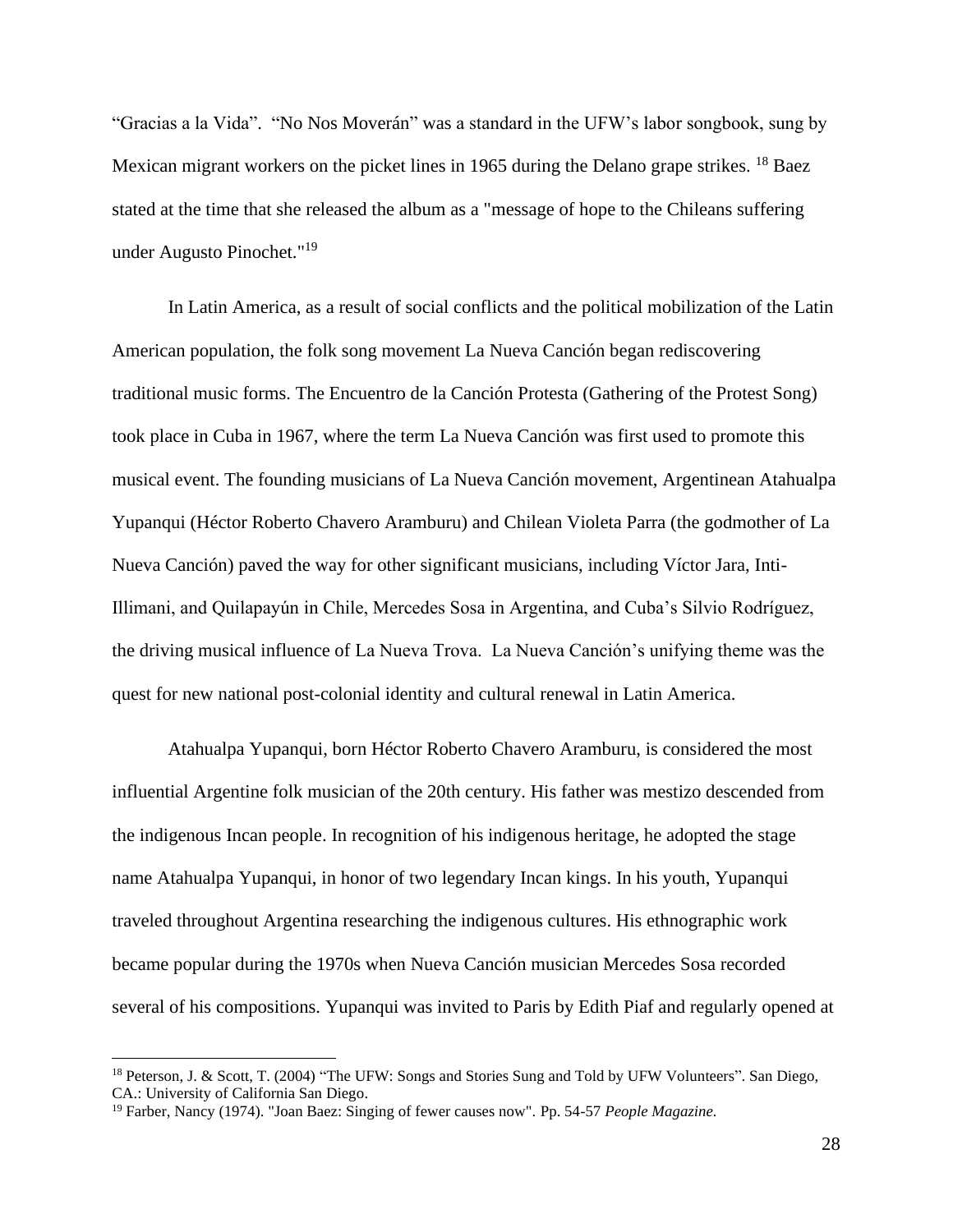her performances. During his stay in Paris, he befriended many artists including Picasso, who appreciated his poetry and its commentary on poverty and oppression. He signed with the recording company Le Chant Du Monde and his first recording was awarded the Charles Cros Academy's prize for the best foreign album, which allowed Yupanqui to travel extensively throughout Europe. In 1977 Mercedes Sosa recorded an album "Mercedes Sosa interpreta an Atahualpa Yupanqui" dedicated to Atahualpa's music. This recording gained him a renewed popularity with Nueva Canción musicians who now refer to him as "Don Ata."<sup>20</sup>

Violeta Parra is renowned for her contribution to Latin American culture. Parra not only wrote and performed protest songs, but she is also known for her poetry. Like Yupanqui, Parra worked in ethnomusicology, studying performance, poetry, singing, and visual art. She established artistic spaces, known as La Peña, where these different cultural forms could be presented together. Parra performed traditional Chilean folk songs as well as her own compositions which carried a strong social message. In the late 1950s and early 1960s, Parra's work ushered in the era known as the Nueva Canción Chilena (the Chilean New Song). Parra extensively traveled throughout Europe, including the United Kingdom, where she became acquainted with the American folklorist Alan Lomax. Following Yupanqui, she also recorded her first album for Chant du Monde. These recordings allowed her work to gain an international audience.

La Nueva Canción movement connected these like-minded individuals to a larger network, which formed an imagined community of listeners.<sup>21</sup> This network made it possible for

<sup>20</sup> Exarheas, A. (2010). "Profile of Atahualpa Yupanqui – Pioneer of South American Indigenous Music". *Sounds and Colours-Argentina*, ed. Russell Slater. London, UK.: Sounds and Colours.

<sup>21</sup> Anderson, Benedict, (1983). *Imagined Communities: Reflections on the Origin and Spread of Nationalism*. London: Verso.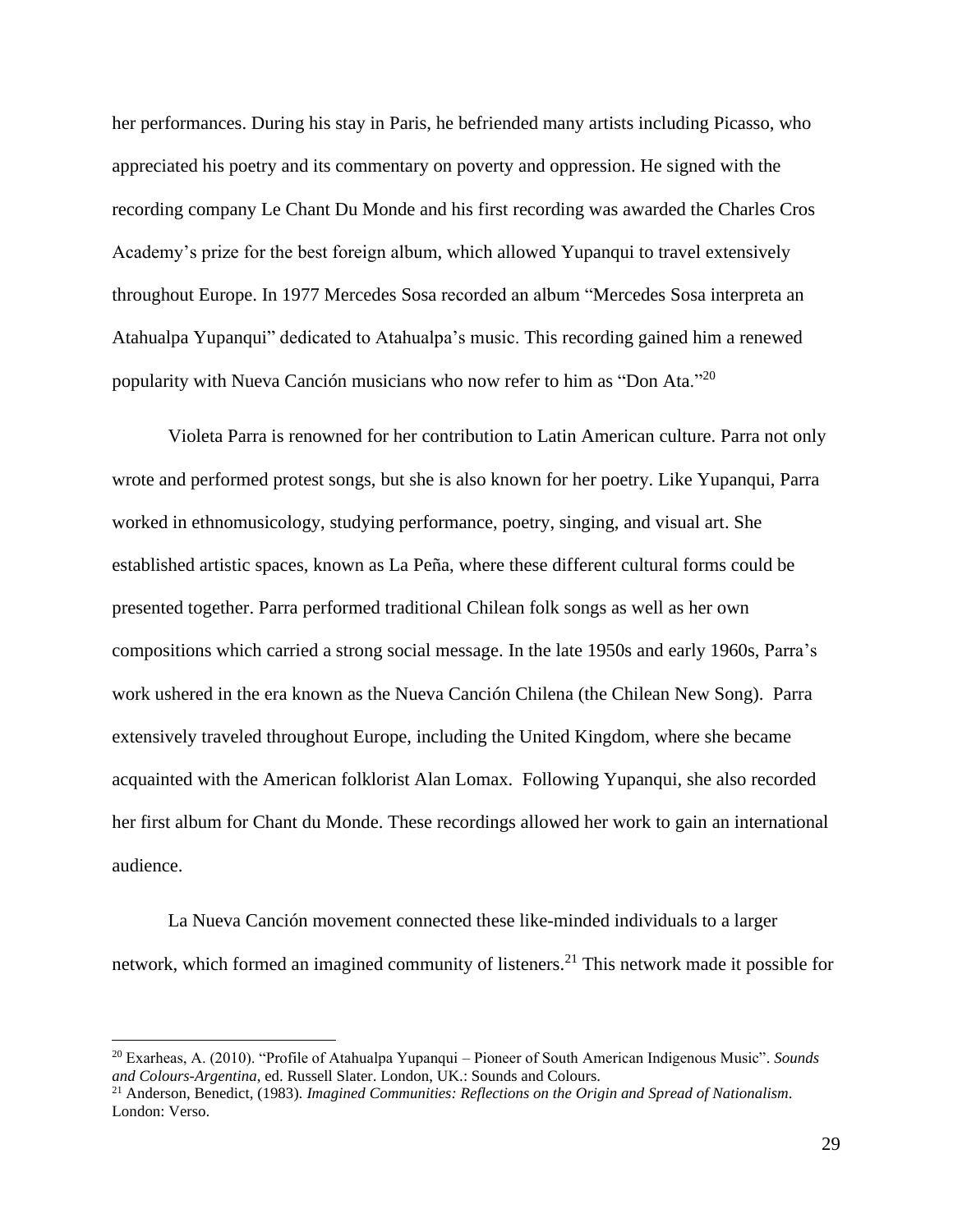the songs of rising musicians such as Víctor Jara and Silvio Rodríguez to be made available to a wider audience and gain influence in the Latin American political consciousness. Víctor Jara was closely associated with the campaign of Salvador Allende's socialist Unidad Popular party. The original version of the song "Venceremos" was written by Claudio Iturra, an alternative version of the text was written by Víctor Jara and composed by Sergio Ortega for the 1970 presidential election campaign of Salvador Allende. The title translates to "We Shall Triumph" and became the Allende campaign's official theme. Unfortunately, because of his association with Allende's campaign during Pinochet's coup d'état, Jara was arrested and assassinated by the Chilean army in September 1973. His assassination was memorialized in Arlo Guthrie's "Ode to Víctor Jara" and other songs. <sup>22</sup>

The Cuban singer-songwriter Silvio Rodríguez was not always favored by the Cuban government. Rodríguez is associated with the musical movement known as Nueva Trova, which came about almost simultaneously with the La Nueva Canción movement. Rodríguez mixed political statements with coded, metaphorical lyrics that offered hope and remembrance of the victims of Latin America's oppressive regimes. Rodríguez has a strong connection with Chile, helping to bring the music of La Nueva Canción to Cuba during Pinochet's dictatorship. In 1990 at the National Stadium before 80 thousand people, Rodríguez performed Jara's composition, "Te Recuerdo Amanda" commenting "That night, right on time, Víctor Jara appeared to us."  $^{23}$ The lyrics tell about the breakdown of a relationship between two working-class Chileans, a metaphorical reference to the conflict in Chile. Jara's "Te Recuerdo Amanda" has also been recorded by the group Quilapayún and by the American folk singer Joan Baez.

<sup>22</sup> Augustyn, A. (2013). "Víctor Jara*". Encyclopedia Britannica*: Encyclopedia Britannica, Inc.

<sup>&</sup>lt;sup>23</sup> 2017 "Interview with The Desconcierto", *PRESSENZA* – International News Agency.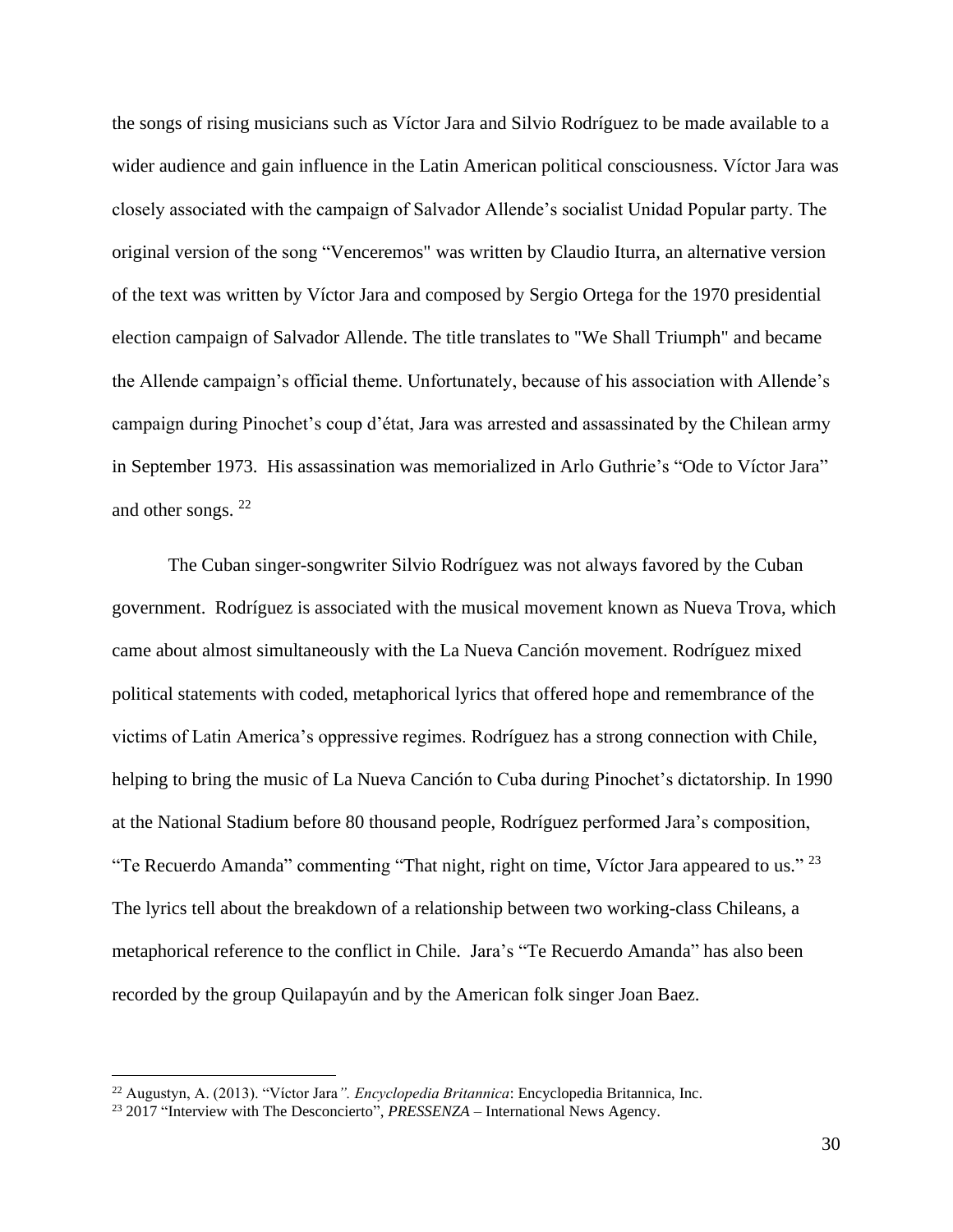In contrast to La Nueva Canción and Nueva Trova musical movements, which consciously avoided the influence of the western musical styles of rock n 'roll and psychedelia, the Brazilian movement of Tropicália combined Avant-Garde theatrical performances with rock n 'roll and the native rhythms of Brazilian music. $24$ 

Like the Nueva Trova and Nueva Canción movements, which included poetry, public theatre, and film, Tropicália was a multidisciplinary movement, including poetry, film, theatre and the visual arts. Led by Caetano Veloso, Gilberto Gil, Tom Zé, and Os Mutantes, this movement emulated the new musical compositions coming out of the UK, Europe, and the United States.

In 1964, a CIA-backed military coup d'état installed General Costa e Silva as President of Brazil.<sup>25</sup> The previous government, led by President Goulart, had been elected on an economic nationalist platform. Goulart desired to close the gap between wealthy and poor, and most importantly to keep multinational companies from taking profits out of Brazil. Silva's military regime began suppressing all industrial strikes, student protests, and any music or theatre productions it considered critical of the regime. In 1968, the regime passed the AI-5 act, a bill that imposed strict censorship on media. This era of suppression was called vazio cultural, the cultural void.<sup>26</sup>

Bravely, the Tropicálistas fought for their creative freedom. Veloso's debut album included a song entitled Tropicália, which is how this new musical movement gained its name.

<sup>&</sup>lt;sup>24</sup> Dunn, C. (2001). *Brutality Garden: Tropicalia and the Emergence of a Brazilian Counterculture*. 1st New edition. (p. 276). Chapel Hill, N.C.: The University of North Carolina Press.

<sup>&</sup>lt;sup>25</sup> (Kornbluh, E. (Ed). (2004). "Brazil Marks 40th Anniversary of Military Coup. Declassified Documents Shed Light on U.S. Role. White House Audio Tape, President Lyndon B. Johnson discussing the impending coup in Brazil with Undersecretary of State George Ball, March 31, 1964." *The National Security Archive*. Washington,  $D.C.$ )

<sup>26</sup> Kingstone, S. (2004). "Brazil remembers 1964 coup d'état". BBC News.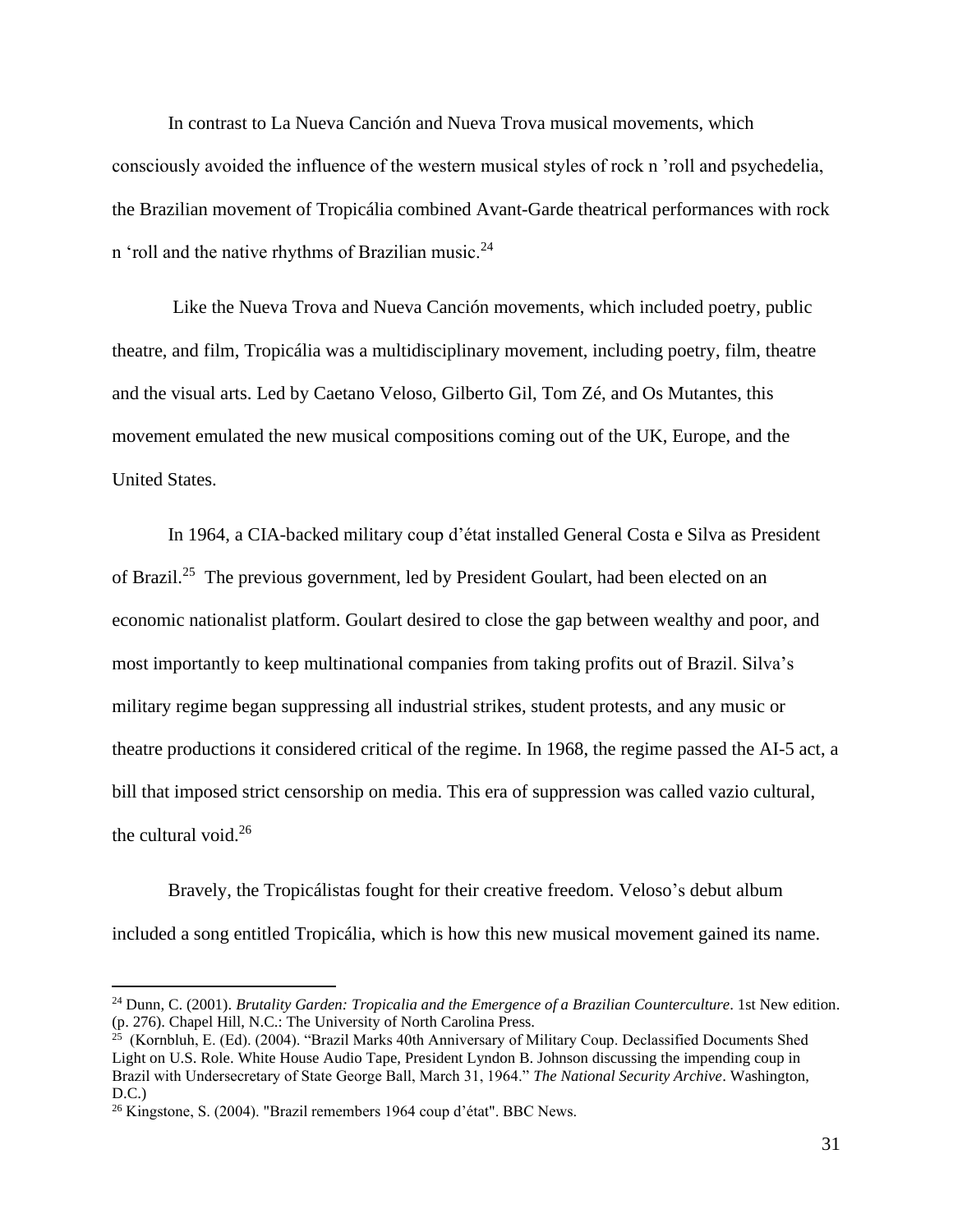Another compilation album, entitled "Tropicália: ou Panis et Circencis," included the psychedelic band Os Mutantes, combining samba with experimental song structures. Gil and Costa's compositions made references to the spilled blood from the coup, and Veloso paid homage to the revolutionary Che Guevara in "Soy Loco Por Tí, América." Employing surrealistic wordplay and concrete poetry they sought to conceal their critique of the consumerism and violence overtaking their country. Veloso called this approach "cultural cannibalism"— "eating the words and musical styles of the Beatles, Jimi Hendrix, Janis Joplin and mixing them with loved bossa nova rhythms of João Gilberto and Tom Jobim." <sup>27</sup> Subsequently, Gilberto Gil and Caetano Veloso were imprisoned and exiled to London. They continued to perform in Europe and returned to Brazil in 1972. Tropicália gained global popularity through performances aired on BBC television and international music competitions. In acknowledgment of how Tropicália continues to be an inspiration, in 2003 Gilberto Gil was appointed Brazil's Minister of Culture.

The relationship between the United States and Mexico has been characterized by antagonism and exploitation. The citizens of the United States and Mexico have played central roles in shaping each other's political, economic, social, and cultural development and have struggled to establish a relationship based on mutual trust and respect. In the 1940s, thousands of U.S. tourists visited Mexico every year over thousands of miles of highways financed and built by the Mexican Department of Tourism.<sup>28</sup> Mexico has served as a sanctuary for political exiles from the across the globe beginning in the 1940s when Mexico welcomed individuals seeking sanctuary from the fascist governments of Spain, Germany, and Stalinist Russia. Soon these

<sup>27</sup> Veloso, C. (1997). *Tropical Truth*. New York, NY: Knopf

<sup>&</sup>lt;sup>28</sup> Castellanos, M. Bianet (2010). "Cancún and the Campo: Indigenous Migration and Tourism Development in the Yucatán Peninsula," In Berger, D. & Wood, A.G. (Eds.), *Holiday in Mexico. Critical Reflections on Tourism and Tourist Encounters.* (pp. 241-264). Durham, N.C.: Duke University Press.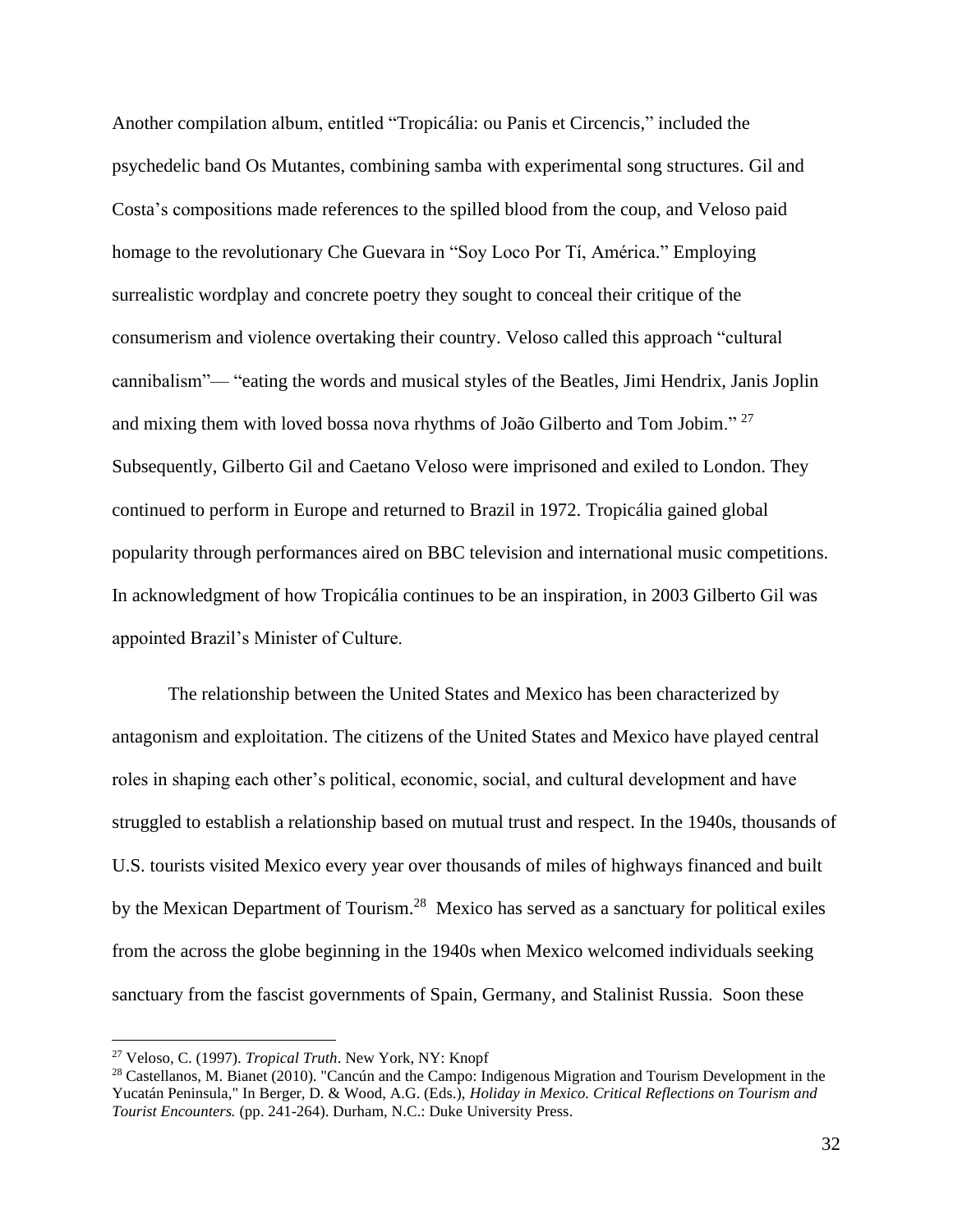exile communities were joined by left-wing artists, filmmakers, and writers from the United States. Many of these American artists and intellectuals fled from the United States during the McCarthy era to avoid blacklists and congressional subpoenas. <sup>29</sup> During the 1960s the United States selectively followed Franklin D. Roosevelt's 'good neighbor' policy towards Mexico. This policy professed an official non-intervention and non-interference policy throughout Latin America.<sup>30</sup> Consequently, the United States refrained from interfering in Mexico's domestic politics so that when Mexico hosted the Olympic Games in 1968, the United States government turned a blind eye to the Mexican government's violent repression of the students' protest in the Massacre of Tlatelolco.

Nevertheless, the Mexican government heavily criticized America's rock n' roll influence in Mexican popular music during the 1960s -70s. These critics felt that the influx of American music was contributing to the 'desmadre' they saw happening among their youth. Desmadre is a derivation of the Mexican verb desmadrar, meaning to separate a baby animal from its mother, to ruin or to spoil. Government officials felt that desmadre was the cause of rebellion and the wild, unacceptable behavior in Mexican youth. One of Mexico's most notorious musical artists is Chavela Vargas, her life is a perfect example of what the critics termed desmadre. As a young girl, she left her parents' home in Costa Rica to live on the streets of Mexico City. Playing guitar and singing, dressed in pants and a poncho, she carried a gun and drank like a man. She cavorted with Hollywood's elite in Mexico's lavish beachfront resorts, had numerous lovers, including Frida Kahlo, and became Pedro Almodóvar's muse, contributing her

<sup>&</sup>lt;sup>29</sup> Sackett, A. (2010). "Fun in Acapulco? The Politics of Development on the Mexican Riviera", In Berger, D. & Wood, A.G.(Eds.), *Holiday in Mexico. Critical Reflections on Tourism and Tourist Encounters* (pp. 161-182). Durham, N.C.: Duke University Press.

<sup>30</sup> McPherson, A. (2014). "Herbert Hoover, Occupation Withdrawal, and the Good Neighbor Policy". *Presidential Studies Quarterly* 44.4. (pp 623-639): Washington, D.C.: Wiley-Blackwell for the Center for the Study of the Presidency and Congress.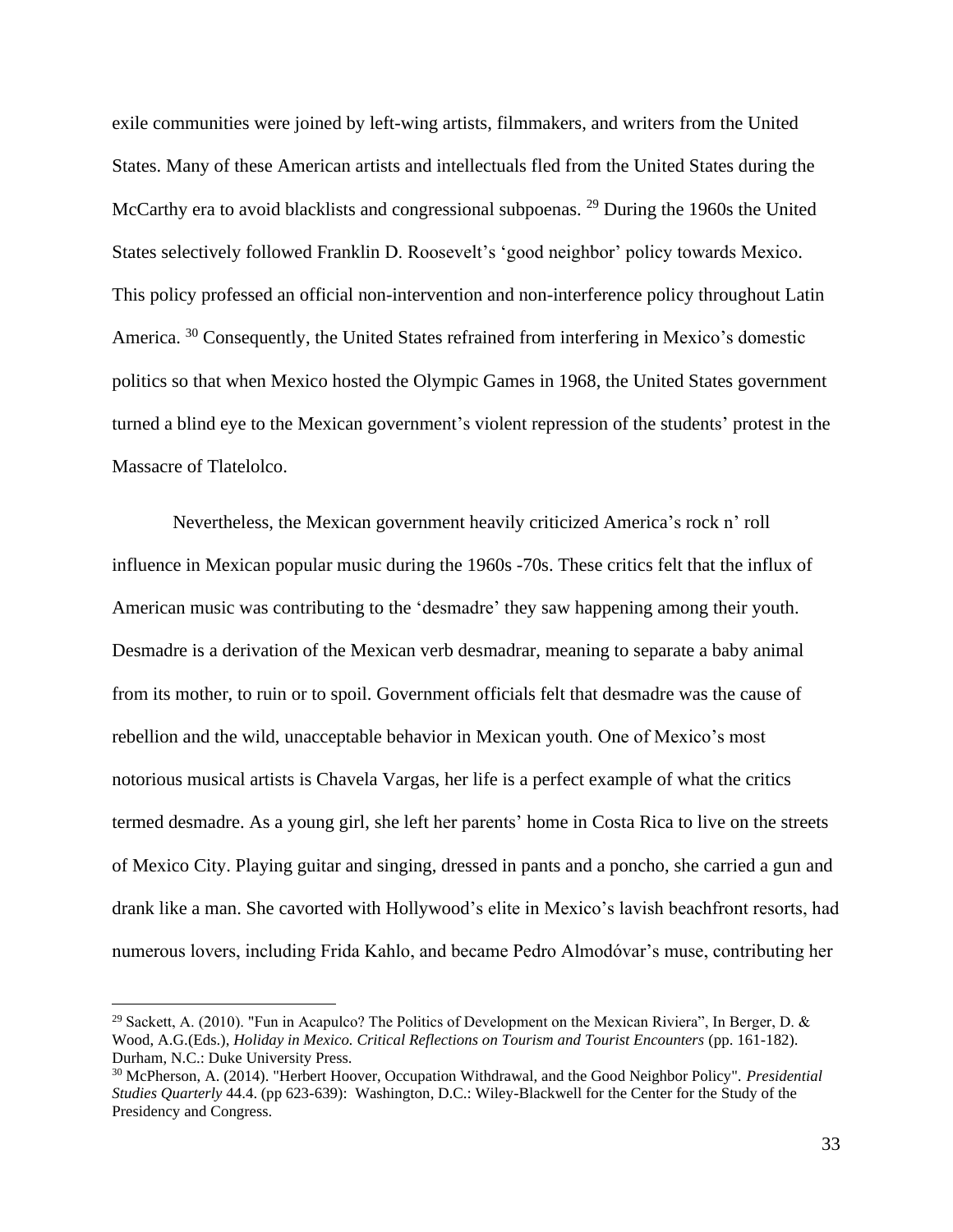music to his films "*Kika,*" "*La flor de mi secreto," "Carne trémula,*" and "*Julieta.*" She produced twenty-four albums between 1960 and 1979.

The lyrics for her song Macorina were written by Alfonso Camín. Camín is considered the father of Afro-Cuban poetry, and an important representative of Mexican poetry. In Cuba, his poetry was influenced by the music and sensuality of miscegenation. He confronted the issues of the stereotypes inherited from Cuban criollismo. His poetic rhythms echoed the pains of slavery and were built on the rhythms of the rumba, the son, and African drums, giving his words the atmosphere of rumba and revelry. In Mexico, he incorporated the language of indigenous communities and their poetry into his work. The inclusion of indigenous language, culture, and musical instruments marks all of the musical movements of this era in Latin America. La Nueva Canción, Nueva Trova and Tropicálismo all paid homage to their indigenous populations through their hybrid musical styles.

The political consciousness of Puerto Rico's large emigrant communities and the continued colonial status of the nation within the United States have contributed to their focus on creating a national identity.<sup>31</sup> With the growth of Puerto Rican nationalism, music became an important expression of Puerto Rican culture. Beginning with the counterculture movements of the 1960s, Puerto Rican activism is linked to the Cuban Revolution, the Black Power and Brown Berets movements, the antiwar movement, the civil rights movement, and Puerto Rican Nationalism. The Young Lords of New York and other Puerto Rican activists in the US constructed a political identity defined by race, class, and their nation's colonial status. The history of Puerto Rican popular music is marked by songs of protest, struggle, and resistance.

<sup>31</sup> Gitlin, T. (1987). *The Sixties: Years of Hope, Days of Rage*. New York, NY: Bantam.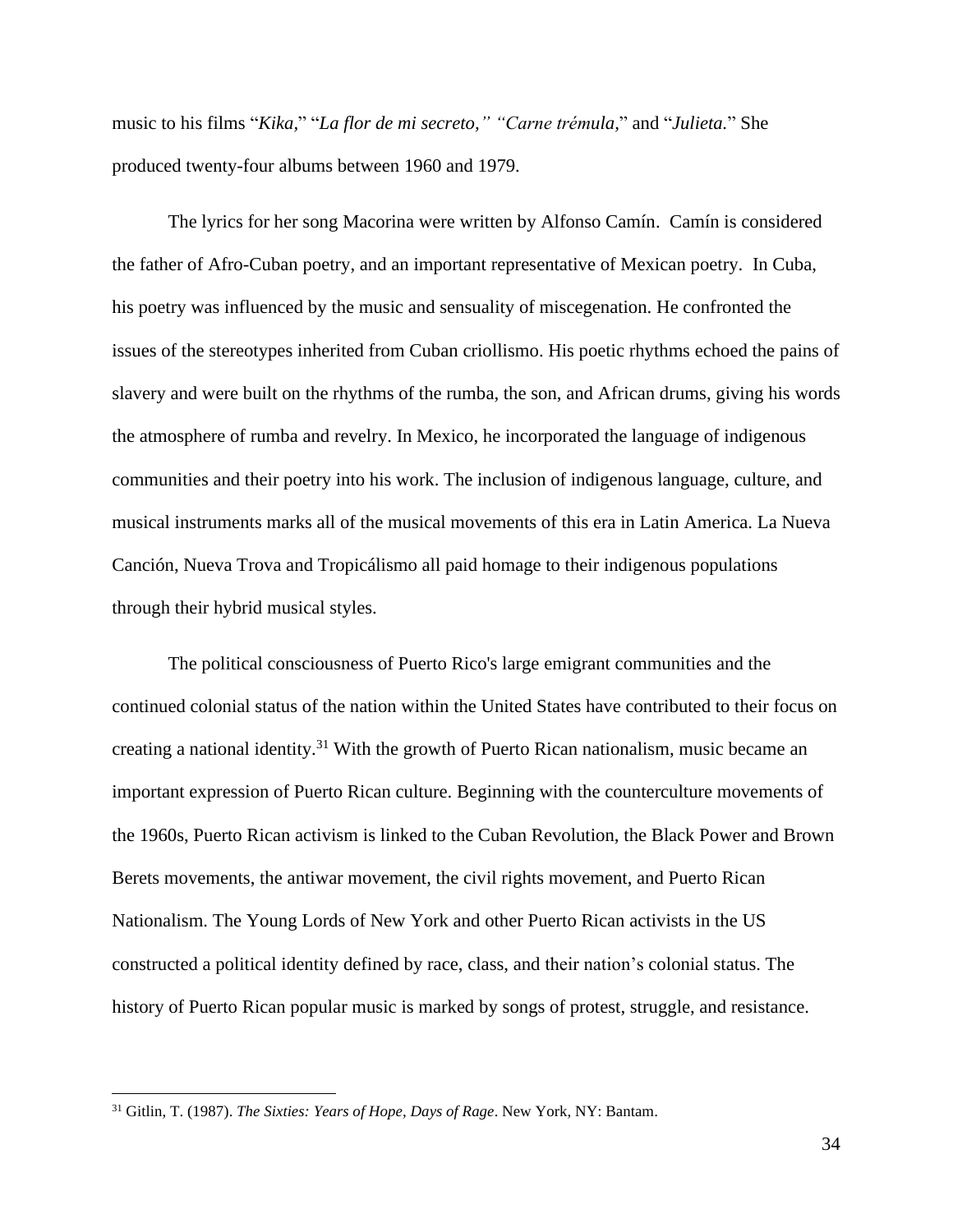Puerto Ricans who migrated to New York during the 1950s and their Nuyorican children brought an expansive musical heritage which allowed them to express their feelings, speaking out about their new and hostile surroundings. $32$ 

Plácido Acevedo, José Feliciano, and Roy Brown symbolize the variety of Puerto Rican musical identity. Plácido Acevedo was born in Puerto Rico, emigrated to New York City in the 1920s and relocated back to Puerto Rico in 1937. As a member of Mayarí Quartet, Plácido performed on the radio, in nightclubs, theaters, and circuses. Rapidly gaining popularity, Quartet became one of the most listened-to musical groups on Puerto Rican radio. The Quartet became internationally famous in Central America, South America, and the Caribbean. The Quartet's fame was crowned by their inclusion into the Institute of Puerto Rican Culture. Their song "El Flamboyán" refers to the flowering tree that is found all over Puerto Rico. Although the tree is not the island's national tree, it is one of the most beautiful and recognizable trees across the island, and which symbolizes Jíbaro (the rural farmer, and an iconic reflection of the Puerto Rican people), pride, hope, and rest. 33

José Feliciano's music was first discovered by RCA record executives in 1966 when he performed at the 'Festival de Mar del Plata' in Argentina. He gained widespread popularity in the U.S. after his 1968 album "Feliciano!" was released and reached number two on the music charts. The album was awarded two Grammy Awards that same year. In October 1968, at the height of protests against the Vietnam War, Feliciano was invited to perform "The Star-Spangled Banner" at Tiger Stadium in Detroit. His personalized, Latin jazz-inspired rendition became

<sup>&</sup>lt;sup>32</sup> Elbaum, M. "What Legacy from the Radical Internationalism of 1968?" [www.Historyisaweapon.com](http://www.historyisaweapon.com/)

<sup>33</sup> Ramirez, L. (2018). "El Flamboyán, or "Flame Tree". In The Personal Collection of Awilda Saavedra Reasco.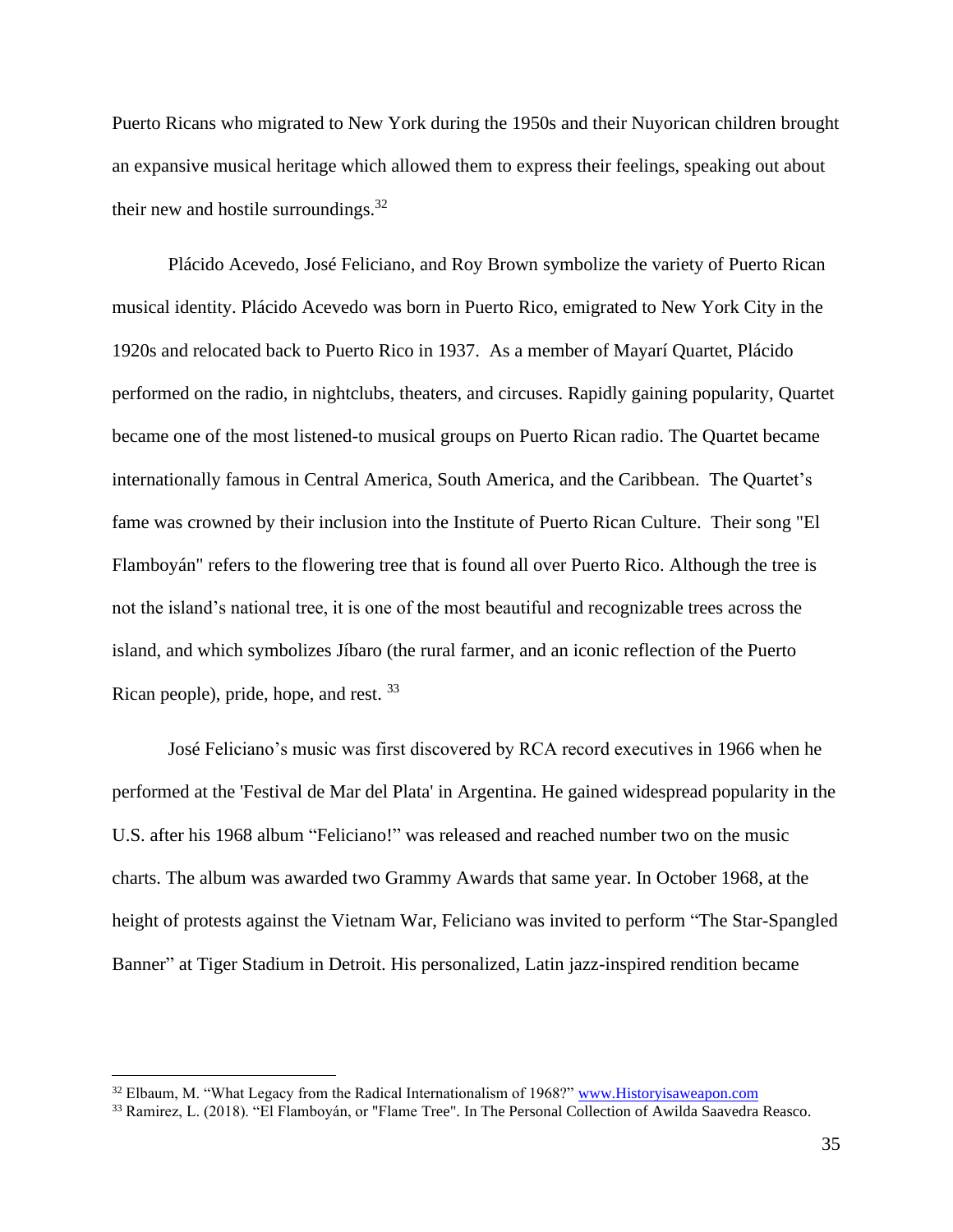highly controversial<sup>34</sup> Looking back during a 2006 NPR broadcast, Feliciano expressed pride at being the one to open the door for artists to later interpret the nation's anthem.

Another influential musician of Puerto Rican descent, Roy Brown, was born in Orlando, Florida in 1945. Brown's father was an American naval officer and his mother a native of Puerto Rico. In the late-1960s, Brown enrolled in the University of Puerto Rico. While he was a student, he became involved in protesting against the Vietnam War and the poor living conditions in Puerto Rico. He was a strong supporter of the independence movement of Puerto Rico and was involved in the student protests which spread throughout the university. In 1969 he recorded his album "Yo Protesto." The album was initially released by the Vanguardia label, but was later released by Disco Libre, a label owned by the Puerto Rican Socialist Party. The album became a symbol of the riots at the University of Puerto Rico that began in 1970 and was an integral part of the protests against the sociopolitical situation in Puerto Rico. When Brown was rejected by his family for his radical views, he relocated to NYC in the late 1970s where he formed the group Aires Bucaneros. The group traveled extensively and performed in Spain, Mexico, Ecuador, Cuba, Nicaragua, and Costa Rica. His album "Árboles" was produced by Silvio Rodríguez, in Cuba in 1988. In 2006 he recorded the album "Que Vaya Bien" with Tao Rodríguez-Seeger, the grandson of Pete Seeger.<sup>35</sup> Roy Brown is a notable representative of the multicultural, multigenerational musical legacy that continues to create positive change in today's world.

<sup>34</sup> Mather, V. (2017) "A Polarizing Performance---by Jose Feliciano in 1968". *New York Times.* New York, NY: New York Times.

<sup>35</sup> Frese, E. (2006). "Roy Brown". *Music of Puerto Rico*. Published by Evan Bailyn. [http://www.musicofpuertorico.com/index.php/artists/roy\\_brown/#discography](http://www.musicofpuertorico.com/index.php/artists/roy_brown/#discography)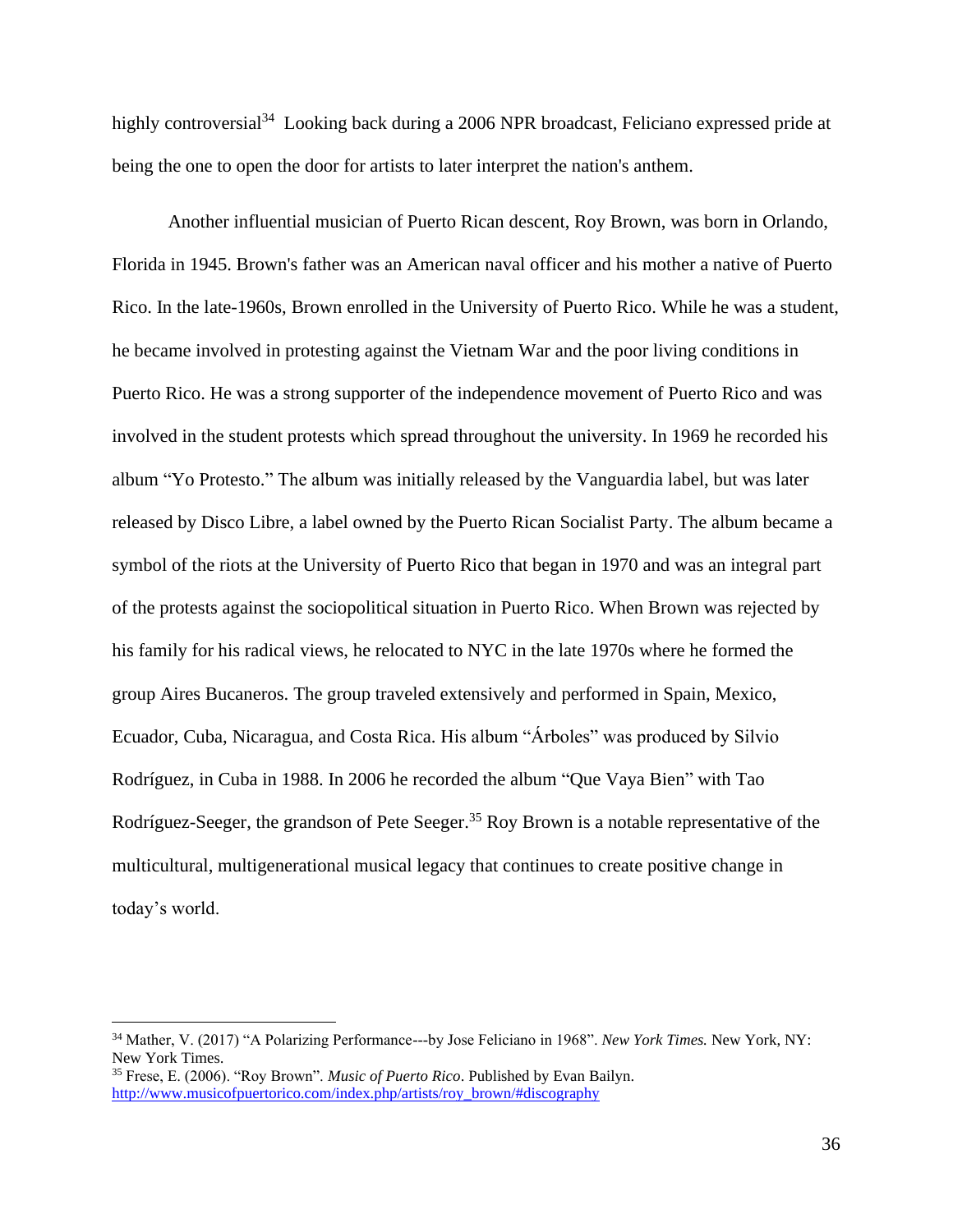#### Annotated Syllabus

During the 1960s and 1970s, profound cultural and political changes were taking place in Latin America and the United States. New political and social groups were formed and became mobilized into movements for social change. These new groups demanded political inclusion, structural changes in the elite ruling systems, and democratization of governmental institutions as they challenged rigid social divisions based on class, race, ethnicity, and gender. It did not matter if you were living in the United States, Cuba or Chile, these movements for equality and freedom were united in their goals. This era was marked by the Cuban Revolution, the military coup d'états in Argentina, Chile, and Brazil, and the war in Vietnam, prompting the formation of many anti-imperialist political groups advocating for progressive social and cultural change. At the same time, the counterculture movement drove changes in everything from social issues to the arts. Andy Warhol and his Factory project in New York radically changed the art world, inspired new forms of musical expression, and confronted sexual and gender roles in the United States' cosmopolitan society.<sup>36</sup> Books like Robert Heinlein's "Stranger in a Strange Land", Kurt Vonnegut's "Slaughterhouse-Five", and Maya Angelou's "I Know Why the Caged Bird Sings" offered a biting criticism of America but each were blended with an optimism that ordinary people could overcome the obstacles of racism, sexism, war, and repression to build a better future. The Nueva Canción, Nueva Trova, Tropicália, and U.S. protest music movements accompanied these social movements, and they influenced each other as well as influencing new musical styles in South America, Mexico, and the Caribbean nations of Cuba and Puerto Rico.

<sup>36</sup> Graw, I. (2010). "When Life Goes to Work: Andy Warhol". *October* (132). The MIT Press: Cambridge, MA. pp 99-113.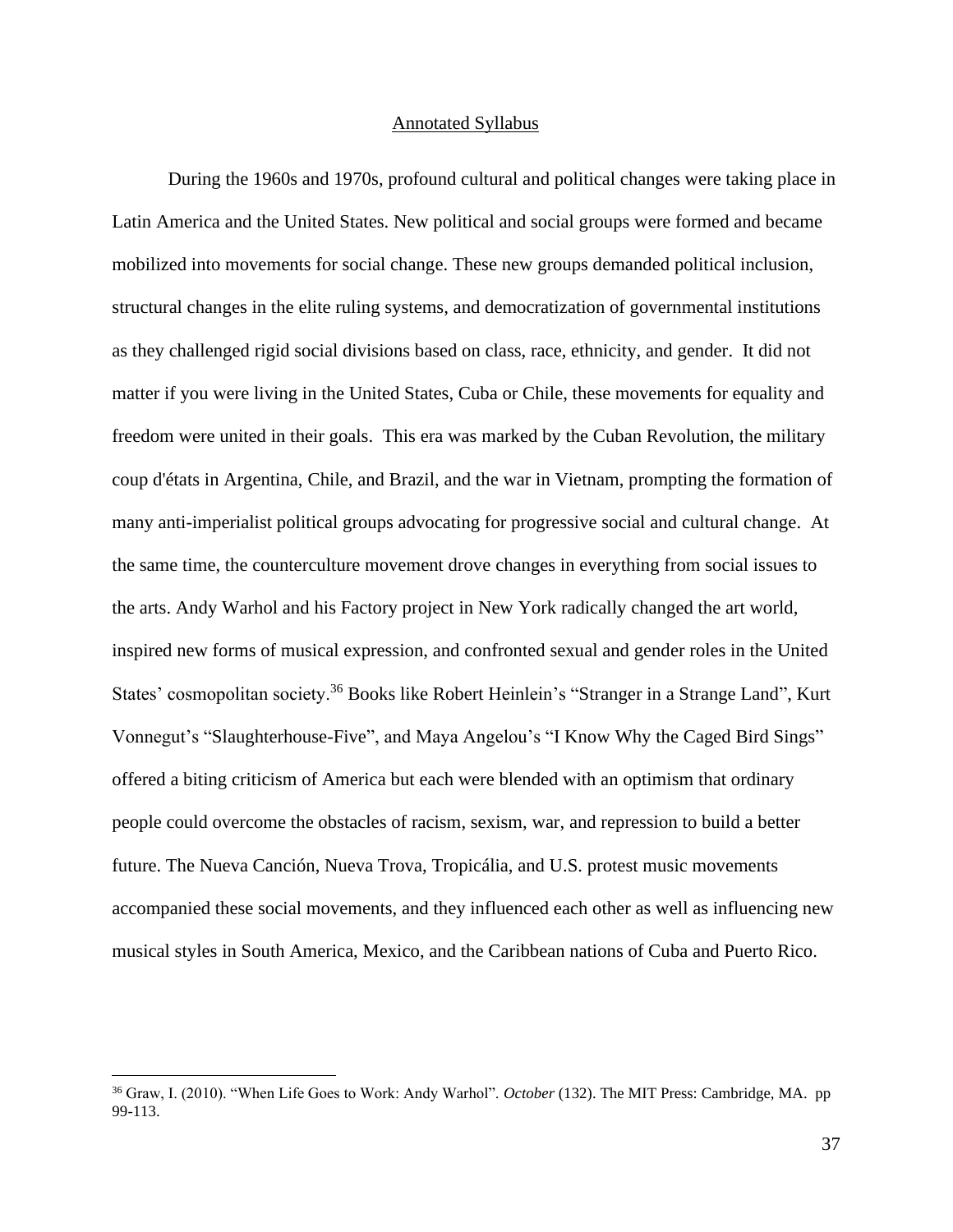These musical movements helped unite the people of Latin America and the United States as they advocated for worldwide peace, justice, and universal human rights.

My project centers on the process of musicking and the creation of the hemispheric and transcultural connections formed between Latin America and the United States during the 1960s-1970s. This project looks at local musical cultures and how they affected and were affected by the larger political, cultural and economic environments. How did these socially conscious musical audiences also influence the political atmosphere locally and globally? How were these communities created across the Americas? What happened at these musical gatherings to inspire people to work together as a community to initiate positive social change? I propose an academic study investigating the protest music movements of the 1960s and 1970s in Latin America and the United States, including historical transnational relationships. The course will analyze the national political and cultural environments in Argentina, Chile, Brazil, Mexico, Cuba, the Caribbean, and the United States, and will include individual artists, their contributions, and transcultural conversations of the musical protest movements of the 1960s and 1970s. This hemispheric conversation was facilitated by the international media corporations of radio, television, record marketing and production, and the international networks of the Latin American Socialist party and other leftist political organizations.

This course of hemispheric American studies will develop students' understanding and knowledge of the culture and history of Latin America and the United States, which they can apply in today's transnational environment. The readings for this course were chosen to provide a relevant historical background of Latin America and the United States, an introduction to the role music plays in creating identity, and an introduction to how music travels across borders. The course begins with an overview of the history of Latin America in the first week, followed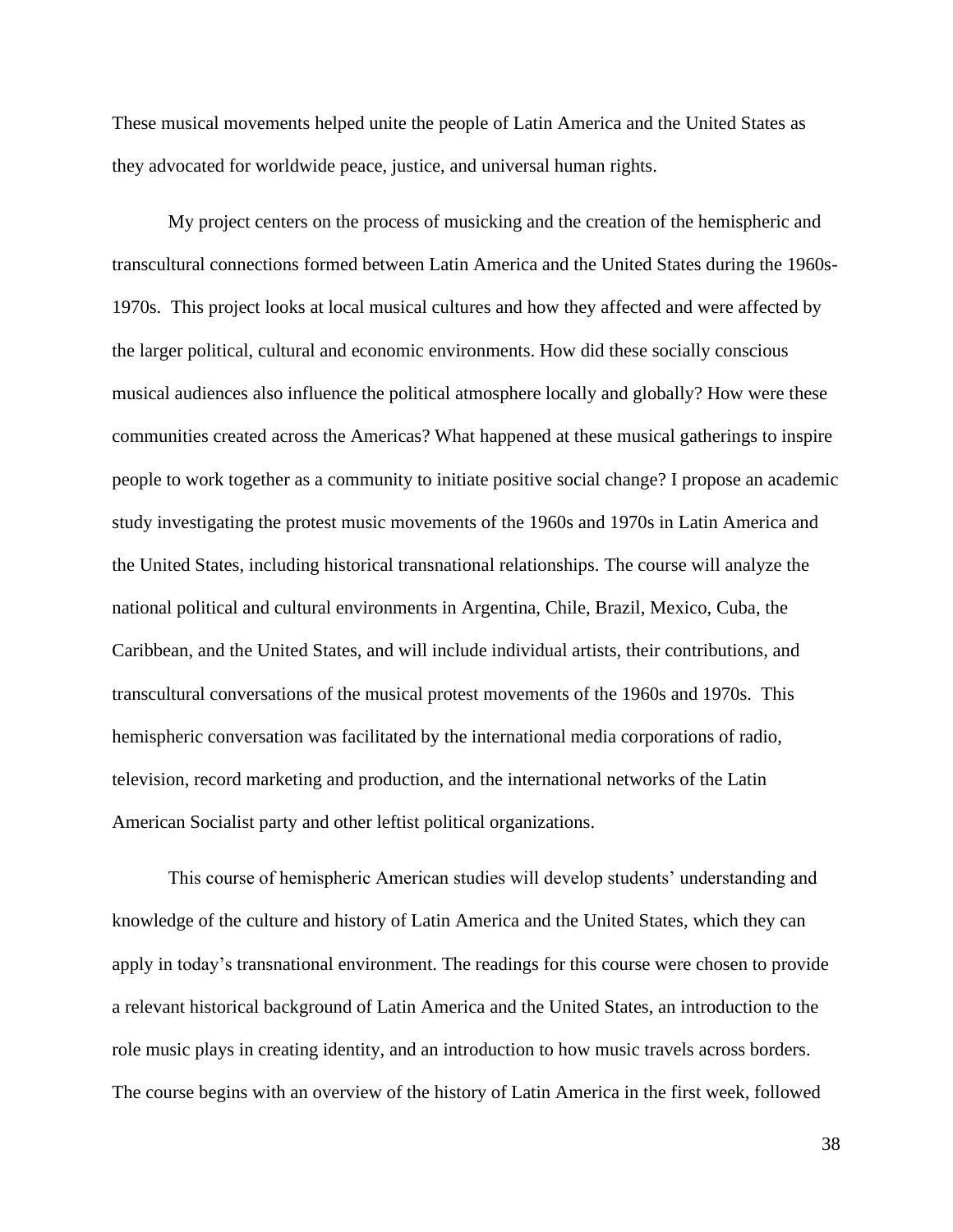by an introduction to music and identity in the second week with an introduction to how music changes as it crosses national borders in the third. Each successive week thereafter is paired with the corresponding Latin American nation's chapter from the main text, web links to the musicians' background information and links to YouTube videos for each artist. In the last two weeks, we will examine musicians of the 1960s-70s from the United States leading into a discussion of current transcultural musicians from both the United States and Latin America.

 In order to provide a comprehensive historical background for this class, I have chosen as the main text, *Modern Latin America*, written by Thomas Skidmore and Peter Smith, which is available from Oxford University Press. *Modern Latin America* is well written and offers a thorough historical analysis of Latin America from 1930 to the present. The authors include national and regional case studies with additional sections on current trends in the region. This extensive investigation of contemporary Latin America will enable students to understand the diversity of Latin American countries, their distinct national experiences, and different needs.

This text also has a companion website developed by Professor James Green and his students at Brown University. This website provides students with a comprehensive set of materials that are integrally connected to the textbook. The website offers avenues to further investigate themes introduced in *Modern Latin America*, presents sample essays based on the course work, and serves as a guide to further students' study and research. Hosted by Brown University's library it can be referenced at<https://library.brown.edu/create/modernlatinamerica/>

These two resources will enable my students to become familiar with the "political, economic, social, and cultural conditions that have produced conflict, change, and continuity in Latin America over the last two hundred years…including the legacies of conquest, patterns of economic development, changing roles of women, expressions of popular culture, cycles of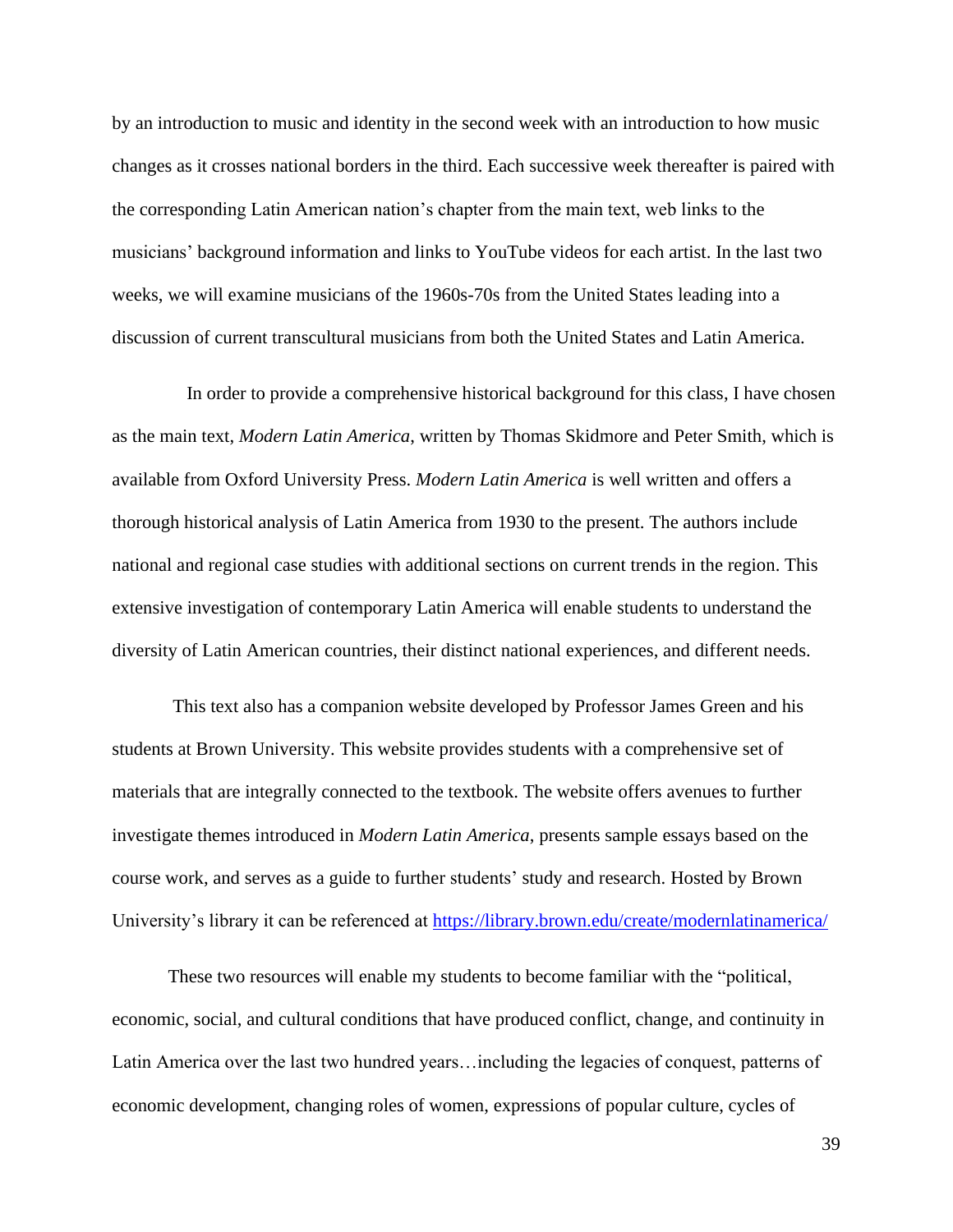political change, and U.S.-Latin American relations" (Green, 2007). The text contains a chapter for each country containing a historical narrative that includes "European-New World interaction, racial mixtures, military takeovers, and U.S. intervention in the area." (UNC-Chapel Hill Libraries Catalog). In addition, the companion website provides links to a number of resources and includes a timeline of key events, lists of heads of state organized by country, primary sources on nineteenth, twentieth, and twenty-first-century Latin America and suggestions for further reading. These additional readings are linked by chapter and all are written in English. There is also a section that provides recommended films on Latin America by country.

In order to introduce the concept of how music creates individual and social identities, I have chosen Christopher Small's work *Musicking— the meanings of performing and listening*. This text explains how the "essence of music lies not in musical works but in taking part in performance, in social action." (Small, 1999). It illustrates how the act of musicking creates a unified identity that includes all of the people involved in the performance, including the performers, the audience and the people who work at the venue where the performance occurs.

To further clarify how people use music to express their inner emotions, and how music inspires political movements, I have included a chapter from the work *Music as Social Life* by Thomas Turino, which describes how music and musical performance can unite people and create profound social experiences. A chapter from Jacques Attali's text *Noise: The Political Economy of Music*, is also included, focusing on how music is used as a political tool to manipulate groups of people and create a political identity for good or bad.

In order to illustrate how protest songs develop and change as they move across borders, I have chosen the work *We shall not be moved/no nos Moverán: Biography of a song of struggle*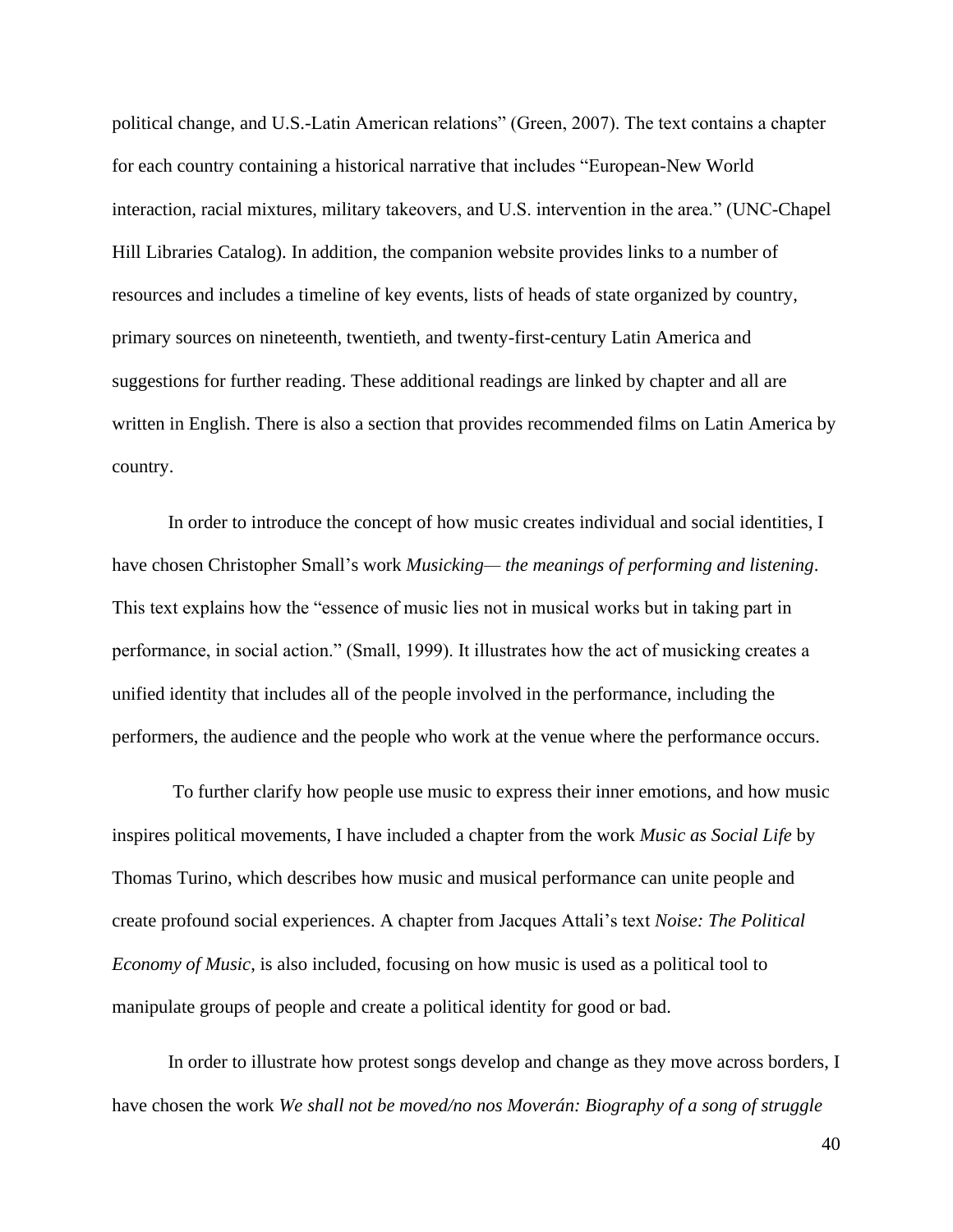written by David Spener which reveals the transformation of the African American slave spiritual into a transnational musical standard expressing unity and resistance to oppression in the present day. Piero Scaruffi's text *The History of Popular Music* includes a chapter entitled "The History of Latin-American Popular Music" which introduces the diverse styles of Latin American popular music and how they are influenced by a combination of European Folk music, African music, and native traditions.

Because this course concentrates on the decades of the 1960s and 70s I have included Eric Zolov's *Refried Elvis: The Rise of the Mexican Counterculture* and George Lipsitz's essay "Who'll Stop the Rain? Youth Culture, Rock Vs Roll, and Social Crises" from David Farber's collection *The Sixties: From Memory to History*. These selections illuminate the changes that occurred during the 1960s in Mexico and the United States. Zolov's *Refried Elvis* details the events of 1968 and how American rock and roll influenced Mexican politics, society, and culture. Lipsitz explores how the war in Vietnam, race relations, youth culture, and women's rights were influenced by political and cultural forces and how the music of the 60s was central to that experience. Lipsitz also addresses how people's capacity for remembering this era has influenced the memories of American society today.

The first week of class will cover an introduction to the course, a review of the syllabus and class expectations. Monday's class will emphasize that a hemispheric studies approach is integral to understanding how Latin America and the United States function together as a political, economic and cultural whole. The first reading, *Modern Latin America*, Chapters 1 and 2, will provide students with a timeline of integral events illustrating the historical connections between Latin America and the United States and will equip students with essential political, cultural and economic background forming the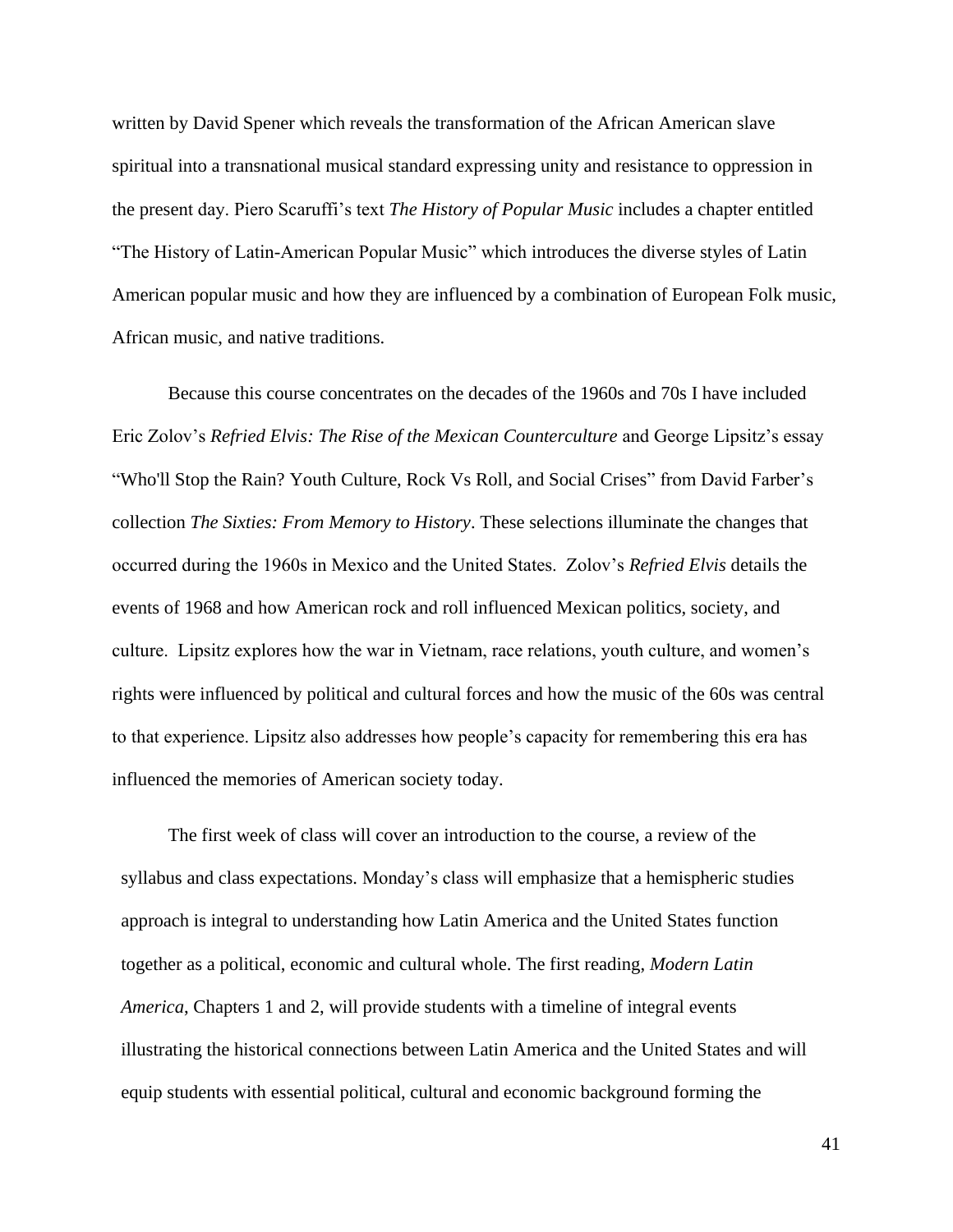scaffolding for discussions in a hemispheric studies approach. It is important to engage students in the practice of critical thinking and build open discussion skills that demonstrate how political, social, and economic practices are integrated into a global environment.

The second week's reading for Monday, *Musicking: The Meanings of Performing and Listening,* Prelude: Music and Musicking, will introduce the concept of musicking, how musical identities are formed and contribute to the formation of social groups, specifically protest music movements. In class, the discussion will focus on transcultural musical exchange and provide a foundation for Wednesday's readings, on the impact that politics have on the formation of musical identities. Wednesday's readings, Noise*: The Political Economy of Music* and *Music as Social Life: The Politics of Participation* will enable students to critically examine the economic effects of the global music industry and how transnational corporations market new national identities. The use of music marketing strategies by international political parties in social situations such as concerts and rallies can create a political identity that leads to the creation of social movements for change. It is important for students to grasp the economic power of corporate entities that use music to initiate change. In addition, students will be able to deconstruct the financial agendas of the multinational corporations that influenced Latin America's postcolonial identities.

In week three, the topic of Crossing Borders-Musical Migrations will be introduced with the reading *We shall not be moved/no nos moverán.* This reading is an in-depth study of how the protest song "We Shall not be Moved" traveled across international borders and was adopted by different groups to communicate the same message using their own unique style and language. This discussion will enable students to discover how to track multiple changes over time and sharpen their research skills. An in-class presentation by the Sturgis Library's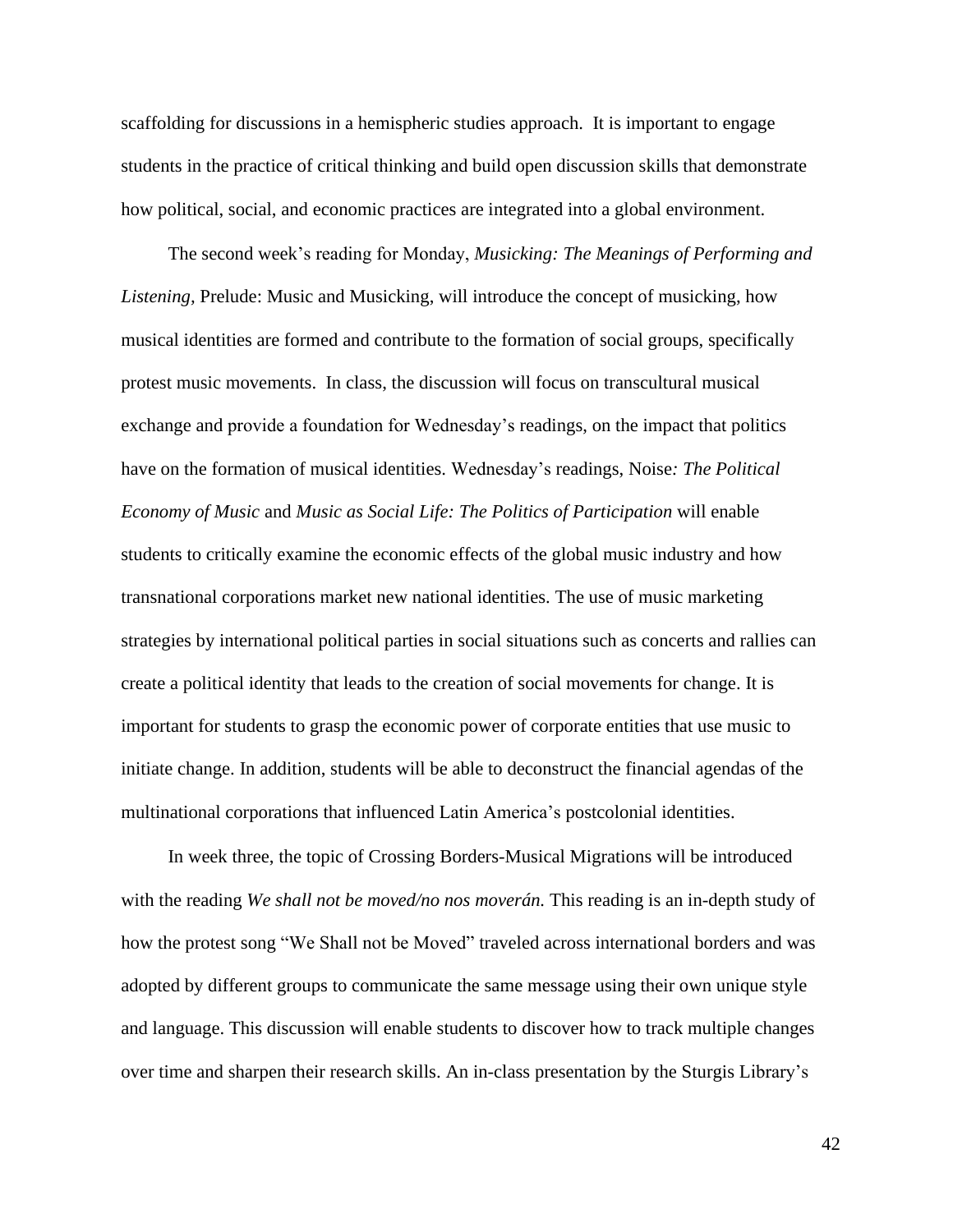research librarian will enable students to locate and use various sources when conducting research, to differentiate between primary and secondary sources and how to collate their research into a comprehensive narrative. This skill translates across all fields of study and will carry into the students' daily lives. Wednesday's reading selections, *Music as Social Life: The Politics of Participation,* Chapter 10 and the summary section provided in *The History of Latin-American Popular Music,* will emphasize a hemispheric approach revealing the multiple layers of political, economic, social and cultural factors that work together to create social and political identities, and the economic influences in transnational markets. The focus will shift to the discussion of Latin American popular music. Reviewing how music contributes to the forming of group identity with particular reference to protest music, students will be introduced to underground music distribution and the development of independent recording companies in Latin America, including those financed by the transnational web of the socialist party. Social media networking is a concept that is very familiar to today's students. This familiarity with creating transnational communities will enhance students' understanding of how a powerful community of like-minded people can affect political, cultural and economic change. Students will submit their journals for review at the end of class.

Week four will open with the chapter dedicated to Argentina in *Modern Latin America.*  This reading provides the students with a detailed history revealing the many differences between Argentina and the rest of Latin America. Argentinians were predominately of European heritage and this separated them from the more racially diverse populations of South America. This background is essential for students to understand how racial and economic inequality contributed to the political and cultural conflicts of the 1960s-1970s. Argentina will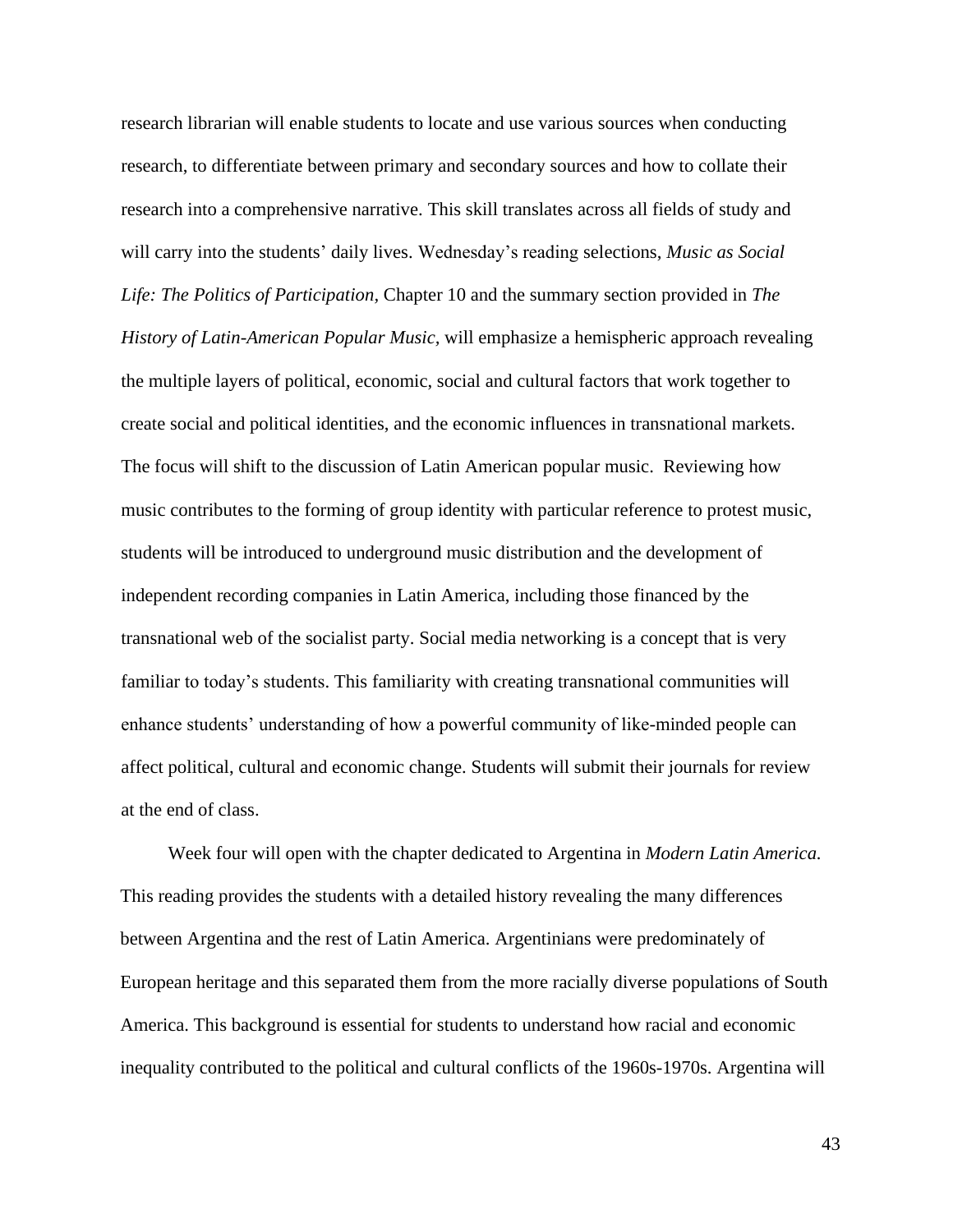offer an excellent starting point to enable students to understand how the political message and musical style of Atahualpa Yupanqui resonated with the rural indigenous population and how this pattern of cosmopolitan elite population versus the poorer native indigenous population fueled the socialist party's political rise to power throughout Latin America. Students will read *Tracking the Origins of a State Terror Network: Operation Condor*, which will introduce them to the proliferation and consequences of the U.S. backed 'Dirty Wars' throughout Latin America. I will introduce the music of Atahualpa Yupanqui, Mercedes Sosa, Piero, and The Cancionero de la Liberación on Wednesday, drawing from their biographical backgrounds to illustrate the indigenous influences in their music. The YouTube videos will showcase songs with political messages that will be discussed as a class so that the students can compare and contrast their musical styles, developing the students' ability for musical critique. This form of discussion and musical critique will be an essential element for the rest of the course, culminating in the students' final presentations on a transcultural musician of their choice. This format will enable students to practice close listening to the variety of musicians and musical styles that they will be exposed to for the rest of the semester.

Week five will focus on Chile in the reading from *Modern Latin America.* This reading draws attention to the election of Salvador Allende and the events that unfolded after the C.I.A. backed military coup d'état of Pinochet. This is a pivotal point in Chilean history and provides multiple transnational connections with other Latin American nations and the United States. Students will begin drawing connections to the U.S. political and economic investments that existed in Chile that were mirrored in Brazil, Cuba, Mexico, and Puerto Rico. On Wednesday the class will be introduced to the musicians of the Nueva Canción movement, the founding role of the Parra family, and the formation of local Peñas, a national theatre and arts collective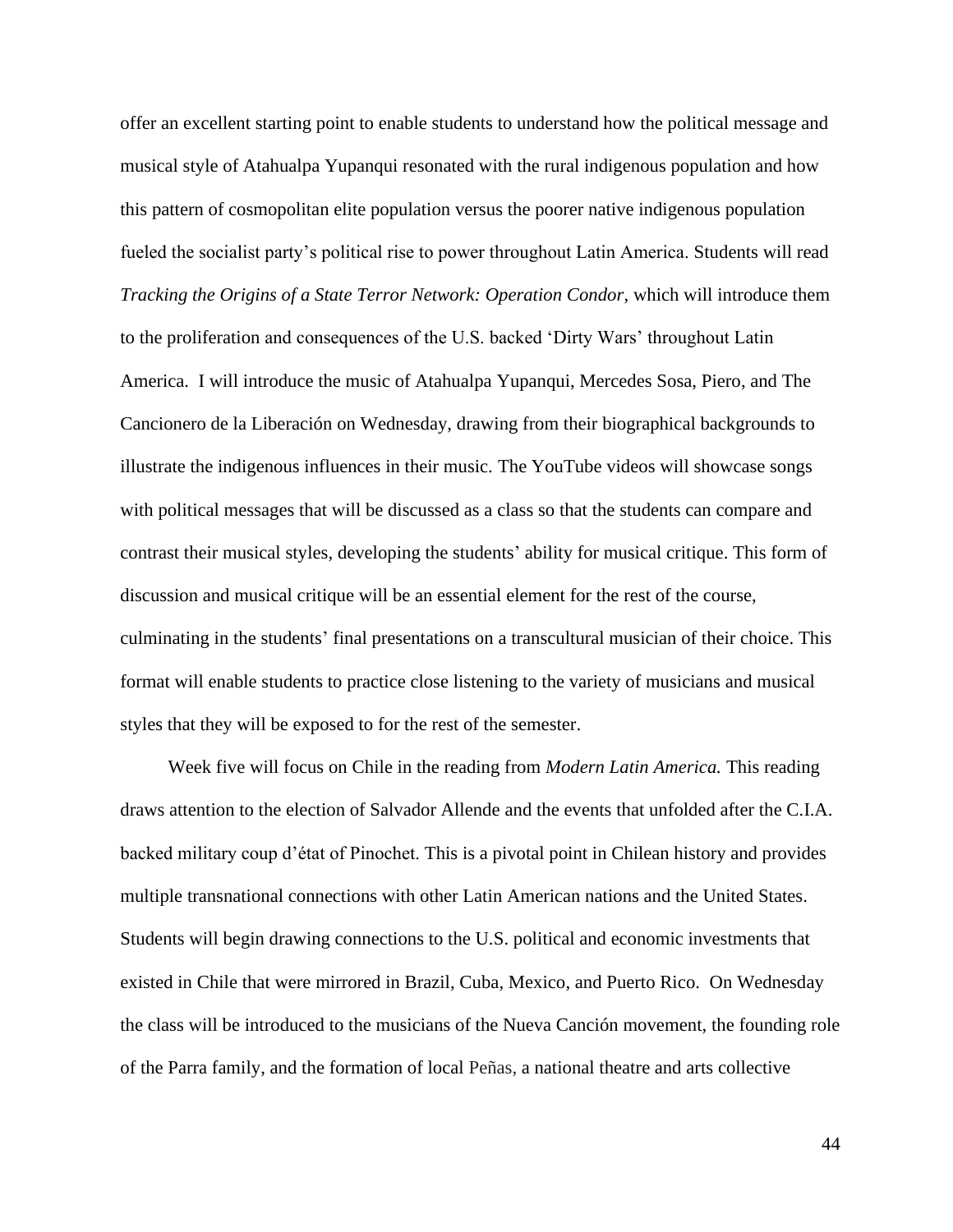which formed the backbone of the socialist movement. Students will discuss the political messages of the songs and compare the musical styles of the musicians, stressing the hybrid musical form of La Nueva Canción, which included indigenous instruments, traditional folk styles, the addition of electronic instruments and the international influences on musical style. In particular, the students will discuss the importance of Victor Jara in Chile's history and draw connections to the musical protest movements in the U.S. This discussion will include the establishment of Berkeley, California's La Peña by Chilean political refugees in 1975, their political and cultural connections to fellow Latin Americans and the support of their allies in the United States. Students will investigate how this cultural center continues to provide a safe space for the Chilean and Latin American communities in the United States in the present day. In preparation for the future readings on Cuba, I will draw attention to the political and musical exchange between Chile and Cuba through music festivals and the Socialist party's recording company Dicap. This will enable students to expand their understanding of how musical and political identities flow across borders and have transnational influence in cultural and societal change.

During week six I will follow the same format of class discussion for Brazil: Development for Whom? from *Modern Latin America,* includes specific events involving the United States' manipulation of the Brazilian government and how these events shaped the socio-political environment. This discussion will provide the scaffolding that is required for students to recognize political, cultural, economic and musical connections necessary for a successful final research project. Breaking into small groups, students will dissect the racial and economic conditions that contributed to creating new cultural identities for the indigenous and Afro-Brazilian population. This exercise will strengthen students' abilities to recognize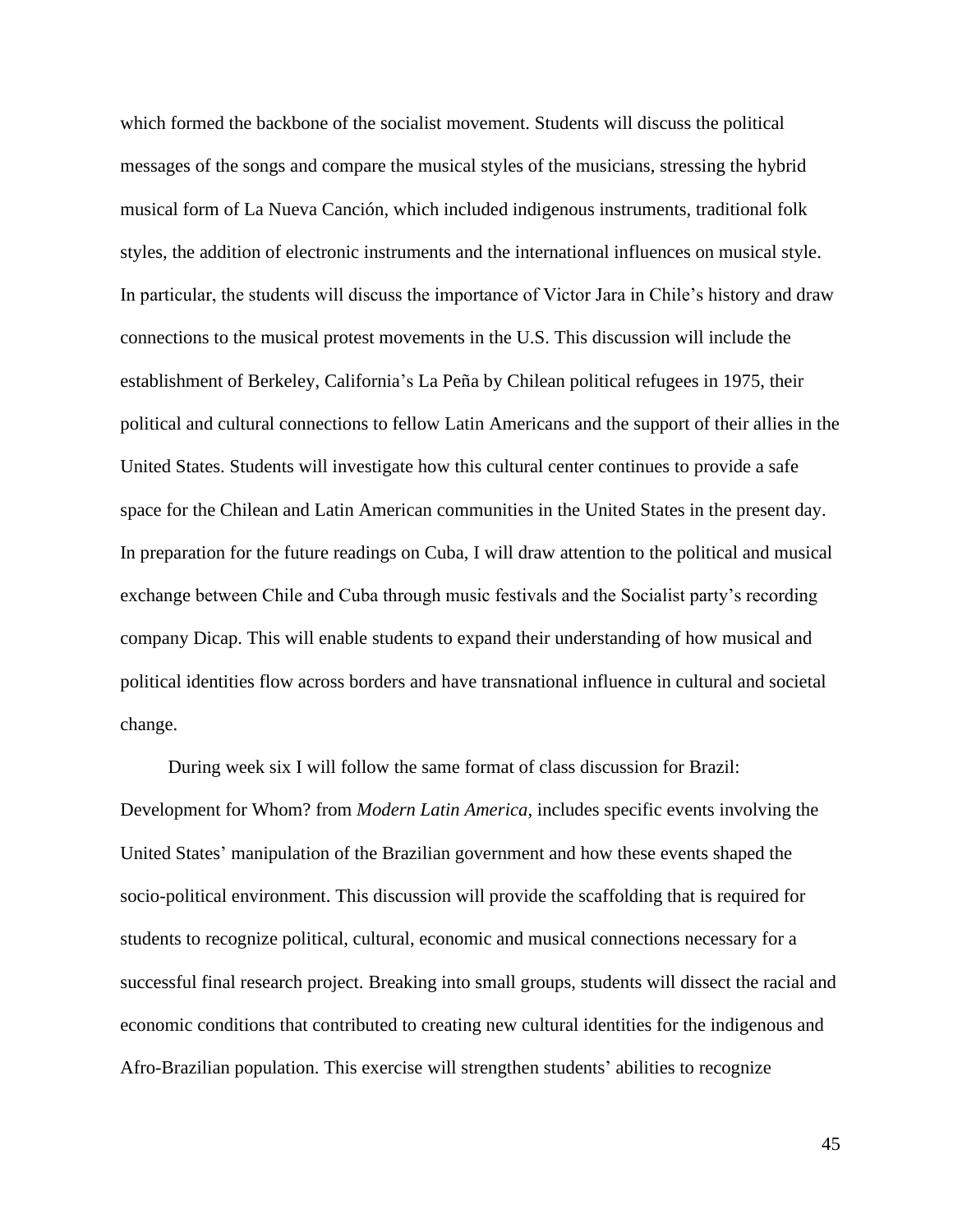complex connections within a transnational context. On Wednesday, I will introduce the musical movement of Tropicália and its radical inclusion of electronic instruments and psychedelic influences. The class will view the film "Tropicália," which spotlights the musicians, their socio-cultural identities and the consequences of exile. Investigating the Tropicálistas connections with the exiled Nueva Canción musicians, students can discern how music migrates and is translated to broadcast a message of global solidarity. Students will submit their first reflection paper at the end of Wednesday's class.

On Monday of week seven, class discussion will focus on 'Mexico: The Taming of the Revolution' in *Modern Latin America,* including the pivotal events surrounding the 1968 Olympics in Mexico. Students will work in small groups and compare the U.S. student movement and the Kent State massacre with the student movement in Mexico and the Tlatelolco massacre before the 1968 Olympics. These group discussions will include a comparison of African-American athletes Tommie Smith and John Carlos's black-power salute at the Olympics with Colin Kaepernick's 'taking a knee' during the playing of the US national anthem years later. The text *Refried Elvis* will provide a historical background of the Mexican music industry's involvement in socio-political events and their relationship to corresponding events in the United States. This discussion will include a short YouTube video "Masking Mexican-American Identities Latin Music USA: The Chicano Wave." Students will examine how the influence of Mexican-American musicians impacted the U.S. music industry. On Wednesday I will screen the film "*Chavela,*" a biographical film about Chavela Vargas. The film addresses women's roles and sexual identity in Mexico. Our class discussion will focus on the issues of women's rights and sexual identity that are still present in today's society and how musicians use their songs to convey coded messages that are identifiable to members of their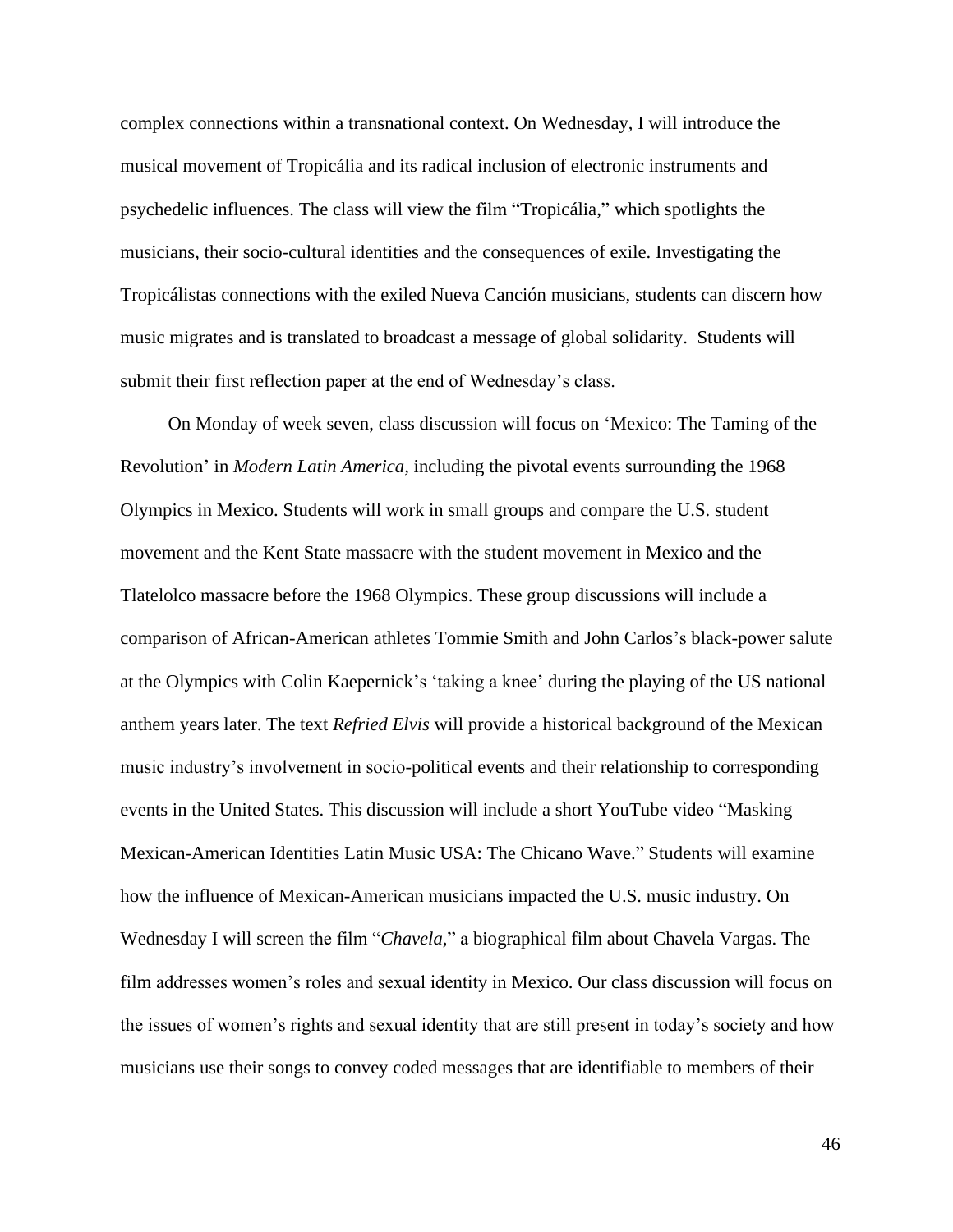respective groups. This exercise will enable students to see patterns in our socio-cultural and political environments, bringing the past forward into the present and developing critical analysis skills.

Week eight's reading in *Modern Latin America*. Cuba: Late Colony, First Socialist State will focus on Cuba's contentious relationship with the United States. Castro's revolution, the Bay of Pigs, the Cuban missile crisis, the trade embargo and the mass emigration of Cubans to the U.S. have all contributed and continue to influence the United States' political relationship with Cuba. In small groups, students will discuss current political issues and economic policies that affect U.S. policy with Cuba. This exercise will introduce historical perspectives and the transcultural aspect of the Cuban culture enabling students to make connections within the current socio-political context. Wednesday's class will include the reading, *La Nueva Trova.* This reading will introduce the Nueva Trova movement of the 60s, which initiated a new musical style as well as a national theatre and art movement backed by the Socialist party. I will ask them to compare Cuba's La Nueva Trova with the Nueva Canción movement in Chile, encouraging the development of analytical skills and deeper thinking about the connections between politics and culture in a transnational context. This provides a foundation for the students' final presentations and research paper, enabling them to draw connections between past events and present-day cultural and political issues. On Wednesday the class will participate in a short discussion focusing on Silvio Rodríguez's musical influence and his involvement in the recording and production of records for fellow Latin American musicians. Students will submit their journals for review at the end of class.

Week nine's reading, "The Caribbean: Colonies and Mini-States," from *Modern Latin America* will bring to light the complicated relationship that exists between Puerto Rico and the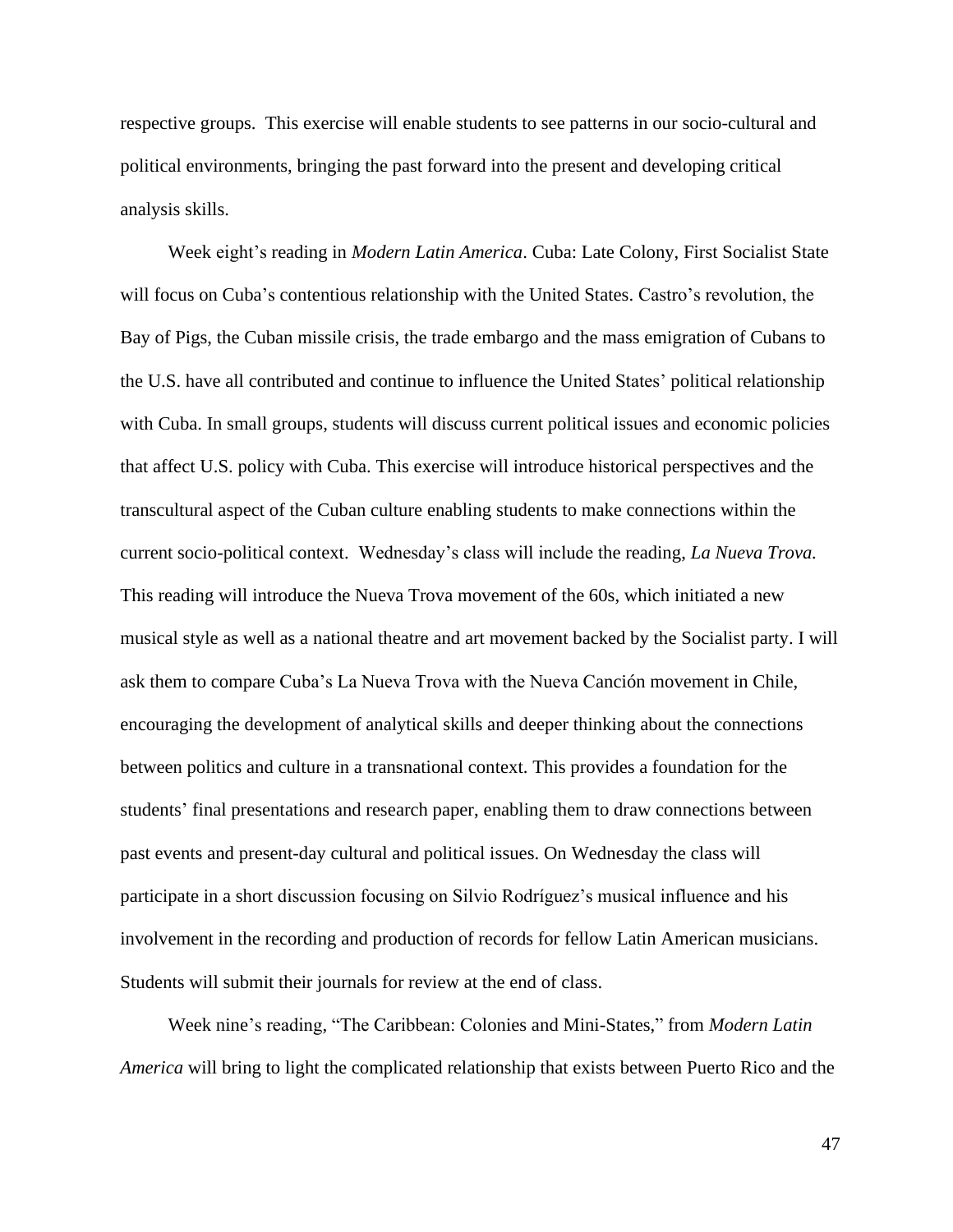U.S. The focus will be the continuing colonial relationship, the U.S. military presence, and the U.S. economic interests which still drive the socio-political environment of Puerto Rico. The class will also discuss the strong influence of the Puerto Rican Independence movement in Puerto Rico and within the United States. On Wednesday, the class will review the readings covering musicians Roy Brown and José Feliciano, biographical and musical history. The New York Times article, "A Polarizing Anthem Performance — by José Feliciano in 1968" will provide a basis for students to compare the reaction to José Feliciano's 1968 rendition of the "Star-Spangled Banner" with current opinions regarding musical performances of the national anthem in the U.S. After reading Edna Frese's biography of Roy Brown in "Music of Puerto Rico, Know us by the songs we sing," students will be asked to consider the continued status of Puerto Pico as a colony of the U.S. and the U.S. responsibility to its citizens in Puerto Rico. Students will practice courteous debate skills and use facts to support their point of view. These are also invaluable skills they will need in their future research and assessment projects.

The format for both days of week ten will be a class discussion of 'The United States: History of Protest Music,' chapter eleven in *Modern Latin America*. This is a very dense chapter therefore the discussion focus will be divided into two parts. This will enable students to gain a deeper and more thorough understanding of the interrelated political and socio-cultural influences that exist between Latin America, the United States, and the world. Monday will focus on the global economic and political connections that shaped the Western hemisphere until the 1950s. We will pay special attention to the influences of World War I and World War II and the ethnic migrations from Europe to Latin America. Wednesday's discussion will cover George Lipsitz's text "*Who'll Stop the Rain? Youth Culture, Rock V Roll, and Social Crisis,"* (from *The Sixties: From Memory to History)* with a focus on how Latin America and the United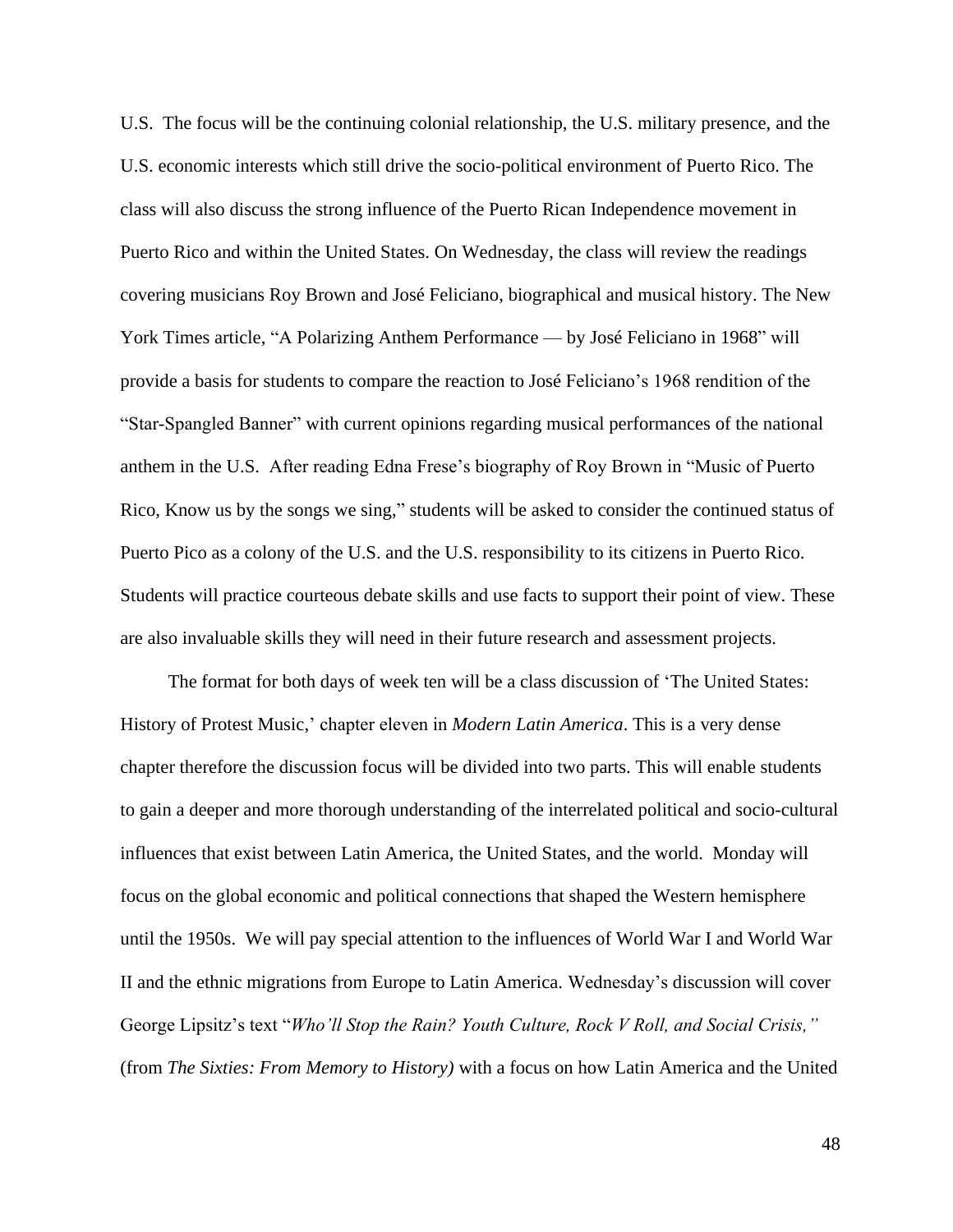States were politically, economically and culturally linked during the 1960s and 70s. By identifying the musical connections enabled by political parties and media corporations, the students will trace the transnational connections between the protest music movements of the United States and Latin America. These discussions will facilitate the research and development of the students' second reflection paper.

Week eleven will be devoted to the history of the 1960s protest music in the United States. Monday, the class will begin with a screening of the PBS documentary *How Sweet the Sound.* Following the film will be a short discussion on Joan Baez's personal impact on protest music and her support of fellow musicians in the United States and Latin America. This discussion will serve as an introduction to the musical selections for Wednesday's class focusing on how the 1960s protest music movement influenced the socio-political environment of the US. The reading "*Who'll Stop the Rain? Youth Culture, Rock V Roll, and Social Crises"* will be used to initiate a discussion on how visual images can trigger memory and influence a community's shared remembrance of historical events. Students have been viewing music videos that contain photos and film clips of this historic era. This discussion will encourage students to question how visuals set to music create unique historical storylines that must also be checked for factual validity. Students will be asked to investigate the lyrical content of the featured songs and how these lyrics inspired the anti-war and student protests for peace. Lyrics form an integral part of understanding more complex political and moral issues faced by the U.S. population during this time. This discussion will aid students in their interpretation of lyrical content and inquiries into the visual accuracy of the videos of the musical artist they are focusing on in their final project. The second reflection paper will be due at the end of class.

Week twelve will focus on American protest music musicians whose work directly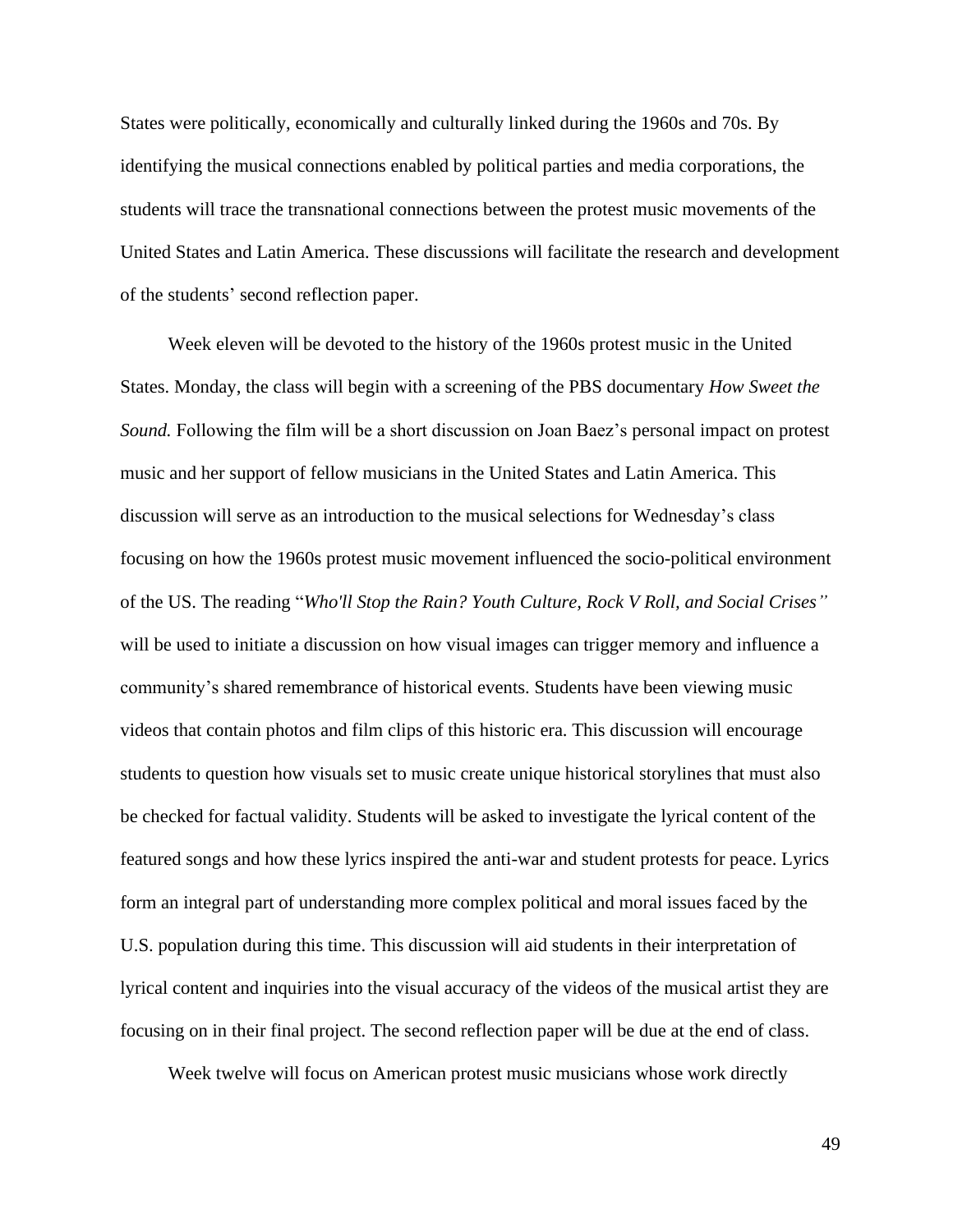addresses the Vietnam war and the student peace movement. Students will compare the Latin American musicians we have discussed to find shared socio-political views on war and military intervention in Latin America. We will discuss individual artists and then compare them as a collective group of 'protest singer/songwriters.' This exercise will enable students to make thematic connections shared by Latin American and U.S. musicians. Another aim is to facilitate students analysis of style and lyrics in a transcultural context. Latin Americans opposed military interventions in their countries that were supported by the United States government for political and economic reasons. Studying the transcultural influence of protest music and how this movement inspired global protests against the military-industrial complex that threatened the lives of Latin Americans and the lives of young Americans in Vietnam will make clear how music can be used to initiate transnational change. Protest music creates bonds that encourage resistance and inspires action across borders of diverse communities in the hope of making a positive change.

Week thirteen will be focused on the impact of the U.S. music industry in prerevolutionary Cuba. I will introduce the film the "Buena Vista Social Club" for Monday's class with the historical context of the economic and ethnic divisions that existed in Havana during the 1950s and 1960s. This film will contextualize the U.S. film producers' colonial attitude towards musicians of color, who are seen as needing intervention from the U.S. music industry to provide cultural recognition and economic support. This exercise will encourage students to look behind the entertainment value of a media production and discover the socio-political incentives for economic gain from a perceived under-privileged racial identity group, namely Afro-Cubans. This discussion will help students in discerning historical facts versus a multinational media corporation's version of historical events.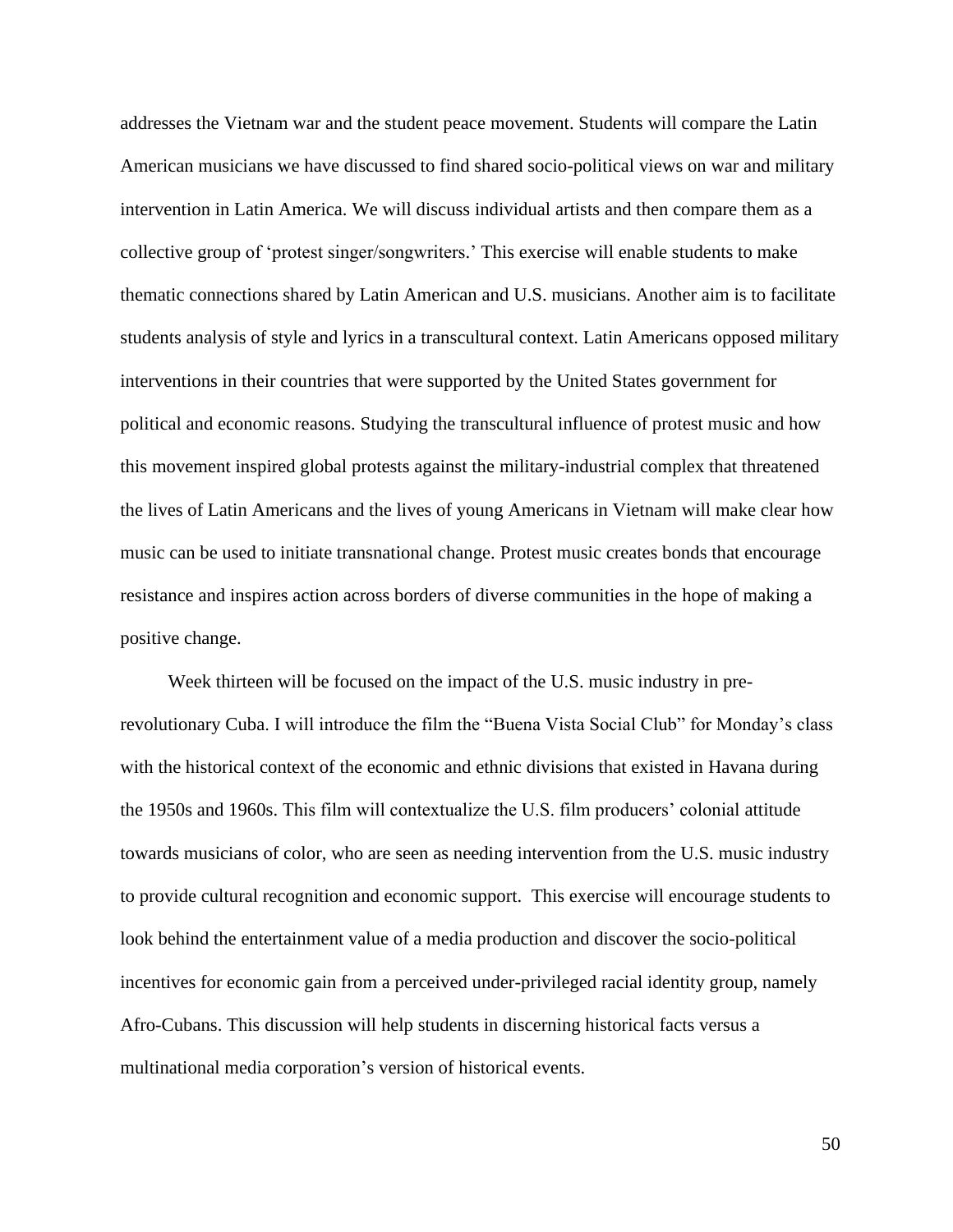Wednesday will focus on transnational musicians from the 1960s to the present. I will include musicians from Jamaica, Sri Lanka, Panama, and Spain to enable students to understand the present-day transcultural environment of the popular music recording industry. The musicians I have included from the United States are second or third-generation Americans with close ties to Puerto Rico, Brazil, and Mexico. I will be guiding the class discussion to illustrate how these musicians' hybrid musical styles pay homage to their ethnic heritage. Each of these artists continues in the style of protest music but their music now includes current global issues of poverty, racial inequality, colonialism, and environmental destruction. These discussions will enable the students to draw lines of similarity in musical style and purpose in a more diverse group of artists. At the beginning of class on Wednesday, the class will listen to an NPR interview with Ani Cordero discussing her 2014 album "Recordar." This interview highlights Ms. Cordero's reasons for recording these new arrangements of iconic Latin American protest songs originally produced during the 1950s - 1970s.

[https://www.npr.org/2014/06/28/325886971/ani-cordero-pays-tribute-to-the-history-of-latin](https://www.npr.org/2014/06/28/325886971/ani-cordero-pays-tribute-to-the-history-of-latin-protest-music)[protest-music.](https://www.npr.org/2014/06/28/325886971/ani-cordero-pays-tribute-to-the-history-of-latin-protest-music) This interview will provide an example of how students may approach the format of their final presentations. Following the interview, I will circulate a sign-up sheet for time slots for final presentations occurring during weeks fourteen and fifteen. I will provide each student with their grade the same day they give their presentations. Assessment criteria will be posted ahead of time on D2L.

The final paper will be due during the time assigned for the class final according to the KSU schedule. I will request that students come in person this day and hand in a hard copy of their paper. I will post the final papers' grades and the students course grades in D2L.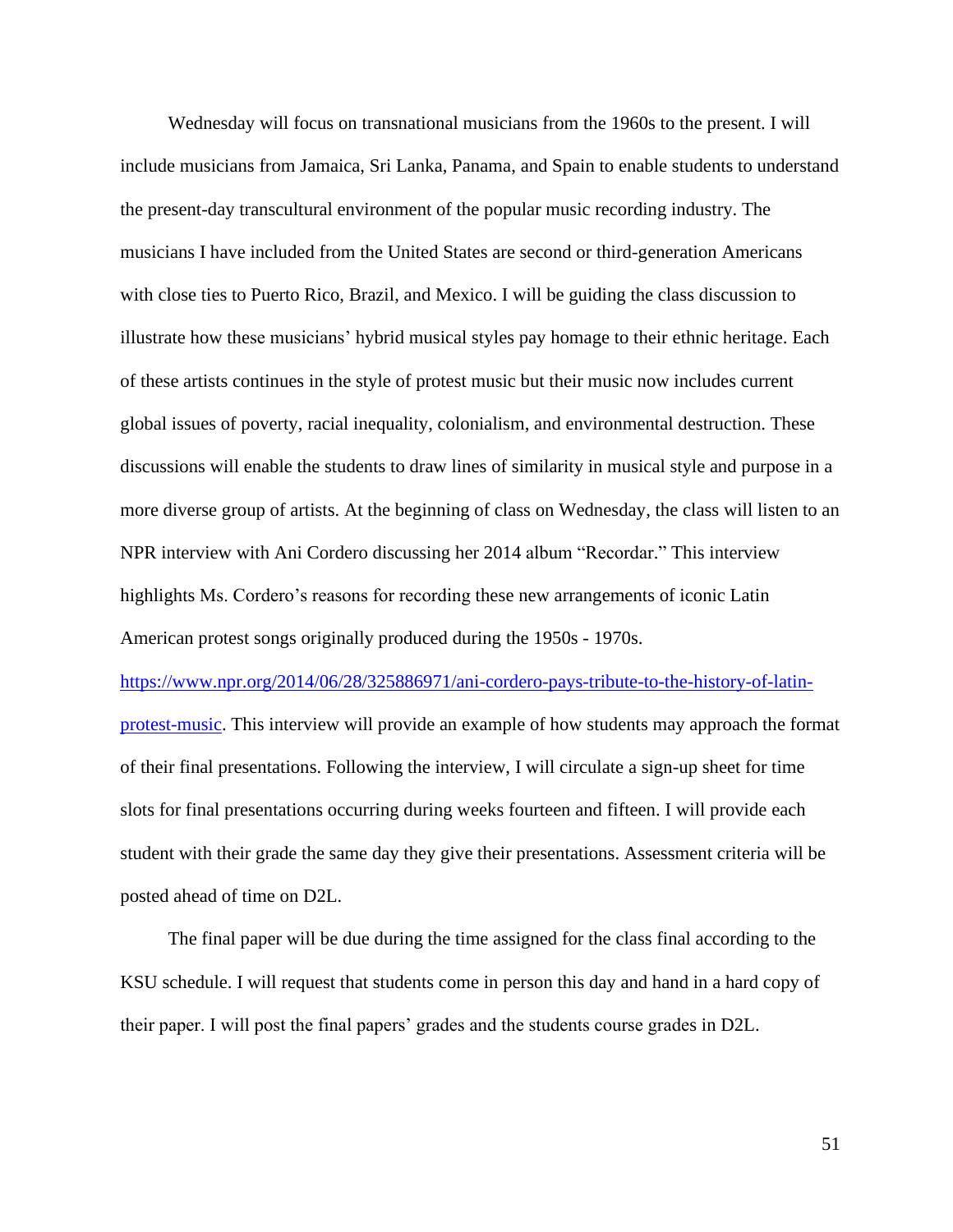#### Conclusion

 When asked to explain why I choose to teach American Studies, I find I must first answer the question, "What encompasses American Studies?" American Studies involves much more than the study of the United States of America. This field involves the intricately combined histories and cultures of North America, Latin America, and the island nations of the Caribbean. The relationship between the United States and Latin American nations has become more complex over time. This transnational interconnection is a continuous flow of cultural, political and economic influences which are now a vital part of the growing multicultural environment of the Western Hemisphere.

My purpose in creating this course is to examine the historical and cultural connections between Latin America and the United States, focusing on the political and musical movements of the 1960s-1970s. Tracing the history of the protest music movement of the United States, La Nueva Canción, La Nueva Trova, and Tropicália will demonstrate how protest music flowed across the borders of Argentina, Chile, Brazil, Mexico, Cuba, Puerto Rico, and the United States in a transcultural exchange. This course will provide insight into what inspired these movements, their participants and their legacies. The music of this era has influenced the musical styles and performances of today's musicians in a global community still fighting for the same principles of human dignity and civil rights that inspired the musicians of the 1960s and 1970s. By bringing together the many musical and political influences that existed during this era, I will illustrate how music created individual and national identities and helped precipitate vital changes in the relationship between the Americas. The economic power of music and popular entertainment is a major influence on global cultural and political change. But music also brings people together emotionally and physically, creating shared identities that inspire global movements for change.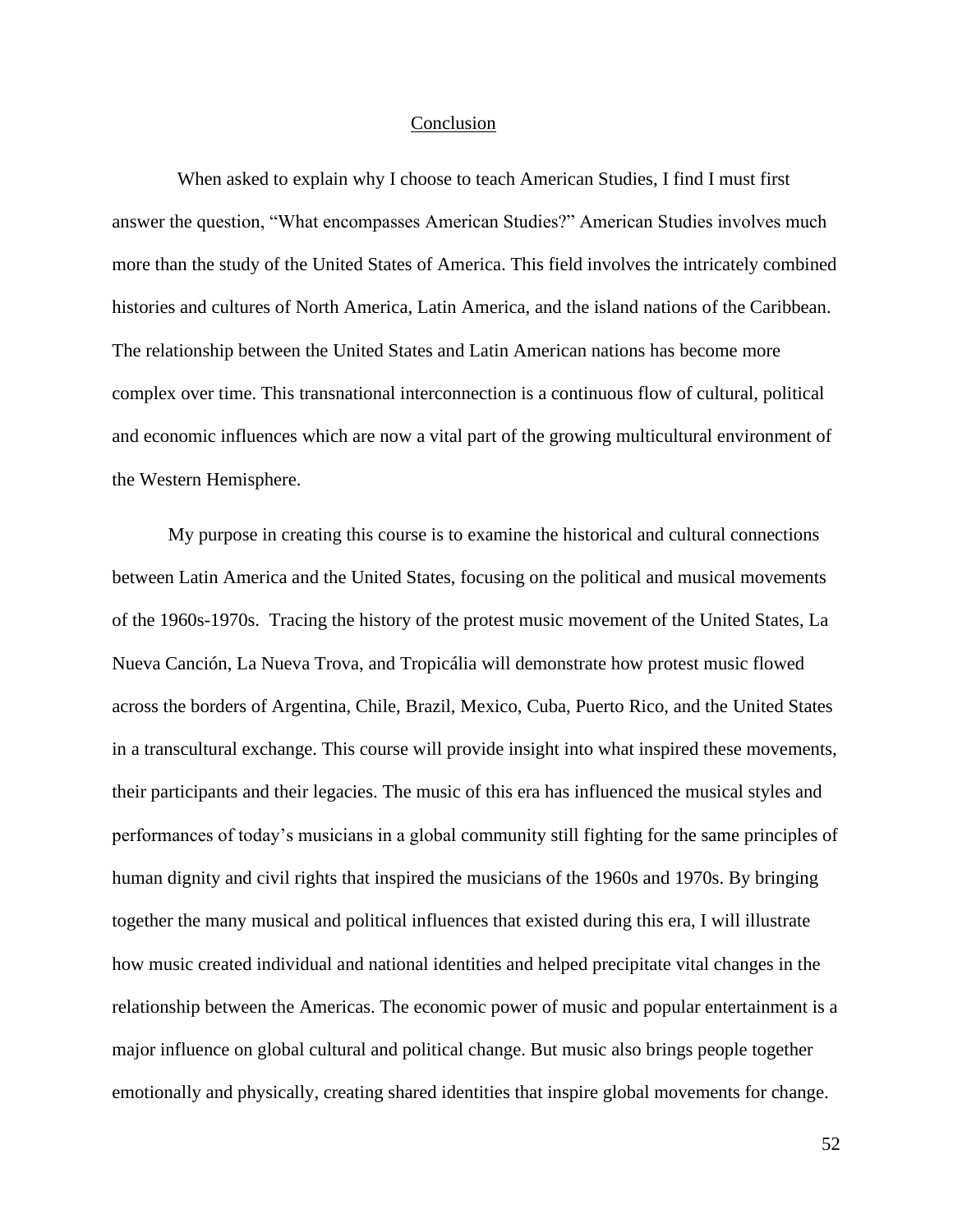Today's students will become the next wave of change agents who must focus on our commonality and not our differences. Music is a powerful force for unification, it transcends space and time, language and cultural boundaries. The messages carried in the lyrics of protest music are messages of unity, love, and respect for each and every individual regardless of gender, ethnicity, or religious belief. It is my hope that this course will inspire students to think critically and find the deeper cultural connections of our growing global community, to create a world that is united in peace and human dignity.

#### Teaching Philosophy

What I do as a teacher is fundamentally related to what I do as a scholar. My teaching, research, and scholarship are informed by Latin American, U.S. Latino, and American Studies methodologies which include historical research and ethnography. I am a teacher-scholar who seeks to encourage students to reflect critically on the material we study in class. Underlying my teaching philosophy is the belief that it is most important to develop students' critical thinking skills, which will enable them to become successful in this increasingly complex world. I believe that teachers should not treat students simply as empty vessels waiting to be filled with knowledge. Rather, students should be engaged with alternative viewpoints that challenge existing assumptions and encourage critical thinking. My goals are to help students think independently and to train them to articulate their ideas clearly. I find it exciting when students are able to move beyond parroting what the textbook or professor tells them and are able to draw their own conclusions from the material.

Recognizing the value of interdisciplinary and comparative studies, I encourage students to bring skills and knowledge from other classes and outside experiences into my classes. I use diverse types of assignments and strive to make these interesting and relevant to students' needs.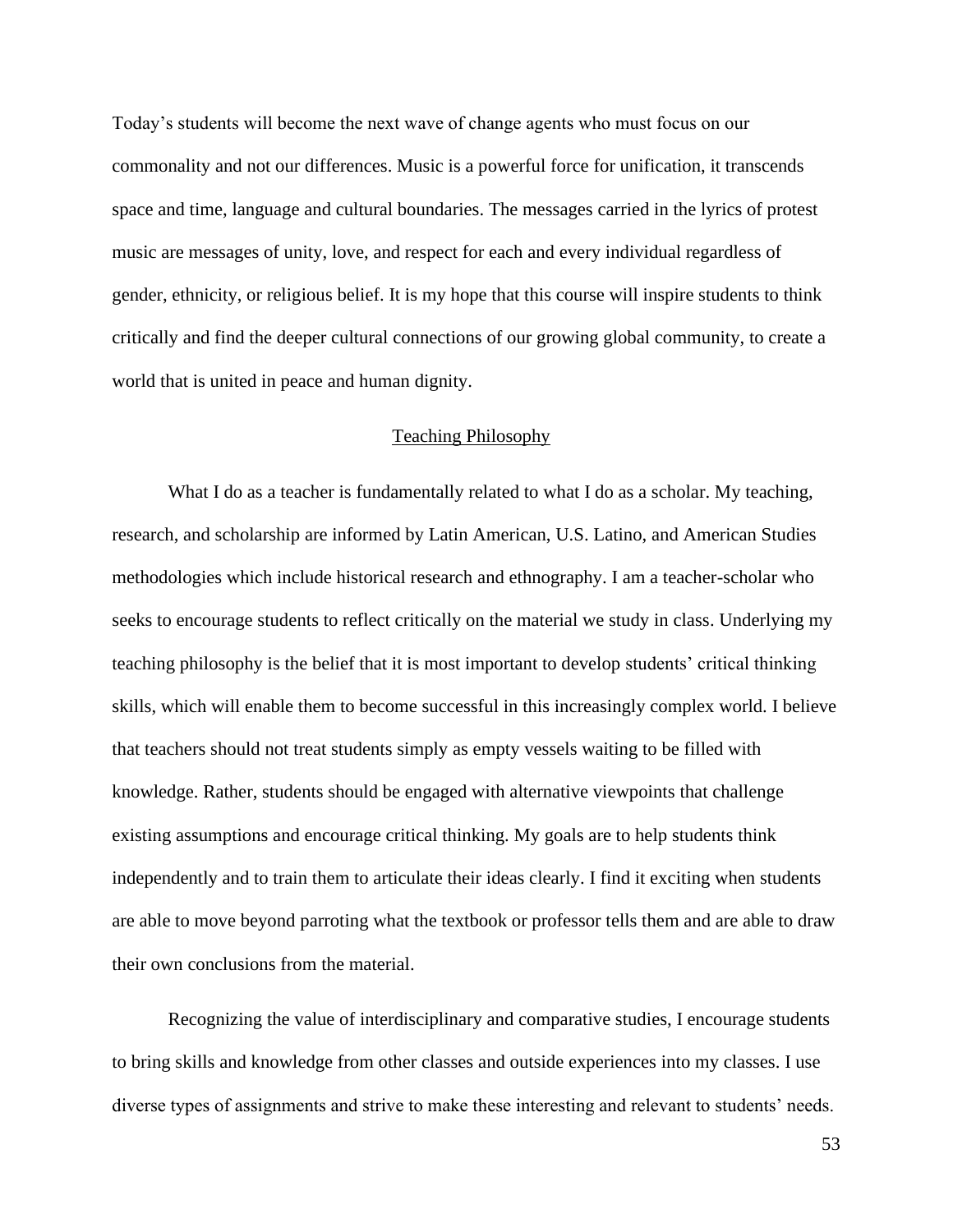Assignments typically include readings, analytical essays, reflections, library research exercises, research papers, and collaborative group projects. This variety allows the students' strengths to emerge and permits a more accurate assessment of their abilities. The best and most effective teaching ultimately allows students to better distinguish not only truth from fiction but to understand how truth and fiction are constructed through language, visual culture, and music.

In the classroom, I try to find the right balance between traditional lectures, discussion, and a mixture of visual and audio material, including films, music videos, and theatrical performances. I believe that decoding a variety of historical evidence gives students a keener appreciation of the information that surrounds them in their daily lives and will inspire them to initiate their own historical inquiries.

Through the study of history, I seek to empower students to be better citizens and to provide them with the skills necessary to play a positive and educated role in society. I foster a democratic and open atmosphere in the classroom. I attempt to make students constituents rather than simply recipients of their education. A successful teacher is someone who can transmit deep interest in their field, and who has the ability to engage students with the material and encourage them to develop their own questions. When I enter the classroom, my aim is not to evaluate whether students can memorize dates and facts, but rather whether they can use factual information to understand historical events and ask questions about their origins and significance. I strive to connect the past with the present, prompting students to understand current events from a historical perspective. My ultimate goal is to help them develop a critical mind. Learning is an on-going process and I hope to enable students to recognize patterns, similarities, and differences which will enable them to be successful in their future endeavors, no matter their chosen fields of study.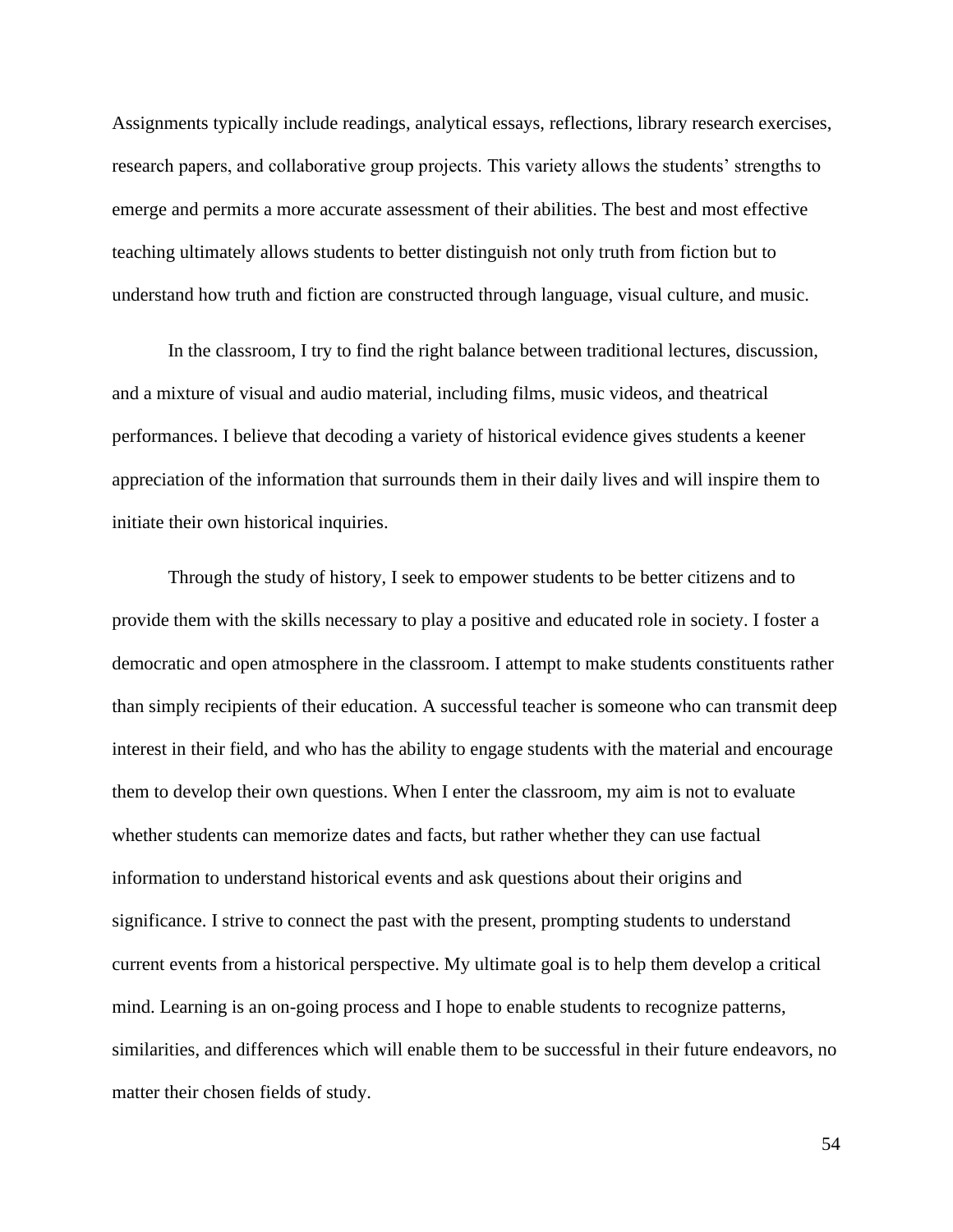In order to develop as a teacher, one must develop a method for self-assessment and work to improve one's own classroom practice by developing and implementing a professional growth plan, seeking out professional development and continuous learning opportunities, and working with colleagues to improve classroom practices as part of a professional learning community. I have devised two checklists, one to assess my teaching skills and methods and a second to review my teaching goals. The 'Teacher Effectiveness' checklist will enable me to assess my course development, methods and classroom management skills. The 'Self-Assessment' checklist will enable me to assess my personal goals as a teacher for an effective end of term evaluation. These checklists will enable me to develop ideas for improving planning and implementation.

#### Assessment of Teacher Effectiveness

1. Establish purpose, activate students' prior knowledge and prepare students' for learning.

a. Use essential questions to guide learning and promote deep thinking.

b. Use thought-provoking activities/questions that capture student interests and activate prior knowledge.

c. Introduce students to key vocabulary terms they will need to know to successfully learn the content.

d. Encourage students to establish personal learning goals.

#### 2. Help students' solidify their understanding and practice new skills.

a. Design lessons around the way content is presented (e.g. topic-subtopic, cycles, comparisons) and breaking content into manageable chunks.

b. Incorporate multiple sources of information (e.g. multimedia, library resources).

c. Help students assemble big ideas and important details through notetaking,

summarizing, and/or graphic organizers.

d. Use a variety of questioning techniques (e.g. think-pair-share, provisional writing)

3. Present new information and provide opportunities for students to actively engage with content.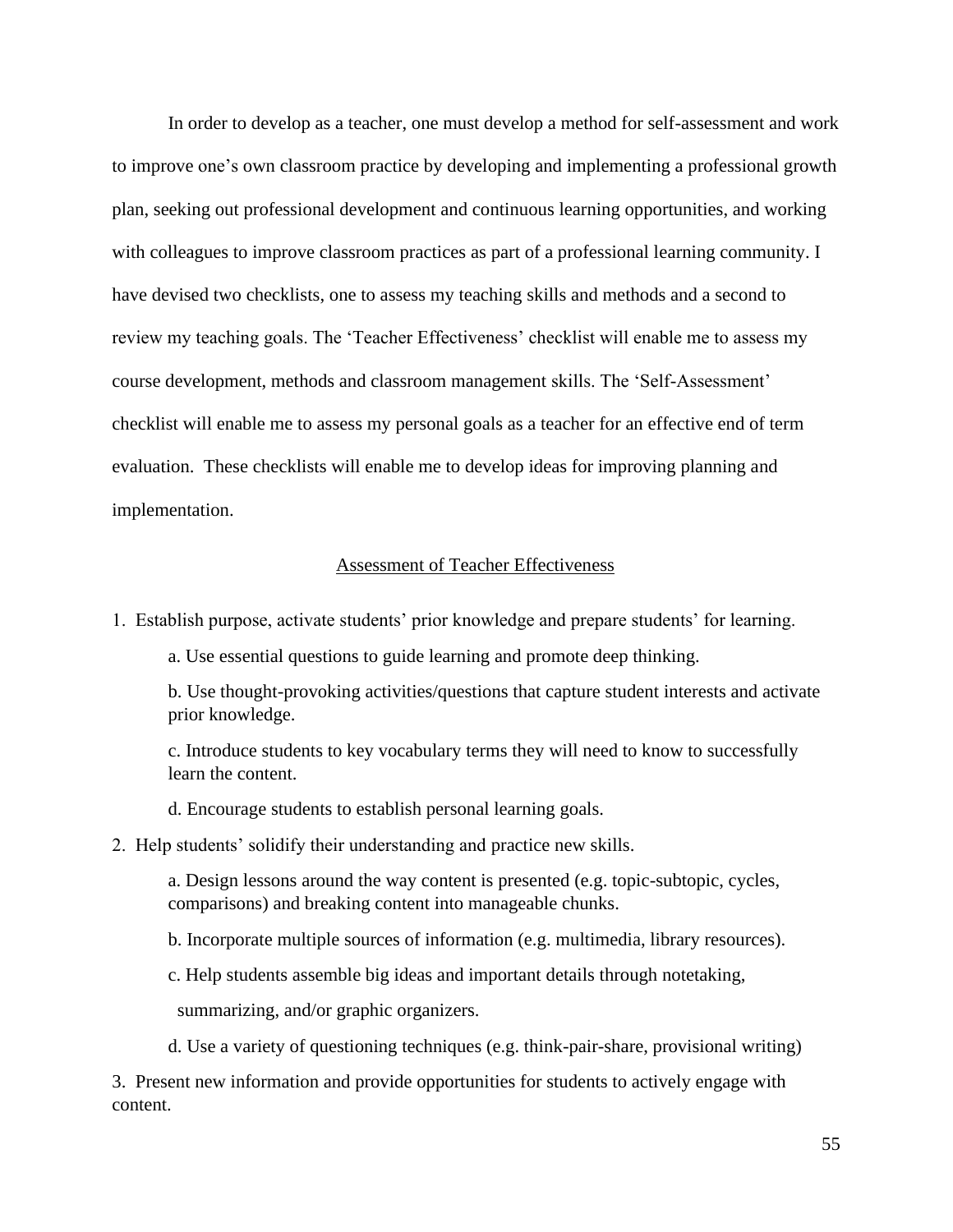a. Identify critical junctures in the learning experience (e.g. academic calendar, assessments, and assignments)

b. Build-in periodic reviews and guided practice.

c. Provide clear and descriptive feedback.

d. Design purposeful and grade-appropriate assignments.

4. Help students look back on their learning and refine their learning process.

a. Design culminating assessments that require students to transfer their learning in meaningful ways.

b. Design writing tasks that include argument, informative/explanatory, narrative.

c. Engage students in research projects that capture their interest and have relevance to the world beyond the classroom.

d. Make sure students understand what is expected of them. (e.g. rubrics, checklists) and provide timely feedback.

5. How do students demonstrate their learning and what kinds of evidence do I collect to assess their progress?

a. Provide students with opportunities to look back on the content and generalize, develop new insights, and formulate questions.

b. Help students reflect on their own learning progress to identify what they did well and where they would like to improve.

c. Help students review learning goals and targets and assess their level of achievement.

d. Work with students to set future performance goals.

#### Self-Assessment

1. How do I organize my classroom to enhance learning and establish rules and procedures that clarify expectations?

a. Organize classroom space to ensure safety and maximize learning.

b. Establish classroom rules and procedures and communicate to students regularly.

c. Provide clear directions for classroom tasks and make sure students understand them.

d. Manage non-instructional duties such as attendance, grading, office hours.

2. How do I build meaningful relationships with my students and among students?

a. Incorporate students interests, aspirations, and backgrounds.

b. Adjust instruction and assessment to accommodate all levels of abilities and styles.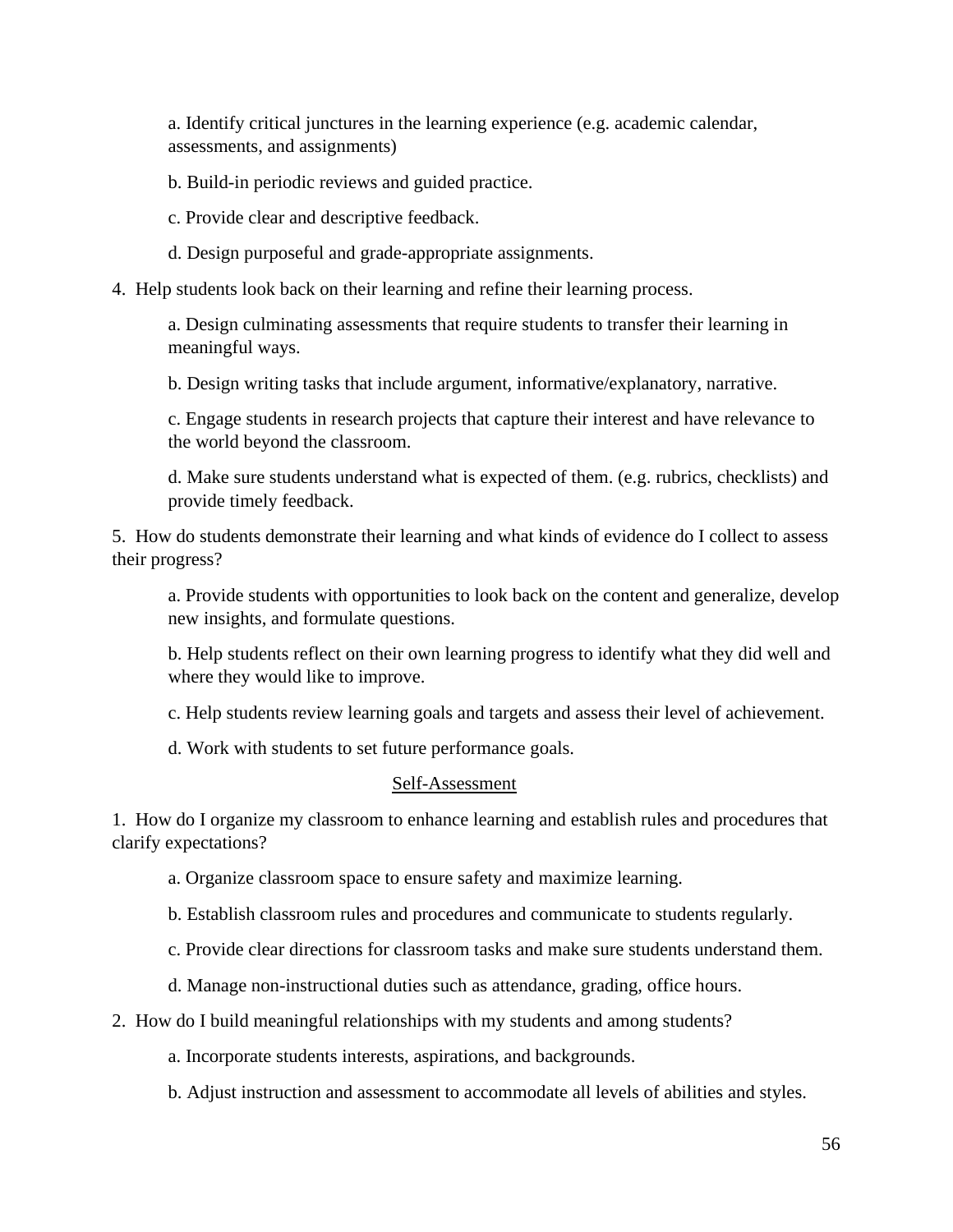c. Build a classroom community based on respect and mutual support.

d. Design learning experiences that incorporate collaboration, discussion, and interaction.

e. Maintain an open and appropriate level of communication with students.

3. How do I develop a classroom culture that promotes serious learning and sophisticated forms of thinking?

a. Engage students in diverse forms of thinking (e.g. practical, analytical, creative).

b. Employ a large variety of tools and strategies to keep students motivated and on track.

c. Encourage students to make their own choices, develop their own perspectives, and express their values.

d. Incorporate humor, novelty, color, and movement to keep students engaged.

4. How do I motivate students to do their best work and inspire the love of learning?

a. Challenge students with texts and content.

b. Engage students in higher-order thinking (e.g. inquiry, investigation, research projects).

c. Encourage students to support their written and spoken ideas with evidence.

d. Using effective questioning techniques.

e. Encourage discussion, dialogue, and debate.

f. Require students to use critical academic vocabulary in their speaking and writing.

g. Use technology as a tool to foster creative thinking and expression.

h. Encourage students to conduct a comparative analysis of the course content.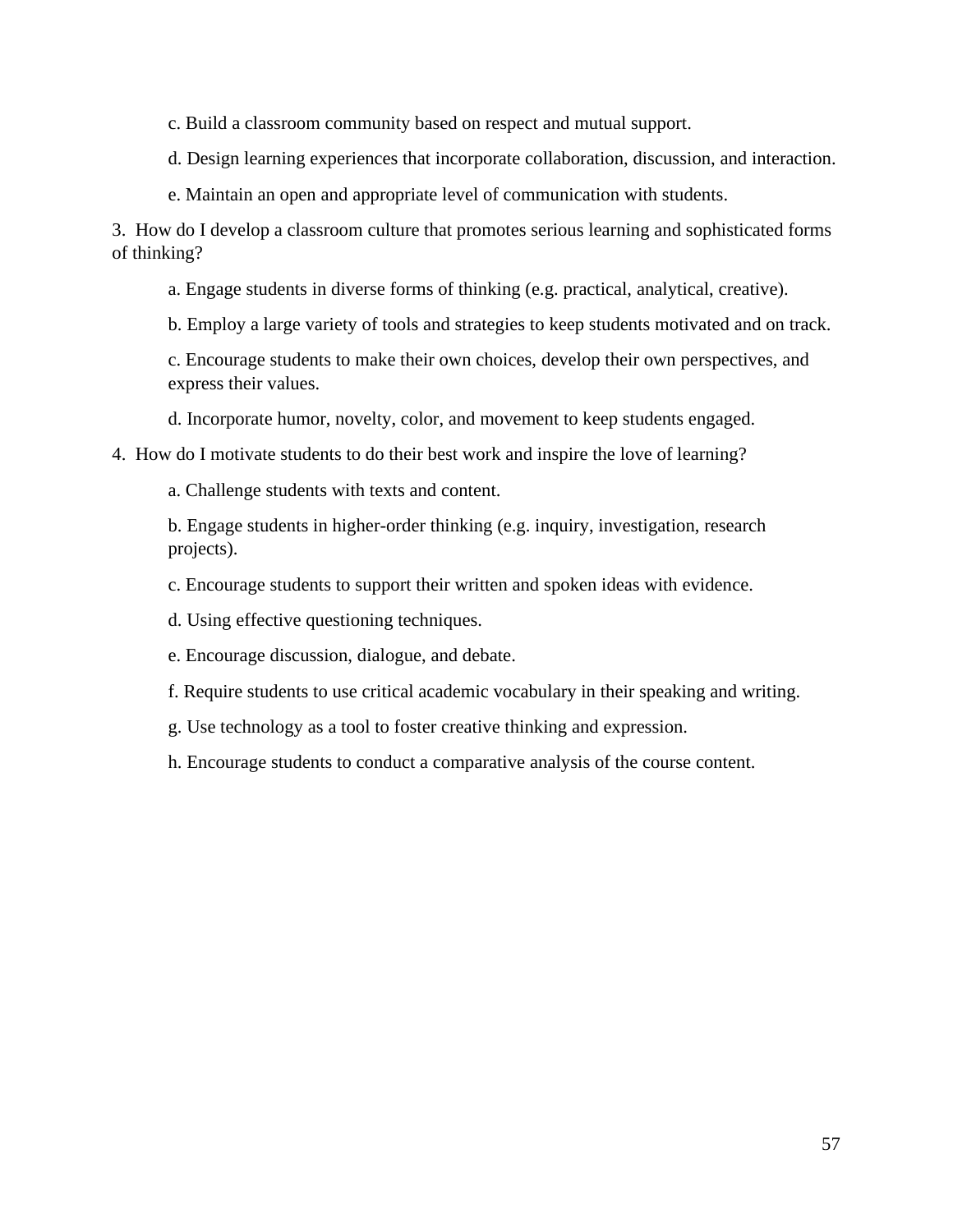

# **AMST 3200: Politics of Music: Latin America and The United States 1960-1979**

#### **Instructor:**

Ms. Jean Potter

Office: SO 212

Telephone: (470) 578-0000

E-mail: jpotter1@ kennesaw.edu

*Please email me directly. Please do not use the D2L email tool.* 

I urge everyone to come to see me during the semester. If you're having problems, please don't wait until the end of the course.

#### **Course Description:**

Students will examine the historical and cultural connections between Latin America and the United States' political and musical movements of the 1960s-1970s. This course will enable students to gain insight into musical and cultural research in the context of current issues, globalization, and the study of the transfer of musical cultures.

We will consider the protest music movement of the United States, La Nueva Canción, La Nueva Trova, and Tropicália. These musical movements produced songs that advocated for social change and are connected to historical events.

### **Course Goals:**

Students will:

- Compose reflective essays analyzing the class discussions.
- Research historical sources independently and in groups.
- Evaluate sources of research in terms of validity and context.
- Analyze and compare songs from different artists, examining the theme, style, and historical context.
- Analyze and apply their knowledge of Latin American music, culture, and history to develop a unique research project.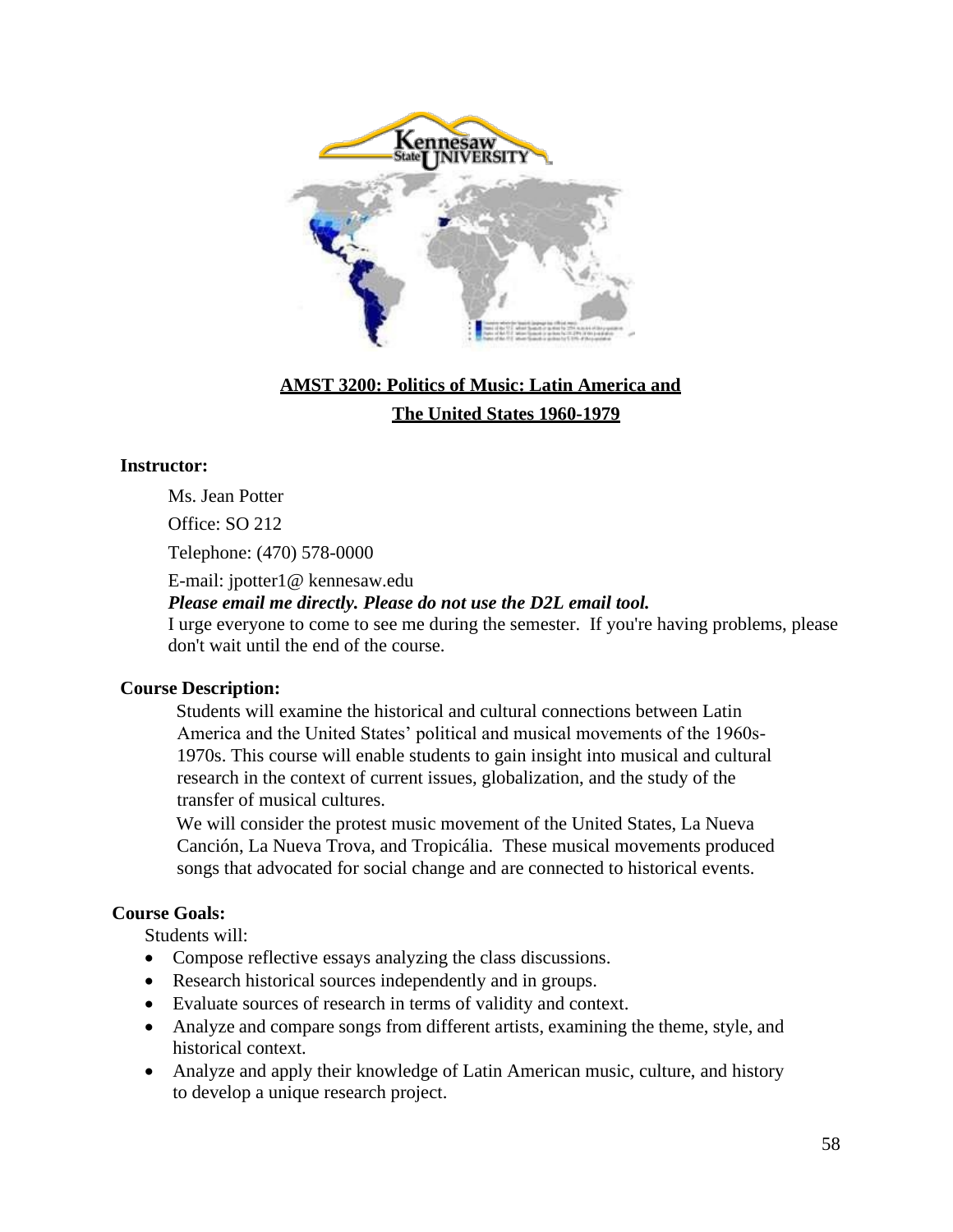## **Texts:**

- 1. Skidmore, T., Smith, P., Green, J. (2013) *Modern Latin America*. Oxford University Press. ISBN-13: 978-0199929238 (available as rental)
- 2. Small, Christopher. (1998) *Musicking: The Meanings of Performing and Listening*. Wesleyan University Press. ISBN-13: 978-0819522573 (available on Kindle)
- 3. Spener, D. (2016). *We shall not be moved/no nos moverán: Biography of a song of struggle*. Philadelphia, PA: Temple University Press. **Free download** <http://www.oapen.org/search?identifier=650048;keyword=we>
- 4. Zolov, Eric. *Refried Elvis: The Rise of the Mexican Counterculture Introduction*  pp. 1-16 **Free download** <https://ebookcentral.proquest.com/lib/kennesaw/detail.action?docID=1040630> You must download free Adobe software first: <https://www.adobe.com/solutions/ebook/digital-editions/download.html>

Note: Additional readings will be posted on Desire2Learn (D2L)

## **Classroom Policies:**

An atmosphere of mutual trust is essential to the success of this course. I strongly encourage lively debates and urge students to respect each other's opinions. Expressions of intolerance are discouraged. Disagreeing with others intelligently and politely is a skill, one that we will all strive for during the semester.

- Classes will start on time. If for some reason you find it necessary to arrive late, you will be responsible for all information, including announcements, changes in the syllabus, etc. Students will be allowed three absences over the course of the semester. **After three absences, your final grade will drop three points with each subsequent absence.**
- "Every KSU student is responsible for upholding the provisions of the Student Code of Conduct, as published in the Undergraduate and Graduate catalogs. Section II of the Student Code of Conduct addresses the University's policy on academic honesty, including provisions regarding plagiarism and cheating, unauthorized access to University materials, misrepresentations/falsification of University records or academic work, malicious removal, retention, or destruction of library materials, malicious/intentional misuse of computer facilities and/or services, and misuse of student identification cards. Incidents of alleged academic misconduct will be handled through the established procedures of the University Judiciary Program, which includes either an 'informal' resolution by a faculty member, resulting in a grade adjustment, or a formal hearing procedure, which may subject a student to the Code of Conduct's minimum one semester suspension requirement" (KSU Senate 15 March 1999).
- Useful resources for all writing assignments are available in the KSU Writing Center (770-423-6380), located in Humanities Room 237.
- Feel free to consult with me individually as you develop your final research project. I am willing to look at drafts and provide general feedback. All writing is expected to be logical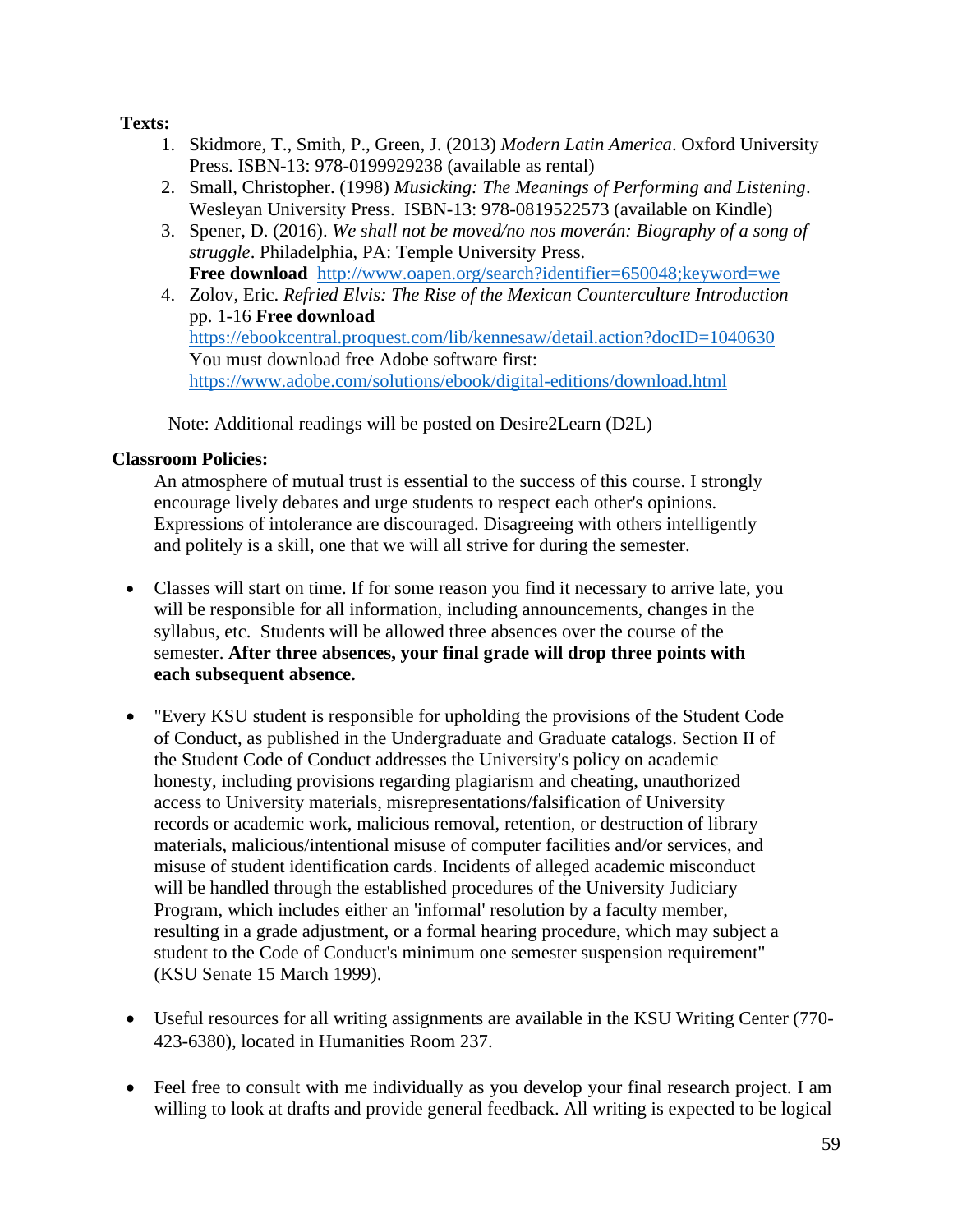and clearly written, with a clear thesis and free of distracting mechanical and grammatical errors.

During class time special emphasis will be placed on speaking; thus, you must be willing to participate in class discussion. All assignments, whether written or oral, are to be finished individually before the class begins.

### **Assignments:**

• **Participation and Preparation of Discussion Questions:**

It is essential to the effective functioning of the class that everyone completes each reading assignment and spends time considering what they have read before coming to class each week. If this course is to be productive, it will be because we are all prepared and engaged. Class sessions will be a forum for ideas to be raised, debated, and analyzed for strengths and weaknesses. To that end, each student is responsible for preparing one discussion question for each reading assignment.

- **Journal:** Students will keep a daily class journal in which to record ideas about the musical artists and their works studied in the class. You should also keep bibliographic information regarding your two papers in this journal. This type of organizational reference may speed the process of analyzing, interpreting and writing your research papers and final presentations. Your instructor will review your journal twice during the semester.
- **Research Papers:** Two short, reflective, research papers, MLA format, 1000 words, (text only, excluding citations, bibliography, and illustrations)
- **Final Presentation:** A 10-15 minute, illustrated, scholarly oral presentation on your final research paper.
- **Final Paper:** Your final research paper is on a subject of your choice, which must be preapproved by your professor. MLA format,1500-2000 words, (text only, excluding citations, bibliography, and illustrations**)**

## •

### **Evaluation:**

|      | Attendance, participation,<br>preparation (completing)<br>readings), in-class questions<br>and discussion. Journals. | 20% |
|------|----------------------------------------------------------------------------------------------------------------------|-----|
| H.   | Two Short Research papers,                                                                                           | 40% |
|      | 1000 words, (text only,                                                                                              |     |
|      | excluding citations,                                                                                                 |     |
|      | bibliography, and illustrations)                                                                                     |     |
| III. | Final Research paper on a                                                                                            | 20% |
|      | subject of your choice, 1500-                                                                                        |     |
|      | 2000 words, (text only,                                                                                              |     |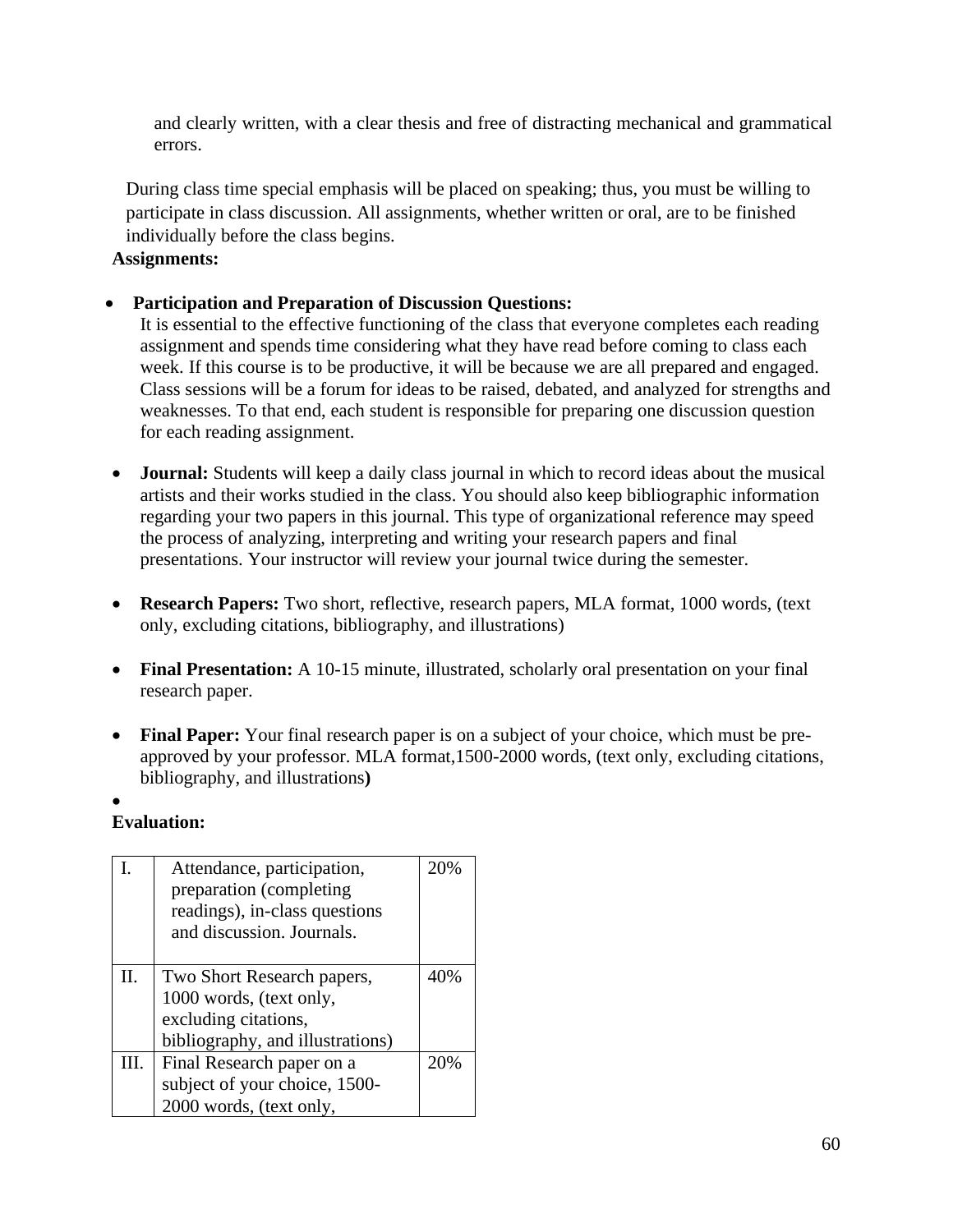|     | excluding citations,<br>bibliography, and illustrations) |     |
|-----|----------------------------------------------------------|-----|
| IV. | Final Presentation, a 10-15                              | 20% |
|     | minute, illustrated, scholarly oral                      |     |
|     | presentation on your final                               |     |
|     | research paper.                                          |     |

#### **Grade Scale:**

| А | $90 - 100$   |
|---|--------------|
| B | 80-89        |
| C | 70-79        |
| D | 60-69        |
| F | 59 and below |

#### **Disability Policies**

Kennesaw State University provides program accessibility and reasonable accommodations for persons identified as disabled under Section 504 of the Rehabilitation Act of 1973 or the Americans with Disabilities Act of 1990. Several services are available to help disabled students with their academic work. To decide for special services, students must visit the Office of Disabled Student Support Services (ext. 6443) and arrange an individual assistance plan. In some cases, certification of disability is required.

KSU's Institutional Policies for Student Disability Services can be accessed here: [http://www.kennesaw.edu/stu\\_dev/dsss/policies.shtml](http://www.kennesaw.edu/stu_dev/dsss/policies.shtml)

### **Technology:**

You will need regular access to a computer and Internet service. You can use the labs on campus if you buy a set of headphones. Do you have a backup location that you can go to if your home internet service is unavailable? Can you go to the local library? Email failures, like internet failures, can severely hinder your progress in this course. Technical support is your responsibility. If a document or lecture does not open for you, let your instructor know. Sometimes your instructor can put information in a different format that you can access more easily. However, if the problem is on your end (your computer, your software, your modem), it is your responsibility to find someone to help you with the problem. You may contact KSU's technology assistance department at 470-578-3555 or by email at [studenthelpdesk@kennesaw.edu](mailto:studenthelpdesk@kennesaw.edu)

Note: Many of our videos are in Flash and require a program like iTunes or RealPlayer to view. Both are available free—iTunes is available at <http://www.apple.com/itunes/overview/?cid=OAS-US-DOMAINS-itunes.com>

RealPlayer is available at [www.RealPlayer.com](http://www.realplayer.com/)

Because many of our videos are in Flash, you will not be able to rely solely on an iPad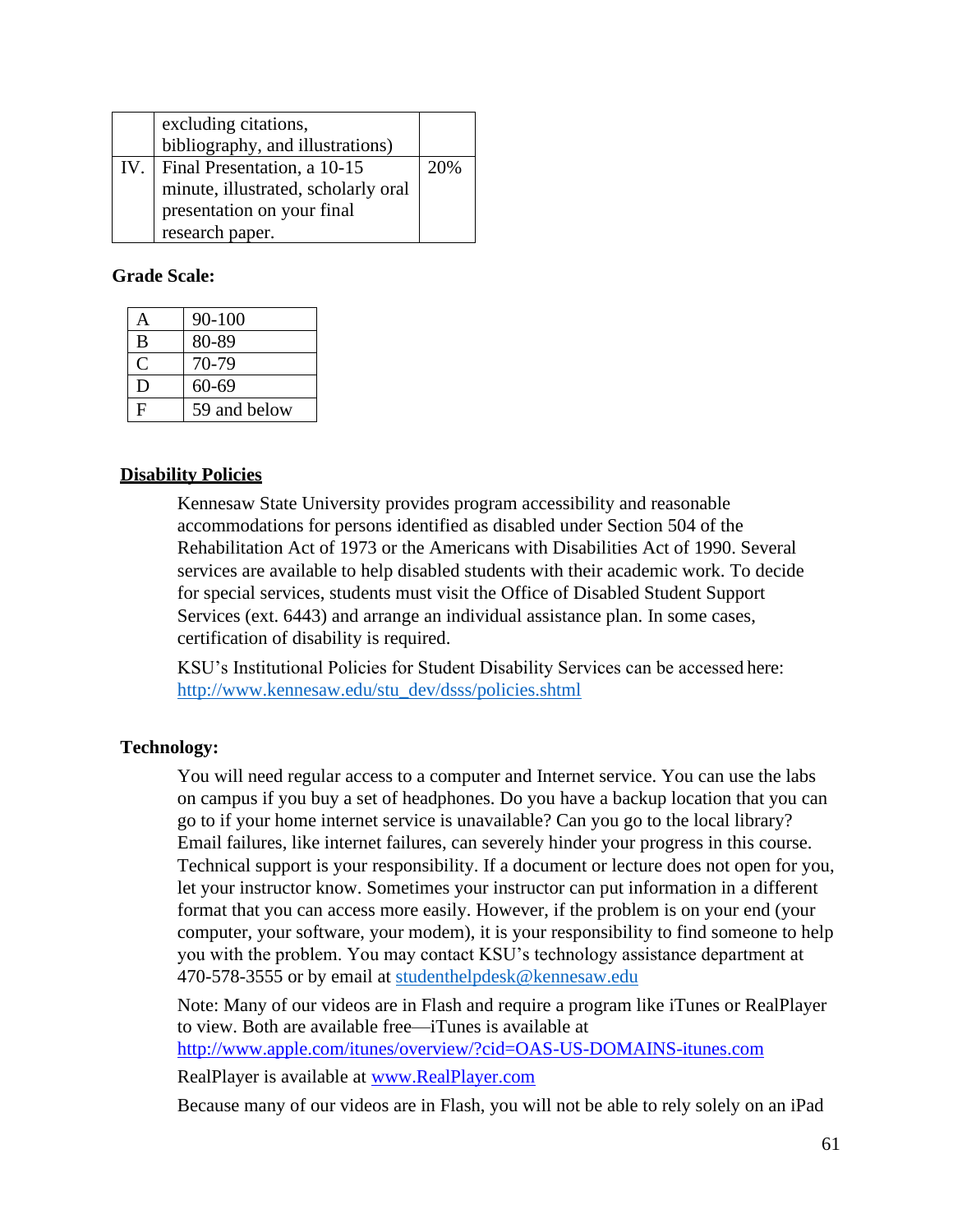or iPhone to successfully complete this course. You will need a desktop or laptop computer or a tablet computer that runs Flash.

D2L:<http://www.brightspace.com/about/accessibility/standards/>

## **CLASS SCHEDULE**

**Week I:** Historical Background **Monday**: Introduction to the class. Review of the syllabus **Wednesday**: Reading discussion Skidmore, T., Smith, P., Green, J. (2013) *Modern Latin America*. Oxford University Press Chapter 1 & 2

**Week II:** The role of Music and Identity **Monday:** Reading discussion Small, Christopher. (1998) *Musicking: The Meanings of Performing and Listening*. Wesleyan University Press. Prelude: Music and Musicking pp. 1-19 **Wednesday:** Reading discussion 1. Attali, Jacques. (1985) *Noise: The Political Economy of Music*. Minneapolis, MN: University of Minnesota Press. Chap. 1 pp. 1-20 2*.* Turino, Thomas. (2008) *Music as Social Life: The Politics of Participation.* Chicago Studies in Ethnomusicology Series. University of Chicago Press. Chapter 1

### **Week III**: Introduction to Ethnomusicology

**Monday**: Reading discussion

Spener, D. (2016). *We shall not be moved/no nos moverán: Biography of a song of struggle*. Philadelphia, PA: Temple University Press. (Free download)

<http://www.oapen.org/search?identifier=650048;keyword=we>

## **Wednesday:** Reading Discussion

- 1. Turino, Thomas. (2008) *Music as Social Life: The Politics of Participation*. Chicago Studies in Ethnomusicology Series. University of Chicago Press. Chap 10.
- 2. Scaruffi, P. (2007) *The History of Latin-American Popular Music*. Omniware Publishing.

Summary <https://www.scaruffi.com/history/latin.html>

## **Week IV:** Argentina

**Monday:** Reading discussion

- 1. Skidmore, T., Smith, P., Green, J. (2013) *Modern Latin America*. Oxford University Press Chapter 3-Argentina: Prosperity, Deadlock, and Change
- 2. McSherry, J. (2002). Tracking the Origins of a State Terror Network: Operation Condor. Latin American Perspectives, 29(1), 38-60. <http://www.jstor.org.proxy.kennesaw.edu/stable/3185071>

**Wednesday:** Music and Musicians

Atahualpa Yupanqui, Mercedes Sosa, Piero, and The Cancionero de la Liberación Links to Artist Biographies and their Music posted in D2L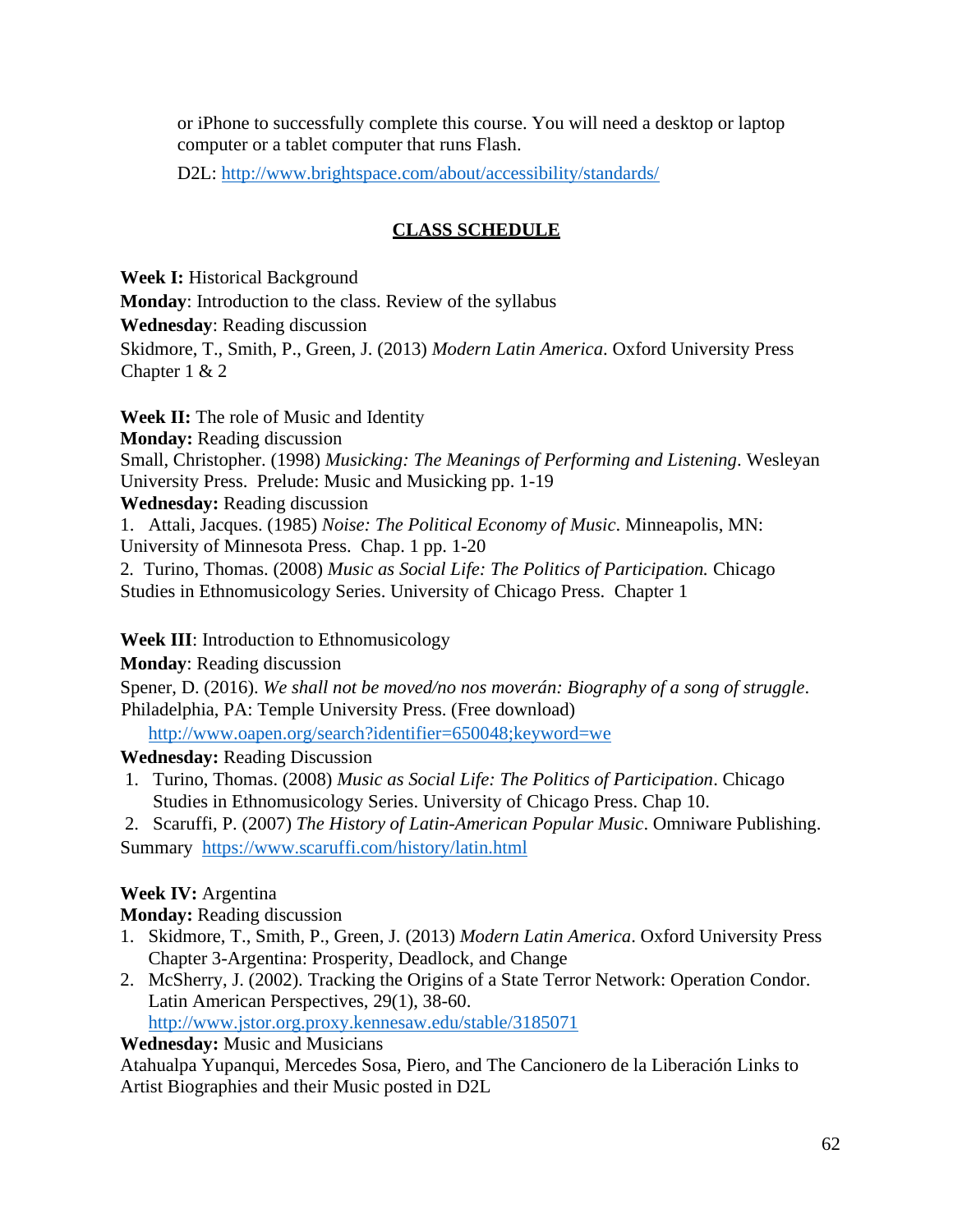**Week V**: Chile **Monday**: Reading discussion Skidmore, T., Smith, P., Green, J. (2013) *Modern Latin America*. Oxford University Press Chapter 4-Chile: Socialism, Repression & Democracy **Wednesday:** Introduction to Nueva Canción Violetta Parra, Víctor Jara Links to additional readings, artist biographies and their music posted in D2L

**Week VI:** Brazil **Monday**: Reading discussion Skidmore, T., Smith, P., Green, J. (2013) *Modern Latin America*. Oxford University Press. Chapter 5-Brazil: Development for Whom? **Wednesday:** Tropicalismo/Tropicália Tropicália (film)<https://www.youtube.com/watch?v=WXMI-HK0Yyk> Gilberto Gil, Caetano Veloso, Os Mutantes Links to additional readings, artist biographies and their music posted in D2L

#### **Week VII:** Mexico

**Monday:** Reading discussion 1. Skidmore, T., Smith, P., Green, J. (2013*) Modern Latin America*. Oxford University Press Chapter 7-Mexico: The Taming of the Revolution

2. Zolov, Eric. *Refried Elvis: The Rise of the Mexican Counterculture.* Introduction pp. 1-16 **Free download**

<https://ebookcentral.proquest.com/lib/kennesaw/detail.action?docID=1040630> You must download free Adobe software first:

<https://www.adobe.com/solutions/ebook/digital-editions/download.html>

**Wednesday**: Masking Mexican-American Identities Latin Music USA: The Chicano Wave Chavela Vargas, Lila Downs, Linda Ronstadt

Links to additional readings, artist biographies and their music posted in D2L

**Week VIII**: Cuba

**Monday:** Reading discussion

1. Skidmore, T., Smith, P., Green, J. (2013*) Modern Latin America*. Oxford University Press Chapter 8-Cuba: Late Colony, First Socialist State

2. La Nueva Trova: article in JSTOR

[https://www-jstor-org.proxy.kennesaw.edu/stable/780148?seq=1#metadata\\_info\\_tab\\_contents](https://www-jstor-org.proxy.kennesaw.edu/stable/780148?seq=1#metadata_info_tab_contents) **Wednesday:** La Nueva Trova: Silvio Rodríguez, Bobby Collazo

Links to additional readings, artist biographies and their music posted in D2L

**Week IX**: Puerto Rico

**Monday**: Readings discussion

1. Skidmore, T., Smith, P., Green, J. (2013*) Modern Latin America*. Oxford University Press Chapter 9- The Caribbean: Colonies and Mini-States

#### **Wednesday:**

Placido Acevedo, Roy Brown, José Feliciano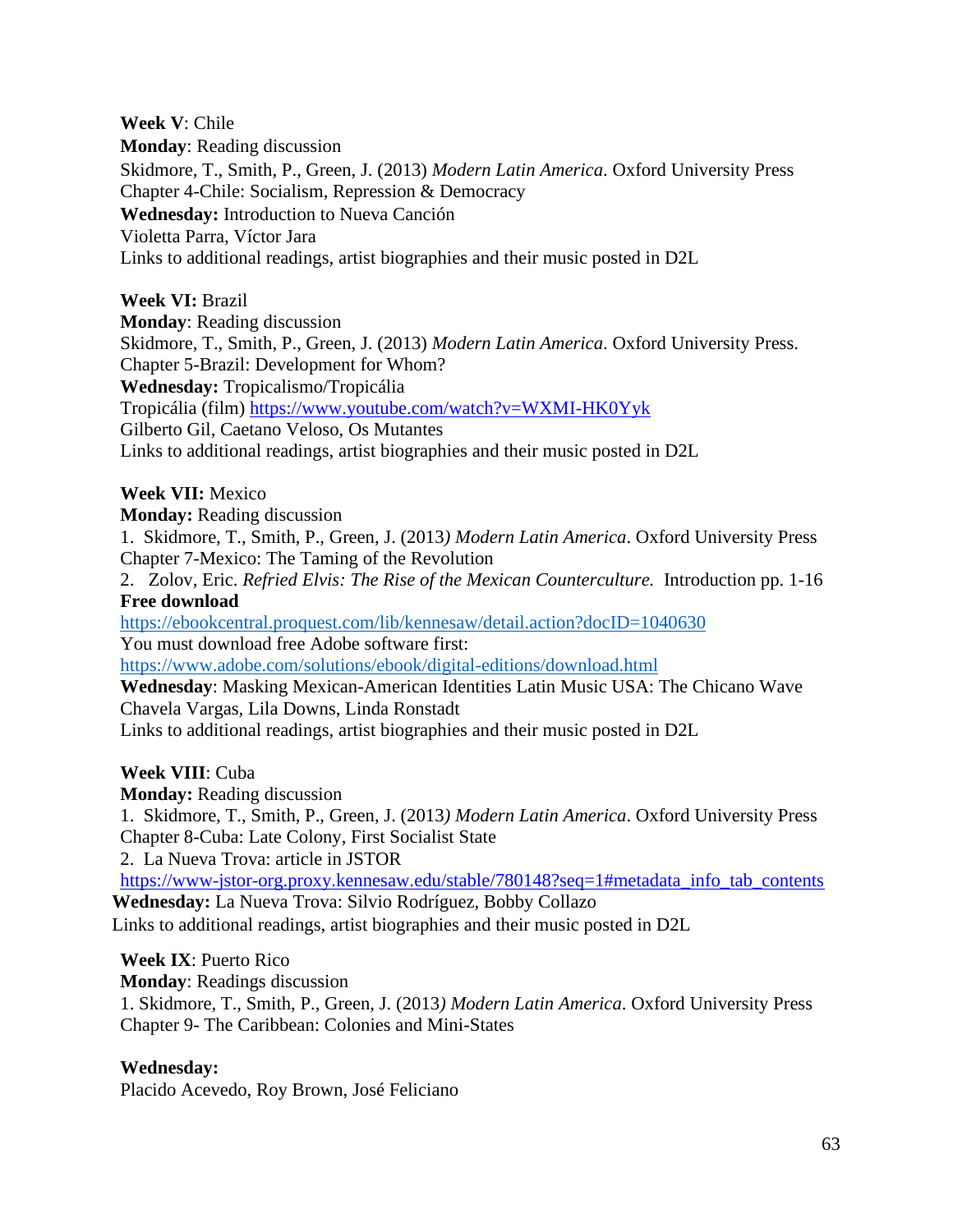Links to additional readings, artist biographies and their music posted in D2L

**Week X:** Latin America, the United States, and the World

**Monday & Wednesday:** Readings discussion

1. Skidmore, T., Smith, P., Green, J. (2013*) Modern Latin America*. Oxford University Press: Chapter 11

**Week XI**: United States: History of Protest Music

**Monday:** Readings discussion

- 1. Lipsitz, G. (1994) *Who'll Stop the Rain? Youth Culture, Rock V Roll, and Social Crises. The Sixties: From Memory to History.* Farber, D. (Ed.). University of North Carolina Press. [www.russellmotter.com/Song\\_4.9.18\\_files/Farber,%20ed.%20The%20Sixties.pdf](http://www.russellmotter.com/Song_4.9.18_files/Farber,%20ed.%20The%20Sixties.pdf)
- 2. PBS documentary: *How Sweet the Sound* (film-55 min) <https://www.youtube.com/watch?v=hQRAGIZybiA>
- 3. The Sixties and Protest Music: <http://ap.gilderlehrman.org/history-by-era/sixties/essays/protest-music-1960s>

**Wednesday:** Anti-Vietnam War movement **–**Musicians

Credence Clearwater Revival, Buffalo Springfield, Buffy St. Marie, MC5, War Links to additional readings, artist biographies and their music posted in D2L

**Week XII**: United States: Musicians

**Monday:** Pete Seeger, Woody Guthrie, Arlo Guthrie, Joan Baez, Bob Dylan Links to additional readings, artist biographies and their music posted in D2L **Wednesday:** Holly Near, Cat Stevens, Marvin Gaye, Gil Scott Heron, Dean Reed Links to additional readings, artist biographies and their music posted in D2L

**Week XIII**: Transcultural Connections

**Monday:** Buena Vista Social Club Havana 2015 Cuba (film 57 min). <https://www.youtube.com/watch?v=mSQkRKpQpyc>

**Wednesday:** Transnational musicians past and present:

Dean Reed, Rubén Blades, Manu Chao, Ana Tijoux, Jimmy Cliff, MIA, Chicano Batman, Faith No More, Tracy Chapman, Ani Cordero, Childish Gambino Ani Cordero NPR interview [https://www.npr.org/2014/06/28/325886971/ani-cordero-pays](https://www.npr.org/2014/06/28/325886971/ani-cordero-pays-tribute-to-the-history-of-latin-protest-music)[tribute-to-the-history-of-latin-protest-music](https://www.npr.org/2014/06/28/325886971/ani-cordero-pays-tribute-to-the-history-of-latin-protest-music) Links to additional readings, artist biographies and their music posted in D2L

**Week XIV**: Final Presentations

**Week XV***:* Final Presentations

**Week XVI**: Finals week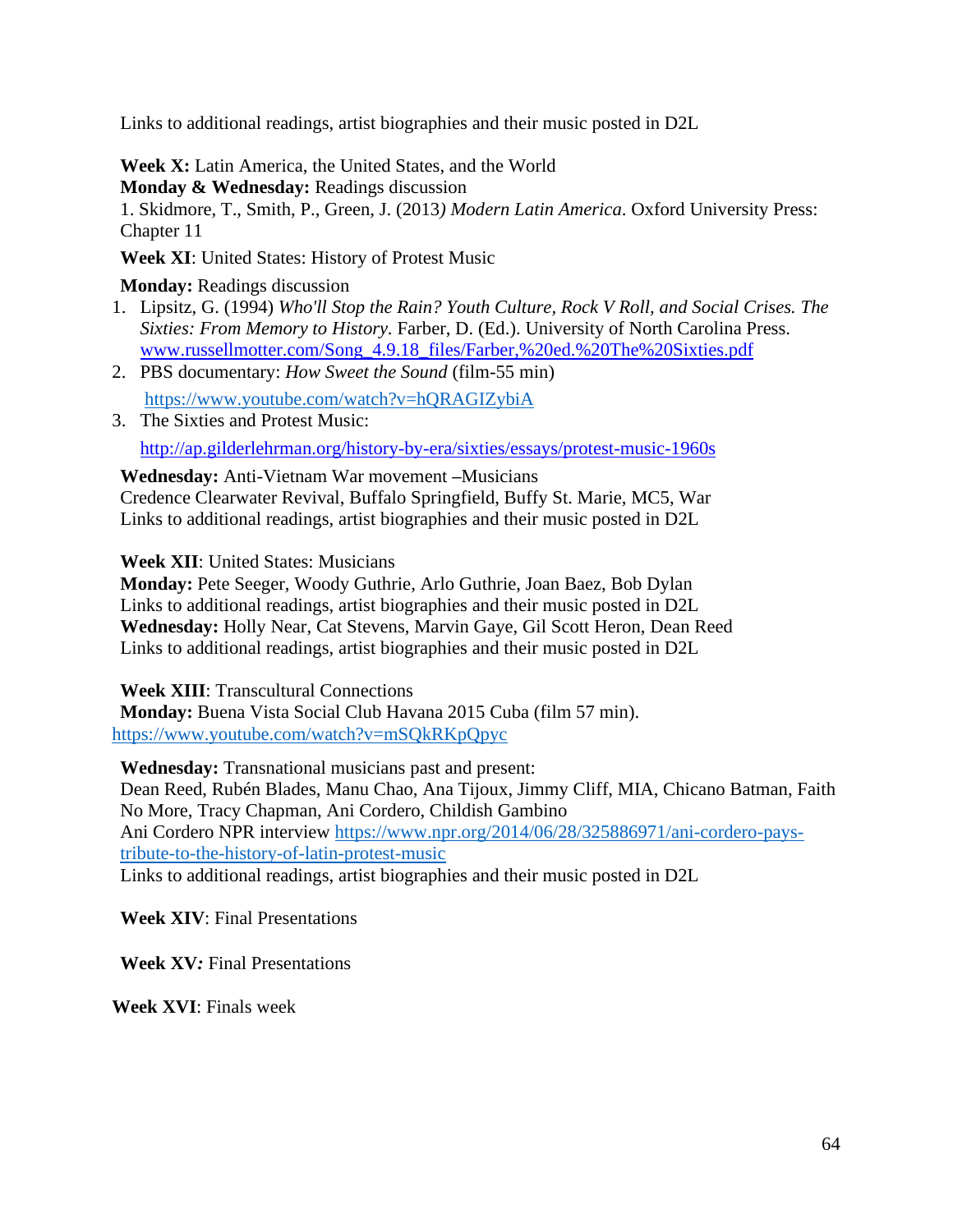Music & Readings Posted in D2L

## **Week IV**

1. Atahualpa Yupanqui: Nada más, 1973 (Argentina) <https://www.youtube.com/watch?v=H2rnLdwHqpM> 2. Atahualpa Yupanqui: La Pura Verdad. 1975 [https://www.youtube.com/watch?v=QIyMt1bs1\\_0](https://www.youtube.com/watch?v=QIyMt1bs1_0) 3. Atahualpa Yupanqui: Canción para Pablo Neruda. 1975(México) <https://www.youtube.com/watch?v=RVYZqDvQX10> 4. Mercedes Sosa: Gracias A La Vida (Written by Violetta Parra) <https://www.youtube.com/watch?v=cIrGQD84F1g> 5. With Joan Baez June 5, 1988 at the Roman Amphitheatre, Xanten, Germany <https://www.youtube.com/watch?v=rMuTXcf3-6A&feature=share> 6. Mercedes Sosa: Toda Cambia <https://www.youtube.com/watch?v=98XkPHcmCv0> 7. Piero: Mi Viejo, A tribute to Atahualpa https://www.youtube.com/watch?v=vSX8EdYU3h8&list=RDQIyMt1bs1\_0&index=21ie

## **Week V**

1. Víctor Jara: A Cuba <https://www.youtube.com/watch?v=XGXk0iPxvAI>

2. Víctor Jara: El derecho de vivir en Paz

[https://www.youtube.com/watch?v=GssGeCif3fk&index=37&list=RDQIyMt1bs1\\_0](https://www.youtube.com/watch?v=GssGeCif3fk&index=37&list=RDQIyMt1bs1_0)

3. Víctor Jara: Deja La Vida Volar<https://www.youtube.com/watch?v=ZSXV9DPPI4s>

4. Víctor Jara: Venceremos<https://www.youtube.com/watch?v=LY8Won9BszI>

5. Mercedes Sosa interprets Deja La Vida Volar: <https://www.youtube.com/watch?v=H72SQ8exQa0>

6. Violetta Parra: Volver a los 17<https://www.youtube.com/watch?v=Oe1o13CItv4>

7. Mercedes Sosa interprets Volver a los 17:

<https://www.youtube.com/watch?v=MB37oAxOkzA>

8. Violetta Parra: Ashes to Ashes

[https://www.youtube.com/watch?v=QsEEwHBr2K4&fbclid=IwAR1OYLv2\\_s2C5KbiQZy80ie](https://www.youtube.com/watch?v=QsEEwHBr2K4&fbclid=IwAR1OYLv2_s2C5KbiQZy80iel4jPQBGnEwvftgvid9yQdqLwuQdjTuc-Ef6A&app=desktop) [l4jPQBGnEwvftgvid9yQdqLwuQdjTuc-Ef6A&app=desktop](https://www.youtube.com/watch?v=QsEEwHBr2K4&fbclid=IwAR1OYLv2_s2C5KbiQZy80iel4jPQBGnEwvftgvid9yQdqLwuQdjTuc-Ef6A&app=desktop)

9. Loli Molina: (Chilena) 2017 filmado y grabado en Buenos Aires, julio de 2017

[https://www.youtube.com/watch?v=O3BfqN9EiUo&fbclid=IwAR2Iqa0u9aa2QPv77dPSEcnfB](https://www.youtube.com/watch?v=O3BfqN9EiUo&fbclid=IwAR2Iqa0u9aa2QPv77dPSEcnfBYIHKb9RsfV8-2JkIqyRNn7hg9UrRdppa3A) [YIHKb9RsfV8-2JkIqyRNn7hg9UrRdppa3A](https://www.youtube.com/watch?v=O3BfqN9EiUo&fbclid=IwAR2Iqa0u9aa2QPv77dPSEcnfBYIHKb9RsfV8-2JkIqyRNn7hg9UrRdppa3A)

10. Inti-Illimani: [https://www.youtube.com/watch?v=7F\\_9FEx7ymg](https://www.youtube.com/watch?v=7F_9FEx7ymg)

11. Tonolec: Que he sacado con quererte:

[https://www.youtube.com/watch?v=T77DooRRX5Q&fbclid=IwAR3pFRctiqRNp5e\\_VtiJ\\_\\_vk](https://www.youtube.com/watch?v=T77DooRRX5Q&fbclid=IwAR3pFRctiqRNp5e_VtiJ__vkVGNRzNZtPW9jppLJdBPpZF0lpQBMwwM5v-0) [VGNRzNZtPW9jppLJdBPpZF0lpQBMwwM5v-0](https://www.youtube.com/watch?v=T77DooRRX5Q&fbclid=IwAR3pFRctiqRNp5e_VtiJ__vkVGNRzNZtPW9jppLJdBPpZF0lpQBMwwM5v-0)

Homenaje a la Lucha de la Nación Mapuche en Chile y Argentina, Recordando a Violeta Parra con este Lamento interpretado por Tonolec.

## **Week VI**

1. Pañis et circenses: Os Mutantes w/ Gilberto Gil & Caetano Veloso, 1967 <https://www.youtube.com/watch?v=-lmKKD4hCf4>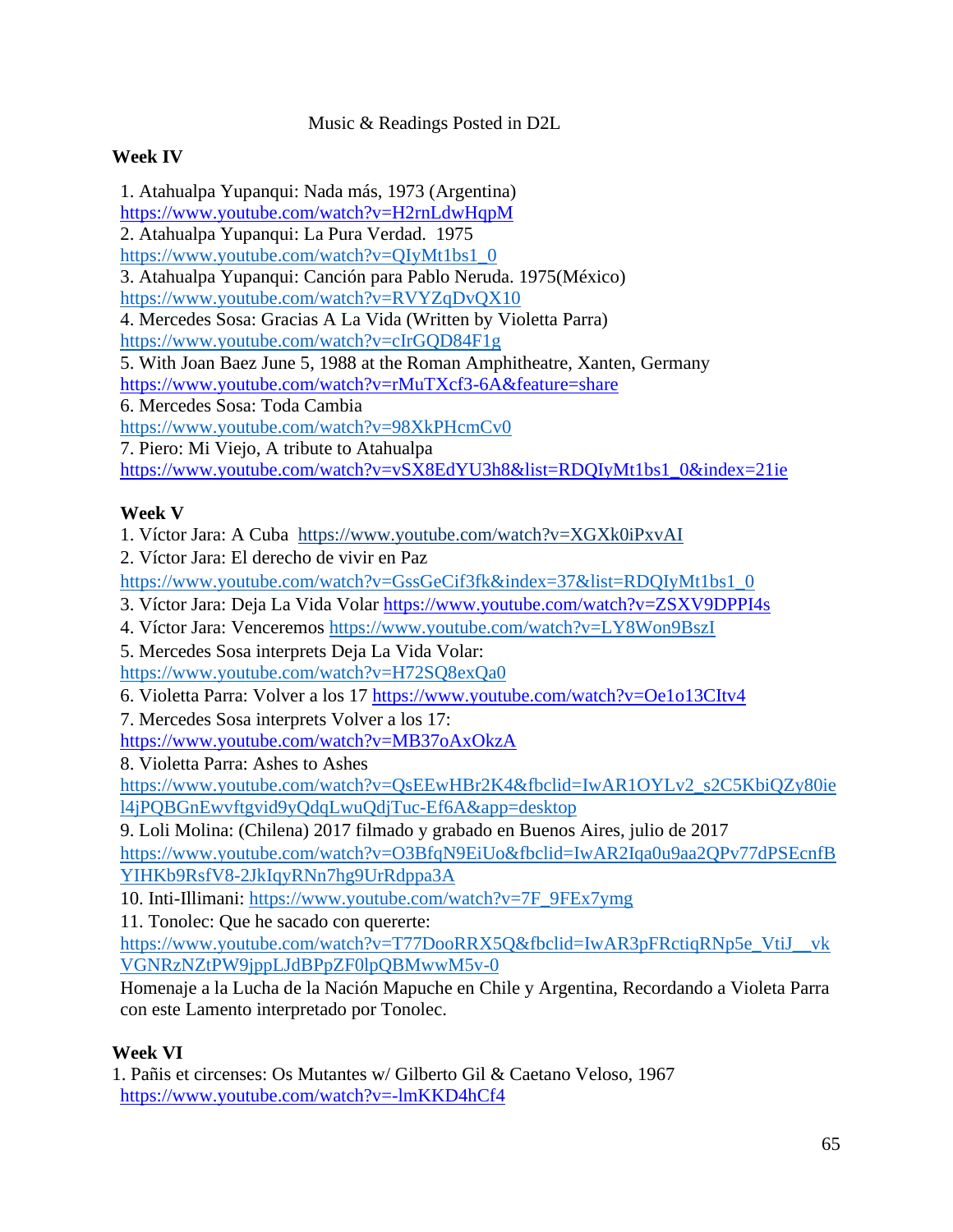2. Gilberto Gil: Toda menina Bahiana<https://www.youtube.com/watch?v=XgQLOSpG4EM>

3. Caetano Veloso: Tropicália<https://www.youtube.com/watch?v=CkydG29xWUU>

## **Week VII**

1. Chavela (film)<http://www.chavelavargasfilm.com/chavela-vargas/>

2. Chavela Vargas: Macorina: Intro. by Pedro Almodóvar

<https://www.youtube.com/watch?v=aU7DXIG4UVo>

3. Chavela Vargas: La Llorona<https://www.youtube.com/watch?v=9KvtdCOIdWA>

## **Week VIII**

1. Silvio Rodríguez: Te doy una canción

<https://www.youtube.com/watch?v=vw9pIQCMQfM>

2. Silvio Rodríguez: Ojalá<https://www.youtube.com/watch?v=u80ocuvZxmY>

3. Silvio Rodriguez: Oleo de mujer con sombrero

[https://www.youtube.com/watch?v=pgo71qR8nN8&index=39&list=RDQIyMt1bs1\\_0](https://www.youtube.com/watch?v=pgo71qR8nN8&index=39&list=RDQIyMt1bs1_0)

4. Silvio Rodríguez: Fusil Contra Fusil https://www.youtube.com/watch?v=qAvQze2Conc

5. Bobby Collazo: La última noche 1966 [https://www.youtube.com/watch?v=DU2lkKO0\\_Ss](https://www.youtube.com/watch?v=DU2lkKO0_Ss)

## **Week IX**

1. Placido Acevedo: El flamboyán, 1942 (Puerto Rico/New York)

<https://www.youtube.com/watch?v=JIU34IQ2uRg>

2. Trió Armónico: Choferito, 1930s (Puerto Rico)

<https://www.youtube.com/watch?v=0qa2OdbCV2o>

3. Roy Brown: Boricua En La Luna"<https://www.youtube.com/watch?v=u0pwak7XoIA>

4. Roy Brown & Silvio Rodríguez: Negrito Bonito <https://www.youtube.com/watch?v=cyLYqt4HWtw>

5. Roy Brown: Monón (Los Yankees quieren Fuego) <https://www.youtube.com/watch?v=6Cp6asAxrwE>

# **Week X**

**Monday:** United States: History of Protest Music-

1. Lipsitz, G. (1994) *Who'll Stop the Rain? Youth Culture, Rock V Roll, and Social Crises. The Sixties: From Memory to History*. Farber, D. (Ed.). University of North Carolina Press [www.russellmotter.com/Song\\_4.9.18\\_files/Farber,%20ed.%20The%20Sixties.pdf](http://www.russellmotter.com/Song_4.9.18_files/Farber,%20ed.%20The%20Sixties.pdf)

**Wednesday:** The Sixties and Protest Music

- 1. [https://www.vox.com/culture/2017/4/12/14462948/protest-music-history-america-trump](https://www.vox.com/culture/2017/4/12/14462948/protest-music-history-america-trump-beyonce-dylan-misty)[beyonce-dylan-misty](https://www.vox.com/culture/2017/4/12/14462948/protest-music-history-america-trump-beyonce-dylan-misty)
- 2.<http://ap.gilderlehrman.org/history-by-era/sixties/essays/protest-music-1960s>

## **Week XII**

- 1. Joan Baez: No Nos Moveran (We Shall Not Be Moved) <https://www.youtube.com/watch?v=szzejC-nJcs>
- 2. Joan Baez: Gracias a La Vida [https://www.youtube.com/watch?v=Pz\\_7h2Ytq1k&list=PL878F7D65C7D16A82](https://www.youtube.com/watch?v=Pz_7h2Ytq1k&list=PL878F7D65C7D16A82)
- 3. Joan Baez: Hasta Siempre Comandante Che Guevara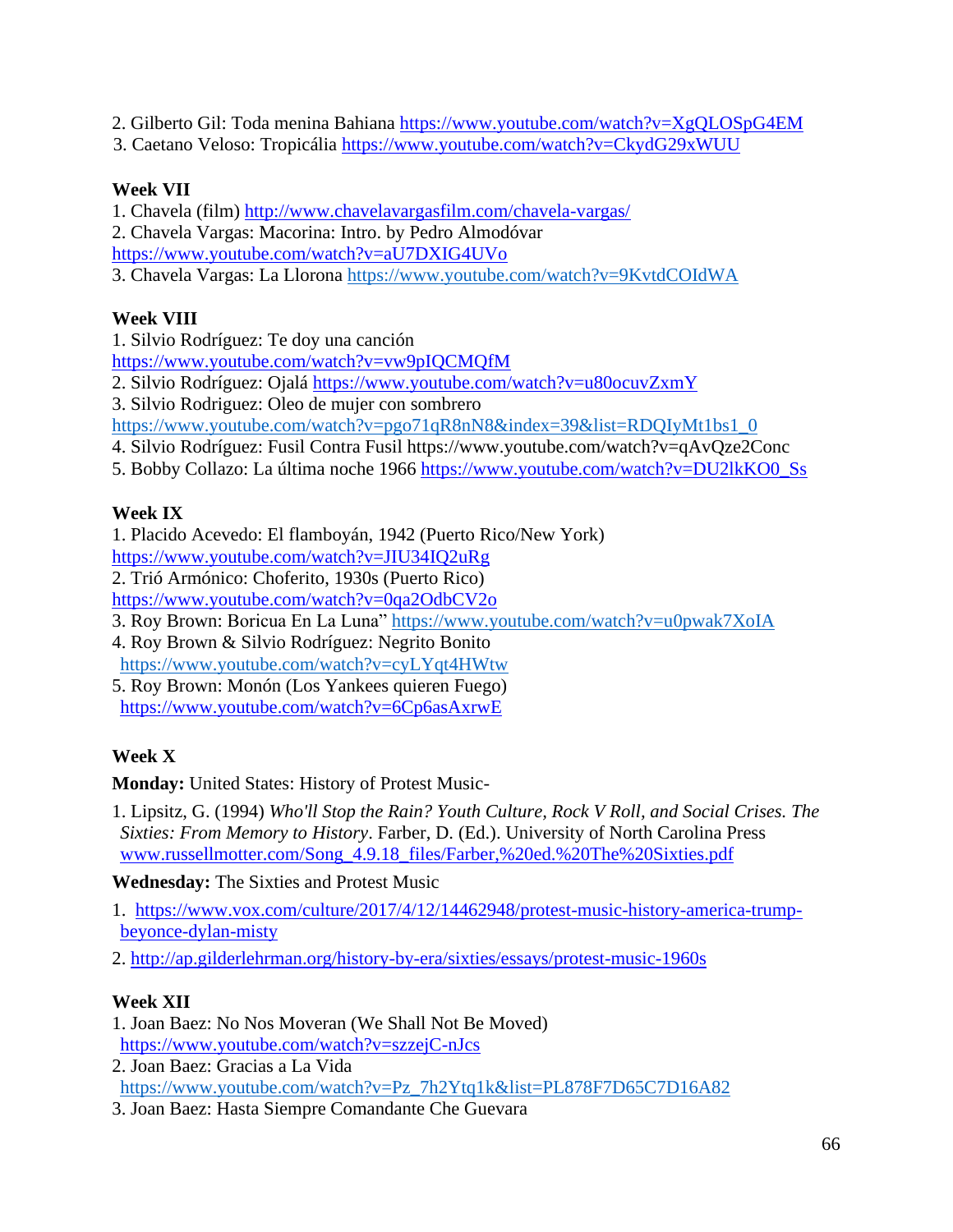https://www.youtube.com/watch?v=lq\_wgy65bzE

4. Pete Seeger: This land is your land [https://www.youtube.com/watch?v=UbJ12\\_r1Li8](https://www.youtube.com/watch?v=UbJ12_r1Li8)

- 5. Woody Guthrie: This Land is Your Land<https://www.youtube.com/watch?v=XaI5IRuS2aE>
- 6. Arlo Guthrie: Víctor Jara<https://www.youtube.com/watch?v=vatEqeFmXdQ>
- 7. Arlo Guthrie: Deportee<https://www.youtube.com/watch?v=c2eO65BqxBE>
- 8. Bob Dylan: Masters of War [https://www.youtube.com/watch?v=JEmI\\_FT4YHU](https://www.youtube.com/watch?v=JEmI_FT4YHU)
- music by Jean Ritchie-she sued Dylan and it was settled out of court for \$5000.

9. The RoJ LiGht cover of Bob Dylan: Masters of War –the tune is from an old English folk song called "Nottamun town"- <https://www.youtube.com/watch?v=h2mabTnMHe8>

10. Marvin Gaye: Inner City Blues (C) 1971 Motown Records, a Division of UMG Recordings, Inc.

<https://www.youtube.com/watch?v=57Ykv1D0qEE&feature=share>

11. Marvin Gaye: Mercy, Mercy Me (the ecology)

[https://www.youtube.com/watch?v=U9BA6fFGMjI&list=RDp\\_PxgSQ9Vf4&index=43](https://www.youtube.com/watch?v=U9BA6fFGMjI&list=RDp_PxgSQ9Vf4&index=43)

12. Mavis Staples: Change

<https://www.youtube.com/watch?v=OZHJRMOPJHk&index=30&list=RDa4Xlyi8Is98>

13. Mavis Staples: We shall not be moved<https://www.youtube.com/watch?v=Qf0vf6eV6JE>

14. Cat Stevens: Peace Train [https://www.youtube.com/watch?v=vjUyM\\_xd6IA](https://www.youtube.com/watch?v=vjUyM_xd6IA)

15. Gil Scott Heron: Pieces of a Man <https://www.youtube.com/watch?v=QnJFhuOWgXg&feature=share>

16. Gil Scott Heron: Winter In America<https://www.youtube.com/watch?v=m2zKdIcOV5s>

17. Gil Scott Heron: We Almost Lost Detroit <https://www.youtube.com/watch?v=cpNUqNe0U5g>

18. Creedence Clearwater Revival: Fortunate Son [https://www.youtube.com/watch?v=ZWijx\\_AgPiA&list=RDCfjNpgZ4C5Q&index=2](https://www.youtube.com/watch?v=ZWijx_AgPiA&list=RDCfjNpgZ4C5Q&index=2)

19. Country Joe McDonald & the Fish at Woodstock/I Feel Like I'm Fixin' to Die Rag. <https://www.youtube.com/watch?v=nXspsfoPX50>

20. Buffalo Springfield: For What It's Worth/<https://www.youtube.com/watch?v=gp5JCrSXkJY>

21. MC5: Kick Out the Jams

[https://www.youtube.com/watch?v=vfKhvzUdJoM&feature=youtu.be&fbclid=IwAR2hkJodmo7](https://www.youtube.com/watch?v=vfKhvzUdJoM&feature=youtu.be&fbclid=IwAR2hkJodmo7KksQH4Adlks6GdVa0fuI9-uT6z7MoNxih4kcWpaLjDLCLfdE) [KksQH4Adlks6GdVa0fuI9-uT6z7MoNxih4kcWpaLjDLCLfdE](https://www.youtube.com/watch?v=vfKhvzUdJoM&feature=youtu.be&fbclid=IwAR2hkJodmo7KksQH4Adlks6GdVa0fuI9-uT6z7MoNxih4kcWpaLjDLCLfdE)

23. Buffy Saint Marie: Universal Soldier

[https://www.youtube.com/watch?v=7zNUnwUSZmQ&fbclid=IwAR1XUWXmeAdNBJEL5cmq](https://www.youtube.com/watch?v=7zNUnwUSZmQ&fbclid=IwAR1XUWXmeAdNBJEL5cmqVrW4FDBl2Sw44ffvFHSnJ5Uk-Sez_Eryvwsdb2k) [VrW4FDBl2Sw44ffvFHSnJ5Uk-Sez\\_Eryvwsdb2k](https://www.youtube.com/watch?v=7zNUnwUSZmQ&fbclid=IwAR1XUWXmeAdNBJEL5cmqVrW4FDBl2Sw44ffvFHSnJ5Uk-Sez_Eryvwsdb2k)

24. Dean Reed performing "Venceremos" on BAM. An extract from the 1979 Soviet film "I wish you well https://www.youtube.com/watch?v=Hj7VlmS1Rz0

## **Week XIII**

**Monday:** Readings posted to D2L 1.<https://artsandculture.google.com/project/uslatinocultures>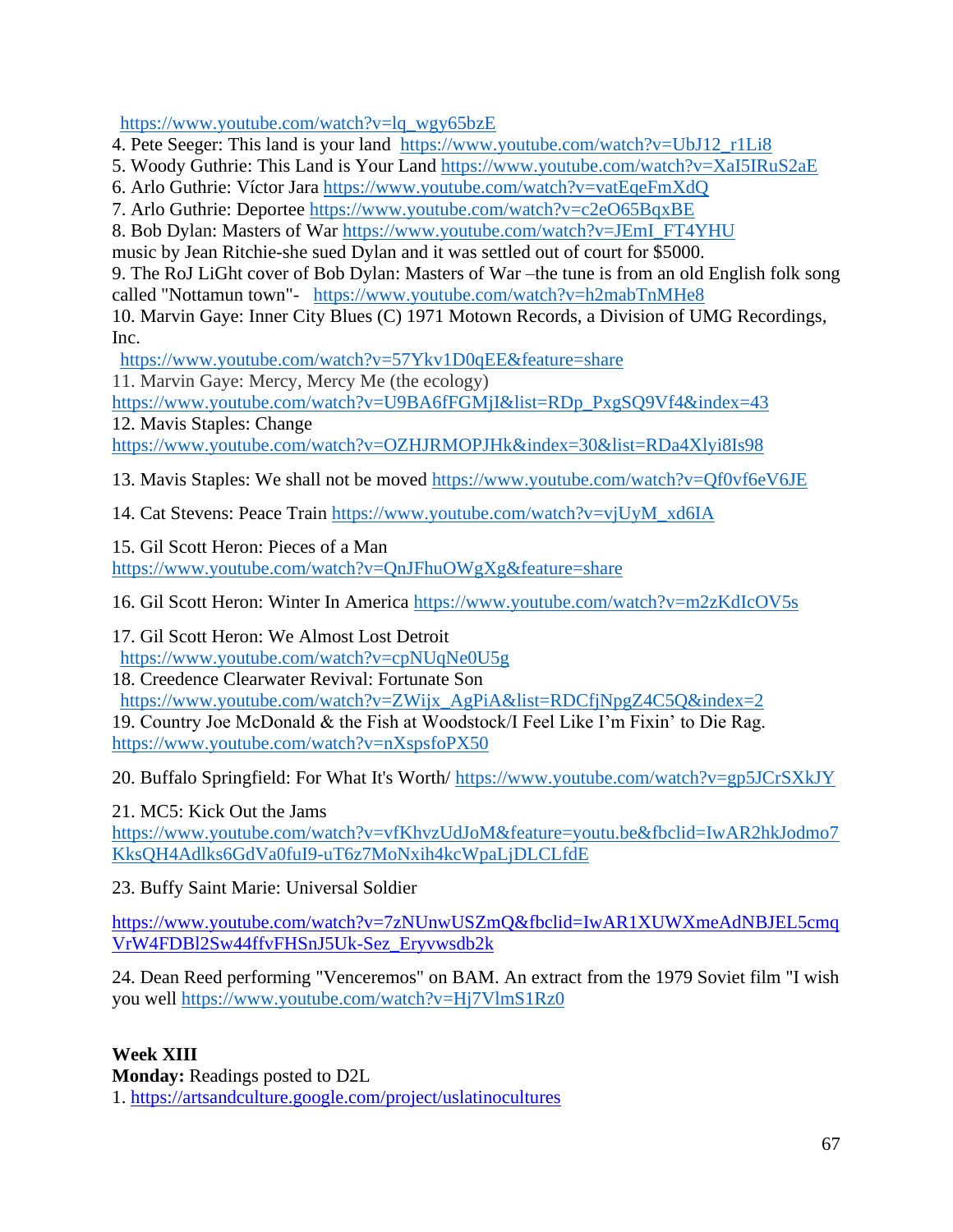2. (California) La Peña Cultural Center <https://lapena.org/>

3. (New York) Puerto Rico Independent Musicians and Artists [www.primafund.org](http://www.primafund.org/)

4. Rubén Blades<http://www.pbs.org/wgbh/latinmusicusa/legends/ruben-blades/> **Wednesday:** Musicians

1. Tracy Chapman: Talkin' About A Revolution <https://www.youtube.com/watch?v=Xv8FBjo1Y8I>

2. Buena Vista Social Club on Nightline: 1999 Television Special <https://www.youtube.com/watch?v=exHY3fASL68>

3. Buena Vista Social Club: Habana, Cuba 2015 <https://www.youtube.com/watch?v=mSQkRKpQpyc>

4. Manu Chao: Clandestino in Arizona!<https://www.youtube.com/watch?v=Gbd7JvN2blw>

5. Ana Tijoux: Somos Sur (Feat. Shadia Mansour) <https://www.youtube.com/watch?v=EKGUJXzxNqc>

6. Jimmy Cliff: The Harder They Come

[https://www.youtube.com/watch?v=xGE4dnrPPZQ&feature=youtu.be&fbclid=IwAR3yd6ORes](https://www.youtube.com/watch?v=xGE4dnrPPZQ&feature=youtu.be&fbclid=IwAR3yd6OResm7T5GRog2LM6c7FNnccEPInJAbSxcBwXtvQhyf6BUTODfAWx0) [m7T5GRog2LM6c7FNnccEPInJAbSxcBwXtvQhyf6BUTODfAWx0](https://www.youtube.com/watch?v=xGE4dnrPPZQ&feature=youtu.be&fbclid=IwAR3yd6OResm7T5GRog2LM6c7FNnccEPInJAbSxcBwXtvQhyf6BUTODfAWx0)

7. M.I.A.: Borders https://www.youtube.com/watch?v=r-Nw7HbaeWY

8. Peter Tosh: Equal Rights:

[https://www.youtube.com/watch?v=1SN7Pko\\_jCM&fbclid=IwAR2FuNQpSyF1R4XrR3UiPoT](https://www.youtube.com/watch?v=1SN7Pko_jCM&fbclid=IwAR2FuNQpSyF1R4XrR3UiPoTPH34SeLBcRI8enwgjrcCUP-GdBLesY0WsEwc) [PH34SeLBcRI8enwgjrcCUP-GdBLesY0WsEwc](https://www.youtube.com/watch?v=1SN7Pko_jCM&fbclid=IwAR2FuNQpSyF1R4XrR3UiPoTPH34SeLBcRI8enwgjrcCUP-GdBLesY0WsEwc)

9. Chicano Batman: This Land is Your Land<https://www.youtube.com/watch?v=8Hva8tS5C1U>

11. Violetta Para: Ashes to Ashes by Faith No More [https://www.youtube.com/watch?v=hGT7V3qXIQU&fbclid=IwAR3TNdj1-](https://www.youtube.com/watch?v=hGT7V3qXIQU&fbclid=IwAR3TNdj1-AVjkQcU4hw_dVux9-OWL-tmfaui0eHxi097naedPhjrIKk3F70) [AVjkQcU4hw\\_dVux9-OWL-tmfaui0eHxi097naedPhjrIKk3F70](https://www.youtube.com/watch?v=hGT7V3qXIQU&fbclid=IwAR3TNdj1-AVjkQcU4hw_dVux9-OWL-tmfaui0eHxi097naedPhjrIKk3F70)

12. Lila Downs: Zapata Se Queda:<https://www.youtube.com/watch?v=beuRgIqxTnY>

## Musicians Biographical Links posted in D2L

## **Week IV**

1. Atahualpa Yupanqui

[https://soundsandcolours.com/articles/argentina/profile-of-atahualpa-yupanqui-pioneer-of](https://soundsandcolours.com/articles/argentina/profile-of-atahualpa-yupanqui-pioneer-of-south-american-indigenous-music-1624/)[south-american-indigenous-music-1624/](https://soundsandcolours.com/articles/argentina/profile-of-atahualpa-yupanqui-pioneer-of-south-american-indigenous-music-1624/)

2. Mercedes Sosa

<https://www.allmusic.com/artist/mercedes-sosa-mn0000869068/biography>

3. The music of Piero and The Cancionero de la Liberación, (Argentina/Colombia) [https://www.youtube.com/watch?v=\\_L5O9HNcLlw](https://www.youtube.com/watch?v=_L5O9HNcLlw)

## **Week V**

1. Salvadore Allende:<https://www.britannica.com/biography/Salvador-Allende>

2. Víctor Jara:<https://www.britannica.com/biography/Victor-Jara>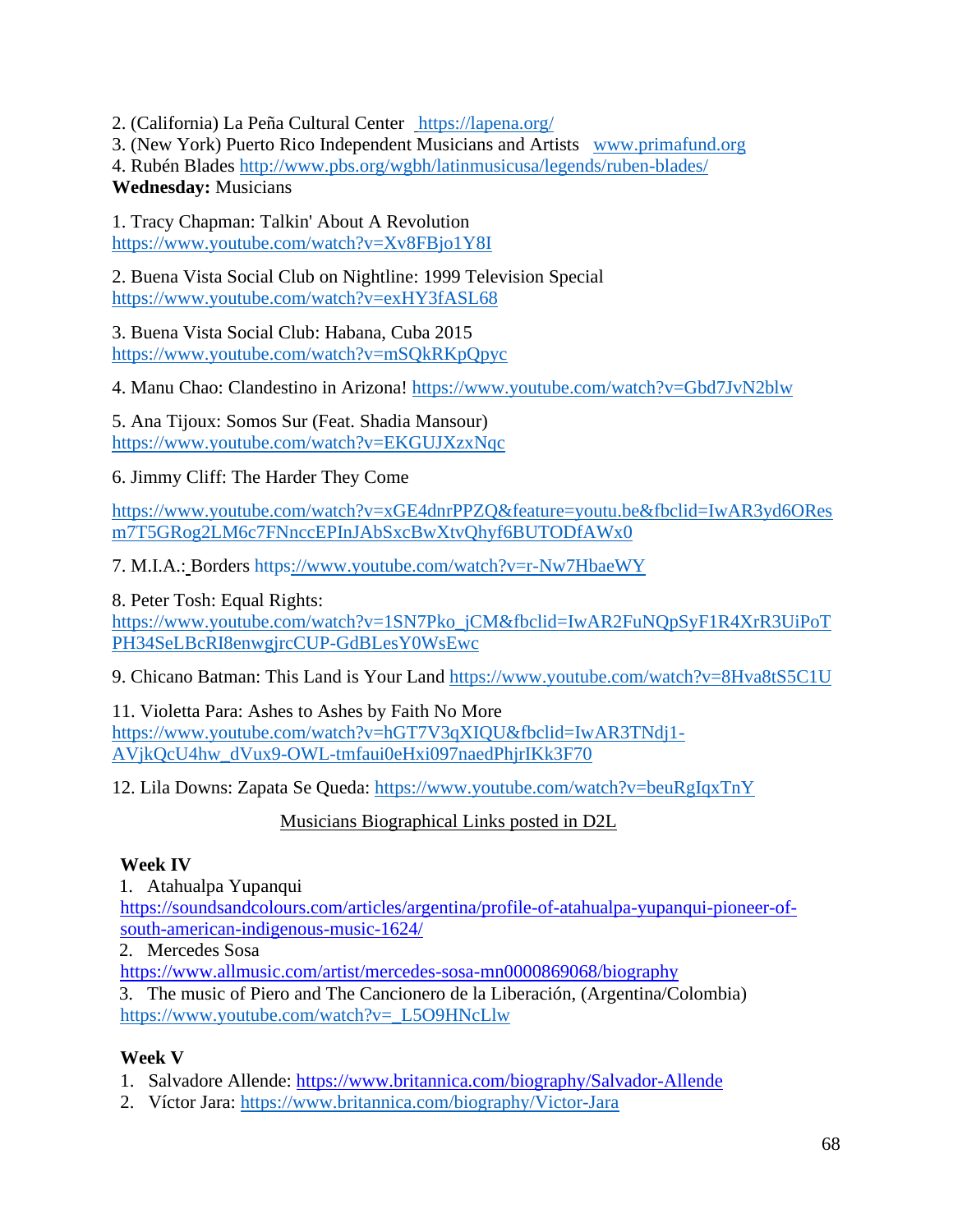3. Violetta Parra:<https://www.britannica.com/biography/Violeta-Parra#ref1187931>

## **Week VI**

- 1. Gilberto Gil:<https://www.britannica.com/biography/Gilberto-Gil>
- 2. Caetano Veloso:<https://www.britannica.com/biography/Caetano-Veloso#ref1173178>
- 3. Os Mutantes:<https://www.allmusic.com/artist/os-mutantes-mn0000488378/biography>

### **Week VII**

- 1. Chavela Vargas:<https://www.britannica.com/biography/Chavela-Vargas>
- 2. Lila Downs:<https://www.oldies.com/artist-biography/Lila-Downs.html>

### **Week VIII**

1. Silvio Rodríguez: [https://www.allmusic.com/artist/silvio-rodr%C3%ADguez](https://www.allmusic.com/artist/silvio-rodr%C3%ADguez-mn0000037794/biography)[mn0000037794/biography](https://www.allmusic.com/artist/silvio-rodr%C3%ADguez-mn0000037794/biography)

2. Bobby Collazo: [https://www.ecured.cu/Bobby\\_Collazo](https://www.ecured.cu/Bobby_Collazo)

### **Week IX**

1. Placido Acevedo:

[https://translate.google.com/translate?hl=en&sl=es&u=https://prpop.org/biografias/placido](https://translate.google.com/translate?hl=en&sl=es&u=https://prpop.org/biografias/placido-acevedo/&prev=search)[acevedo/&prev=search](https://translate.google.com/translate?hl=en&sl=es&u=https://prpop.org/biografias/placido-acevedo/&prev=search)

2. Roy Brown: [http://www.musicofpuertorico.com/index.php/artists/roy\\_brown/#discography](http://www.musicofpuertorico.com/index.php/artists/roy_brown/#discography)

3. José Feliciano:<http://josefeliciano.com/wp/biography/>

## **Week XII**

### **Monday**

- 1. Pete Seeger:<https://www.biography.com/people/pete-seeger-9542618>
- 2. Woody Guthrie:<https://www.woodyguthrie.org/biography/biography1.htm>
- 3. Arlo Guthrie:<https://www.allmusic.com/artist/arlo-guthrie-mn0000927736/biography>
- 4. Joan Baez:<https://www.biography.com/people/joan-baez-9195061>
- 5. Bob Dylan: <https://www.biography.com/people/bob-dylan-9283052>

### **Wednesday**

- 1. Holly Near:<https://www.allmusic.com/artist/holly-near-mn0000579909/biography>
- 2. Cat Stevens:<https://catstevens.com/biography/>
- 3. Marvin Gaye:<https://www.biography.com/people/marvin-gaye-9307988>
- 4. Gil Scott-Heron:<https://www.biography.com/people/gil-scott-heron-5102017>
- 5. Dean Reed-Red Elvis bio;<https://www.deanreed.de/english/biography04.html>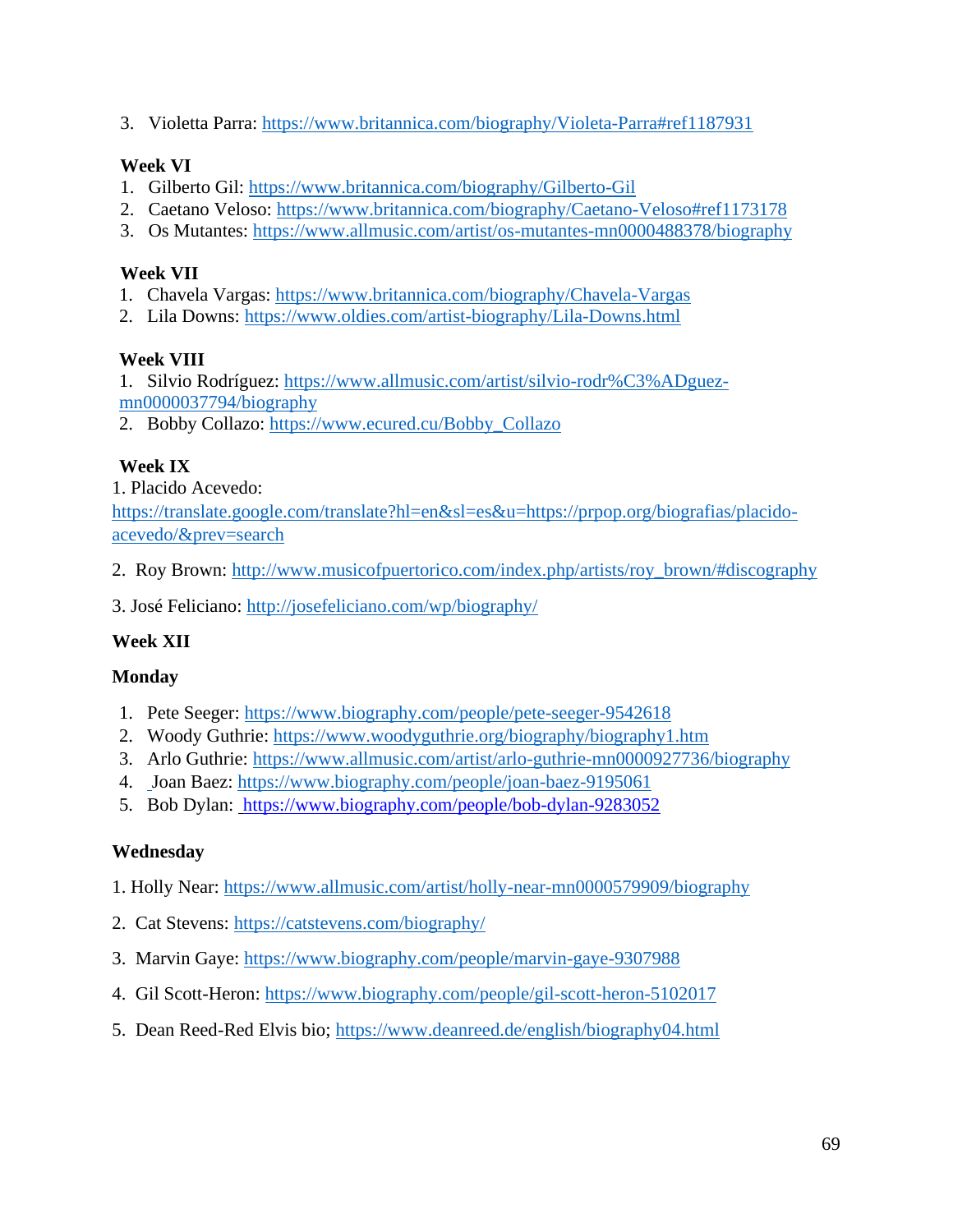#### **Discography**

1. Baez, Joan (1974). Gracias A La Vida. Gracias A La Vida, A&M Records. Available at: [https://www.youtube.com/watch?v=Pz\\_7h2Ytq1k&list=PL878F7D65C7D16A82](https://www.youtube.com/watch?v=Pz_7h2Ytq1k&list=PL878F7D65C7D16A82)

2. Baez, Joan (1974). No Nos Moveran/We Shall Not Be Moved. Gracias a La Vida, A&M Records. Available at:<https://www.youtube.com/watch?v=kKopB66ujuQ>

3. Brown, Roy (1987). Boricua En La Luna. Árboles, Discos Lara-Yari. Available at: <https://www.youtube.com/watch?v=u0pwak7XoIA>

4. Brown, Roy (1970). Monón/ Los Yankees quieren Fuego. Yo Protesto, Discos Lara-Yari. Available at:<https://www.youtube.com/watch?v=u0pwak7XoIA>

5. Brown, Roy (1987) Negrito Bonito. Árboles, Discos Lara-Yari. Available at: <https://www.youtube.com/watch?v=cyLYqt4HWtw>

6. Buena Vista Social Club (2015). Full Album Buena Vista Social Club, World Circuit Records. Available at:<https://www.youtube.com/watch?v=JNYOVEXJBBM&spfreload=5>

7. Buffalo Springfield (1966). For What It's Worth. Buffalo Springfield, Atlantic Records. Available at:<https://www.youtube.com/watch?v=T9gZ4KLS24M>

8. Chapman, Tracy (1988). Talkin' About A Revolution. Tracy Chapman, Elektra Records. Available at:<https://www.youtube.com/watch?v=Xv8FBjo1Y8I>

9. Chao, Manu (1998). Clandestino. Clandestino, Virgin Records. Available at: <https://www.youtube.com/watch?v=Gbd7JvN2blw>

10. Chicano Batman (2018). This Land is Your Land. Commercial for Johnnie Walker Scotch whiskey, ATO Records. Available at:<https://www.youtube.com/watch?v=8Hva8tS5C1U>

11. Childish Gambino (2018). This is America. mcDJ RCA. Available at: <https://www.youtube.com/watch?v=VYOjWnS4cMY>

12. Cliff, Jimmy (1972) The Harder They Come. The Harder They Come, Island Records. Available at:<https://www.youtube.com/watch?v=7Znh0OM9jiA>

13. Collazo, Bobby (1966) La última noche, Living Marimbas – Latín Soul, RCA Camden. Available at: <https://www.youtube.com/watch?v=BXHob0esNf0>

14. Creedence Clearwater Revival (1969). Fortunate Son, Fortunate Son / Down On The Corner, Concord Records Inc. Available at: [https://www.youtube.com/watch?v=ZWijx\\_AgPiA&list=RDCfjNpgZ4C5Q&index=2](https://www.youtube.com/watch?v=ZWijx_AgPiA&list=RDCfjNpgZ4C5Q&index=2)

15. Cuarteto Mayarí, Placido Acevedo (1942). El Flamboyán. El Cofre Musical del Recuerdo, RCA Victor Division Of Radio Corporation Of America. Available at: <https://www.youtube.com/watch?v=h6PUNOG8se0>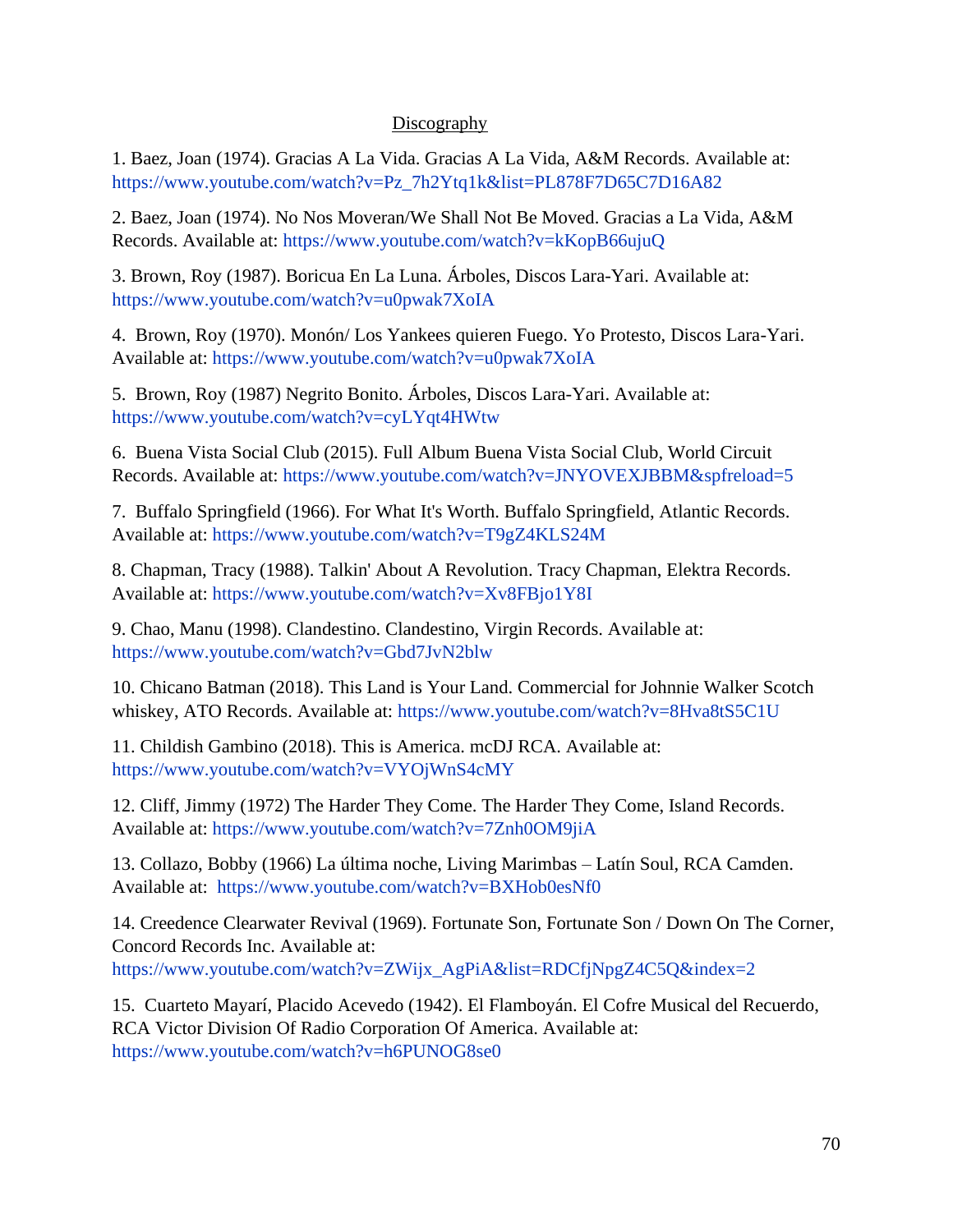16. De Benedictis, Piero (1969). Mi Viejo. Piero, CBS- Columbia Records. Available at: <https://www.youtube.com/watch?v=x36zzkUB2tc>

17. Downs, Lila (2011). Zapata Se Queda. Pecados Y Milagros, Sony Music. Available at: <https://www.youtube.com/watch?v=beuRgIqxTnY>

18. Dylan, Bob (1963). Masters of War. The Freewheelin' Bob Dylan, CBS-Columbia Records. Available at: [https://www.youtube.com/watch?v=JEmI\\_FT4YHU](https://www.youtube.com/watch?v=JEmI_FT4YHU)

19. Faith No More (1997). Qué he sacado con Quererte/Ashes to Ashes. Ashes to Ashes, Slash/ London Records. Available at:<https://www.youtube.com/watch?v=hGT7V3qXIQU>

20. Gaye, Marvin (1971). Inner City Blues. What's Going On, Motown Records. Available at: <https://www.youtube.com/watch?v=57Ykv1D0qEE>

21. Gaye, Marvin (1971). Mercy, Mercy Me (the ecology). What's Going On, Motown Records. Available at:<https://www.youtube.com/watch?v=efiDnHS3fzk>

22. Gil, Gilberto (1978). Toda Menina Baiana. Realce, Elektra. Available at: <https://www.youtube.com/watch?v=XgQLOSpG4EM>

23. Guthrie, Arlo (1976). Víctor Jara. Amigo, Reprise Records. Available at: <https://www.youtube.com/watch?v=vatEqeFmXdQ>

24. Guthrie, Arlo (1975). Deportee. Pete Seeger & Arlo Guthrie Together In Concert, Reprise Records. Available at:<https://www.youtube.com/watch?v=c2eO65BqxBE>

25. Guthrie, Woody (1967). This Land is Your Land. This Land Is Your Land, Folkways Records. Available at:<https://www.youtube.com/watch?v=XaI5IRuS2aE>

26. Inti-Illimani (1973). El Pueblo Unido Jamás Será Vencido. Primer Festival Internacional De La Canción Popular, Dicap. Available at: [https://www.youtube.com/watch?v=7F\\_9FEx7ymg](https://www.youtube.com/watch?v=7F_9FEx7ymg)

27. Inti Illimani (1997). Carta al Che (Hasta Siempre Comandante Che Guevara). Por Siempre Che, Alfiz Producciones Discograficas /Sony BMG. Available at: [https://www.youtube.com/watch?v=k-mGy-cc\\_l8](https://www.youtube.com/watch?v=k-mGy-cc_l8)

27. Jara, Víctor (1971). A Cuba. El Derecho de Vivir en Paz, Dicap. Available at: <https://www.youtube.com/watch?v=XGXk0iPxvAI>

28. Jara, Víctor (1971). El Derecho de Vivir en Paz. El Derecho de Vivir en Paz, Dicap. Available at: [https://www.youtube.com/watch?v=GssGeCif3fk&index=37&list=RDQIyMt1bs1\\_0](https://www.youtube.com/watch?v=GssGeCif3fk&index=37&list=RDQIyMt1bs1_0)

29. Jara, Víctor (1966). Deja La Vida Volar. Víctor Jara, Demon Records. Available at: <https://www.youtube.com/watch?v=ZSXV9DPPI4s>

30. Jara, Víctor (1970). Venceremos. Inti Illimani – Canto Al Programa, Dicap. Available at: <https://www.youtube.com/watch?v=uGazscDbUkI>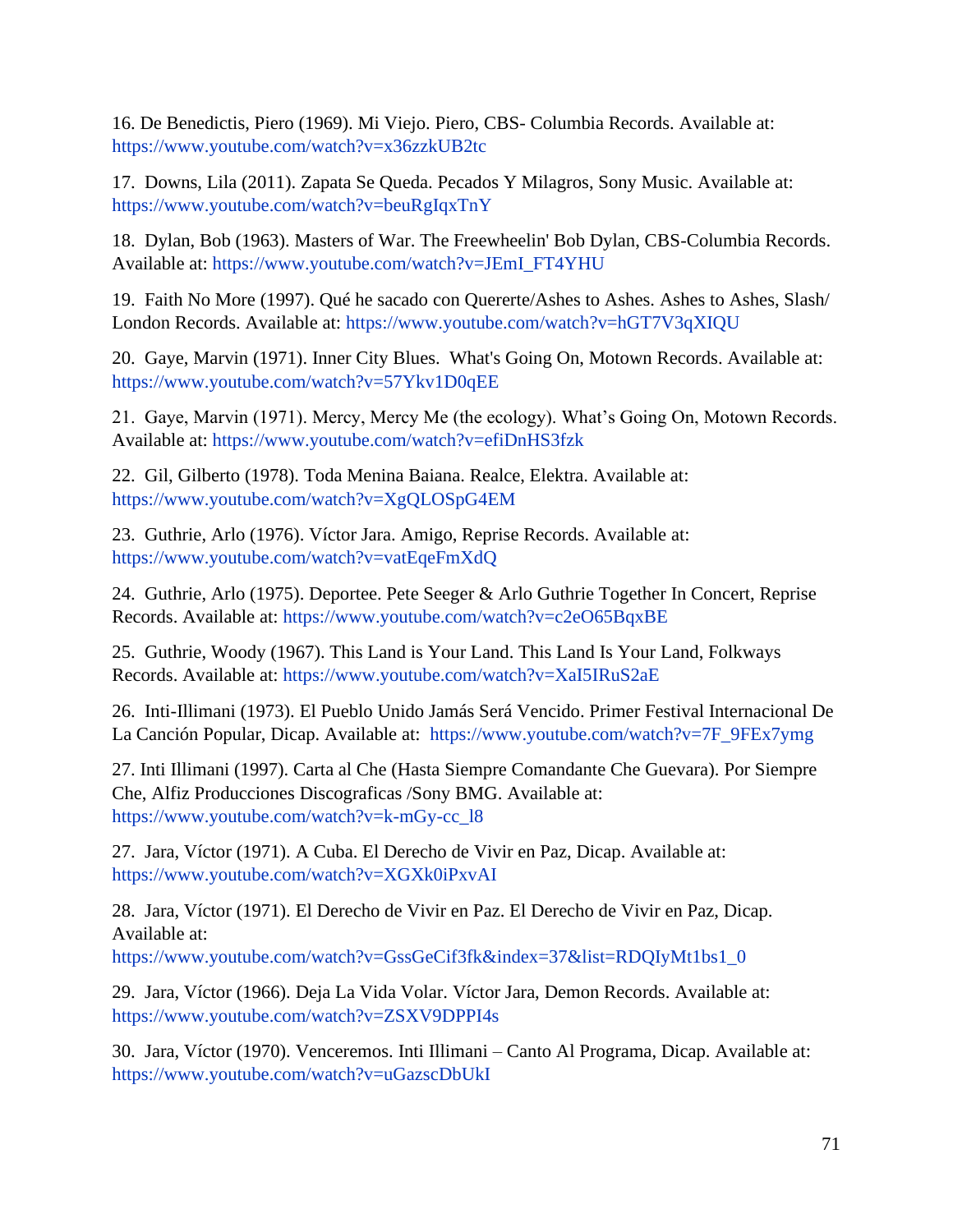31. MC5 (1969). Kick Out the Jams. Kick Out the Jams, Elektra Records. Available at: <https://www.youtube.com/watch?v=c57qLiskcYk&feature=share>

32. McDonald, Country Joe & the Fish (1967). I Feel Like I'm Fixin' to Die. I Feel Like I'm Fixin' to Die, Vanguard. Available at:<https://www.youtube.com/watch?v=nXspsfoPX50>

33. M.I.A. (2015). Borders. Borders, Interscope Records. Available at: <https://www.youtube.com/watch?v=r-Nw7HbaeWY>

34. Holly Near & Inti-Illimani (1984). Gracias a la Vida. Sing To Me The Dream, Redwood Records. Available at:<https://www.youtube.com/watch?v=bOWfI4eAAq8>

35. Holly Near & Inti-Illimani (1984) Te Doy Una Cancion. Sing To Me The Dream, Redwood Records. Available at<https://www.youtube.com/watch?v=M2YZPqyne6E>

34. Os Mutantes (1968). Pañis et circenses. Brave New Brazil, Philips. Available at: <https://www.youtube.com/watch?v=BYibDbcb4yI>

35. Parra, Violetta (1966). Volver a los 17. Las Ultimas Composiciones De Violetta Parra, RCA Victor. Available at: <https://www.youtube.com/watch?v=Oe1o13CItv4>

36. Parra, Violetta (1965). Qué he sacado con Quererte. Recordando A Chile: Canciones De Violeta Parra, Odeon. Available at:<https://www.youtube.com/watch?v=QsEEwHBr2K4>

37. Quilapayún (1976). Te Recuerdo Amanda. Patria, Dicap. Available at: <https://www.youtube.com/watch?v=ywilRl7z2hU>

37. Reed, Dean (1979), Venceremos. Unpublished. An extract from the 1979 Soviet film "I wish you well. Available at:<https://www.youtube.com/watch?v=6neyNG4bJ9A>

38. Rodríguez, Silvio (1975). Te doy una canción. Te doy una canción, Movieplay. Available at: <https://www.youtube.com/watch?v=vw9pIQCMQfM>

39. Rodríguez, Silvio (1978). Ojalá. 1968/1970 "Al Final De Este Viaje, Movieplay. Available at:<https://www.youtube.com/watch?v=u80ocuvZxmY>

40. Rodríguez, Silvio (1978). Oleo de mujer con sombrero. 1968/1970 "Al Final De Este Viaje, Movieplay. Available at:

[https://www.youtube.com/watch?v=pgo71qR8nN8&index=39&list=RDQIyMt1bs1\\_0](https://www.youtube.com/watch?v=pgo71qR8nN8&index=39&list=RDQIyMt1bs1_0)

41. Rodríguez, Silvio (1972). Fusil Contra Fusil. Hasta La Victoria Siempre, Che Querido, Casa De Las Américas. Available at:<https://www.youtube.com/watch?v=qAvQze2Conc>

42. Saint Marie, Buffy (1972). The Universal Soldier. The Universal Soldier, Grand Prix. Available at:

[https://www.youtube.com/watch?v=7zNUnwUSZmQ&fbclid=IwAR1XUWXmeAdNBJEL5cmq](https://www.youtube.com/watch?v=7zNUnwUSZmQ&fbclid=IwAR1XUWXmeAdNBJEL5cmqVrW4FDBl2Sw44ffvFHSnJ5Uk-Sez_Eryvwsdb2k) [VrW4FDBl2Sw44ffvFHSnJ5Uk-Sez\\_Eryvwsdb2k](https://www.youtube.com/watch?v=7zNUnwUSZmQ&fbclid=IwAR1XUWXmeAdNBJEL5cmqVrW4FDBl2Sw44ffvFHSnJ5Uk-Sez_Eryvwsdb2k)

43. Scott-Heron, Gil (1975). Winter In America. Messages, Soul Brother Records. Available at: <https://www.youtube.com/watch?v=m2zKdIcOV5s>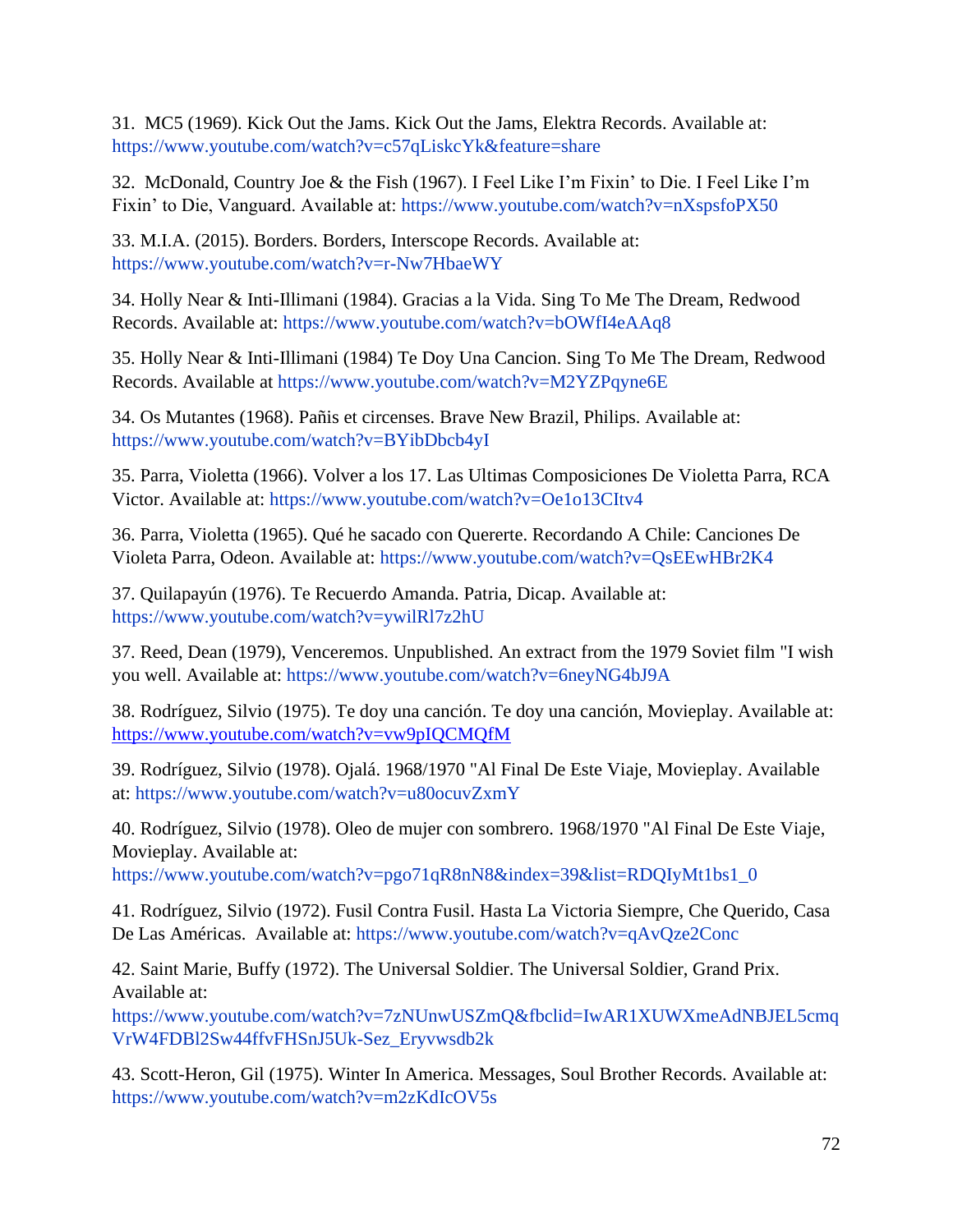44. Scott-Heron, Gil (1971). The Revolution Will Not Be Televised. Pieces of a Man, Flying Dutchman/RCA. Available at:

<https://www.youtube.com/watch?v=QnJFhuOWgXg&feature=share>

45. Scott-Heron, Gil (1974). We Almost Lost Detroit. Messages, Soul Brother Records. Available at:<https://www.youtube.com/watch?v=cpNUqNe0U5g>

46. Seeger, Pete (1972). This Land is Your Land. The World Of Pete Seeger, Columbia Records. Available at: [https://www.youtube.com/watch?v=UbJ12\\_r1Li8](https://www.youtube.com/watch?v=UbJ12_r1Li8)

47. Seeger, Pete (1978). We Shall Not Be Moved. The Essential Pete Seeger, Vanguard. Available at:<https://www.youtube.com/watch?v=OuZnoO2pAOE>

48. Sosa, Mercedes (1971). Gracias a la Vida. Homenaje a Violeta Parra, Phillips Records. Available at:<https://www.youtube.com/watch?v=cIrGQD84F1g>

49. Sosa, Mercedes (1989). Toda Cambia. Somos – Pax, Liberación (Chile). Available at: <https://www.youtube.com/watch?v=98XkPHcmCv0>

50. Sosa, Mercedes (2010). Deja La Vida Volar. Cantora, Sony Music/RCA. Available at: <https://www.youtube.com/watch?v=H72SQ8exQa0>

51. Sosa, Mercedes (1972). Volver a los 17. Mercedes Sosa En Argentina, Philips. Available at <https://www.youtube.com/watch?v=MB37oAxOkzA>

52. Staples, Mavis (2019). Change. We Get By, Anti-Records. Available at: <https://www.youtube.com/watch?v=OZHJRMOPJHk>

53. Staples, Mavis (2007). We shall not be moved. We'll Never Turn Back, Anti-Records. Available at:<https://www.youtube.com/watch?v=Qf0vf6eV6JE>

54. Stevens, Cat (1971). Peace Train. Teaser And The Firecat, Island Records. Available at: [https://www.youtube.com/watch?v=\\_6mKMV0d2cs](https://www.youtube.com/watch?v=_6mKMV0d2cs)

55. Tijoux, Ana (2014) Somos Sur. Vengo, Nacional Records. Available at: <https://www.youtube.com/watch?v=EKGUJXzxNqc>

56. Tonolec (2010). Que he sacado con quererte. Los Pasos Labrados, SITE. Available at: <https://www.youtube.com/watch?v=T77DooRRX5Q>

57. Tosh, Peter (1977). Equal Rights. Equal Rights, Intel Diplo/Columbia. Available at: <https://www.youtube.com/watch?v=iqeOTg2a-l8>

58. Trió Armónico (1989). Choferito. The Music Of Puerto Rico 1929-1946, Harlequin. Available at:<https://www.youtube.com/watch?v=0qa2OdbCV2o>

59. Vargas, Chavela (1994). Macorina. Macorina, WEA(Spain). Available at: <https://www.youtube.com/watch?v=aU7DXIG4UVo>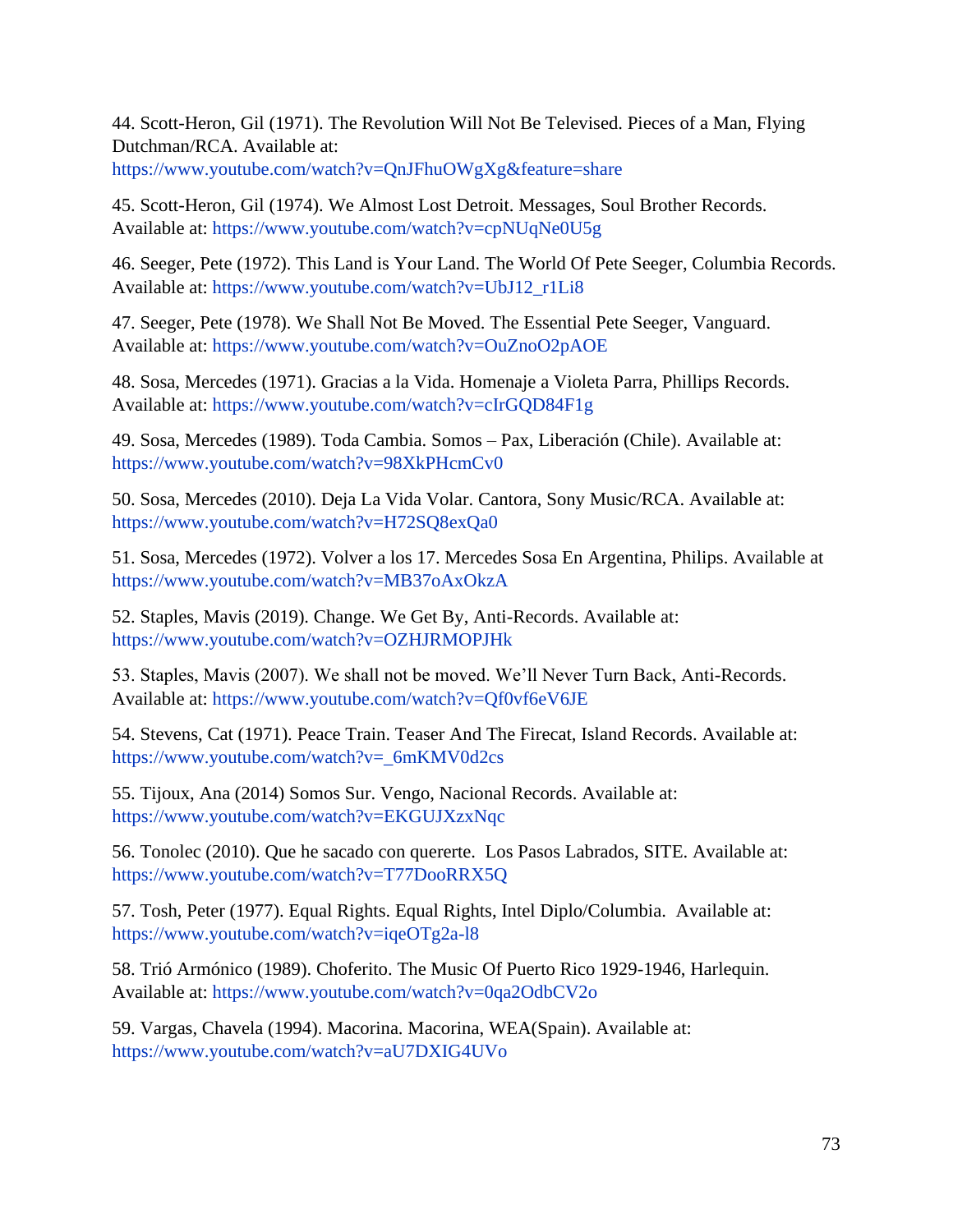60. Vargas, Chavela (1993). La Llorona. La Llorona, Turner Records (Spain). Available at: <https://www.youtube.com/watch?v=9KvtdCOIdWA>

61. Veloso, Caetano (1968). Tropicália. Caetano Veloso, Philips (Brazil). Available at: <https://www.youtube.com/watch?v=CkydG29xWUU>

62. Yupanqui, Atahualpa (1973). Nada Más. Los ejes de mi carreta, Odeón/ Colombia (Argentina). Available at:<https://www.youtube.com/watch?v=H2rnLdwHqpM>

63. Yupanqui, Atahualpa (1974). La pura verdad. Las Preguntitas, Capitol (México). Available at: [https://www.youtube.com/watch?v=QIyMt1bs1\\_0](https://www.youtube.com/watch?v=QIyMt1bs1_0)

64. Yupanqui, Atahualpa (1974). Canción para Pablo Neruda. / Canción para Pablo Neruda / Capitol (México). Available at:<https://www.youtube.com/watch?v=RVYZqDvQX10>

## Bibliography

- 1. Anderson, Benedict, (1983). *Imagined Communities: Reflections on the Origin and Spread of Nationalism.* London: Verso.
- 2. Anderson, Terry H. (1986, April). "American Popular Music and the War in Vietnam". *Peace & Change*. 11(2). Peace History Society and the Peace and Justice Studies Association. Hoboken, N.J.: Wiley-Blackwell.
- 3. Attali, J. (1985). *Noise, The Political Economy of Music*. W. Godzich & J. Schulte-Sasse (Eds.). Theory and History of Literature, V.16. Minneapolis, MN: University of Minnesota Press.
- 4. Augustyn, A. (2013). "Víctor Jara". *Encyclopedia Britannica*: Encyclopedia Britannica, Inc.
- 5. Benmayor, R. (1981). La "Nueva Trova": New Cuban Song. *Latin American Music Review/Revista de Música Latinoamericana 2 (1).* Austin, TX.: University of Texas Press.
- 6. Bradby, B., Fairley, J., & Roman-Velazquez, P. (2011). "Crossing Borders". *Popular Music,* 30(2). Cambridge University Press.
- 7. Castellanos, M. Bianet (2010). "Cancún and the Campo: Indigenous Migration and Tourism Development in the Yucatán Peninsula," In Berger, D. & Wood, A.G. (Eds.), *Holiday in Mexico. Critical Reflections on Tourism and Tourist Encounters*. (pp. 241-264). Durham, N.C.: Duke University Press.
- 8. Charshee, Charlotte Lawrence-McIntyre. (1987, June). "The Double Meanings of the Spirituals". *Journal of Black Studies*, 17(4). Thousand Oaks, CA. Sage Publications, Inc.
- 9. Chasteen, J. C. (2011). *Born in blood and fire: A concise history of Latin America*. (3rd ed.). New York, NY: W.W. Norton.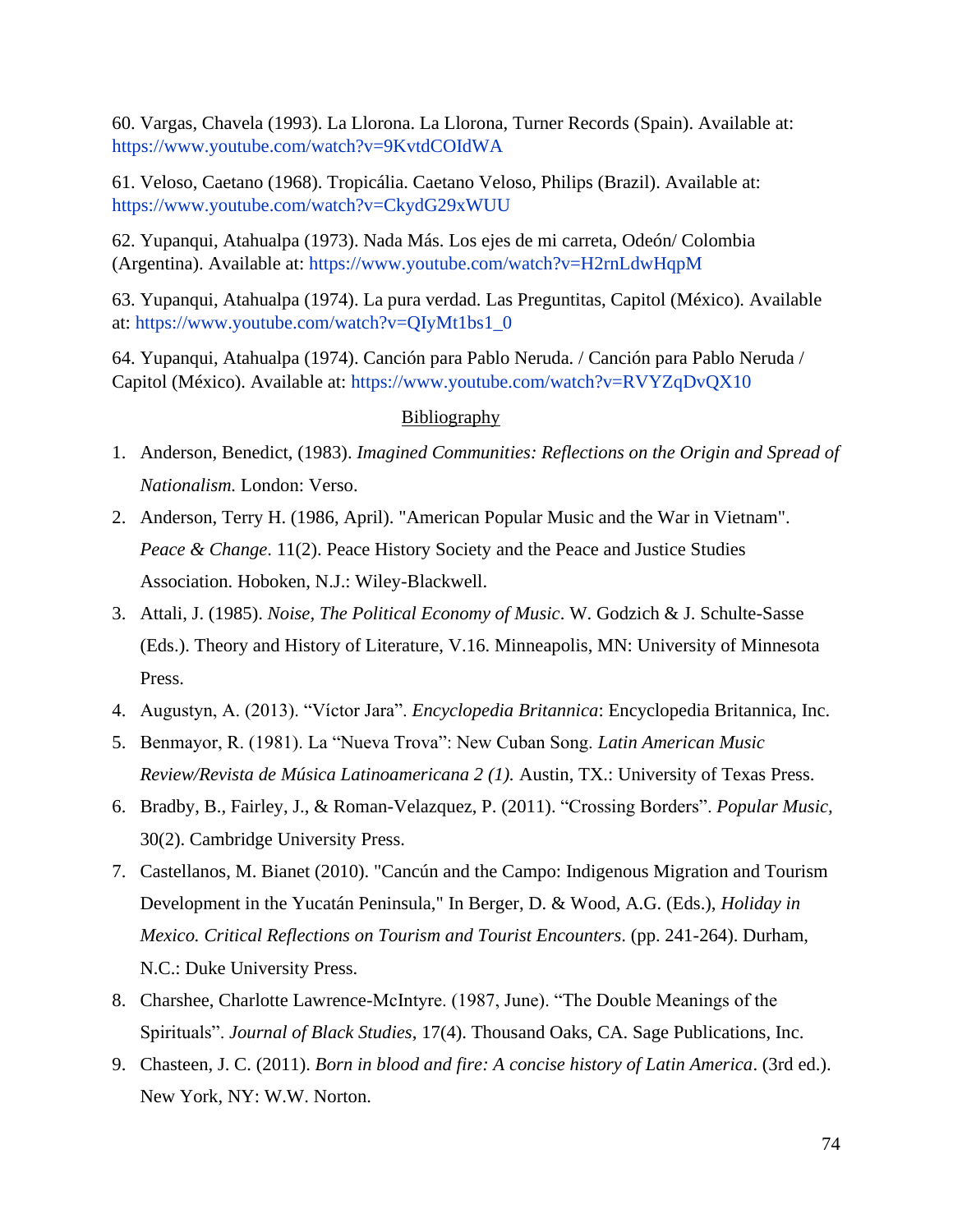- 10. Cowie, Jefferson. (2010). *Stayin' Alive*. New York, NY: The New Press.
- 11. Davies, D. (2014, Jan.). "Pete Seeger Remembers Guthrie, Hopping Trains And Sharing Songs". Fresh Air. NPR.
- 12. Denisoff, R. Serge. (1983). *Sing a Song of Social Significance*. Bowling Green: Bowling Green State University Popular Press.
- 13. Denisoff, R. Serge. (1966). "Songs of Persuasion: A Sociological Analysis of Urban Propaganda Songs", *The Journal of American Folklore.* 79(314). Champaign, IL. University of Illinois Press.
- 14. Dillon, Lorna. (2017). *Violeta Parra: Life and Work, Támesis Serie A: Monografías.* Támesis Books Ltd., London, U.K.: Boydell & Brewer.
- 15. Dunn, C. (2001)*. Brutality Garden: Tropicalia and the Emergence of a Brazilian Counterculture.* 1st New edition. (p. 276). Chapel Hill, N.C.: The University of North Carolina Press.
- 16. Elbaum, M. "What Legacy from the Radical Internationalism of 1968?" [www.Historyisaweapon.com](http://www.historyisaweapon.com/)
- 17. Exarheas, A. (2010). "Profile of Atahualpa Yupanqui Pioneer of South American Indigenous Music". *Sounds and Colours-Argentina,* ed. Russell Slater. London, UK.: Sounds and Colours.
- 18. Eyerman, Ron & Jamison, Andrew. (1998) *Music and Social Movements: Mobilizing Traditions in the Twentieth Century*. New York, NY: Cambridge University Press.
- 19. Fairley, J. (2011, Jan.). There is no revolution without song: 'New Song' in Latin America. In B. Kutschke. & B. Norton (Eds.), *Music and protest in 1968*. (pp. 119-135). New York, NY: Cambridge University Press.
- 20. Farber, Nancy (1974). "Joan Baez: Singing of fewer causes now". *People Magazine*.
- 21. Flacks, Richard & Rosenthal, Rob. (2011) *Playing for Change: Music and Musicians in the Service of Social Movements*. Boulder CO: Paradigm.
- 22. Fowke, Edith & Glazer, Joe. (1973) *Songs of Work and Protest*. New York, NY: Dover Publications, Inc.
- 23. Frese, E. (2006). "Roy Brown". *Music of Puerto Rico*. Published by Evan Bailyn. [http://www.musicofpuertorico.com/index.php/artists/roy\\_brown/#discography](http://www.musicofpuertorico.com/index.php/artists/roy_brown/#discography)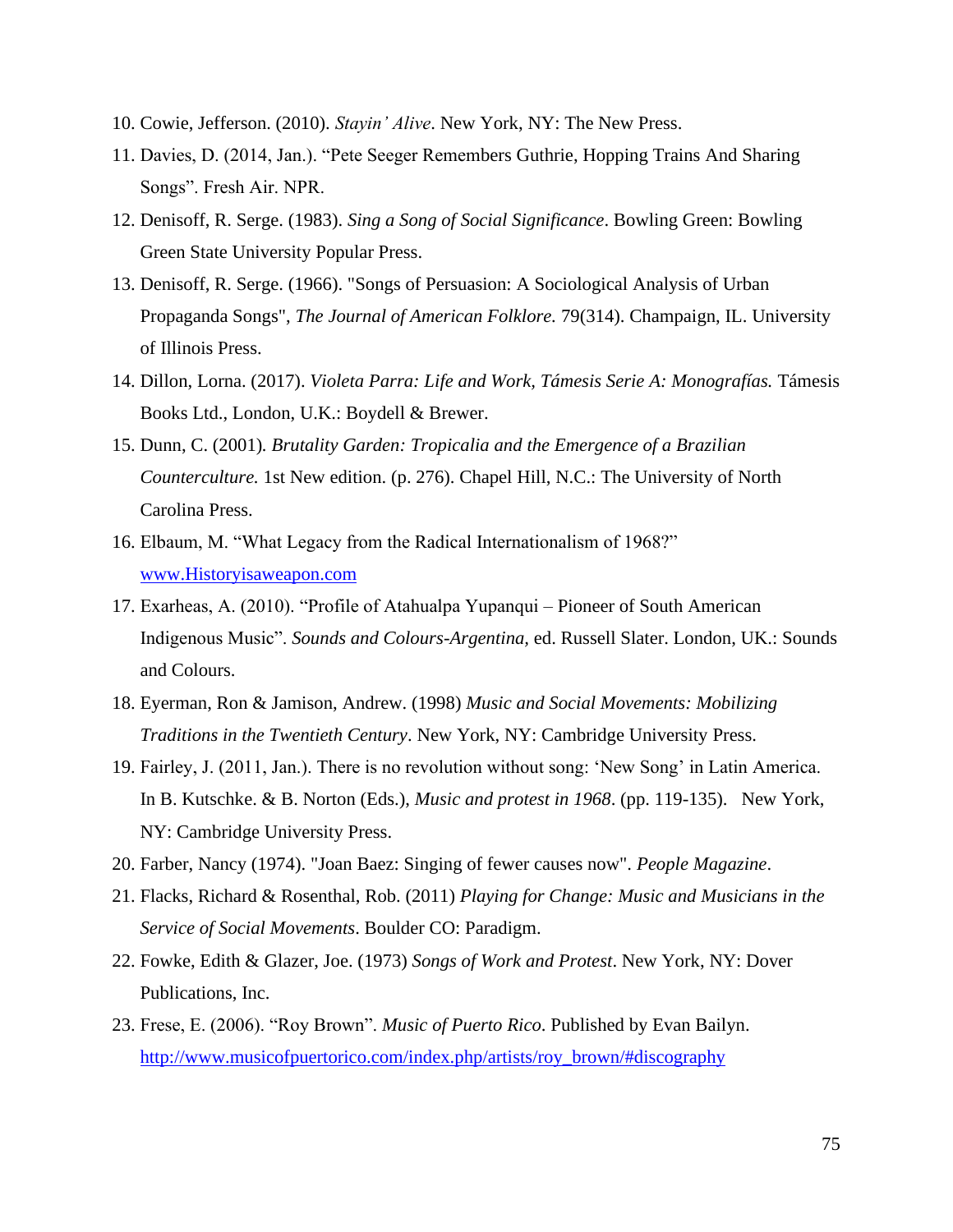- 24. Galeano, E. (1997). *Open veins of Latin America: Five centuries of the pillage of a continent. New York*, NY: Monthly Review Press.
- 25. Gavish, Eitan. (2009, Oct.). "Music has always been a tuneful force for political change". *New York Daily News*. New York, NY.
- 26. Gitlin, Todd. (1987). *The Sixties: Years of Hope, Days of Rage*. New York, NY: Bantam Books.
- 27. Graw, I. (2010). "When Life Goes to Work: Andy Warhol". *October Vol 132* (pp 99-113). The MIT Press: Cambridge, MA.
- 28. Grossberg, L. (1992). *We gotta get out of this place: Popular conservatism and postmodern culture*. New York, NY: Routledge.
- 29. Hall, S. (1996). *The problem of ideology: Marxism without guarantees*. E. Morley & C. Kuan-Hsing (Eds.), Critical dialogues in cultural studies. New York, NY: Routledge.
- 30. Harvey, D. (2007). *A brief history of neoliberalism*. New York, NY: Oxford University Press.
- 31. Hawkins, B. (2017). "Most Iconic Music Influences of the 1960s". <https://billandsandyhawkins.com/iconic-music-influences-1960s/>
- 32. Hess, Carol A. (2013). *Representing the Good Neighbor: Music, Difference and the Pan American Dream*. Oxford, UK: Oxford University Press.
- 33. Isserman, Maurice & Kazin, Michael. (2000). *America Divided: The Civil War of the 1960s.*  New York, NY: Oxford University Press.
- 34. Jara, J. (1983). *Victor: An Unfinished Song*. London: Jonathan Cape
- 35. Johnson, James Weldon & Johnson, J. Rosamond. (2002). *The Books of the American Negro Spirituals.* Boston, MA: Da Capo Press.
- 36. Jones, Arthur C. (2004). "The Foundational Influence of Spirituals in African-American Culture: A Psychological Perspective", *Black Music Research Journal*, 24(2). Center for Black Music Research - Columbia College Chicago and University of Illinois Press.
- 37. Kaiser, C. (1997). *1968 in America: Music, politics, chaos, counterculture, and the shaping of a generation*. New York, NY: Grove Press.
- 38. Katerí Hernández, T. (2002). "Buena Vista Social Club: The racial politics of nostalgia". In M. Habell-Pallán & M. Romero (Eds.), *Latino/a popular culture*. New York, NY: New York University Press.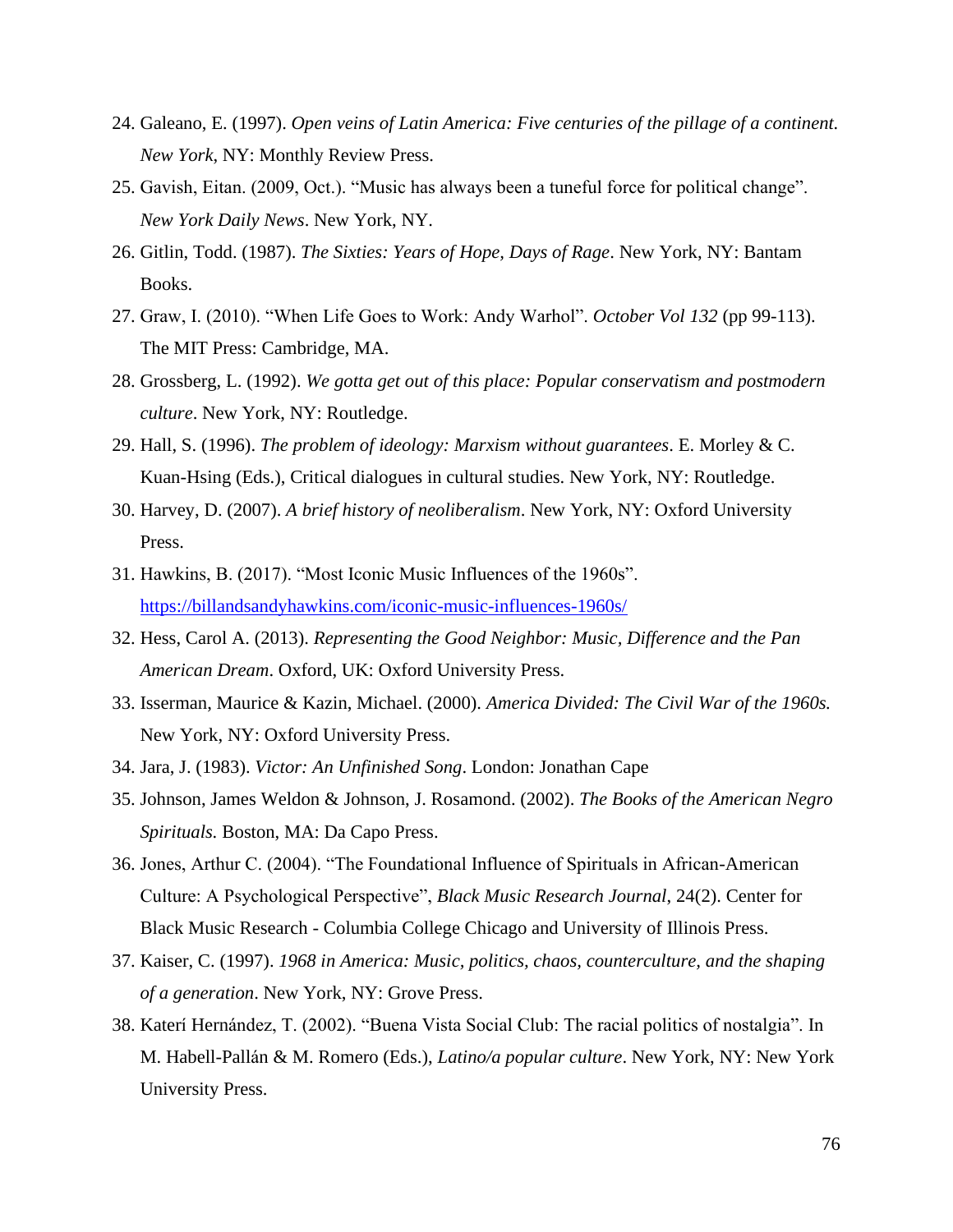- 39. Kingstone, S. (2004). "Brazil remembers 1964 coup d'état". BBC News.
- 40. Kornbluh, E. (Ed). (2004). "Brazil Marks 40th Anniversary of Military Coup. Declassified Documents Shed Light on U.S. Role. White House Audio Tape, President Lyndon B. Johnson discussing the impending coup in Brazil with Undersecretary of State George Ball, March 31, 1964." *The National Security Archive*. Washington, D.C.
- 41. Levitin, Daniel J. (2007). *This Is Your Brain on Music: The Science of a Human Obsession.*  New York, NY: Plume/Penguin.
- 42. Lieberman, R. (1995). *My Song is My Weapon: People's Songs, American Communism, and the Politics of Culture, 1930-50 (Music in American Life).* University of Illinois Press
- 43. Lipsitz, G. (1994). "Who'll Stop the Rain? Youth Culture, Rock 'n' Roll, and Social Crises." In David Farber, ed., *The Sixties: From Memory to History.* New York: Oxford.
- 44. Lipsitz, G. (2007). *Footsteps in the dark: The hidden histories of popular music*. Minneapolis, MN: University of Minnesota Press.
- 45. Lynskey, Dorian. (2011). *33 Revolutions per Minute: A History of Protest Songs, from Billie Holliday to Green Day*. New York: Ecco.
- 46. Marcus, G. (2005). *Like A Rolling Stone: Bob Dylan at the Crossroads*. London, UK: Faber and Faber.
- 47. Martí, J. (1891, Jan.). *Nuestra América*. New York, NYC: La Revista Ilustrada
- 48. Martin, C. (2008). "60th anniversary of "Plane Wreck at Los Gatos (Deportee)," *This Month in Labor History.* Unite Here. Midwest Region. <https://www.indybay.org/newsitems/2008/01/30/18475895.php>
- 49. Mather, Victor (2017, Oct.). "A Polarizing Anthem Performance by Jose Feliciano in 1968," *New York Times*. New York, NY.
- 50. McPherson, A. (2014). "Herbert Hoover, Occupation Withdrawal, and the Good Neighbor Policy". *Presidential Studies Quarterly* 44.4. (pp 623-639): Washington, D.C.: Wiley-Blackwell for the Center for the Study of the Presidency and Congress.
- 51. Miller, James. (1999) *Flowers in the Dustbin: The Rise of Rock and Roll*. New York: Simon & Schuster.
- 52. Montagu, Jeremy. (2017). "How Music and Instruments Began: A Brief Overview of the Origin and Entire Development of Music, from Its Earliest Stages", *Frontiers in Sociology.* Oxford, UK: University of Oxford.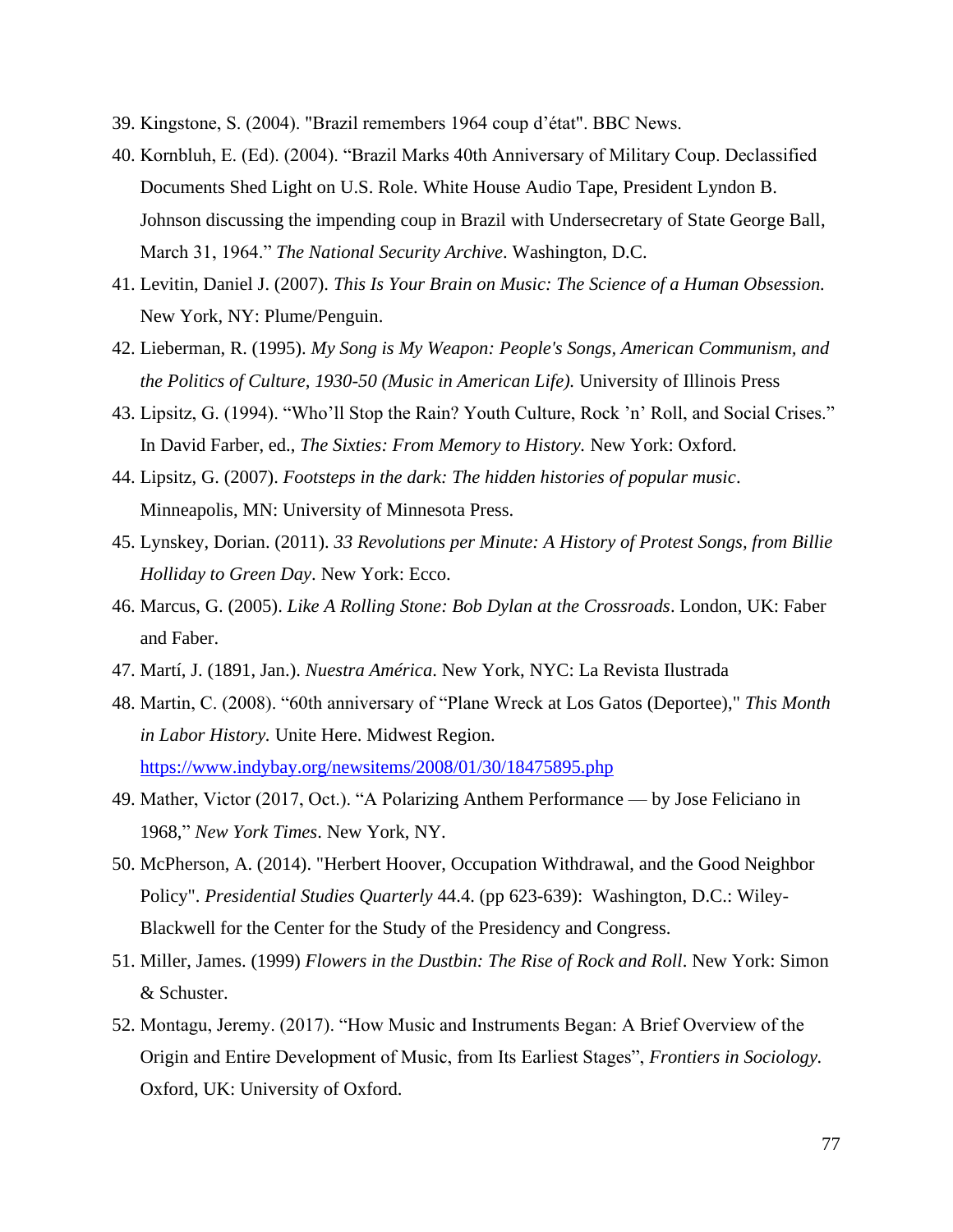- 53. Moore, R. (2003). Transformations in Cuban Nueva Trova, 1965–95*. Ethnomusicology,*  47(1). Champaign, IL: University of Illinois Press.
- 54. Moreno, A. (1986). "Violeta Parra and "La Nueva Canción Chilena". *Studies in Latin American Popular Culture,* 5. Austin, TX: University of Texas.
- 55. Morris, N. (1986). "Canto porque es neccesario cantar": The New Song Movement in Chile. *Latin American Research Review*, 21. Pittsburg, PA: University of Pittsburg.
- 56. Murguía, Kathy. (2004). "We Shall Not Be Moved" *The UFW: Songs and Stories Sung and Told by UFW Volunteers*. Farmworker Movement Documentation Project, San Diego, University of California at San Diego.
- 57. McSherry. J.P. (2015). *Chilean New Song, The Political Power of Music, 1960s-1973.* Philadelphia, PA: Temple University Press.
- 58. Nettl, Bruno (1980). "Ethnomusicology: Definitions, Directions, Problems''. *Musics of Many Cultures*, ed. Elizabeth May. Oakland, CA. University of California Press.
- 59. Noble, D. (2002). *Death of a Nation: American Culture and the End of Exceptionalism*. Minneapolis, MN: University of Minnesota Press
- 60. Pacini-Hernandez, D. (2003). Amalgamating musics: Popular music and cultural hybridity in the Americas. In F. Aparicio & C. Jaquez (Eds.), *Musical migrations: Transnationalism and cultural hybridity in Latin/o America,* (1). New York, NY: Palgrave Macmillan.
- 61. Pacini-Hernandez, D. (2004). Between a rock and a hard place: negotiating rock in revolutionary Cuba, 1960-1980. In D. Pacini-Hernandez & E. Zolov & H. Fernandez-L'Hoeste (Eds.), *Rockin las Americas: The global politics of rock in Latin/o America* (pp.43- 67). Pittsburgh, PA: University of Pittsburgh Press.
- 62. Pacini-Hernandez, D. (2010). *Oye como va! Hybridity and identity in Latino popular music*. Philadelphia, PA: Temple University Press.
- 63. Paredes, Américo*.* (1998). *With his pistol in his hand: A border ballad and its hero*. Austin, TX: University of Texas.
- 64. Perry, Marc D. (2016). *Negro Soy Yo: Hip Hop and Raced Citizenship in Neoliberal Cuba.* Durham, NC: Duke University Press.
- 65. Postman, Neil & Weingartner, Charles. (1971). *Teaching as a Subversive Activity*. New York, NY: Dell Publishing.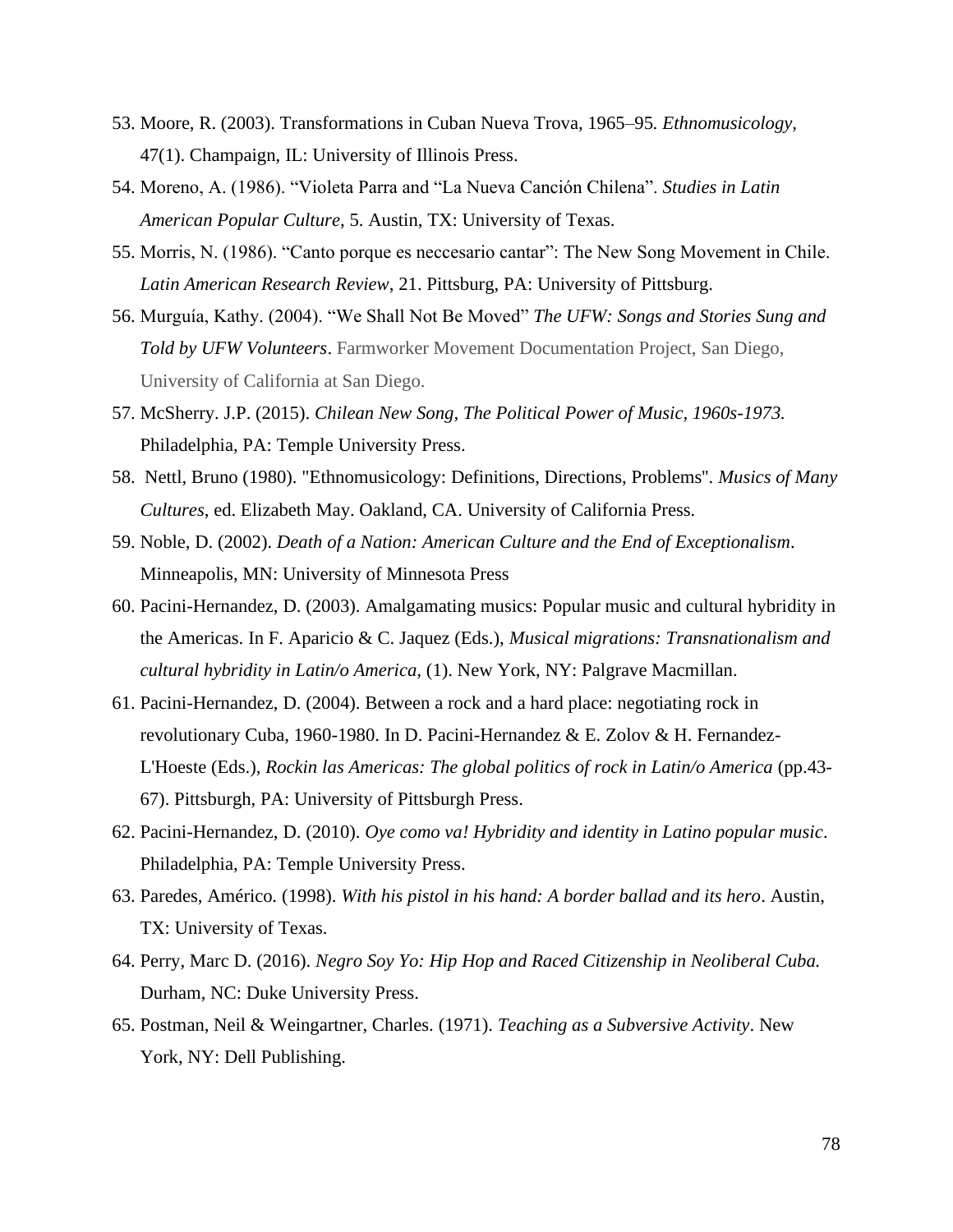- 66. Pratt, Ray. (1990). *Rhythm and Resistance: Explorations in the Political Uses of Popular Music.* Santa Barbara, CA: Praeger.
- 67. Ramirez, L. (2018). "El Flamboyán, or Flame Tree". In The Personal Collection of Awilda Saavedra Reasco.
- 68. Rivera-Rideau, Petra R. (2015*). Remixing Reggaetón: The Cultural Politics of Race in Puerto Rico*. Durham, NC: Duke University Press.
- 69. Ruehl, K. (2011). "Where Are They Now? 7 Protest Songs With Legs". *The Record*, Music News from NPR.
- 70. Sackett, A. (2010). "Fun in Acapulco? The Politics of Development on the Mexican Riviera", In Berger, D. & Wood, A.G.(Eds.), *Holiday in Mexico. Critical Reflections on Tourism and Tourist Encounters* (pp. 161-182). Durham, N.C.: Duke University Press.
- 71. Sacks, Oliver (2007). *Musicophilia: Tales of Music and the Brain.* New York, NY: Knopf Books.
- 72. Sacks, Oliver (1970). *Migraine*. New York, NY: Vintage Books.
- 73. Shaw, Lauren Ed. (2013). *Song and Social Change in Latin America*. Plymouth, UK: Lexington Books.
- 74. Small, C. (1998). *Musicking: The Meanings of Performing and Listening.* Hanover, NH: University Press of New England.
- 75. Spener, D. (2016). *We shall not be moved/no nos moveran: Biography of a song of Struggle.*  Philadelphia, PA: Temple University Press.
- 76. Stigberg, D. (1985). Foreign currents during the 60s and 70s in Mexican popular music: Rock and Roll, the romantic ballad, and the Cumbia*. Studies in Latin American popular culture.* (4). Austin, TX: University of Texas Press.
- 77. Suri, J. (2007). *The Global Revolutions of 1968*. New York, NY: W.W. Norton & Company.
- 78. Targ Brill, Marlene. (2018). *Dolores Huerta Stands Strong: The Woman Who Demanded Justice*. Athens, OH: Ohio University Press.
- 79. Thompson, E.P. (1966). *The Making of the English Working Class.* New York, NY: Vintage Press.
- 80. Turino, Thomas. (2008). *Music as Social Life: The Politics of Participation*. Chicago, IL: University of Chicago Press.